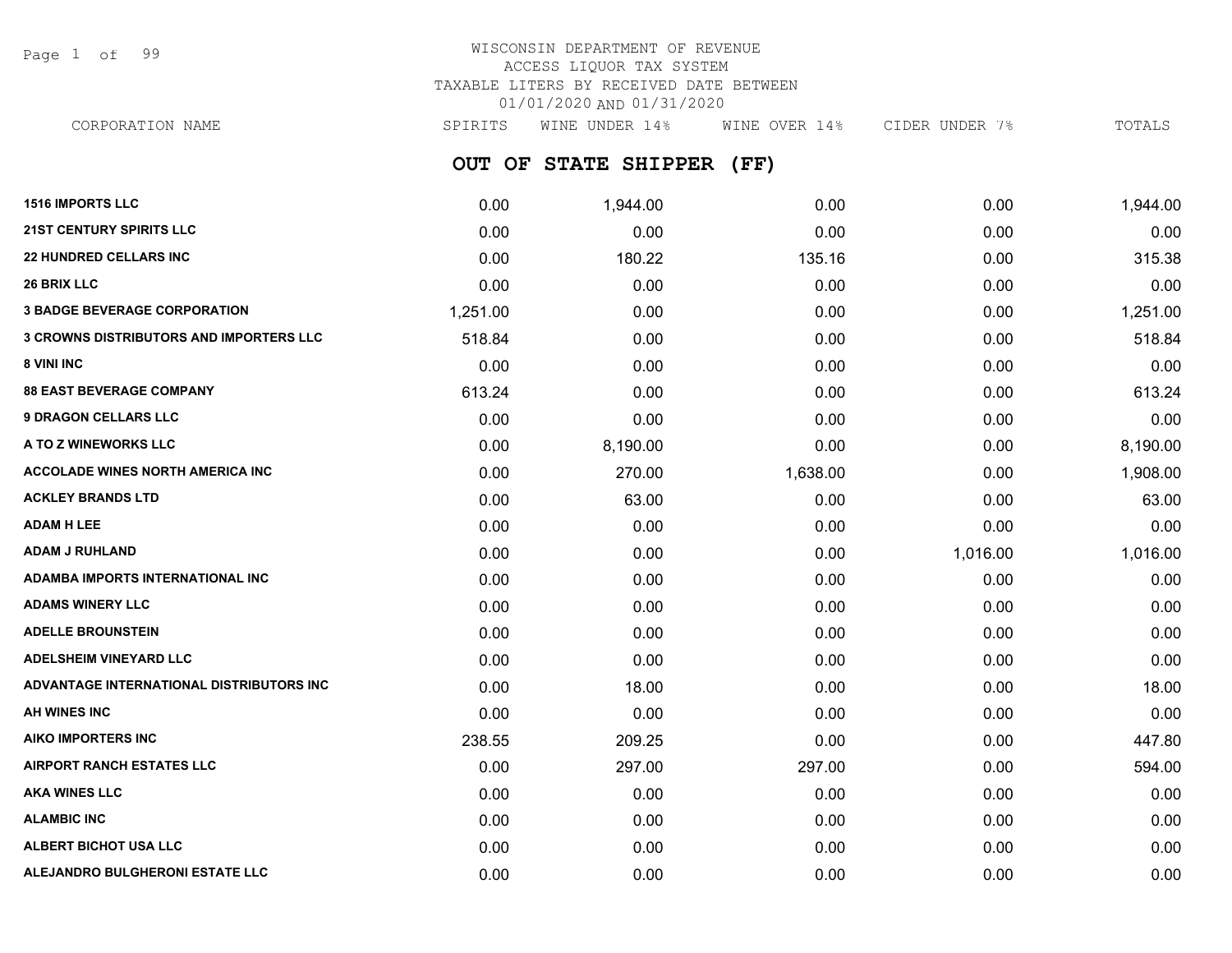| CORPORATION NAME                       | SPIRITS | WINE UNDER 14% | WINE OVER 14% | CIDER UNDER 7% | TOTALS    |
|----------------------------------------|---------|----------------|---------------|----------------|-----------|
| ALEXANDRIA NICOLE CELLARS LLC          | 0.00    | 0.00           | 0.00          | 0.00           | 0.00      |
| ALL BRAZILIAN IMPORT & EXPORT INC      | 0.00    | 0.00           | 0.00          | 0.00           | 0.00      |
| ALLIED IMPORTERS USA LTD               | 0.00    | 0.00           | 0.00          | 0.00           | 0.00      |
| <b>ALLORO VINEYARD INC</b>             | 0.00    | 0.00           | 0.00          | 0.00           | 0.00      |
| <b>ALLTECH'S BEVERAGE DIVISION LLC</b> | 337.50  | 0.00           | 0.00          | 0.00           | 337.50    |
| <b>ALPHA &amp; OMEGA WINERY LLC</b>    | 0.00    | 0.00           | 0.00          | 0.00           | 0.00      |
| ALPHA MARKETING NETWORK INC            | 0.00    | 0.00           | 0.00          | 0.00           | 0.00      |
| <b>ALTAMAR BRANDS LLC</b>              | 34.50   | 0.00           | 0.00          | 0.00           | 34.50     |
| <b>ALTAMURA WINERY INC</b>             | 0.00    | 0.00           | 0.00          | 0.00           | 0.00      |
| <b>AMAVI CELLARS LLC</b>               | 0.00    | 63.00          | 189.00        | 0.00           | 252.00    |
| <b>AMBRABEV LLC</b>                    | 0.00    | 0.00           | 0.00          | 0.00           | 0.00      |
| <b>AMERICAN BEVERAGE CORP</b>          | 0.00    | 4,737.68       | 0.00          | 0.00           | 4,737.68  |
| <b>AMERICAN ESTATES WINES INC</b>      | 0.00    | 0.00           | 0.00          | 0.00           | 0.00      |
| AMERICAN NORTHWEST DISTRIBUTORS INC    | 0.00    | 0.00           | 0.00          | 0.00           | 0.00      |
| AMERICAN VINTAGE BEVERAGE INC.         | 0.00    | 0.00           | 0.00          | 0.00           | 0.00      |
| <b>AMERICAN VINTNERS LLC</b>           | 0.00    | 927.00         | 513.00        | 0.00           | 1,440.00  |
| <b>AMERICAN WINE TRADE INC</b>         | 0.00    | 787.50         | 0.00          | 0.00           | 787.50    |
| <b>AMIR PEAY</b>                       | 0.00    | 0.00           | 0.00          | 0.00           | 0.00      |
| <b>AMRUSS, INC.</b>                    | 0.00    | 0.00           | 0.00          | 0.00           | 0.00      |
| <b>AMUSE BOUCHE LLC</b>                | 0.00    | 0.00           | 0.00          | 0.00           | 0.00      |
| <b>ANCIEN WINES INC</b>                | 0.00    | 63.00          | 0.00          | 0.00           | 63.00     |
| <b>ANCIENT PEAK INC</b>                | 0.00    | 0.00           | 0.00          | 0.00           | 0.00      |
| ANDERSONS CONN VALLEY WINERY INC       | 0.00    | 0.00           | 0.00          | 0.00           | 0.00      |
| <b>ANDIS WINES LLC</b>                 | 0.00    | 0.00           | 0.00          | 0.00           | 0.00      |
| <b>ANDREW FOX</b>                      | 0.00    | 0.00           | 0.00          | 0.00           | 0.00      |
| <b>ANDREW T BECKSTOFFER</b>            | 0.00    | 0.00           | 0.00          | 0.00           | 0.00      |
| <b>ANGELA OSBORNE</b>                  | 0.00    | 0.00           | 0.00          | 0.00           | 0.00      |
| <b>ANHEUSER-BUSCH COMPANIES LLC</b>    | 0.00    | 0.00           | 0.00          | 12,067.94      | 12,067.94 |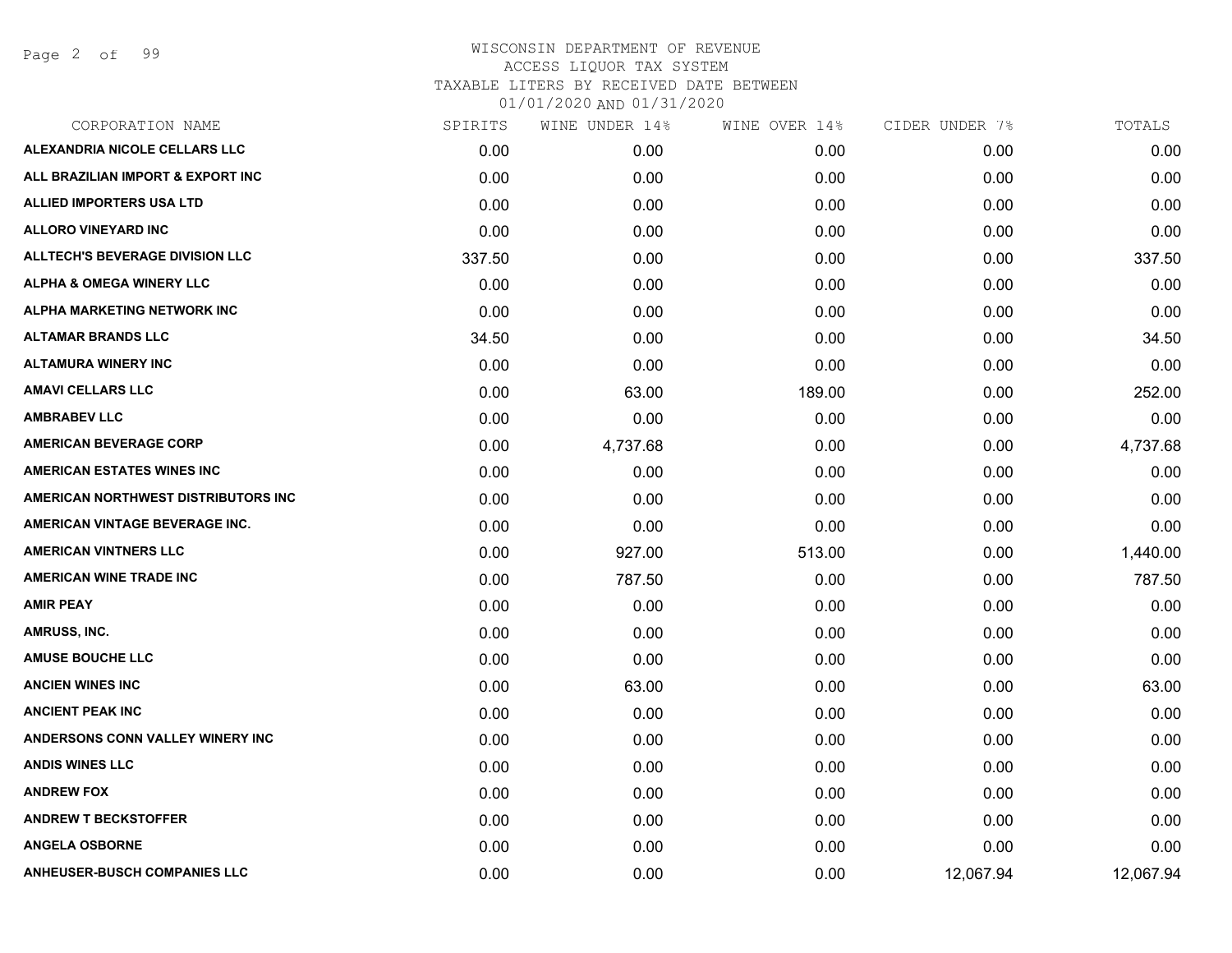Page 3 of 99

| CORPORATION NAME                                | SPIRITS | WINE UNDER 14% | WINE OVER 14% | CIDER UNDER 7% | TOTALS   |
|-------------------------------------------------|---------|----------------|---------------|----------------|----------|
| <b>ANNE HUBATCH</b>                             | 0.00    | 0.00           | 0.00          | 0.00           | 0.00     |
| <b>ANTHONY BOZZANO</b>                          | 0.00    | 0.00           | 0.00          | 0.00           | 0.00     |
| <b>ANTHONY M TRUCHARD</b>                       | 0.00    | 0.00           | 567.00        | 0.00           | 567.00   |
| <b>ANTIPODEAN WINES LLC</b>                     | 0.00    | 0.00           | 0.00          | 0.00           | 0.00     |
| <b>APOLOGUE LLC</b>                             | 0.00    | 0.00           | 0.00          | 0.00           | 0.00     |
| <b>APOSTROPHE BRANDS LLC</b>                    | 0.00    | 0.00           | 0.00          | 0.00           | 0.00     |
| <b>APPELLATION TRADING COMPANY LLC</b>          | 0.00    | 0.00           | 0.00          | 0.00           | 0.00     |
| <b>APPELLATIONS LP</b>                          | 0.00    | 0.00           | 0.00          | 0.00           | 0.00     |
| <b>ARANO LLC</b>                                | 0.00    | 180.00         | 18.00         | 0.00           | 198.00   |
| <b>ARCHANA A DAVE</b>                           | 0.00    | 0.00           | 0.00          | 0.00           | 0.00     |
| <b>ARCHER ROOSE INC</b>                         | 0.00    | 400.00         | 0.00          | 0.00           | 400.00   |
| <b>AREL GROUP WINE &amp; SPIRITS INC</b>        | 0.00    | 2,353.50       | 0.00          | 0.00           | 2,353.50 |
| <b>ARETE WINES LLC</b>                          | 0.00    | 0.00           | 0.00          | 0.00           | 0.00     |
| <b>ARIETTA INC</b>                              | 0.00    | 0.00           | 0.00          | 0.00           | 0.00     |
| <b>ARNOLD ANTON CARLSON</b>                     | 0.00    | 2,325.00       | 324.00        | 0.00           | 2,649.00 |
| <b>ARNOT-ROBERTS LLC</b>                        | 0.00    | 0.00           | 0.00          | 0.00           | 0.00     |
| <b>ARPENT LLC</b>                               | 0.00    | 45.00          | 0.00          | 0.00           | 45.00    |
| <b>ARTISANAL DISTILLATES INC.</b>               | 0.00    | 0.00           | 0.00          | 0.00           | 0.00     |
| <b>ARTISANAL IMPORTS INC</b>                    | 0.00    | 0.00           | 0.00          | 0.00           | 0.00     |
| <b>ASAP IMPORTS CO.</b>                         | 145.81  | 585.07         | 0.00          | 0.00           | 730.88   |
| <b>ASCENT WINES INC</b>                         | 0.00    | 144.00         | 0.00          | 0.00           | 144.00   |
| <b>ASSOCIATED BREWING COMPANY</b>               | 0.00    | 0.00           | 0.00          | 0.00           | 0.00     |
| <b>ASV WINES INC</b>                            | 0.00    | 441.00         | 63.00         | 0.00           | 504.00   |
| <b>ATHENEE IMPORTERS &amp; DISTRIBUTORS LTD</b> | 0.00    | 0.00           | 0.00          | 0.00           | 0.00     |
| <b>ATLAS WINE COMPANY LLC</b>                   | 0.00    | 504.00         | 0.00          | 0.00           | 504.00   |
| <b>ATOMIC BRANDS INC</b>                        | 0.00    | 0.00           | 0.00          | 0.00           | 0.00     |
| <b>AUGUST WINE GROUP LLC</b>                    | 0.00    | 0.00           | 0.00          | 0.00           | 0.00     |
| <b>AUSTIN VODKA COMPANY LLC</b>                 | 0.00    | 0.00           | 0.00          | 0.00           | 0.00     |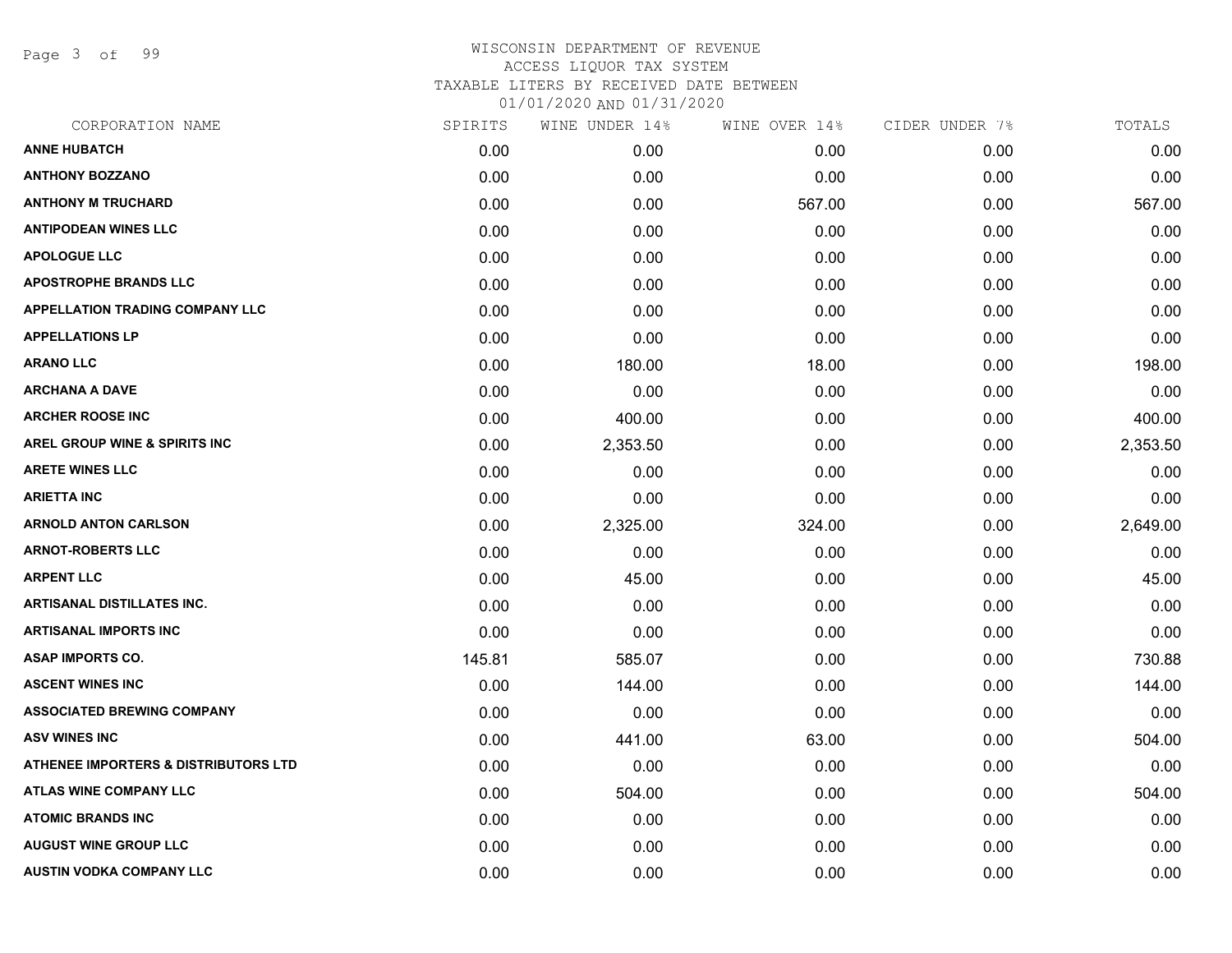### WISCONSIN DEPARTMENT OF REVENUE ACCESS LIQUOR TAX SYSTEM TAXABLE LITERS BY RECEIVED DATE BETWEEN

| CORPORATION NAME                           | SPIRITS    | WINE UNDER 14% | WINE OVER 14% | CIDER UNDER 7% | TOTALS     |
|--------------------------------------------|------------|----------------|---------------|----------------|------------|
| <b>AUSTIN WHISKEY COMPANY, LLC</b>         | 0.00       | 0.00           | 0.00          | 0.00           | 0.00       |
| <b>AUSTRAL WINES LLC</b>                   | 0.00       | 0.00           | 0.00          | 0.00           | 0.00       |
| <b>AV BRANDS INC</b>                       | 0.00       | 256.48         | 0.00          | 0.00           | 256.48     |
| AVA FOOD LABS, INC                         | 0.00       | 0.00           | 0.00          | 0.00           | 0.00       |
| <b>AVV WINERY CO LLC</b>                   | 0.00       | 0.00           | 423.00        | 0.00           | 423.00     |
| <b>AXIOS INC</b>                           | 0.00       | 0.00           | 0.00          | 0.00           | 0.00       |
| <b>AZAR DISTILLING LLC</b>                 | 0.00       | 0.00           | 0.00          | 0.00           | 0.00       |
| <b>AZZURRE SPIRITS CORPORATION</b>         | 0.00       | 0.00           | 0.00          | 0.00           | 0.00       |
| <b>B &amp; I OVERSEAS TRADING INC</b>      | 0.00       | 0.00           | 0.00          | 0.00           | 0.00       |
| <b>B UNITED INTERNATIONAL INC</b>          | 0.00       | 4.51           | 792.04        | 17.53          | 814.08     |
| <b>B. NEKTAR LLC</b>                       | 0.00       | 47.55          | 0.00          | 118.88         | 166.43     |
| <b>BACARDI U.S.A., INC.</b>                | 100,271.70 | 4,500.11       | 3,589.50      | 0.00           | 108,361.31 |
| <b>BACCHUS TECHNOLOGIES LLC</b>            | 0.00       | 1,584.00       | 189.00        | 0.00           | 1,773.00   |
| <b>BACIO DIVINO CELLARS LLC</b>            | 0.00       | 0.00           | 0.00          | 0.00           | 0.00       |
| <b>BACKWARDS DISTILLING COMPANY, LLC</b>   | 0.00       | 0.00           | 0.00          | 0.00           | 0.00       |
| <b>BADGER MOUNTAIN INC</b>                 | 0.00       | 603.00         | 0.00          | 0.00           | 603.00     |
| <b>BALCONES DISTILLING LLC</b>             | 0.00       | 0.00           | 0.00          | 0.00           | 0.00       |
| <b>BANFI PRODUCTS CORPORATION</b>          | 0.00       | 0.00           | 0.00          | 0.00           | 0.00       |
| <b>BANSHEE WINES LLC</b>                   | 0.00       | 1,530.00       | 630.00        | 0.00           | 2,160.00   |
| <b>BANVILLE &amp; JONES WINE MERCHANTS</b> | 4.50       | 1,399.50       | 22.50         | 0.00           | 1,426.50   |
| <b>BANZAI BEVERAGE CORPORATION</b>         | 0.00       | 0.00           | 0.00          | 80.33          | 80.33      |
| <b>BARGETTOS SANTA CRUZ WINERY INC</b>     | 0.00       | 0.00           | 0.00          | 0.00           | 0.00       |
| <b>BARLOW VINEYARDS LLC</b>                | 0.00       | 207.00         | 63.00         | 0.00           | 270.00     |
| <b>BARNARD GRIFFIN INC</b>                 | 0.00       | 0.00           | 0.00          | 0.00           | 0.00       |
| <b>BARNETT VINEYARDS LP</b>                | 0.00       | 0.00           | 0.00          | 0.00           | 0.00       |
| <b>BARON FRANCOIS LTD</b>                  | 58.50      | 162.00         | 0.00          | 0.00           | 220.50     |
| <b>BATTAGLIA DISTRIBUTING CORP INC</b>     | 0.00       | 0.00           | 0.00          | 0.00           | 0.00       |
| <b>BAUM WINE IMPORTS INC</b>               | 105.00     | 6,413.00       | 576.00        | 0.00           | 7,094.00   |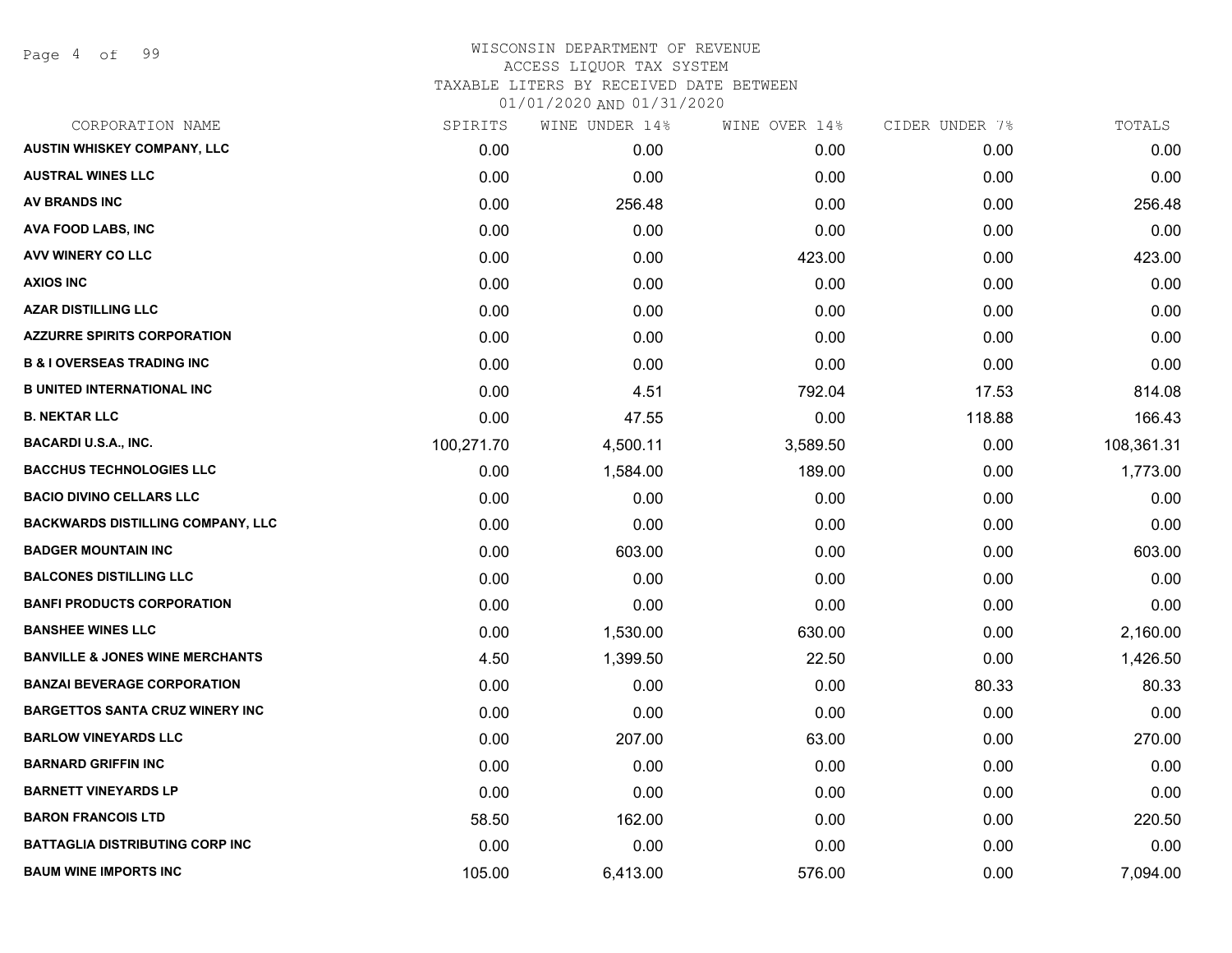Page 5 of 99

| CORPORATION NAME                                | SPIRITS | WINE UNDER 14% | WINE OVER 14% | CIDER UNDER 7% | TOTALS   |
|-------------------------------------------------|---------|----------------|---------------|----------------|----------|
| <b>BEATBOX BEVERAGES LLC</b>                    | 0.00    | 0.00           | 0.00          | 0.00           | 0.00     |
| <b>BEATBOX BEVERAGES LLC</b>                    | 0.00    | 0.00           | 0.00          | 0.00           | 0.00     |
| <b>BEAUX FRERES LLC</b>                         | 0.00    | 0.00           | 0.00          | 0.00           | 0.00     |
| <b>BEDFORD &amp; GROVE LLC</b>                  | 36.00   | 0.00           | 0.00          | 0.00           | 36.00    |
| <b>BEDROCK WINE COMPANY LP</b>                  | 0.00    | 23.78          | 9.51          | 0.00           | 33.29    |
| <b>BENDISTILLERY INC</b>                        | 72.00   | 0.00           | 0.00          | 0.00           | 72.00    |
| <b>BENNETT LANE WINERY LLC</b>                  | 0.00    | 0.00           | 0.00          | 0.00           | 0.00     |
| <b>BENOVIA WINERY LLC</b>                       | 0.00    | 0.00           | 0.00          | 0.00           | 0.00     |
| <b>BEPPE &amp; THE ARCHITECT LLC</b>            | 0.00    | 0.00           | 0.00          | 0.00           | 0.00     |
| <b>BERGSTROM WINES LLC</b>                      | 0.00    | 22.50          | 0.00          | 0.00           | 22.50    |
| <b>BERNARDUS LLC</b>                            | 0.00    | 0.00           | 0.00          | 0.00           | 0.00     |
| BETHEL HEIGHTS VINEYARD INC                     | 0.00    | 45.00          | 0.00          | 0.00           | 45.00    |
| BETTER BRANDS INTERNATIONAL                     | 0.00    | 47.25          | 5.25          | 0.00           | 52.50    |
| <b>BETZ CELLARS LLC</b>                         | 0.00    | 0.00           | 0.00          | 0.00           | 0.00     |
| <b>BEVAN CELLARS, LLC</b>                       | 0.00    | 0.00           | 0.00          | 0.00           | 0.00     |
| <b>BEVERAGE BROTHERS INC</b>                    | 0.00    | 0.00           | 0.00          | 0.00           | 0.00     |
| <b>BEVERAGE GROUP INTERNATIONAL LLC</b>         | 0.00    | 881.99         | 0.00          | 0.00           | 881.99   |
| <b>BEVERAGE SOLUTIONS &amp; LOGISTICS INC</b>   | 0.00    | 0.00           | 0.00          | 0.00           | 0.00     |
| <b>BIAGIO CRU &amp; ESTATE WINES LLC</b>        | 0.00    | 0.00           | 0.00          | 0.00           | 0.00     |
| BIEN NACIDO VINEYARDS OF RANCHO TEPUSQUET<br>LP | 0.00    | 0.00           | 0.00          | 0.00           | 0.00     |
| <b>BIGHORN CELLARS LLC</b>                      | 0.00    | 0.00           | 0.00          | 0.00           | 0.00     |
| <b>BILTMORE ESTATE WINE COMPANY</b>             | 0.00    | 0.00           | 0.00          | 0.00           | 0.00     |
| <b>BLACK ROCK SPIRITS LLC</b>                   | 126.00  | 0.00           | 0.00          | 0.00           | 126.00   |
| <b>BLACKBIRD VINEYARDS LLC</b>                  | 0.00    | 63.00          | 508.50        | 0.00           | 571.50   |
| <b>BLAKE FARMS HARD APPLE CIDER LLC</b>         | 0.00    | 376.02         | 0.00          | 3,888.59       | 4,264.61 |
| <b>BLAUM BROS DISTILLING CO LLC</b>             | 0.00    | 0.00           | 0.00          | 0.00           | 0.00     |
| <b>BLUE RIDGE DISTILLING CO INC</b>             | 0.00    | 0.00           | 0.00          | 0.00           | 0.00     |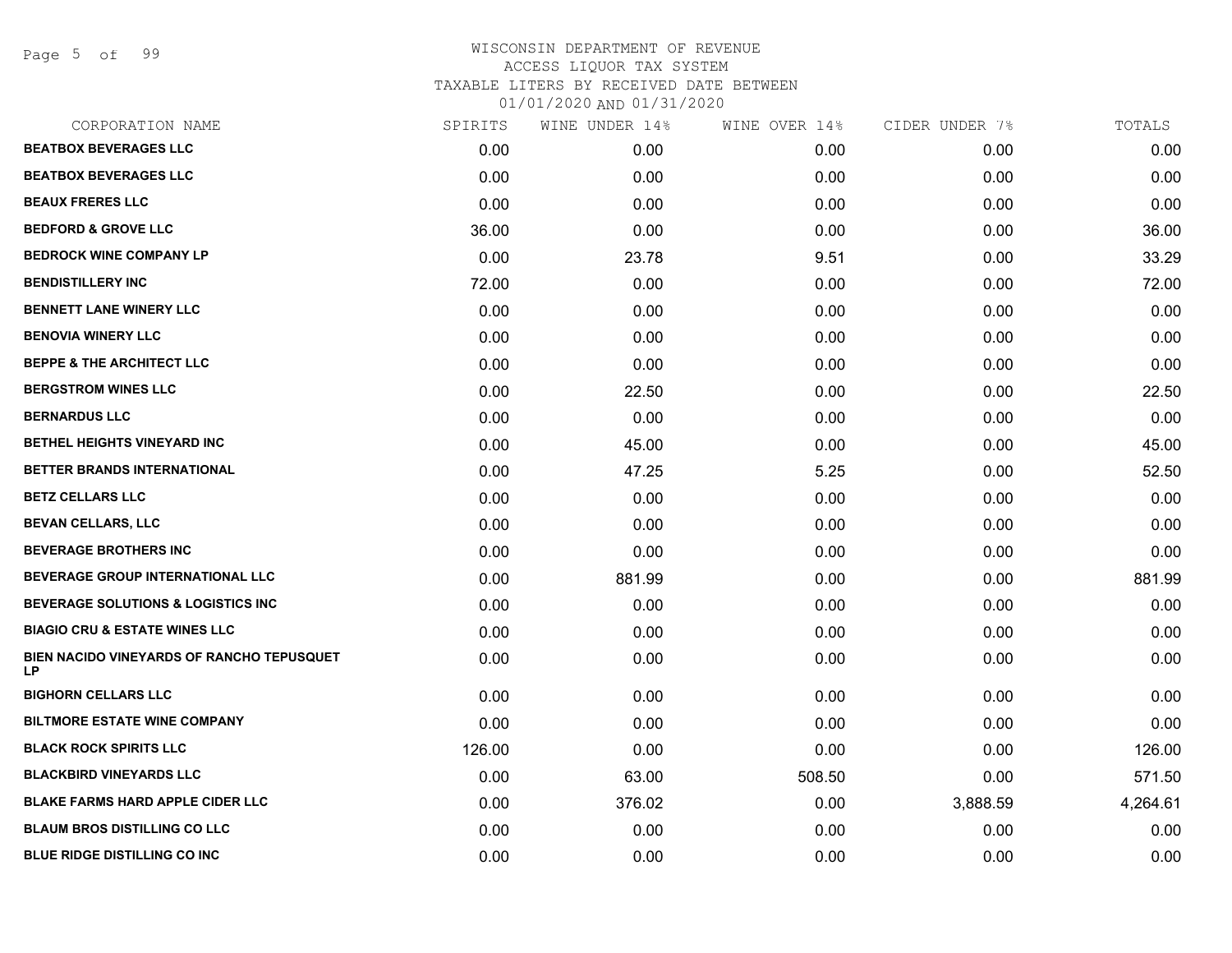Page 6 of 99

| CORPORATION NAME                               | SPIRITS    | WINE UNDER 14% | WINE OVER 14% | CIDER UNDER 7% | TOTALS     |
|------------------------------------------------|------------|----------------|---------------|----------------|------------|
| <b>BLUE ROCK VINEYARD LLC</b>                  | 0.00       | 0.00           | 0.00          | 0.00           | 0.00       |
| <b>BNA WINE GROUP LLC</b>                      | 0.00       | 1,677.00       | 202.50        | 0.00           | 1,879.50   |
| <b>BOEGER WINERY INC</b>                       | 0.00       | 0.00           | 0.00          | 0.00           | 0.00       |
| <b>BOGLE VINEYARDS INC</b>                     | 0.00       | 0.00           | 1,800.00      | 0.00           | 1,800.00   |
| <b>BONANNO VINTNERS LLC</b>                    | 0.00       | 315.00         | 189.00        | 0.00           | 504.00     |
| <b>BONNY DOON WINERY INC</b>                   | 0.00       | 72.00          | 0.00          | 0.00           | 72.00      |
| <b>BOOKER VINEYARD &amp; WINERY</b>            | 0.00       | 0.00           | 0.00          | 0.00           | 0.00       |
| <b>BOSTON BEER CORPORATION</b>                 | 0.00       | 0.00           | 0.00          | 104,175.06     | 104,175.06 |
| <b>BOUCHAINE VINEYARDS INC</b>                 | 0.00       | 0.00           | 0.00          | 0.00           | 0.00       |
| <b>BOUNDARY BREAKS LLC</b>                     | 0.00       | 0.00           | 0.00          | 0.00           | 0.00       |
| <b>BOURGET IMPORTS LLC</b>                     | 0.00       | 49.50          | 0.00          | 0.00           | 49.50      |
| <b>BOUTINOT USA INC</b>                        | 0.00       | 0.00           | 0.00          | 0.00           | 0.00       |
| <b>BRASSFIELD ESTATE WINERY LLC</b>            | 0.00       | 0.00           | 567.00        | 0.00           | 567.00     |
| <b>BRAZOS WINE IMPORTS LLC</b>                 | 0.00       | 468.00         | 378.00        | 0.00           | 846.00     |
| <b>BRIAN CARTER CELLARS LLC</b>                | 0.00       | 0.00           | 0.00          | 0.00           | 0.00       |
| <b>BRICKELL WINES LLC</b>                      | 0.00       | 0.00           | 0.00          | 0.00           | 0.00       |
| <b>BRIDGEVIEW VINEYARDS INC</b>                | 0.00       | 252.00         | 0.00          | 0.00           | 252.00     |
| <b>BRIGHT CELLARS INC</b>                      | 0.00       | 63.00          | 0.00          | 0.00           | 63.00      |
| <b>BROADBENT SELECTIONS INC</b>                | 0.00       | 466.50         | 342.00        | 0.00           | 808.50     |
| <b>BRONCO WINE COMPANY</b>                     | 0.00       | 59,681.84      | 1,462.50      | 0.00           | 61,144.34  |
| <b>BROTHERS INTERNATIONAL FOOD CORPORATION</b> | 0.00       | 0.00           | 0.00          | 0.00           | 0.00       |
| <b>BROVO SPIRITS LLC</b>                       | 0.00       | 0.00           | 0.00          | 0.00           | 0.00       |
| <b>BROWNE FAMILY WINES LLC</b>                 | 0.00       | 0.00           | 0.00          | 0.00           | 0.00       |
| <b>BROWN-FORMAN CORPORATION</b>                | 380,956.80 | 41,519.78      | 0.00          | 0.00           | 422,476.58 |
| <b>BRUTOCAO CELLARS LP</b>                     | 0.00       | 0.00           | 0.00          | 0.00           | 0.00       |
| <b>BRYN MAWR VINEYARDS INC</b>                 | 0.00       | 0.00           | 0.00          | 0.00           | 0.00       |
| <b>BUCKLER FAMILY VINEYARDS LLC</b>            | 0.00       | 0.00           | 0.00          | 0.00           | 0.00       |
| <b>BUEHLER VINEYARDS INC</b>                   | 0.00       | 0.00           | 0.00          | 0.00           | 0.00       |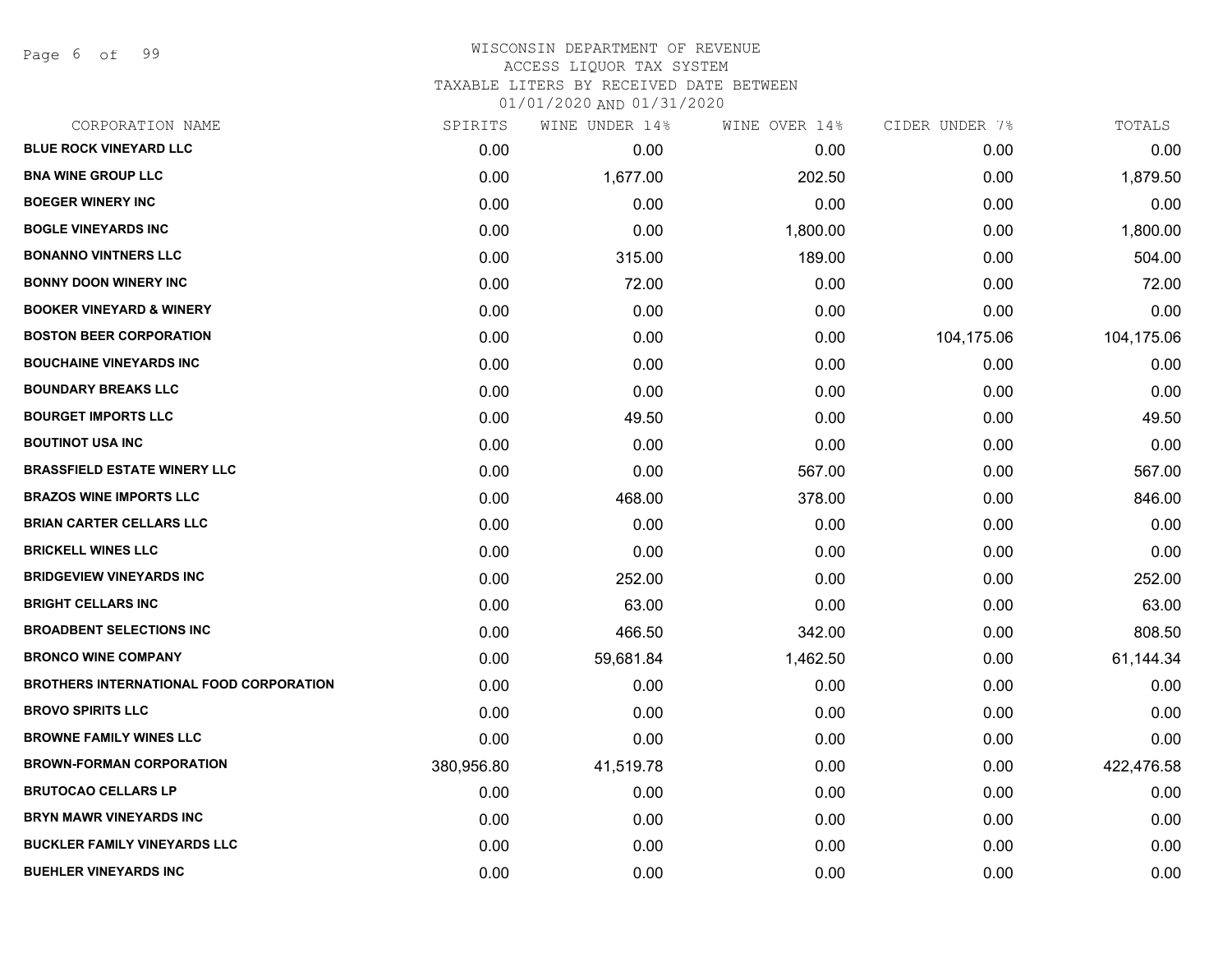Page 7 of 99

| CORPORATION NAME                            | SPIRITS   | WINE UNDER 14% | WINE OVER 14% | CIDER UNDER 7% | TOTALS    |
|---------------------------------------------|-----------|----------------|---------------|----------------|-----------|
| <b>BULLY HILL VINEYARDS INC</b>             | 0.00      | 0.00           | 0.00          | 0.00           | 0.00      |
| <b>BUONCRISTIANI WINE CO LLC</b>            | 0.00      | 0.00           | 0.00          | 0.00           | 0.00      |
| <b>BURGESS CELLARS INC</b>                  | 0.00      | 0.00           | 153.00        | 0.00           | 153.00    |
| <b>BUZZBALLZ LLC</b>                        | 0.00      | 0.00           | 0.00          | 0.00           | 0.00      |
| <b>BUZZBOX BEVERAGES INC</b>                | 0.00      | 0.00           | 0.00          | 0.00           | 0.00      |
| <b>BWSC LLC</b>                             | 0.00      | 0.00           | 0.00          | 0.00           | 0.00      |
| <b>BYMOFO LLC</b>                           | 0.00      | 0.00           | 0.00          | 0.00           | 0.00      |
| <b>C &amp; C WINE SERVICES INC</b>          | 0.00      | 0.00           | 0.00          | 0.00           | 0.00      |
| <b>C MONDAVI &amp; SONS</b>                 | 0.00      | 24,291.00      | 603.00        | 0.00           | 24,894.00 |
| <b>CABERNET CORP</b>                        | 0.00      | 288.00         | 126.00        | 0.00           | 414.00    |
| <b>CAFFO BEVERAGES INC</b>                  | 0.00      | 0.00           | 0.00          | 0.00           | 0.00      |
| <b>CAL VIN ENTERPRISES CORPORATION</b>      | 0.00      | 0.00           | 0.00          | 0.00           | 0.00      |
| <b>CALCAREOUS VINEYARD LLC</b>              | 0.00      | 0.00           | 0.00          | 0.00           | 0.00      |
| <b>CALIFORNIA CIDER COMPANY</b>             | 0.00      | 0.00           | 0.00          | 0.00           | 0.00      |
| <b>CALIFORNIA VINEYARDS INC</b>             | 0.00      | 0.00           | 0.00          | 0.00           | 0.00      |
| <b>CALIFORNIA WINE WORKS LLC</b>            | 0.00      | 0.00           | 0.00          | 0.00           | 0.00      |
| <b>CALLUNA VINEYARDS LLC</b>                | 0.00      | 0.00           | 0.00          | 0.00           | 0.00      |
| <b>CAMARDA CORP</b>                         | 0.00      | 0.00           | 0.00          | 0.00           | 0.00      |
| <b>CAMARENA IMPORTS LLC</b>                 | 0.00      | 0.00           | 0.00          | 0.00           | 0.00      |
| <b>CAMPARI AMERICA LLC</b>                  | 98,984.40 | 0.00           | 66.00         | 0.00           | 99,050.40 |
| <b>CAMPBELL &amp; MCGILL SELECTIONS LLC</b> | 0.00      | 0.00           | 0.00          | 0.00           | 0.00      |
| <b>CANNON RIVER WINERY LLC</b>              | 0.00      | 0.00           | 0.00          | 0.00           | 0.00      |
| <b>CAPARONE WINERY LLC</b>                  | 0.00      | 0.00           | 0.00          | 0.00           | 0.00      |
| <b>CAPE CLASSICS INC</b>                    | 0.00      | 0.00           | 0.00          | 0.00           | 0.00      |
| <b>CARDINAL SPIRITS LLC</b>                 | 0.00      | 0.00           | 0.00          | 0.00           | 0.00      |
| <b>CARDINAL WINE GROUP LLC</b>              | 0.00      | 0.00           | 0.00          | 0.00           | 0.00      |
| <b>CARDWELL HILL CELLARS LLC</b>            | 0.00      | 0.00           | 0.00          | 0.00           | 0.00      |
| <b>CARIBBEAN DISTILLERS LLC</b>             | 324.00    | 2,771.99       | 0.00          | 0.00           | 3,095.99  |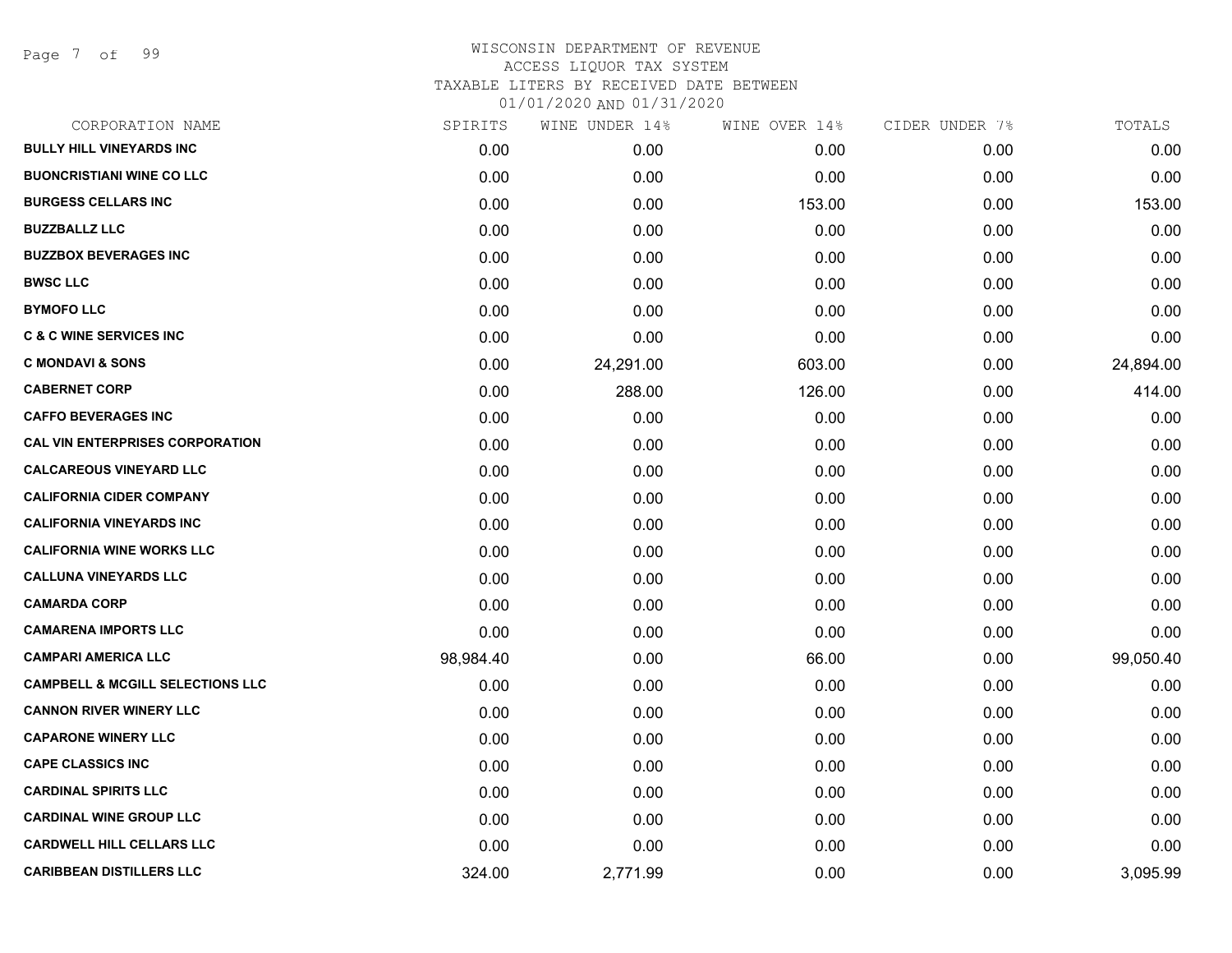Page 8 of 99

| CORPORATION NAME                            | SPIRITS   | WINE UNDER 14% | WINE OVER 14% | CIDER UNDER 7% | TOTALS    |
|---------------------------------------------|-----------|----------------|---------------|----------------|-----------|
| <b>CARIBBEAN SPIRITS INC</b>                | 0.00      | 0.00           | 0.00          | 0.00           | 0.00      |
| <b>CARL THOMA</b>                           | 0.00      | 504.00         | 0.00          | 0.00           | 504.00    |
| <b>CARLOS HUBNER-ARTETA</b>                 | 0.00      | 0.00           | 0.00          | 0.00           | 0.00      |
| <b>CARLSON VINEYARDS INC</b>                | 0.00      | 0.00           | 0.00          | 0.00           | 0.00      |
| <b>CAROLINA DISTRIBUTION LLC</b>            | 0.00      | 0.00           | 0.00          | 0.00           | 0.00      |
| <b>CARRIAGE HOUSE IMPORTS, LTD.</b>         | 45.00     | 0.00           | 0.00          | 0.00           | 45.00     |
| <b>CASTLE BRANDS USA CORP</b>               | 1,020.00  | 0.00           | 0.00          | 0.00           | 1,020.00  |
| <b>CASTORO CELLARS</b>                      | 0.00      | 252.00         | 0.00          | 0.00           | 252.00    |
| <b>CAYMUS VINEYARDS INC</b>                 | 0.00      | 0.00           | 0.00          | 0.00           | 0.00      |
| <b>CEDAR KNOLL VINEYARDS INC</b>            | 0.00      | 0.00           | 0.00          | 0.00           | 0.00      |
| <b>CELEBRATION DISTILLATION CORPORATION</b> | 0.00      | 0.00           | 0.00          | 0.00           | 0.00      |
| <b>CELLARS INTERNATIONAL INC</b>            | 0.00      | 0.00           | 0.00          | 0.00           | 0.00      |
| <b>CELLIER WINES DISTRIBUTING INC</b>       | 0.00      | 0.00           | 0.00          | 0.00           | 0.00      |
| <b>CENTER VALLEY ORCHARDS LLC</b>           | 0.00      | 0.00           | 0.00          | 0.00           | 0.00      |
| <b>CHAISE VENTURES INC</b>                  | 0.00      | 0.00           | 0.00          | 0.00           | 0.00      |
| <b>CHANNING DAUGHTERS WINERY LLC</b>        | 0.00      | 0.00           | 0.00          | 0.00           | 0.00      |
| <b>CHAPPELLET WINERY INC</b>                | 0.00      | 0.00           | 252.00        | 0.00           | 252.00    |
| <b>CHARBAUT AMERICA INC</b>                 | 0.00      | 0.00           | 0.00          | 0.00           | 0.00      |
| <b>CHARLES &amp; MARTHA BARRA</b>           | 0.00      | 0.00           | 216.00        | 0.00           | 216.00    |
| <b>CHARLES JACQUIN ET CIE INC</b>           | 11,623.82 | 0.00           | 67.47         | 0.00           | 11,691.29 |
| <b>CHARLES NEAL SELECTIONS INC</b>          | 0.00      | 153.00         | 0.00          | 0.00           | 153.00    |
| <b>CHARLES REININGER LLC</b>                | 0.00      | 0.00           | 0.00          | 0.00           | 0.00      |
| <b>CHATEAU BARNABY LLC</b>                  | 0.00      | 0.00           | 0.00          | 0.00           | 0.00      |
| <b>CHATEAU DIANA LLC</b>                    | 0.00      | 767.78         | 126.00        | 0.00           | 893.78    |
| <b>CHATEAU OPERATIONS, LTD.</b>             | 0.00      | 0.00           | 0.00          | 0.00           | 0.00      |
| <b>CHATHAM IMPORTS INC</b>                  | 676.50    | 0.00           | 0.00          | 0.00           | 676.50    |
| <b>CHEHALEM INC</b>                         | 0.00      | 27.00          | 0.00          | 0.00           | 27.00     |
| <b>CHICAGO DISTILLING COMPANY LLC</b>       | 0.00      | 0.00           | 0.00          | 0.00           | 0.00      |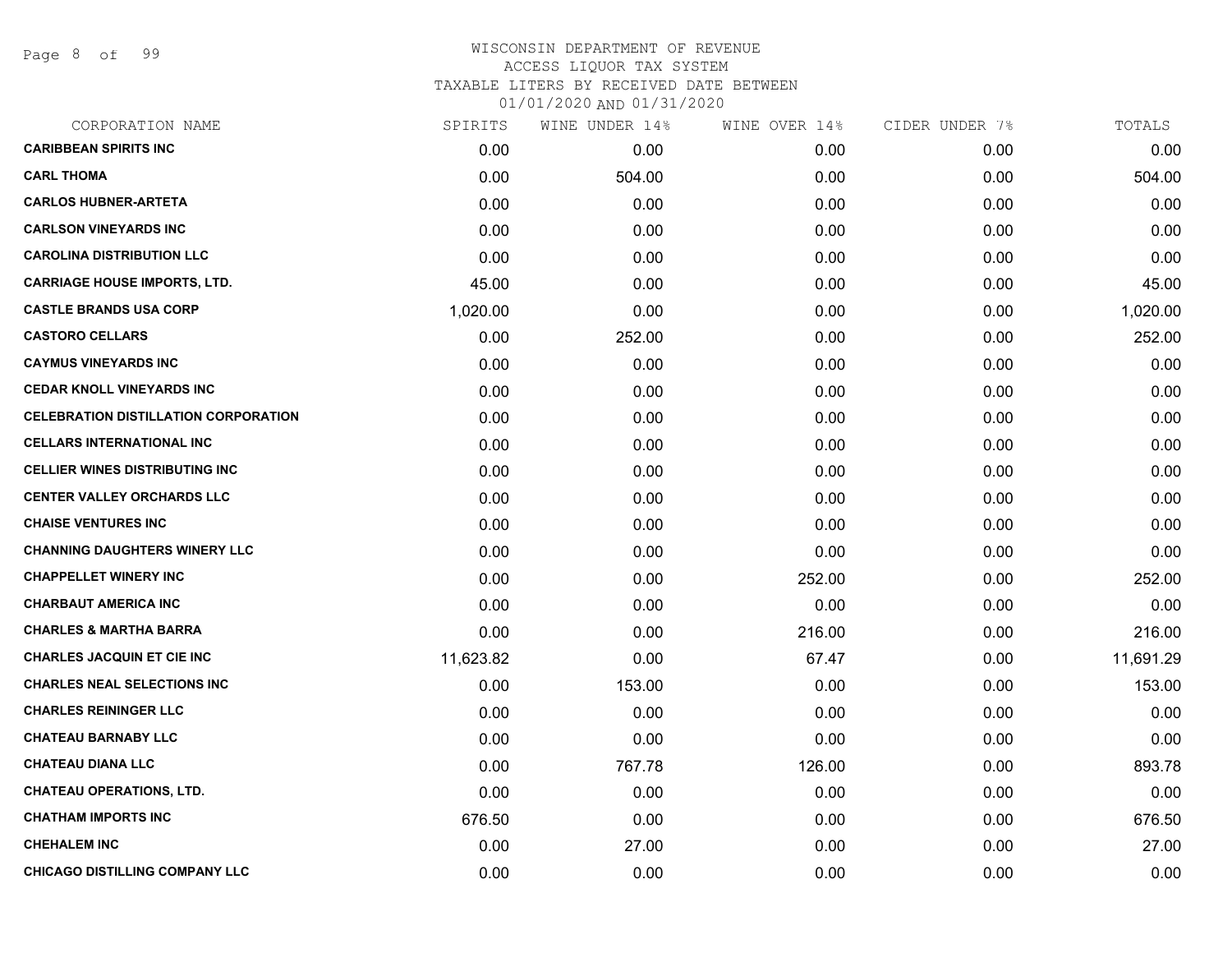Page 9 of 99

| CORPORATION NAME                             | SPIRITS    | WINE UNDER 14% | WINE OVER 14% | CIDER UNDER 7% | TOTALS       |
|----------------------------------------------|------------|----------------|---------------|----------------|--------------|
| <b>CHOYA UMESHU USA INC</b>                  | 0.00       | 11.00          | 0.00          | 0.00           | 11.00        |
| <b>CHRISTIAN P SCHAEFER</b>                  | 0.00       | 0.00           | 0.00          | 12,960.00      | 12,960.00    |
| <b>CHRISTOPHER F PITTENGER</b>               | 0.00       | 0.00           | 0.00          | 0.00           | 0.00         |
| <b>CHRISTOPHER FIGGINS</b>                   | 0.00       | 0.00           | 0.00          | 0.00           | 0.00         |
| <b>CHRISTOPHER J BROCKWAY</b>                | 0.00       | 0.00           | 0.00          | 0.00           | 0.00         |
| <b>CHRISTOPHER MICHAEL WINES LLC</b>         | 0.00       | 63.00          | 0.00          | 0.00           | 63.00        |
| CIV (USA) INC                                | 0.00       | 0.00           | 0.00          | 0.00           | 0.00         |
| <b>CLAAR CELLARS LLC</b>                     | 0.00       | 0.00           | 0.00          | 0.00           | 0.00         |
| <b>CLASSIC WINES INC</b>                     | 0.00       | 0.00           | 0.00          | 0.00           | 0.00         |
| <b>CLASSICAL WINES FROM SPAIN LTD</b>        | 0.00       | 0.00           | 0.00          | 0.00           | 0.00         |
| <b>CLENDENENLINDQUIST VINTNERS</b>           | 0.00       | 0.00           | 0.00          | 0.00           | 0.00         |
| <b>CLINE CELLARS INC</b>                     | 0.00       | 2,961.00       | 3,717.00      | 0.00           | 6,678.00     |
| <b>CLINE SISTERS IMPORTS LLC</b>             | 0.00       | 0.00           | 0.00          | 0.00           | 0.00         |
| <b>CLOS LACHANCE WINES LLC</b>               | 0.00       | 0.00           | 117.00        | 0.00           | 117.00       |
| <b>COCKERELL WINE CONSULTING LLC</b>         | 0.00       | 0.00           | 0.00          | 0.00           | 0.00         |
| <b>CODIPRAL, LLC</b>                         | 0.00       | 0.00           | 0.00          | 0.00           | 0.00         |
| <b>CODY T WRIGHT</b>                         | 0.00       | 0.00           | 0.00          | 0.00           | 0.00         |
| <b>COHO WINES LLC</b>                        | 0.00       | 0.00           | 0.00          | 0.00           | 0.00         |
| <b>COLORADO GOLD DISTILLERY LLC</b>          | 0.00       | 0.00           | 0.00          | 0.00           | 0.00         |
| <b>COMPASSPOINT IMPORTS</b>                  | 0.00       | 0.00           | 0.00          | 0.00           | 0.00         |
| <b>CONSTELLATION BRANDS, INC.</b>            | 229,707.60 | 861,065.63     | 41,826.00     | 0.00           | 1,132,599.23 |
| <b>COOL HAND VINEYARDS LLC</b>               | 0.00       | 63.00          | 126.00        | 0.00           | 189.00       |
| <b>COPA FINA WINE IMPORTS LLC</b>            | 0.00       | 0.00           | 0.00          | 0.00           | 0.00         |
| <b>COPPER &amp; KINGS AMERICAN BRANDY CO</b> | 1,026.00   | 0.00           | 0.00          | 0.00           | 1,026.00     |
| <b>COPPER CANE LLC</b>                       | 0.00       | 2,070.00       | 5,724.00      | 0.00           | 7,794.00     |
| <b>CORA IMPORTS LTD</b>                      | 0.00       | 0.00           | 0.00          | 0.00           | 0.00         |
| <b>CORDELINA WINE COMPANY LLC</b>            | 0.00       | 0.00           | 0.00          | 0.00           | 0.00         |
| <b>CORK ALLIANCE INC</b>                     | 0.00       | 1,206.00       | 0.00          | 0.00           | 1,206.00     |
|                                              |            |                |               |                |              |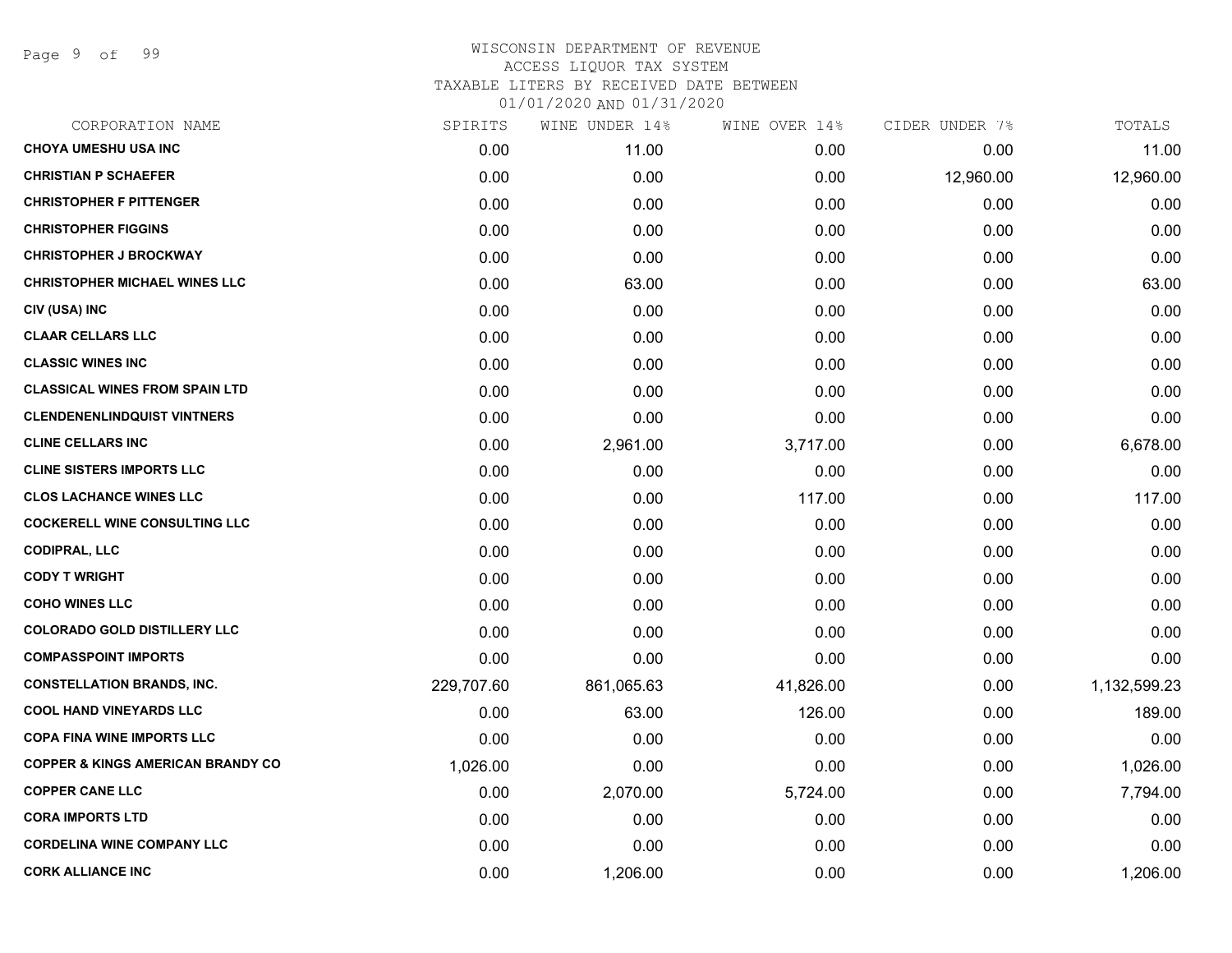| CORPORATION NAME                                   | SPIRITS | WINE UNDER 14% | WINE OVER 14% | CIDER UNDER 7% | TOTALS   |
|----------------------------------------------------|---------|----------------|---------------|----------------|----------|
| <b>CORNERSTONE CELLARS LLC</b>                     | 0.00    | 0.00           | 0.00          | 0.00           | 0.00     |
| <b>CORNERSTONE U.S. WINE IMPORTS INC</b>           | 0.00    | 0.00           | 0.00          | 0.00           | 0.00     |
| <b>CORY J MICHAL</b>                               | 0.00    | 0.00           | 0.00          | 0.00           | 0.00     |
| <b>COUNTRY HERITAGE WINERY &amp; VINEYARD INC.</b> | 0.00    | 0.00           | 0.00          | 0.00           | 0.00     |
| <b>COUP DE FOUDRE LLC</b>                          | 0.00    | 0.00           | 20.25         | 0.00           | 20.25    |
| <b>COURAGEOUS INC</b>                              | 0.00    | 0.00           | 0.00          | 0.00           | 0.00     |
| <b>CRACOVIA BRANDS INC</b>                         | 241.50  | 58.50          | 139.50        | 0.00           | 439.50   |
| <b>CRAFTED ARTISAN MEADERY LLC</b>                 | 0.00    | 0.00           | 0.00          | 0.00           | 0.00     |
| <b>CRAIG S HANDLY</b>                              | 0.00    | 0.00           | 0.00          | 0.00           | 0.00     |
| <b>CREATIVE WINE CONCEPTS INC</b>                  | 0.00    | 0.00           | 0.00          | 0.00           | 0.00     |
| <b>CREW WINE COMPANY LLC</b>                       | 0.00    | 2,439.00       | 0.00          | 0.00           | 2,439.00 |
| <b>CRIBARI VINEYARDS INC</b>                       | 0.00    | 0.00           | 0.00          | 0.00           | 0.00     |
| <b>CRIMSON WINE GROUP LTD</b>                      | 0.00    | 0.00           | 0.00          | 0.00           | 0.00     |
| <b>CRISPIN CIDER COMPANY</b>                       | 0.00    | 0.00           | 0.00          | 0.00           | 0.00     |
| <b>CRISTOM VINEYARDS INC</b>                       | 0.00    | 0.00           | 0.00          | 0.00           | 0.00     |
| <b>CROSSLAND VINEYARDS</b>                         | 0.00    | 0.00           | 0.00          | 0.00           | 0.00     |
| <b>CROWN POINT WINERY LLC</b>                      | 0.00    | 0.00           | 0.00          | 0.00           | 0.00     |
| <b>CRUSE WINE COMPANY, LLC</b>                     | 0.00    | 234.00         | 0.00          | 0.00           | 234.00   |
| <b>CULT OF 8</b>                                   | 0.00    | 3,087.00       | 220.50        | 0.00           | 3,307.50 |
| <b>CUNAT PREMIUM VINEYARDS LLC</b>                 | 0.00    | 0.00           | 0.00          | 0.00           | 0.00     |
| <b>CUSHMAN WINERY CORPORATION</b>                  | 0.00    | 0.00           | 0.00          | 0.00           | 0.00     |
| <b>CUTWATER SPIRITS LLC</b>                        | 0.00    | 0.00           | 0.00          | 0.00           | 0.00     |
| <b>D &amp; D VINEYARDS INC</b>                     | 0.00    | 0.00           | 0.00          | 0.00           | 0.00     |
| <b>D MYERS LLC</b>                                 | 0.00    | 2.00           | 0.00          | 0.00           | 2.00     |
| <b>D.G.L. DISTRIBUTORS, INC</b>                    | 180.00  | 0.00           | 0.00          | 0.00           | 180.00   |
| <b>DAEDALUS CELLARS CO</b>                         | 0.00    | 0.00           | 0.00          | 0.00           | 0.00     |
| <b>DAN CAREY</b>                                   | 0.00    | 0.00           | 0.00          | 0.00           | 0.00     |
| <b>DANCING COYOTE WINES</b>                        | 0.00    | 0.00           | 0.00          | 0.00           | 0.00     |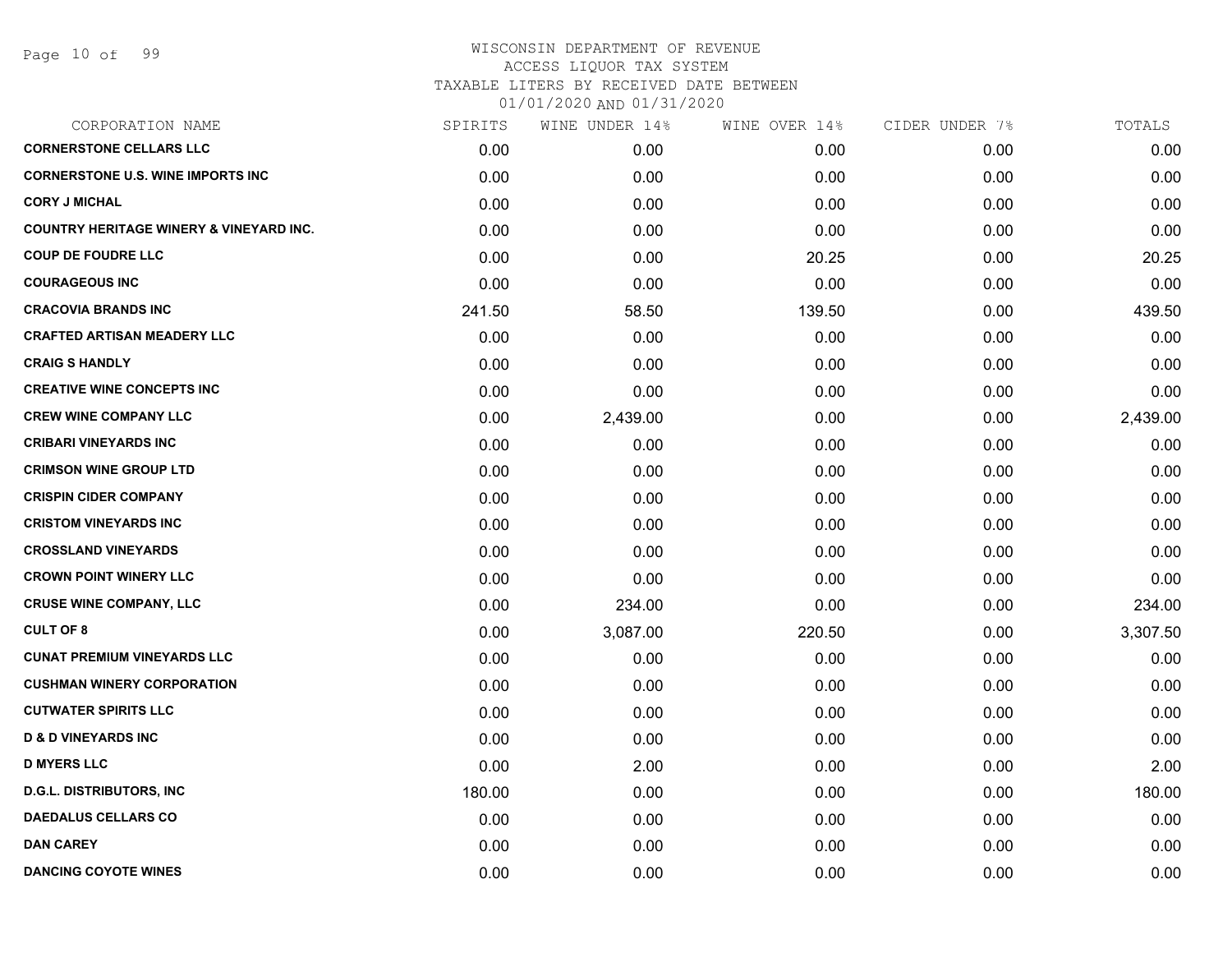Page 11 of 99

| CORPORATION NAME                     | SPIRITS  | WINE UNDER 14% | WINE OVER 14% | CIDER UNDER 7% | TOTALS     |
|--------------------------------------|----------|----------------|---------------|----------------|------------|
| <b>DANICA PATRICK</b>                | 0.00     | 0.00           | 0.00          | 0.00           | 0.00       |
| <b>DANIEL A LASNER</b>               | 162.60   | 0.00           | 0.00          | 0.00           | 162.60     |
| <b>DANIEL KEEFE IV</b>               | 0.00     | 0.00           | 0.00          | 0.00           | 0.00       |
| <b>DANIEL SCHOENFELD</b>             | 0.00     | 0.00           | 0.00          | 0.00           | 0.00       |
| <b>DANNY RAKOVIC</b>                 | 0.00     | 0.00           | 0.00          | 0.00           | 0.00       |
| <b>DAOU VINEYARDS LLC</b>            | 0.00     | 63.00          | 1,512.00      | 0.00           | 1,575.00   |
| DAQUINO ITALIAN IMPORTING CO INC     | 0.00     | 0.00           | 0.00          | 0.00           | 0.00       |
| <b>DARIOUSH KHALEDI WINERY LLC</b>   | 0.00     | 0.00           | 31.50         | 0.00           | 31.50      |
| <b>DAVID ARTHUR VINEYARDS LLC</b>    | 0.00     | 0.00           | 0.00          | 0.00           | 0.00       |
| <b>DAVID B POTTER</b>                | 0.00     | 0.00           | 0.00          | 0.00           | 0.00       |
| <b>DAVID BOWLER LLC</b>              | 0.00     | 294.75         | 0.00          | 0.00           | 294.75     |
| <b>DAVID J ECKERT</b>                | 0.00     | 0.00           | 0.00          | 0.00           | 0.00       |
| <b>DAVID L DENNIGMANN</b>            | 0.00     | 36.00          | 0.00          | 0.00           | 36.00      |
| <b>DAVID MEIER</b>                   | 0.00     | 0.00           | 0.00          | 0.00           | 0.00       |
| <b>DAVID N RAYNE</b>                 | 2,419.71 | 54,725.40      | 19,610.31     | 0.00           | 76,755.42  |
| <b>DAVID R BARNES</b>                | 0.00     | 0.00           | 0.00          | 0.00           | 0.00       |
| <b>DAVOS BRANDS LLC</b>              | 1,140.00 | 63.36          | 221.76        | 0.00           | 1,425.12   |
| DAYLIGHT WINE COMPANY LLC            | 0.00     | 0.00           | 0.00          | 0.00           | 0.00       |
| DE MAISON SELECTIONS INC             | 0.00     | 1,025.50       | 144.00        | 0.00           | 1,169.50   |
| <b>DEANNA BASTIANICH</b>             | 0.00     | 355.50         | 0.00          | 0.00           | 355.50     |
| <b>DEL RIO VINEYARDS LLC</b>         | 0.00     | 0.00           | 0.00          | 0.00           | 0.00       |
| <b>DELEGAT USA INC</b>               | 0.00     | 630.00         | 0.00          | 0.00           | 630.00     |
| <b>DELICATO VINEYARDS INC</b>        | 0.00     | 188,991.72     | 39,816.00     | 0.00           | 228,807.72 |
| <b>DELILLE CELLARS LLC</b>           | 0.00     | 0.00           | 0.00          | 0.00           | 0.00       |
| <b>DEMERARA DISTILLERS (USA) INC</b> | 0.00     | 0.00           | 0.00          | 0.00           | 0.00       |
| <b>DEMON SPIRITS LLC</b>             | 0.00     | 0.00           | 0.00          | 0.00           | 0.00       |
| <b>DENISON CELLARS LLC</b>           | 0.00     | 0.00           | 0.00          | 0.00           | 0.00       |
| <b>DERRICK C MANCINI</b>             | 0.00     | 0.00           | 0.00          | 0.00           | 0.00       |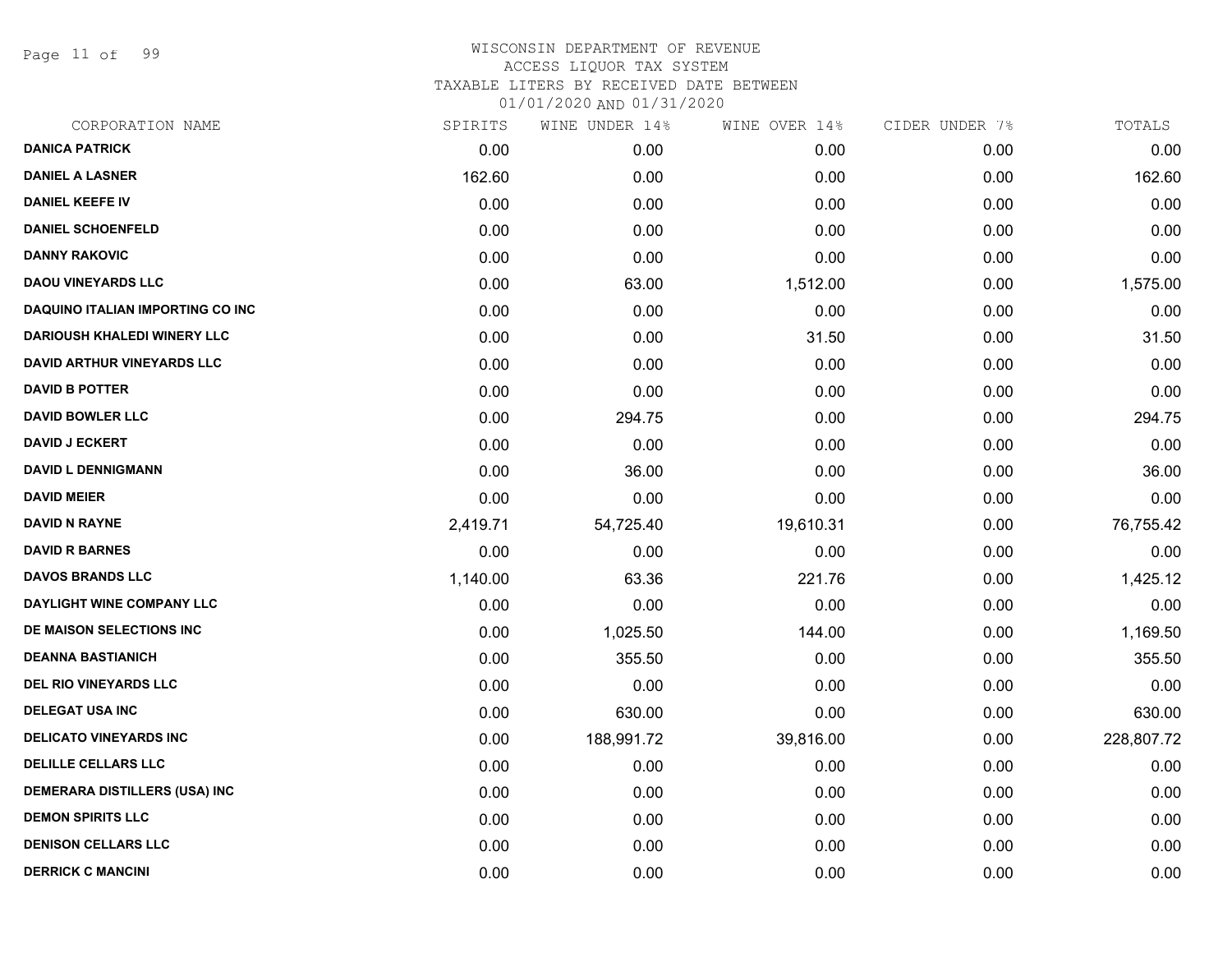Page 12 of 99

#### WISCONSIN DEPARTMENT OF REVENUE ACCESS LIQUOR TAX SYSTEM

TAXABLE LITERS BY RECEIVED DATE BETWEEN

| CORPORATION NAME                                              | SPIRITS      | WINE UNDER 14% | WINE OVER 14% | CIDER UNDER 7% | TOTALS       |
|---------------------------------------------------------------|--------------|----------------|---------------|----------------|--------------|
| <b>DESTILADOS DE MEXICO LLC</b>                               | 0.00         | 0.00           | 0.00          | 0.00           | 0.00         |
| <b>DIAGEO AMERICAS, INC.</b>                                  | 1,077,424.25 | 0.00           | 0.00          | 0.00           | 1,077,424.25 |
| <b>DIAMOND IMPORTERS INC</b>                                  | 0.00         | 63.00          | 0.00          | 0.00           | 63.00        |
| <b>DISARONNO INTERNATIONAL LLC</b>                            | 2,068.50     | 360.00         | 0.00          | 0.00           | 2,428.50     |
| <b>DISTILLERS WAY, LLC</b>                                    | 0.00         | 0.00           | 0.00          | 0.00           | 0.00         |
| <b>DIVOT ENTERPRISES LLC</b>                                  | 0.00         | 0.00           | 0.00          | 0.00           | 0.00         |
| <b>DOMACE VINO LLC</b>                                        | 0.00         | 0.00           | 0.00          | 0.00           | 0.00         |
| DOMAINE DE LA TERRE ROUGE LTD                                 | 0.00         | 0.00           | 0.00          | 0.00           | 0.00         |
| DOMAINE DE MARIA SOTER LLC                                    | 0.00         | 279.00         | 0.00          | 0.00           | 279.00       |
| DOMAINE SERENE VINEYARDS & WINERY INC                         | 0.00         | 0.00           | 0.00          | 0.00           | 0.00         |
| <b>DOMAINE ST GEORGE</b>                                      | 0.00         | 0.00           | 0.00          | 0.00           | 0.00         |
| DON SEBASTIANI & SONS INTERNATIONAL WINE<br><b>NEGOCIANTS</b> | 36.00        | 8,454.00       | 819.00        | 0.00           | 9,309.00     |
| <b>DONALD ALDRIDGE</b>                                        | 0.00         | 0.00           | 0.00          | 0.00           | 0.00         |
| DONATI FAMILY VINEYARD, INC                                   | 0.00         | 0.00           | 0.00          | 0.00           | 0.00         |
| <b>DOUBLE DIAMOND DISTILLERY LLC</b>                          | 1,429.50     | 0.00           | 0.00          | 0.00           | 1,429.50     |
| <b>DOUBLE DOWN SPIRITS LLC</b>                                | 167.06       | 0.00           | 0.00          | 0.00           | 167.06       |
| <b>DOYNA LTD</b>                                              | 0.00         | 0.00           | 0.00          | 0.00           | 0.00         |
| DRAKE MAKES WINE, INC.                                        | 0.00         | 0.00           | 0.00          | 0.00           | 0.00         |
| DREYER WINE LLC                                               | 0.00         | 378.00         | 126.00        | 0.00           | 504.00       |
| <b>DREYFUS ASHBY INC</b>                                      | 54.00        | 1,183.50       | 139.50        | 0.00           | 1,377.00     |
| <b>DRG IMPORTS LLC</b>                                        | 0.00         | 0.00           | 0.00          | 0.00           | 0.00         |
| DRY CREEK VINEYARD INC                                        | 0.00         | 0.00           | 504.00        | 0.00           | 504.00       |
| DRY FLY DISTILLING INC                                        | 0.00         | 0.00           | 0.00          | 0.00           | 0.00         |
| <b>DUCKHORN WINE COMPANY</b>                                  | 0.00         | 315.00         | 2,322.00      | 0.00           | 2,637.00     |
| <b>DUGGANS DISTILLERS PRODUCTS CORPORATION</b>                | 0.00         | 0.00           | 0.00          | 0.00           | 0.00         |
| <b>DULUTH CIDER LLC</b>                                       | 0.00         | 0.00           | 0.00          | 0.00           | 0.00         |
| <b>DUMOL WINERY LLC</b>                                       | 0.00         | 0.00           | 0.00          | 0.00           | 0.00         |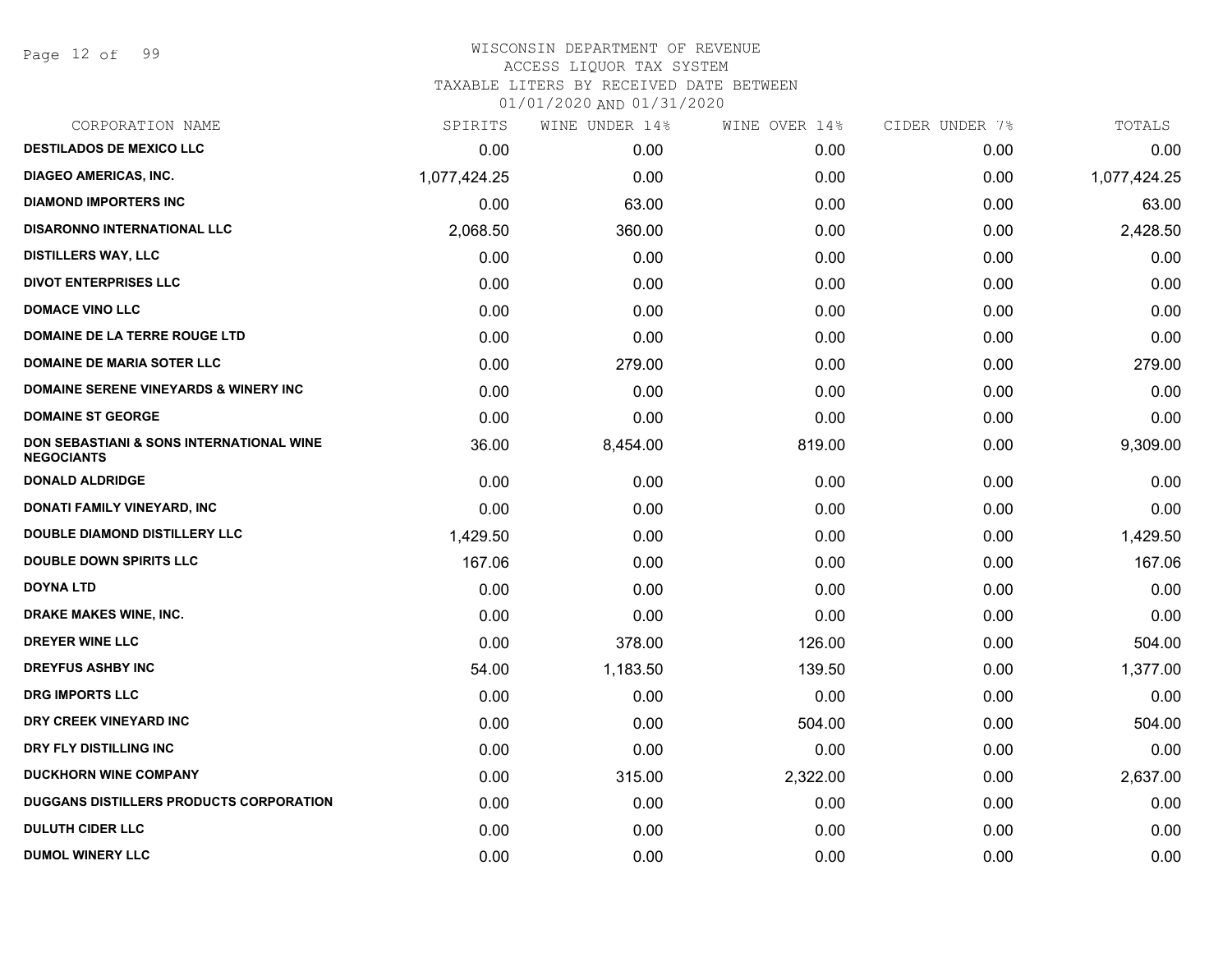Page 13 of 99

### WISCONSIN DEPARTMENT OF REVENUE ACCESS LIQUOR TAX SYSTEM TAXABLE LITERS BY RECEIVED DATE BETWEEN

| CORPORATION NAME                         | SPIRITS    | WINE UNDER 14% | WINE OVER 14% | CIDER UNDER 7% | TOTALS       |
|------------------------------------------|------------|----------------|---------------|----------------|--------------|
| <b>DUNHAM CELLARS LLC</b>                | 0.00       | 0.00           | 0.00          | 0.00           | 0.00         |
| <b>DUNN VINEYARDS LLC</b>                | 0.00       | 0.00           | 0.00          | 0.00           | 0.00         |
| <b>DUVEL MOORTGAT USA LTD</b>            | 1,022.06   | 0.00           | 0.00          | 0.00           | 1,022.06     |
| <b>DV SPIRITS LLC</b>                    | 157.50     | 0.00           | 0.00          | 0.00           | 157.50       |
| <b>E &amp; J GALLO WINERY</b>            | 186,198.71 | 1,139,219.35   | 46,830.00     | 0.00           | 1,372,248.06 |
| <b>EAGLE EYE IMPORTS LLC</b>             | 0.00       | 450.00         | 0.00          | 0.00           | 450.00       |
| <b>EAGLE ROCK INVESTMENTS INC.</b>       | 0.00       | 0.00           | 0.00          | 0.00           | 0.00         |
| <b>EAGLES LANDING WINERY LLC</b>         | 0.00       | 1,242.00       | 0.00          | 0.00           | 1,242.00     |
| <b>EASTERN LIQUORS USA INC</b>           | 252.00     | 0.00           | 0.00          | 0.00           | 252.00       |
| <b>EBERLE WINERY LP</b>                  | 0.00       | 13.50          | 0.00          | 0.00           | 13.50        |
| <b>ECOSUR GROUP LLC</b>                  | 0.00       | 0.00           | 0.00          | 0.00           | 0.00         |
| EHREN JORDAN WINE CELLARS LLC            | 0.00       | 0.00           | 63.00         | 0.00           | 63.00        |
| <b>EIGHT BOTTLES LLC</b>                 | 0.00       | 0.00           | 0.00          | 0.00           | 0.00         |
| ELK COVE VINEYARDS INC                   | 0.00       | 0.00           | 0.00          | 0.00           | 0.00         |
| <b>ELLEN FORREST</b>                     | 0.00       | 0.00           | 0.00          | 0.00           | 0.00         |
| <b>ELV-OREGON LLC</b>                    | 0.00       | 0.00           | 0.00          | 0.00           | 0.00         |
| <b>EMCO CHEMICAL DISTRIBUTORS, INC.</b>  | 0.00       | 0.00           | 0.00          | 0.00           | 0.00         |
| <b>EMERINE ESTATES INC</b>               | 0.00       | 0.00           | 0.00          | 0.00           | 0.00         |
| <b>EMILIO GUGLIELMO WINERY INC</b>       | 0.00       | 11.25          | 0.00          | 0.00           | 11.25        |
| <b>EMPSON USA INC</b>                    | 0.00       | 9,044.74       | 0.00          | 0.00           | 9,044.74     |
| <b>ENOS VINEYARDS INC</b>                | 0.00       | 0.00           | 2,268.00      | 0.00           | 2,268.00     |
| <b>ENOTEC IMPORTS INC</b>                | 0.00       | 495.00         | 0.00          | 0.00           | 495.00       |
| <b>ENOVATION BRANDS INC</b>              | 0.00       | 476.96         | 0.00          | 0.00           | 476.96       |
| <b>ENTENTE SPIRITS LLC</b>               | 0.00       | 25.80          | 0.00          | 0.00           | 25.80        |
| <b>EOLA HILLS WINE CELLARS INC</b>       | 0.00       | 504.00         | 0.00          | 0.00           | 504.00       |
| <b>EPICUREAN WINES LLC</b>               | 0.00       | 720.00         | 180.00        | 0.00           | 900.00       |
| <b>ERIC FLANAGAN</b>                     | 0.00       | 0.00           | 0.00          | 0.00           | 0.00         |
| <b>ERIC TRUMP WINE MANUFACTURING LLC</b> | 0.00       | 0.00           | 0.00          | 0.00           | 0.00         |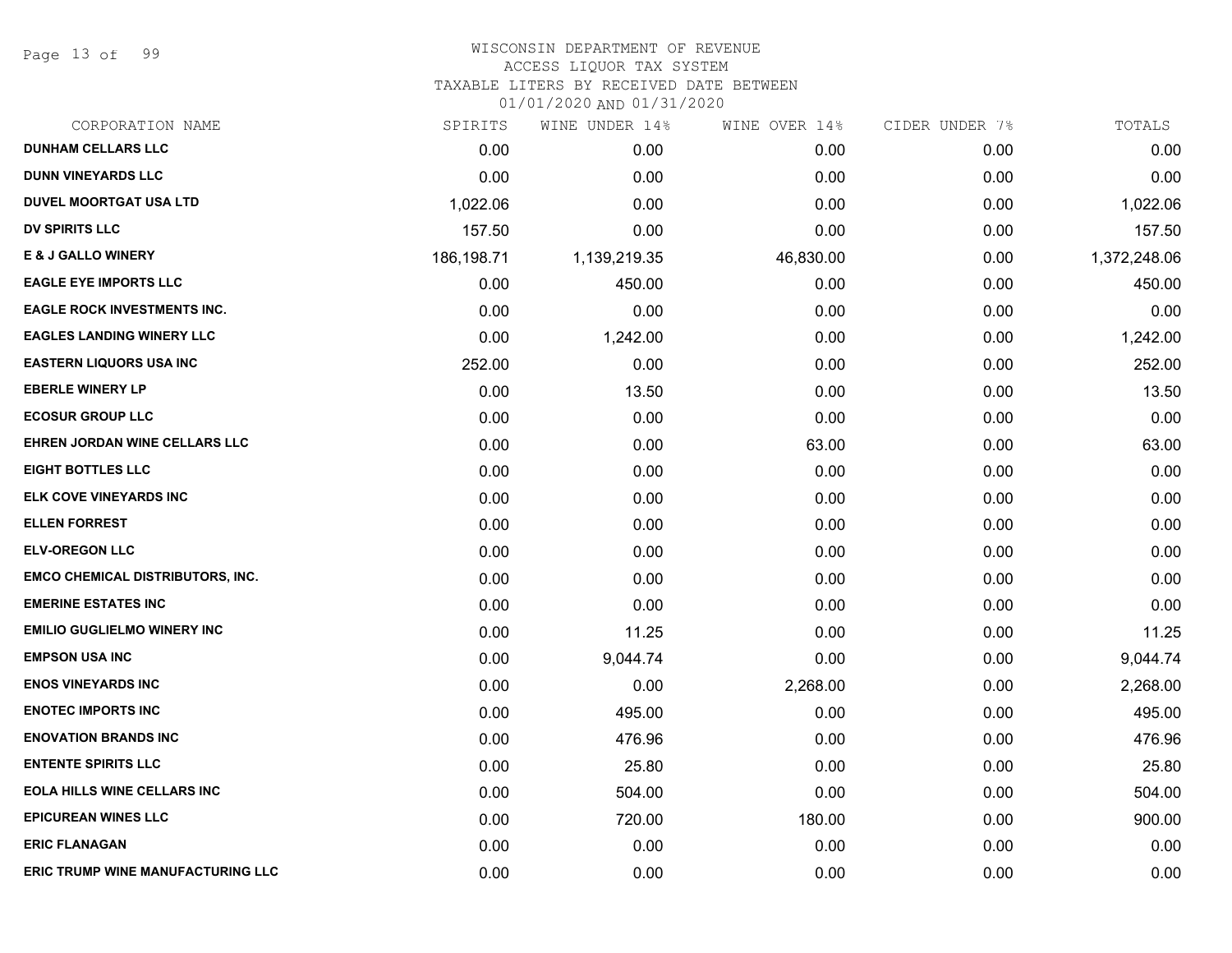Page 14 of 99

#### WISCONSIN DEPARTMENT OF REVENUE ACCESS LIQUOR TAX SYSTEM

TAXABLE LITERS BY RECEIVED DATE BETWEEN

| CORPORATION NAME                                 | SPIRITS    | WINE UNDER 14% | WINE OVER 14% | CIDER UNDER 7% | TOTALS     |
|--------------------------------------------------|------------|----------------|---------------|----------------|------------|
| <b>EUROPEAN IMPORTS &amp; EXPORTS LLC</b>        | 0.00       | 0.00           | 0.00          | 0.00           | 0.00       |
| <b>EVAKI INC</b>                                 | 0.00       | 0.00           | 0.00          | 0.00           | 0.00       |
| <b>EVAN FRAZIER</b>                              | 0.00       | 0.00           | 0.00          | 0.00           | 0.00       |
| <b>EVATON INC</b>                                | 126.00     | 5,994.00       | 850.50        | 0.00           | 6,970.50   |
| EVESHAM WOOD VINEYARD AND WINERY LLC             | 0.00       | 0.00           | 0.00          | 0.00           | 0.00       |
| <b>EXPERIENCE WINES LLC</b>                      | 0.00       | 63.00          | 0.00          | 0.00           | 63.00      |
| <b>F KORBEL &amp; BROS INC</b>                   | 0.00       | 0.00           | 0.00          | 0.00           | 0.00       |
| <b>FL NAVARRO LIMITED</b>                        | 0.00       | 63.00          | 126.00        | 0.00           | 189.00     |
| <b>F&amp;F FINE WINES INTERNATIONAL INC</b>      | 0.00       | 1,746.00       | 0.00          | 0.00           | 1,746.00   |
| <b>FAMILY &amp; FARMERS LLC</b>                  | 0.00       | 189.00         | 0.00          | 0.00           | 189.00     |
| <b>FAMOUS BRANDS LLC</b>                         | 0.00       | 0.00           | 0.00          | 0.00           | 0.00       |
| <b>FANTIS IMPORTS INC</b>                        | 0.00       | 61.42          | 0.00          | 0.00           | 61.42      |
| <b>FAR NORTH SPIRITS INC</b>                     | 0.00       | 0.00           | 0.00          | 0.00           | 0.00       |
| <b>FASEL SHENSTONE LLC</b>                       | 0.00       | 0.00           | 0.00          | 0.00           | 0.00       |
| <b>FERMENTED SCIENCES II INC</b>                 | 0.00       | 0.00           | 0.00          | 0.00           | 0.00       |
| <b>FERRARI CARANO VINEYARDS &amp; WINERY LLC</b> | 0.00       | 0.00           | 504.00        | 0.00           | 504.00     |
| <b>FETZER VINEYARDS</b>                          | 250.80     | 31,765.18      | 4,432.50      | 0.00           | 36,448.48  |
| <b>FIFTH GENERATION INC</b>                      | 165,805.20 | 0.00           | 0.00          | 0.00           | 165,805.20 |
| FIFTY FOURTH STREET ENTERPRISES LLC              | 0.00       | 0.00           | 0.00          | 0.00           | 0.00       |
| <b>FINO TEQUILA LLC</b>                          | 0.00       | 0.00           | 0.00          | 0.00           | 0.00       |
| FIOR DI SOLE, LLC                                | 0.00       | 639.00         | 0.00          | 0.00           | 639.00     |
| <b>FIRESTEED CORPORATION</b>                     | 0.00       | 0.00           | 0.00          | 0.00           | 0.00       |
| <b>FISHER VINEYARDS</b>                          | 0.00       | 0.00           | 0.00          | 0.00           | 0.00       |
| <b>FITVINE LLC</b>                               | 0.00       | 0.00           | 1,098.00      | 0.00           | 1,098.00   |
| <b>FIVE GRAPES LLC</b>                           | 0.00       | 0.00           | 0.00          | 0.00           | 0.00       |
| <b>FJN FINE WINES LLC</b>                        | 0.00       | 0.00           | 0.00          | 0.00           | 0.00       |
| <b>FLORA SPRINGS WINE COMPANY</b>                | 0.00       | 0.00           | 0.00          | 0.00           | 0.00       |
| <b>FLORIDA ORANGE GROVES INC</b>                 | 0.00       | 0.00           | 0.00          | 0.00           | 0.00       |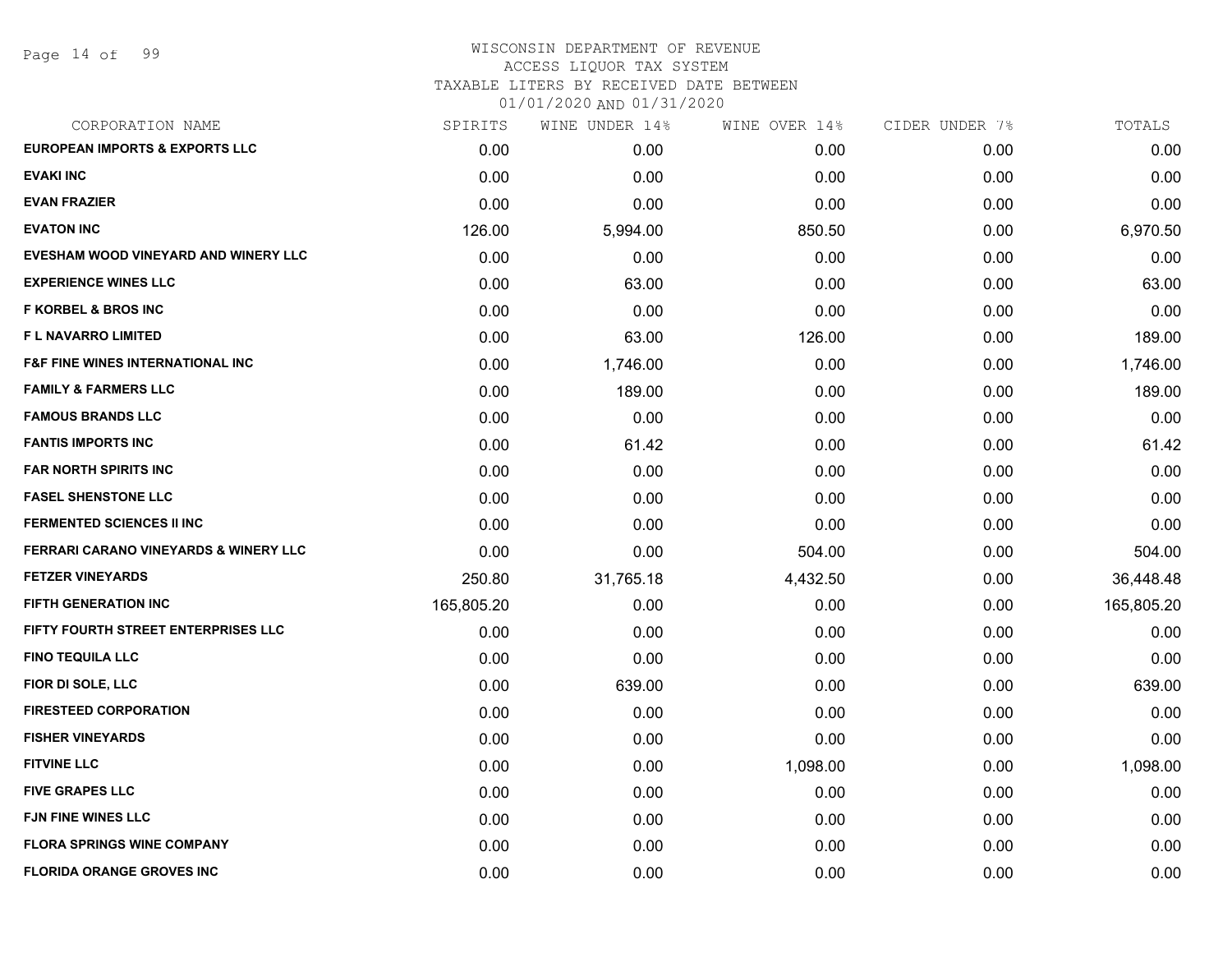Page 15 of 99

#### WISCONSIN DEPARTMENT OF REVENUE ACCESS LIQUOR TAX SYSTEM

TAXABLE LITERS BY RECEIVED DATE BETWEEN

| CORPORATION NAME                              | SPIRITS  | WINE UNDER 14% | WINE OVER 14% | CIDER UNDER 7% | TOTALS    |
|-----------------------------------------------|----------|----------------|---------------|----------------|-----------|
| <b>FN CELLARS LLC</b>                         | 0.00     | 0.00           | 58.50         | 0.00           | 58.50     |
| FOLEY FAMILY WINES INC                        | 4.50     | 7,059.00       | 1,632.00      | 0.00           | 8,695.50  |
| <b>FOLIO WINE COMPANY LLC</b>                 | 0.00     | 3,577.50       | 49.50         | 0.00           | 3,627.00  |
| <b>FORT ROSS VINEYARD &amp; WINERY LLC</b>    | 0.00     | 0.00           | 279.00        | 0.00           | 279.00    |
| <b>FORWARD CIDER LLC</b>                      | 0.00     | 0.00           | 0.00          | 164.65         | 164.65    |
| <b>FOUR BEARS WINERY LLC</b>                  | 0.00     | 0.00           | 0.00          | 0.00           | 0.00      |
| <b>FOUR DAUGHTERS VINEYARD AND WINERY LLC</b> | 0.00     | 0.00           | 0.00          | 4,513.02       | 4,513.02  |
| <b>FOUR ROSES DISTILLERY LLC</b>              | 6,919.50 | 0.00           | 0.00          | 0.00           | 6,919.50  |
| <b>FOWLES WINE USA INC</b>                    | 0.00     | 63.00          | 0.00          | 0.00           | 63.00     |
| <b>FOXEN VINEYARD INC</b>                     | 0.00     | 0.00           | 0.00          | 0.00           | 0.00      |
| <b>FRANCIS COPPOLA WINERY LLC</b>             | 0.00     | 21,068.06      | 12,370.50     | 0.00           | 33,438.56 |
| <b>FRANK FAMILY VINEYARDS LLC</b>             | 0.00     | 0.00           | 1,089.00      | 0.00           | 1,089.00  |
| <b>FRANK LIN DISTILLERS PRODUCTS LTD</b>      | 4,964.94 | 0.00           | 0.00          | 0.00           | 4,964.94  |
| <b>FRED C SCHERRER</b>                        | 0.00     | 0.00           | 0.00          | 0.00           | 0.00      |
| <b>FREDERICK WILDMAN &amp; SONS LTD</b>       | 379.50   | 8,801.93       | 117.00        | 0.00           | 9,298.43  |
| <b>FREIXENET USA INC</b>                      | 0.00     | 0.00           | 0.00          | 0.00           | 0.00      |
| <b>FREY VINEYARDS LTD</b>                     | 0.00     | 4,176.00       | 0.00          | 0.00           | 4,176.00  |
| <b>FRITZ CELLARS INC</b>                      | 0.00     | 0.00           | 0.00          | 0.00           | 0.00      |
| <b>FROGS LEAP WINERY</b>                      | 0.00     | 0.00           | 0.00          | 0.00           | 0.00      |
| <b>FRONTIER CORPORATION</b>                   | 0.00     | 495.00         | 27.00         | 0.00           | 522.00    |
| <b>FRUIT OF THE VINES INC</b>                 | 0.00     | 769.57         | 0.00          | 0.00           | 769.57    |
| FULL THROTTLE SLOON SHINE LLC                 | 225.00   | 0.00           | 0.00          | 0.00           | 225.00    |
| <b>FULTON STREET BREWERY LLC</b>              | 0.00     | 0.00           | 0.00          | 0.00           | 0.00      |
| <b>FUSED WINES LP</b>                         | 0.00     | 0.00           | 0.00          | 0.00           | 0.00      |
| <b>G K SKAGGS INC</b>                         | 0.00     | 7,560.00       | 0.00          | 0.00           | 7,560.00  |
| G.S.W.C. INC.                                 | 0.00     | 0.00           | 0.00          | 0.00           | 0.00      |
| <b>GALENA AVIATION, LLC</b>                   | 0.00     | 252.00         | 0.00          | 0.00           | 252.00    |
| <b>GAMBA VINEYARDS AND WINERY LLC</b>         | 0.00     | 0.00           | 0.00          | 0.00           | 0.00      |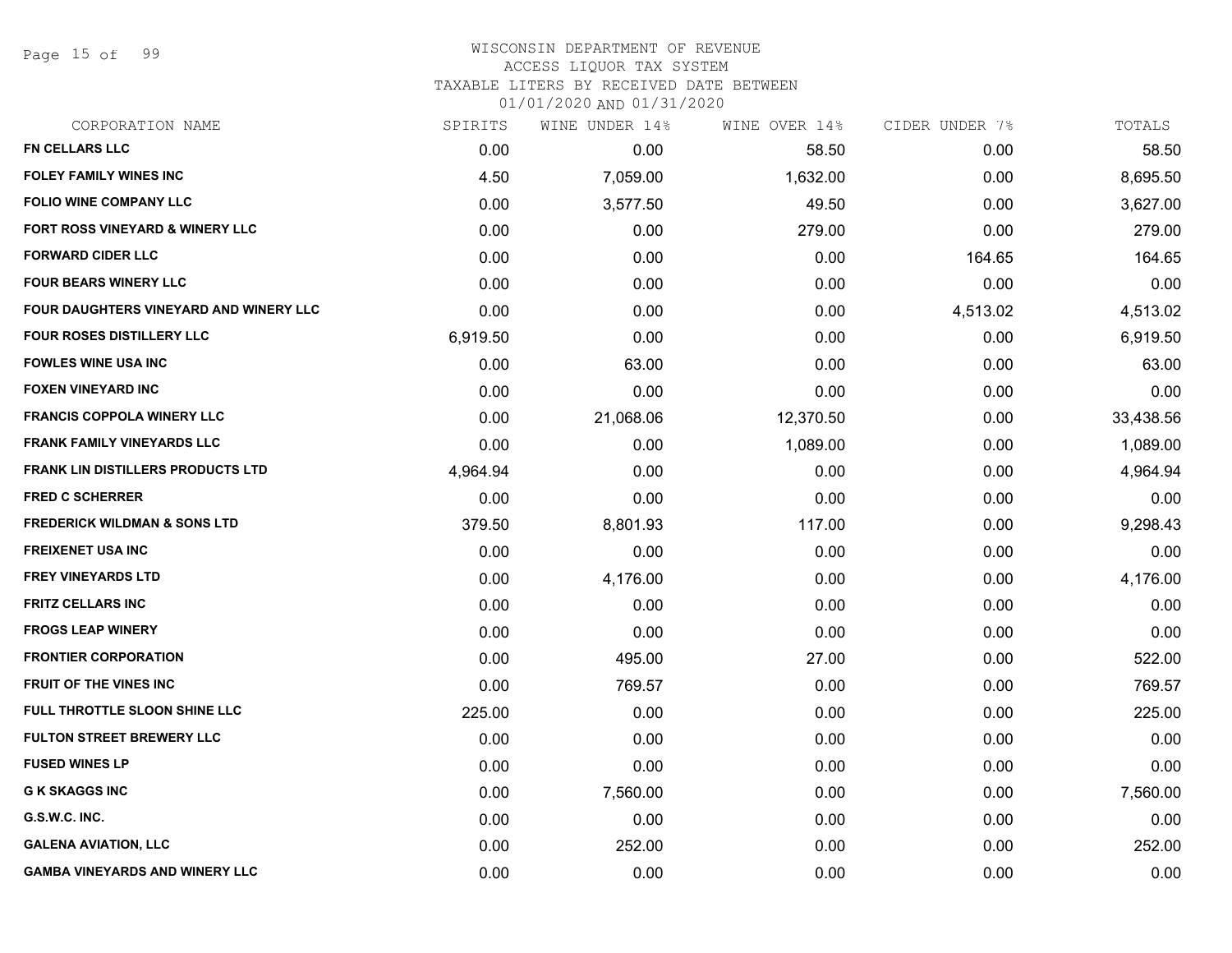### WISCONSIN DEPARTMENT OF REVENUE ACCESS LIQUOR TAX SYSTEM TAXABLE LITERS BY RECEIVED DATE BETWEEN

| CORPORATION NAME                                    | SPIRITS  | WINE UNDER 14% | WINE OVER 14% | CIDER UNDER 7% | TOTALS   |
|-----------------------------------------------------|----------|----------------|---------------|----------------|----------|
| <b>GAMBLE FAMILY VINEYARDS LLC</b>                  | 0.00     | 0.00           | 0.00          | 0.00           | 0.00     |
| <b>GARBER &amp; COMPANY INC</b>                     | 0.00     | 0.00           | 0.00          | 0.00           | 0.00     |
| <b>GEORGE BOZIC JR</b>                              | 0.00     | 0.00           | 0.00          | 0.00           | 0.00     |
| <b>GERBER, GERBER &amp; GERBER DISCLAIMER TRUST</b> | 0.00     | 252.00         | 0.00          | 0.00           | 252.00   |
| <b>GF WINES LLC</b>                                 | 0.00     | 0.00           | 0.00          | 0.00           | 0.00     |
| <b>GH HOLDINGS LP</b>                               | 0.00     | 0.00           | 0.00          | 0.00           | 0.00     |
| <b>GIBSON WINE COMPANY</b>                          | 0.00     | 0.00           | 810.00        | 0.00           | 810.00   |
| <b>GILBERT CELLARS LLC</b>                          | 0.00     | 0.00           | 0.00          | 0.00           | 0.00     |
| <b>GILDARDO PARTIDA LLC</b>                         | 0.00     | 0.00           | 0.00          | 0.00           | 0.00     |
| <b>GLOBAL SPIRITS USA LLC</b>                       | 4,956.00 | 0.00           | 0.00          | 0.00           | 4,956.00 |
| <b>GLOBAL VINEYARD IMPORTERS INC</b>                | 0.00     | 565.50         | 0.00          | 0.00           | 565.50   |
| <b>GLUNZ FAMILY WINERY &amp; CELLARS INC</b>        | 0.00     | 0.00           | 0.00          | 0.00           | 0.00     |
| <b>GNEKOW FAMILY WINERY LLC</b>                     | 0.00     | 0.00           | 0.00          | 0.00           | 0.00     |
| <b>GOAMERICAGO BEVERAGES LLC</b>                    | 3,640.50 | 0.00           | 0.00          | 0.00           | 3,640.50 |
| <b>GOLDSCHMIDT VINEYARDS LLC</b>                    | 0.00     | 315.00         | 175.50        | 0.00           | 490.50   |
| <b>GOOSE EGG, LLC</b>                               | 0.00     | 0.00           | 0.00          | 0.00           | 0.00     |
| <b>GOOSE RIDGE LLC</b>                              | 0.00     | 504.00         | 0.00          | 0.00           | 504.00   |
| <b>GORDON BROTHERS CELLARS INC</b>                  | 0.00     | 0.00           | 0.00          | 0.00           | 0.00     |
| <b>GRAPE EXPECTATIONS, INC</b>                      | 0.00     | 0.00           | 0.00          | 0.00           | 0.00     |
| <b>GRAPE VISIONS LLC</b>                            | 0.00     | 0.00           | 0.00          | 0.00           | 0.00     |
| <b>GRAPES &amp; BARLEY LLC</b>                      | 0.00     | 0.00           | 0.00          | 0.00           | 0.00     |
| <b>GRAPES OF SPAIN INC</b>                          | 0.00     | 0.00           | 0.00          | 0.00           | 0.00     |
| <b>GRATON SPIRITS COMPANY LLC</b>                   | 0.00     | 0.00           | 0.00          | 0.00           | 0.00     |
| <b>GRAY DUCK SPIRITS LLC</b>                        | 0.00     | 0.00           | 0.00          | 0.00           | 0.00     |
| <b>GREAT SMOKY MTS DISTILLERY, INC</b>              | 172.13   | 0.00           | 0.00          | 0.00           | 172.13   |
| <b>GREENFIELD GLOBAL USA INC</b>                    | 0.00     | 0.00           | 0.00          | 0.00           | 0.00     |
| <b>GREG &amp; GREG INC</b>                          | 0.00     | 0.00           | 0.00          | 0.00           | 0.00     |
| <b>GREG &amp; PAM HARRINGTON WINES LLC</b>          | 0.00     | 0.00           | 0.00          | 0.00           | 0.00     |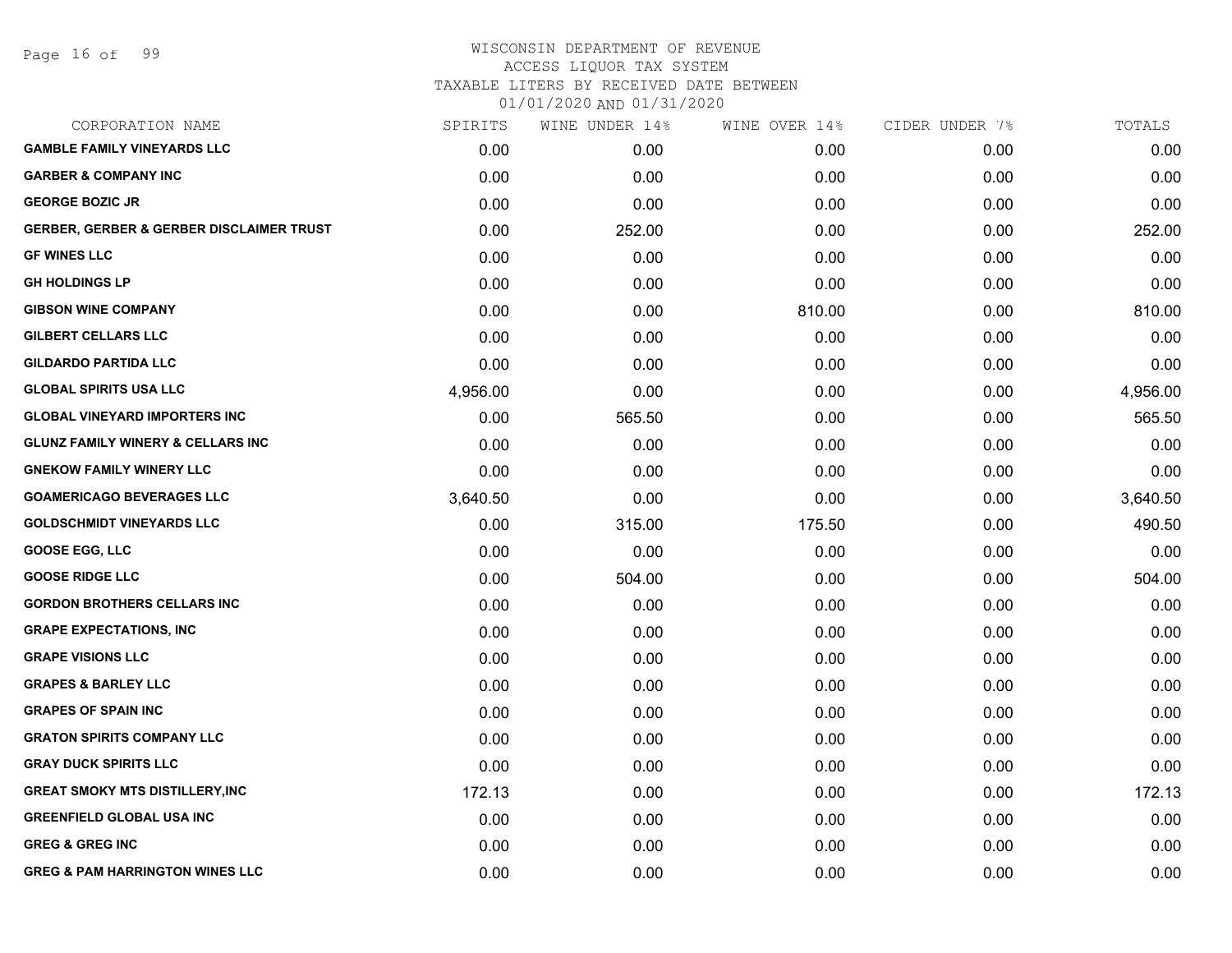Page 17 of 99

| CORPORATION NAME                        | SPIRITS    | WINE UNDER 14% | WINE OVER 14% | CIDER UNDER 7% | TOTALS     |
|-----------------------------------------|------------|----------------|---------------|----------------|------------|
| <b>GREG SANDERS</b>                     | 0.00       | 0.00           | 0.00          | 0.00           | 0.00       |
| <b>GREGORY F BUONOCORE</b>              | 0.00       | 63.00          | 0.00          | 0.00           | 63.00      |
| <b>GREGORY GRAZIANO</b>                 | 0.00       | 252.00         | 0.00          | 0.00           | 252.00     |
| <b>GRGICH HILLS CELLAR</b>              | 0.00       | 0.00           | 0.00          | 0.00           | 0.00       |
| <b>GRIEB OPTIMAL WINECRAFTING LLC</b>   | 0.00       | 0.00           | 0.00          | 0.00           | 0.00       |
| <b>GROTH VINEYARDS &amp; WINERY LLC</b> | 0.00       | 0.00           | 724.50        | 0.00           | 724.50     |
| <b>GUARACHI WINE PARTNERS INC</b>       | 0.00       | 504.00         | 0.00          | 0.00           | 504.00     |
| <b>H ERIK ZETTERSTROM</b>               | 0.00       | 0.00           | 0.00          | 0.00           | 0.00       |
| <b>H2 VINO LLC</b>                      | 0.00       | 0.00           | 0.00          | 0.00           | 0.00       |
| <b>HAAS BROTHERS INC</b>                | 0.00       | 0.00           | 0.00          | 0.00           | 0.00       |
| <b>HAHN ESTATE</b>                      | 0.00       | 0.00           | 0.00          | 0.00           | 0.00       |
| <b>HALBY MARKETING INC</b>              | 0.00       | 210.00         | 0.00          | 0.00           | 210.00     |
| <b>HALCYON SYNDICATE LTD LLC</b>        | 0.00       | 0.00           | 0.00          | 0.00           | 0.00       |
| <b>HALCYON WINES LLC</b>                | 0.00       | 0.00           | 0.00          | 0.00           | 0.00       |
| <b>HALL WINES LLC</b>                   | 0.00       | 0.00           | 0.00          | 0.00           | 0.00       |
| <b>HAMEL FAMILY WINES LLC</b>           | 0.00       | 0.00           | 0.00          | 0.00           | 0.00       |
| <b>HAND PICKED SELECTIONS INC</b>       | 0.00       | 0.00           | 0.00          | 0.00           | 0.00       |
| <b>HANSJOERG WYSS</b>                   | 0.00       | 0.00           | 0.00          | 0.00           | 0.00       |
| <b>HARDY USA LTD</b>                    | 0.00       | 0.00           | 0.00          | 0.00           | 0.00       |
| <b>HARLAN ESTATE WINERY INC</b>         | 0.00       | 0.00           | 0.00          | 0.00           | 0.00       |
| <b>HARRIS &amp; HARRIS</b>              | 0.00       | 0.00           | 0.00          | 0.00           | 0.00       |
| <b>HAWAII SEA SPIRITS LLC</b>           | 0.00       | 0.00           | 0.00          | 0.00           | 0.00       |
| <b>HDD LLC</b>                          | 0.00       | 0.00           | 0.00          | 0.00           | 0.00       |
| <b>HEADFRAME SPIRITS INC</b>            | 0.00       | 0.00           | 0.00          | 0.00           | 0.00       |
| <b>HEARTLAND DISTILLERS LLC</b>         | 0.00       | 0.00           | 0.00          | 0.00           | 0.00       |
| <b>HEAVEN HILL SALES CO.</b>            | 322,227.45 | 0.00           | 2,223.00      | 0.00           | 324,450.45 |
| <b>HEINEKEN USA INCORPORATED</b>        | 0.00       | 0.00           | 0.00          | 5,608.00       | 5,608.00   |
| <b>HEITZ WINE CELLARS</b>               | 0.00       | 189.00         | 144.00        | 0.00           | 333.00     |
|                                         |            |                |               |                |            |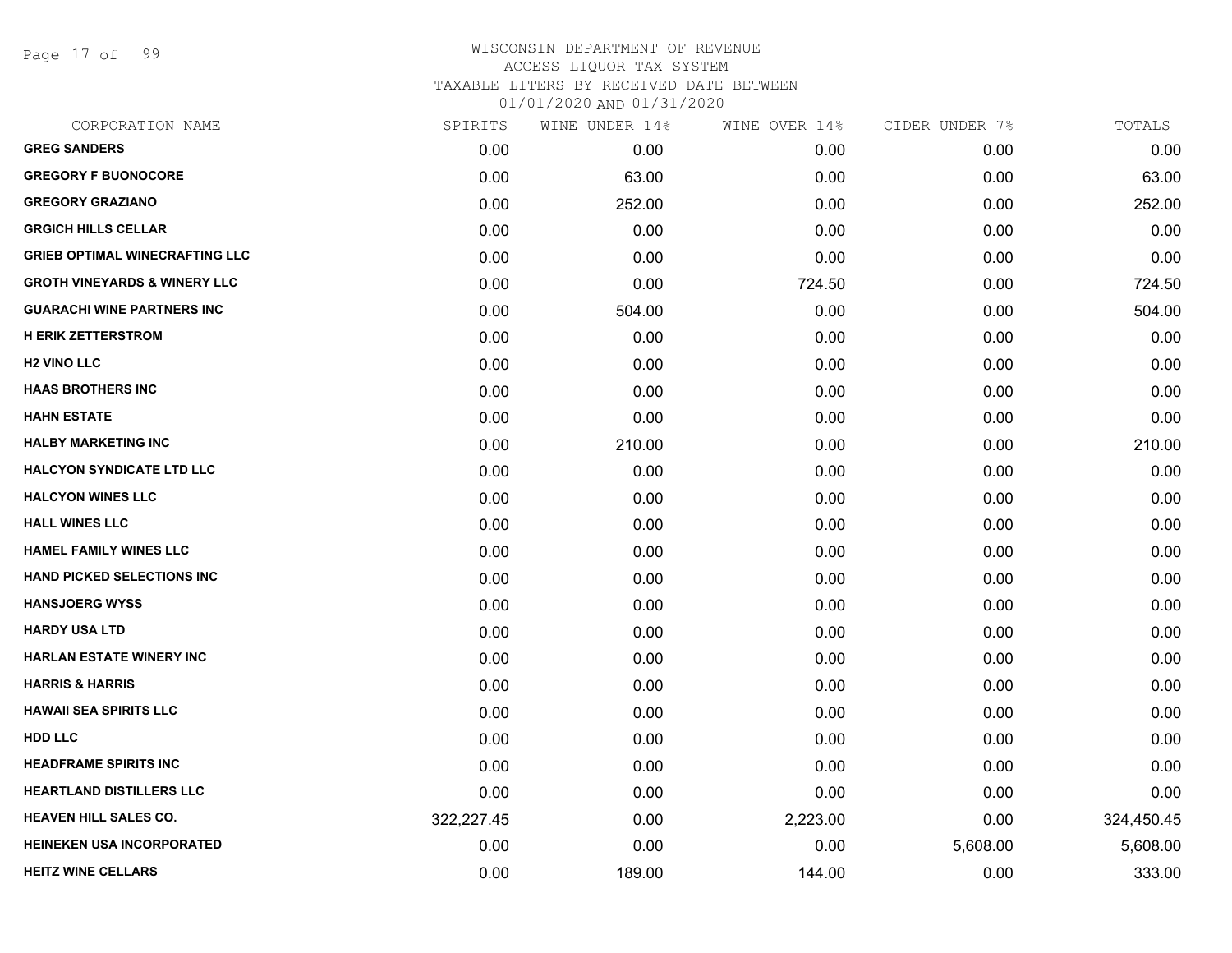## WISCONSIN DEPARTMENT OF REVENUE ACCESS LIQUOR TAX SYSTEM TAXABLE LITERS BY RECEIVED DATE BETWEEN

| CORPORATION NAME                       | SPIRITS | WINE UNDER 14% | WINE OVER 14% | CIDER UNDER 7% | TOTALS |
|----------------------------------------|---------|----------------|---------------|----------------|--------|
| <b>HEMINGWAY RUM COMPANY LLC</b>       | 0.00    | 0.00           | 0.00          | 0.00           | 0.00   |
| <b>HEMISPHERE WINE COMPANY INC</b>     | 0.00    | 0.00           | 0.00          | 0.00           | 0.00   |
| <b>HEMISPHERES LLC</b>                 | 0.00    | 0.00           | 0.00          | 0.00           | 0.00   |
| <b>HENDRY PREMIUM IMPORTS INC</b>      | 0.00    | 0.00           | 0.00          | 0.00           | 0.00   |
| <b>HENRIOT INC</b>                     | 0.00    | 382.50         | 0.00          | 0.00           | 382.50 |
| <b>HENRY CORNELL</b>                   | 0.00    | 0.00           | 0.00          | 0.00           | 0.00   |
| HENRY STEELE IMPORTS LLC               | 0.00    | 0.00           | 0.00          | 0.00           | 0.00   |
| <b>HERITAGE DISTILLING COMPANY INC</b> | 540.00  | 0.00           | 0.00          | 0.00           | 540.00 |
| <b>HERITAGE WINE CELLARS LTD</b>       | 0.00    | 540.00         | 0.00          | 0.00           | 540.00 |
| <b>HERMAN STORY WINES INC</b>          | 0.00    | 0.00           | 0.00          | 0.00           | 0.00   |
| <b>HERON WINES INC</b>                 | 0.00    | 0.00           | 0.00          | 0.00           | 0.00   |
| <b>HIDALGO IMPORTS LLC</b>             | 0.00    | 0.00           | 0.00          | 0.00           | 0.00   |
| <b>HILL ESTATES INC</b>                | 0.00    | 0.00           | 0.00          | 0.00           | 0.00   |
| <b>HIRSCH WINERY LLC</b>               | 0.00    | 0.00           | 0.00          | 0.00           | 0.00   |
| <b>HIWWS INC</b>                       | 0.00    | 0.00           | 0.00          | 0.00           | 0.00   |
| HONEOYE FALLS DISTILLERY LLC           | 0.00    | 0.00           | 0.00          | 0.00           | 0.00   |
| <b>HONEYWOOD INC</b>                   | 0.00    | 162.00         | 0.00          | 0.00           | 162.00 |
| HONIG VINEYARD AND WINERY LLC          | 0.00    | 301.50         | 274.50        | 0.00           | 576.00 |
| <b>HOOD RIVER DISTILLERS INC</b>       | 0.00    | 0.00           | 0.00          | 0.00           | 0.00   |
| <b>HOPE WINE LLC</b>                   | 0.00    | 0.00           | 0.00          | 0.00           | 0.00   |
| <b>HOTALING &amp; CO., LLC</b>         | 0.00    | 0.00           | 0.00          | 0.00           | 0.00   |
| <b>HOTCOOP LLC</b>                     | 0.00    | 0.00           | 0.00          | 0.00           | 0.00   |
| HOTEL TANGO DISTILLERY                 | 0.00    | 0.00           | 0.00          | 0.00           | 0.00   |
| <b>HOURGLASS WINE COMPANY INC</b>      | 0.00    | 0.00           | 315.00        | 0.00           | 315.00 |
| <b>HPS EPICUREAN</b>                   | 0.00    | 0.00           | 0.00          | 0.00           | 0.00   |
| <b>HUA YUAN</b>                        | 0.00    | 0.00           | 0.00          | 0.00           | 0.00   |
| <b>HUBER ORCHARDS INC</b>              | 0.00    | 0.00           | 0.00          | 0.00           | 0.00   |
| <b>HUDSON WINE BROKERS LLC</b>         | 0.00    | 0.00           | 0.00          | 0.00           | 0.00   |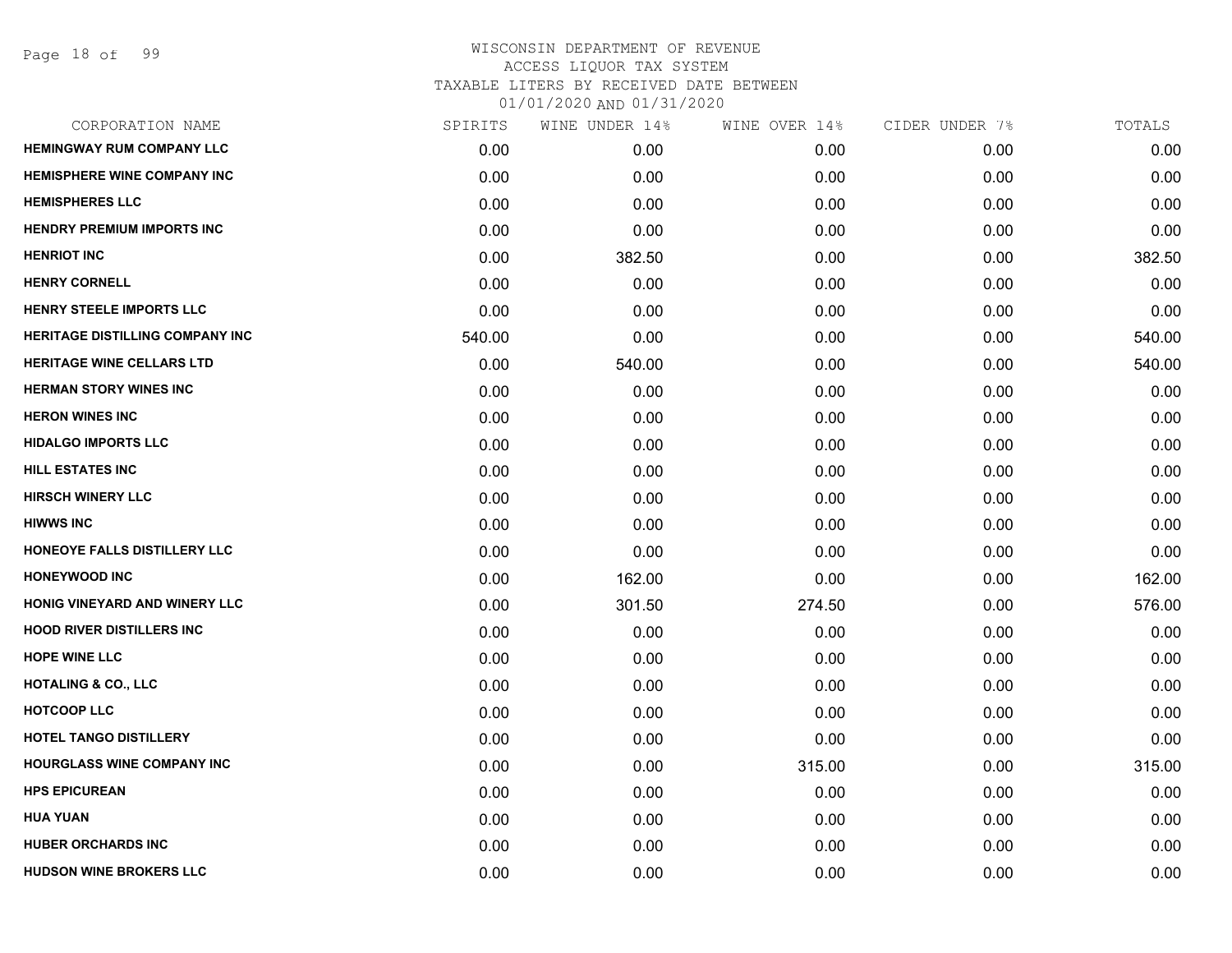Page 19 of 99

### WISCONSIN DEPARTMENT OF REVENUE ACCESS LIQUOR TAX SYSTEM TAXABLE LITERS BY RECEIVED DATE BETWEEN

| CORPORATION NAME                                  | SPIRITS   | WINE UNDER 14% | WINE OVER 14% | CIDER UNDER 7% | TOTALS    |
|---------------------------------------------------|-----------|----------------|---------------|----------------|-----------|
| <b>HUNEEUS VINTNERS LLC</b>                       | 0.00      | 342.00         | 571.50        | 0.00           | 913.50    |
| <b>HUSCH VINEYARDS INC</b>                        | 0.00      | 0.00           | 0.00          | 0.00           | 0.00      |
| <b>HYATT FARM PARTNERSHIP</b>                     | 0.00      | 0.00           | 170.99        | 0.00           | 170.99    |
| <b>IAN BRAND</b>                                  | 0.00      | 0.00           | 0.00          | 0.00           | 0.00      |
| <b>IDEAL WINE &amp; SPIRITS CO INC</b>            | 27.00     | 0.00           | 0.00          | 0.00           | 27.00     |
| <b>ILLAHE VINEYARDS AND WINERY INC</b>            | 0.00      | 0.00           | 0.00          | 0.00           | 0.00      |
| <b>ILLYRIAN IMPORT INC</b>                        | 0.00      | 0.00           | 0.00          | 0.00           | 0.00      |
| <b>IMPERIAL BRANDS INC</b>                        | 4,299.00  | 0.00           | 0.00          | 0.00           | 4,299.00  |
| <b>IMPEX BEVERAGES INC</b>                        | 0.00      | 0.00           | 0.00          | 0.00           | 0.00      |
| IN AGAVE WE TRUST LLC                             | 0.00      | 0.00           | 0.00          | 0.00           | 0.00      |
| <b>INDIGENOUS SELECTIONS LLC</b>                  | 0.00      | 855.00         | 22.50         | 0.00           | 877.50    |
| <b>INDIGO WINE GROUP LLC</b>                      | 0.00      | 868.50         | 27.00         | 0.00           | 895.50    |
| <b>INFINIUM SPIRITS INC.</b>                      | 26,025.75 | 0.00           | 0.00          | 0.00           | 26,025.75 |
| <b>INNO VINO INTERNATIONAL INC</b>                | 0.00      | 0.00           | 0.00          | 0.00           | 0.00      |
| <b>INTERNATIONAL DISTILLERS &amp; VINTERS LTD</b> | 0.00      | 0.00           | 0.00          | 0.00           | 0.00      |
| <b>INTERNATIONAL VINES INC</b>                    | 0.00      | 1,008.00       | 0.00          | 0.00           | 1,008.00  |
| <b>INTERSECT BEVERAGE LLC</b>                     | 0.00      | 0.00           | 0.00          | 0.00           | 0.00      |
| <b>INTERTRADE USA COMPANY</b>                     | 0.00      | 0.00           | 0.00          | 0.00           | 0.00      |
| <b>INVESTOR'S OF AMERICA LP</b>                   | 0.00      | 0.00           | 0.00          | 0.00           | 0.00      |
| <b>INVOER EKKE LLC</b>                            | 0.00      | 0.00           | 0.00          | 0.00           | 0.00      |
| <b>IRON HORSE VINEYARDS LP</b>                    | 0.00      | 0.00           | 0.00          | 0.00           | 0.00      |
| <b>ISANTI SPIRITS LLC</b>                         | 0.00      | 0.00           | 0.00          | 0.00           | 0.00      |
| <b>J LOHR WINERY CORP</b>                         | 0.00      | 5,490.00       | 49.50         | 0.00           | 5,539.50  |
| <b>J PEDRONCELLI WINERY</b>                       | 0.00      | 189.00         | 126.00        | 0.00           | 315.00    |
| <b>J WILLETT COMPANIES</b>                        | 0.00      | 0.00           | 0.00          | 0.00           | 0.00      |
| <b>JACK POUST &amp; COMPANY INC</b>               | 0.00      | 990.00         | 18.00         | 0.00           | 1,008.00  |
| <b>JACKSON FAMILY ENTERPRISES INC</b>             | 0.00      | 79,938.00      | 15,097.50     | 0.00           | 95,035.50 |
| <b>JACUZZI FAMILY VINEYARDS LLC</b>               | 0.00      | 0.00           | 45.00         | 0.00           | 45.00     |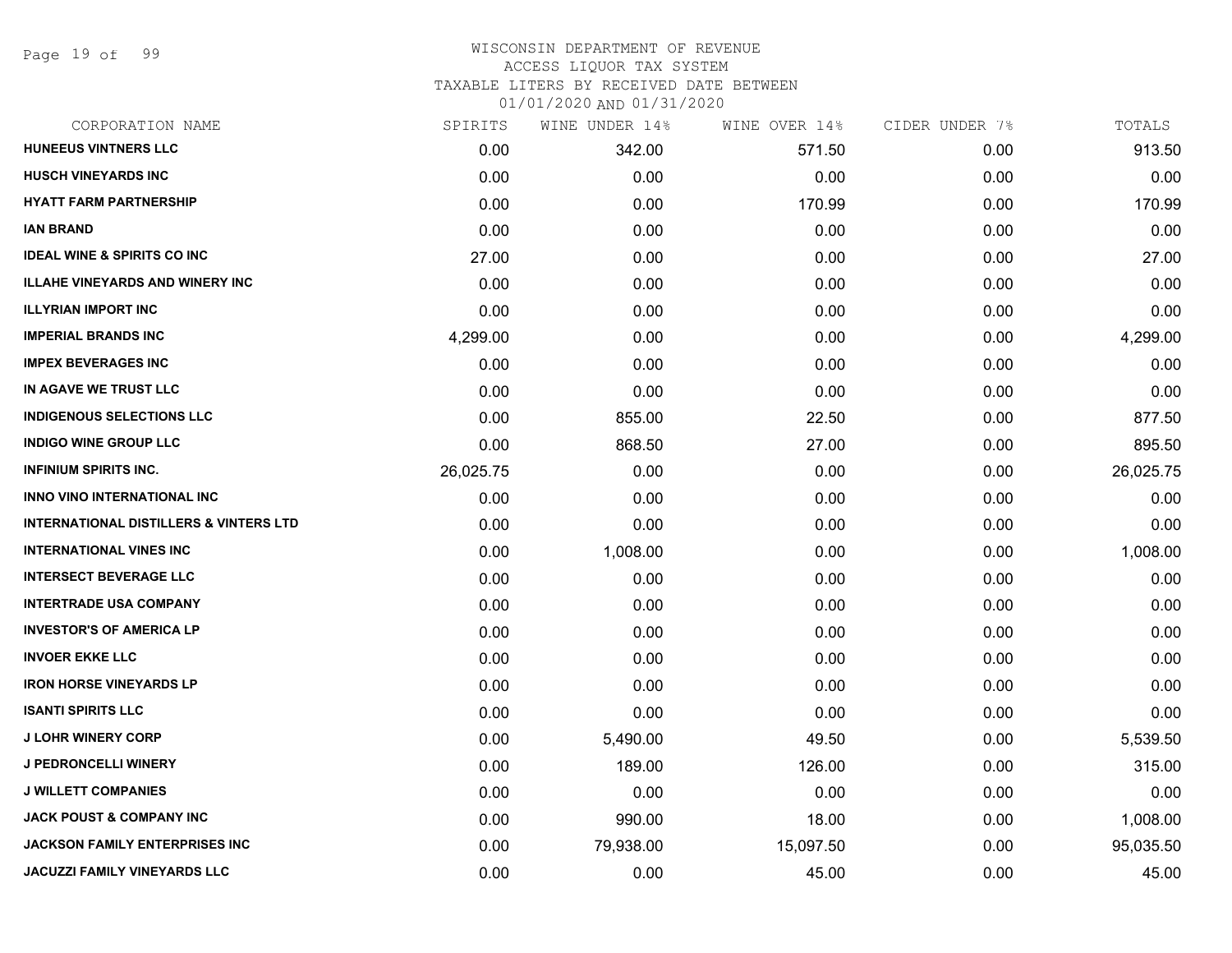Page 20 of 99

#### WISCONSIN DEPARTMENT OF REVENUE

#### ACCESS LIQUOR TAX SYSTEM

TAXABLE LITERS BY RECEIVED DATE BETWEEN

| CORPORATION NAME                      | SPIRITS    | WINE UNDER 14% | WINE OVER 14% | CIDER UNDER 7% | TOTALS     |
|---------------------------------------|------------|----------------|---------------|----------------|------------|
| <b>JAM CELLARS INC</b>                | 0.00       | $-18,188.00$   | 18,188.00     | 0.00           | 0.00       |
| <b>JAMES E COSMA</b>                  | 0.00       | 63.00          | 0.00          | 0.00           | 63.00      |
| <b>JAMES L LAMBERT</b>                | 0.00       | 0.00           | 0.00          | 0.00           | 0.00       |
| <b>JAMES MORONEY INC</b>              | 0.00       | 1,008.00       | 0.00          | 0.00           | 1,008.00   |
| <b>JAMES RICKER</b>                   | 0.00       | 0.00           | 0.00          | 0.00           | 0.00       |
| JAPAN PRESTIGE SAKE INTERNATIONAL INC | 0.00       | 43.20          | 64.80         | 0.00           | 108.00     |
| <b>JARVIS</b>                         | 0.00       | 4.88           | 101.70        | 0.00           | 106.58     |
| <b>JASON DRISCOLL</b>                 | 0.00       | 0.00           | 0.00          | 0.00           | 0.00       |
| <b>JAX VINEYARDS LLC</b>              | 0.00       | 7.13           | 33.29         | 0.00           | 40.42      |
| <b>JAY J HEMINWAY</b>                 | 0.00       | 0.00           | 0.00          | 0.00           | 0.00       |
| <b>JAY MIDWEST INC</b>                | 180.00     | 0.00           | 390.00        | 0.00           | 570.00     |
| <b>JB GEORGE LLC</b>                  | 0.00       | 0.00           | 0.00          | 0.00           | 0.00       |
| <b>JC CELLARS INC</b>                 | 0.00       | 0.00           | 72.00         | 0.00           | 72.00      |
| <b>JDSO, INC.</b>                     | 0.00       | 0.00           | 0.00          | 0.00           | 0.00       |
| JEAN CLAUDE BOISSET WINES USA INC     | 0.00       | 3,781.50       | 3,978.00      | 0.00           | 7,759.50   |
| <b>JEFF QUINT</b>                     | 283.50     | 0.00           | 0.00          | 0.00           | 283.50     |
| <b>JEM BEVERAGE COMPANY</b>           | 3,905.47   | 0.00           | 0.00          | 0.00           | 3,905.47   |
| <b>JFC INTERNATIONAL INC</b>          | 0.00       | 1,602.74       | 3,356.53      | 0.00           | 4,959.27   |
| <b>JIM BEAM BRANDS CO</b>             | 616,545.84 | 378.00         | 0.00          | 0.00           | 616,923.84 |
| <b>J-NH WINE GROUP LLC</b>            | 0.00       | 0.00           | 0.00          | 0.00           | 0.00       |
| JNJ INTERNATIONAL INC                 | 0.00       | 0.00           | 0.00          | 0.00           | 0.00       |
| <b>JOHAN VINEYARDS LLC</b>            | 0.00       | 0.00           | 0.00          | 0.00           | 0.00       |
| JOHN ANTHONY VINEYARDS LLC            | 0.00       | 0.00           | 0.00          | 0.00           | 0.00       |
| <b>JOHN C BAKER</b>                   | 126.00     | 0.00           | 0.00          | 0.00           | 126.00     |
| <b>JOHN MONROE LINTVET</b>            | 0.00       | 103.20         | 0.00          | 0.00           | 103.20     |
| <b>JOHN R LUCAS</b>                   | 0.00       | 0.00           | 0.00          | 0.00           | 0.00       |
| <b>JOSE PASTOR</b>                    | 0.00       | 54.75          | 22.88         | 0.00           | 77.63      |
| <b>JOSEPH DEHNER</b>                  | 0.00       | 0.00           | 0.00          | 0.00           | 0.00       |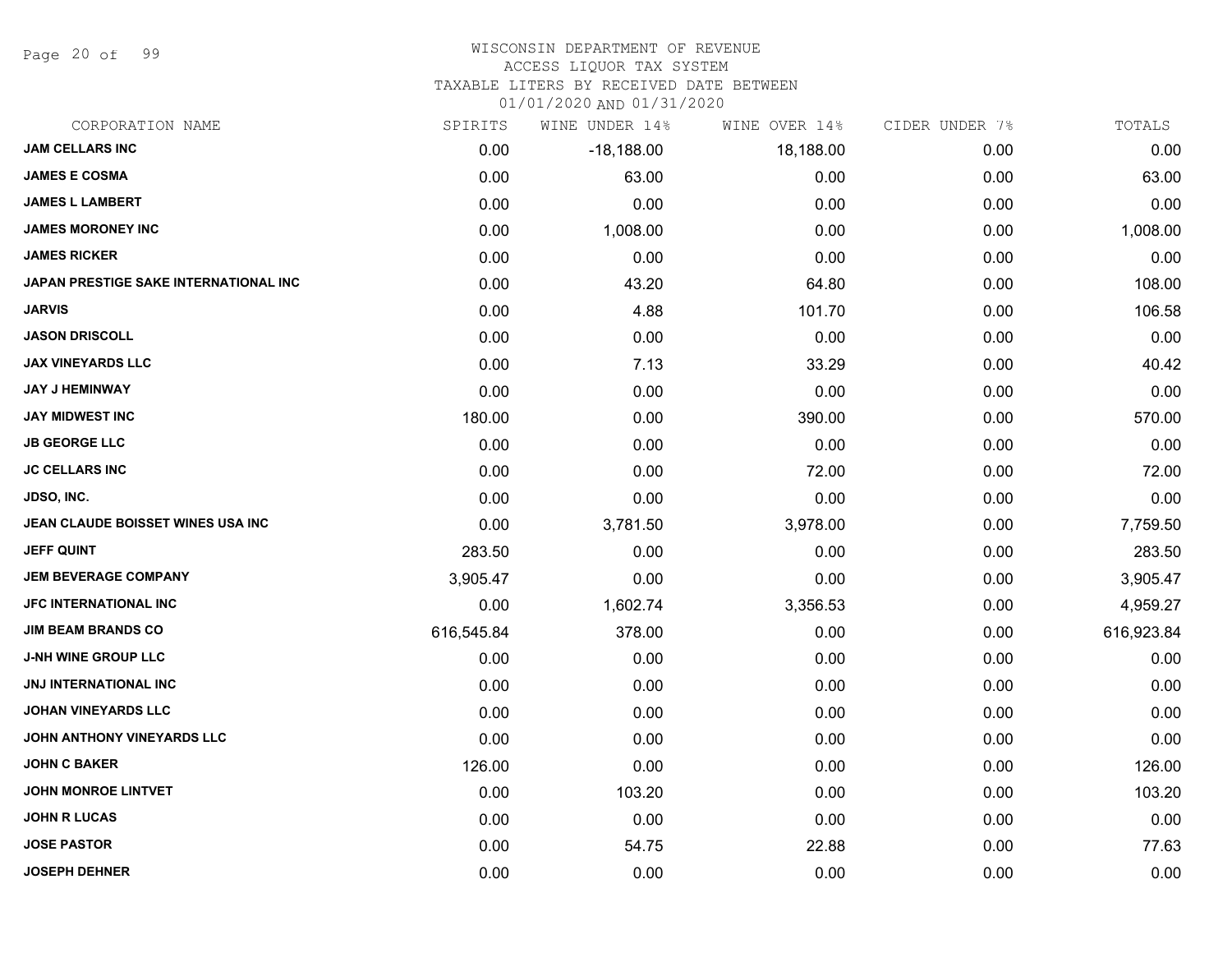Page 21 of 99

## WISCONSIN DEPARTMENT OF REVENUE ACCESS LIQUOR TAX SYSTEM TAXABLE LITERS BY RECEIVED DATE BETWEEN

| CORPORATION NAME                         | SPIRITS  | WINE UNDER 14% | WINE OVER 14% | CIDER UNDER 7% | TOTALS   |
|------------------------------------------|----------|----------------|---------------|----------------|----------|
| JOSEPH PHELPS VINEYARDS LLC              | 0.00     | 0.00           | 0.00          | 0.00           | 0.00     |
| <b>JOSEPH VICTORI WINES, INC.</b>        | 0.00     | 513.00         | 0.00          | 0.00           | 513.00   |
| <b>JOSU GALDOS</b>                       | 0.00     | 0.00           | 0.00          | 0.00           | 0.00     |
| JOURNEYMAN DISTILLERY LLC                | 190.78   | 0.00           | 0.00          | 0.00           | 190.78   |
| <b>JUSTIN VINEYARDS &amp; WINERY LLC</b> | 0.00     | 472.50         | 0.00          | 0.00           | 472.50   |
| JVS WINES IMPORTS IL CORP                | 0.00     | 210.00         | 0.00          | 0.00           | 210.00   |
| <b>JVW CORPORATION</b>                   | 0.00     | 126.00         | 0.00          | 0.00           | 126.00   |
| <b>JZ WINE COMPANY</b>                   | 0.00     | 126.00         | 0.00          | 0.00           | 126.00   |
| <b>K VINTNERS LLC</b>                    | 0.00     | 2,160.00       | 0.00          | 0.00           | 2,160.00 |
| <b>KAITRIN N COOPER</b>                  | 0.00     | 0.00           | 0.00          | 0.00           | 0.00     |
| <b>KALIN CELLARS INC</b>                 | 0.00     | 0.00           | 0.00          | 0.00           | 0.00     |
| <b>KAY OLSEN</b>                         | 0.00     | 0.00           | 0.00          | 0.00           | 0.00     |
| <b>KEEPER'S QUEST INC</b>                | 0.00     | 0.00           | 0.00          | 0.00           | 0.00     |
| <b>KEN WRIGHT CELLARS CO</b>             | 0.00     | 354.75         | 0.00          | 0.00           | 354.75   |
| <b>KENNETH S LIKITPRAKONG</b>            | 0.00     | 602.00         | 0.00          | 0.00           | 602.00   |
| <b>KENT HUMPHREY</b>                     | 0.00     | 0.00           | 0.00          | 0.00           | 0.00     |
| <b>KENT RASMUSSEN WINERY</b>             | 0.00     | 0.00           | 0.00          | 0.00           | 0.00     |
| <b>KENTUCKY BOURBON DISTILLERS LTD</b>   | 2,610.00 | 0.00           | 0.00          | 0.00           | 2,610.00 |
| <b>KERMIT LYNCH WINE MERCHANTS</b>       | 0.00     | 54.00          | 9.00          | 0.00           | 63.00    |
| <b>KERWIN ESTATE LLC</b>                 | 0.00     | 0.00           | 0.00          | 0.00           | 0.00     |
| <b>KIMBERTON WINES LLC</b>               | 0.00     | 0.00           | 0.00          | 0.00           | 0.00     |
| KINDRED SPIRITS NORTH AMERICA INC        | 0.00     | 0.00           | 0.00          | 0.00           | 0.00     |
| KINDRED VINES IMPORT CO LLC              | 0.00     | 0.00           | 0.00          | 0.00           | 0.00     |
| <b>KING ESTATE WINERY LP</b>             | 0.00     | 0.00           | 0.00          | 0.00           | 0.00     |
| KINGS COUNTY DISTILLERY LLC              | 0.00     | 0.00           | 0.00          | 0.00           | 0.00     |
| <b>KIONA VINEYARDS LLC</b>               | 0.00     | 0.00           | 0.00          | 0.00           | 0.00     |
| KISMET WINE, INC.                        | 0.00     | 0.00           | 0.00          | 0.00           | 0.00     |
| KISTLER VINEYARDS, LLC                   | 0.00     | 0.00           | 0.00          | 0.00           | 0.00     |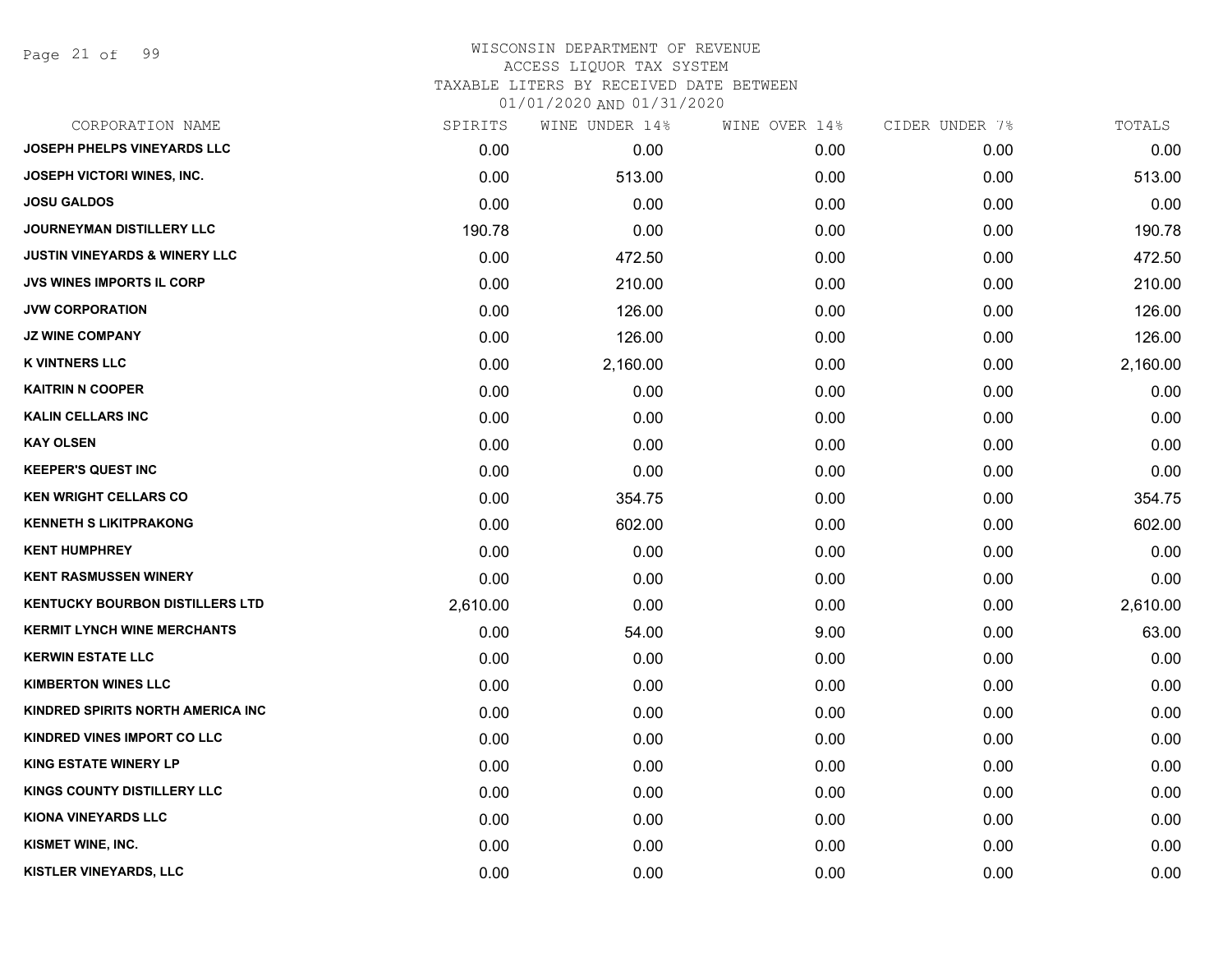Page 22 of 99

#### WISCONSIN DEPARTMENT OF REVENUE ACCESS LIQUOR TAX SYSTEM

TAXABLE LITERS BY RECEIVED DATE BETWEEN

| CORPORATION NAME                           | SPIRITS | WINE UNDER 14% | WINE OVER 14% | CIDER UNDER 7% | TOTALS   |
|--------------------------------------------|---------|----------------|---------------|----------------|----------|
| <b>KITFOX VINEYARDS LLC</b>                | 0.00    | 0.00           | 0.00          | 0.00           | 0.00     |
| <b>KLEIN FOODS INC</b>                     | 0.00    | 2,898.00       | 1,170.00      | 0.00           | 4,068.00 |
| <b>KLIN SPIRITS LLC</b>                    | 0.00    | 0.00           | 0.00          | 0.00           | 0.00     |
| <b>KLINKER BRICK WINERY INC</b>            | 0.00    | 0.00           | 0.00          | 0.00           | 0.00     |
| <b>KNIGHTS BRIDGE WINERY LLC</b>           | 0.00    | 0.00           | 0.00          | 0.00           | 0.00     |
| <b>KOBRAND CORPORATION</b>                 | 291.00  | 3,428.93       | 3,022.44      | 0.00           | 6,742.37 |
| KOJIMA & INTERNATIONAL ASSOCIATES INC      | 0.00    | 0.00           | 0.00          | 0.00           | 0.00     |
| <b>KOLOA RUM CORP</b>                      | 0.00    | 0.00           | 0.00          | 0.00           | 0.00     |
| <b>KONGSGAARD WINE LLC</b>                 | 0.00    | 0.00           | 0.00          | 0.00           | 0.00     |
| <b>KONSTANTIN D FRANK &amp; SONS</b>       | 0.00    | 603.00         | 0.00          | 0.00           | 603.00   |
| <b>KOPRI INC</b>                           | 0.00    | 0.00           | 0.00          | 0.00           | 0.00     |
| <b>KORE WINE COMPANY, LLC</b>              | 0.00    | 0.00           | 0.00          | 0.00           | 0.00     |
| <b>KOVAL INC</b>                           | 445.50  | 0.00           | 0.00          | 0.00           | 445.50   |
| <b>KRUPP BROTHERS LLC</b>                  | 0.00    | 0.00           | 0.00          | 0.00           | 0.00     |
| <b>KYSELA PERE ET FILS LTD</b>             | 0.00    | 723.00         | 225.00        | 0.00           | 948.00   |
| <b>L &amp; F BRANDS INC</b>                | 0.00    | 504.00         | 0.00          | 0.00           | 504.00   |
| <b>LCWINE</b>                              | 0.00    | 0.00           | 0.00          | 0.00           | 0.00     |
| <b>L&amp;C WINE COUNTRY OPERATIONS LLC</b> | 0.00    | 0.00           | 0.00          | 0.00           | 0.00     |
| L. MAWBY, LLC                              | 0.00    | 81.00          | 0.00          | 0.00           | 81.00    |
| <b>L18 HOLDINGS, INC.</b>                  | 0.00    | 0.00           | 0.00          | 0.00           | 0.00     |
| <b>LADERA WINERY LLC</b>                   | 0.00    | 0.00           | 0.00          | 0.00           | 0.00     |
| <b>LADY HILL LLC</b>                       | 0.00    | 0.00           | 0.00          | 0.00           | 0.00     |
| <b>LAIRD &amp; COMPANY</b>                 | 90.00   | 0.00           | 0.00          | 0.00           | 90.00    |
| <b>LAIRD FAMILY ESTATE LLC</b>             | 0.00    | 0.00           | 0.00          | 0.00           | 0.00     |
| LAKE COUNTRY LIBARE DISTILLING LLC         | 0.00    | 0.00           | 0.00          | 0.00           | 0.00     |
| <b>LANCE C RANDOLPH</b>                    | 0.00    | 0.00           | 126.00        | 0.00           | 126.00   |
| <b>LANGDON SHIVERICK INC</b>               | 0.00    | 0.00           | 0.00          | 0.00           | 0.00     |
| <b>LANGE WINERY LLC</b>                    | 0.00    | 0.00           | 0.00          | 0.00           | 0.00     |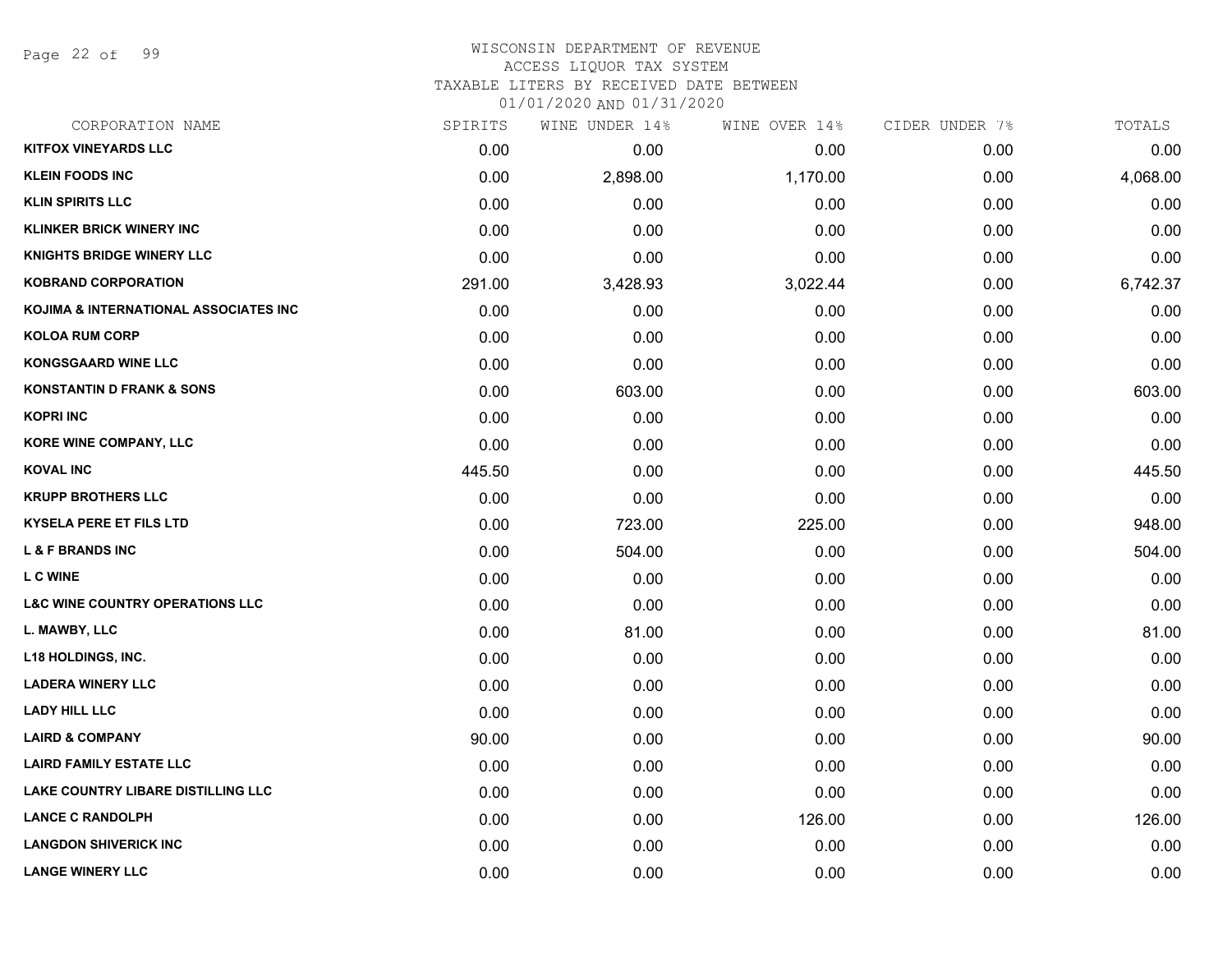### WISCONSIN DEPARTMENT OF REVENUE ACCESS LIQUOR TAX SYSTEM TAXABLE LITERS BY RECEIVED DATE BETWEEN

| CORPORATION NAME                                     | SPIRITS   | WINE UNDER 14% | WINE OVER 14% | CIDER UNDER 7% | TOTALS    |
|------------------------------------------------------|-----------|----------------|---------------|----------------|-----------|
| <b>LATITUDE BEVERAGE COMPANY</b>                     | 0.00      | 0.00           | 0.00          | 0.00           | 0.00      |
| <b>LAUREATE IMPORTS &amp; MARKETING COMPANY, INC</b> | 0.00      | 0.00           | 0.00          | 0.00           | 0.00      |
| <b>LAVA SPRINGS INC</b>                              | 0.00      | 0.00           | 0.00          | 0.00           | 0.00      |
| <b>LAWER FAMILY WINERY INC</b>                       | 0.00      | 0.00           | 0.00          | 0.00           | 0.00      |
| <b>LAWLESS DISTILLING COMPANY LLC</b>                | 0.00      | 0.00           | 0.00          | 0.00           | 0.00      |
| <b>LCF WINE COMPANY LLC</b>                          | 0.00      | 1,008.00       | 504.00        | 0.00           | 1,512.00  |
| LE CEP II INC                                        | 0.00      | 0.00           | 0.00          | 0.00           | 0.00      |
| LE GRAND COURTAGE LLC                                | 0.00      | 449.52         | 0.00          | 0.00           | 449.52    |
| LE RAISIN IMPORTS LLC                                | 0.00      | 0.00           | 0.00          | 0.00           | 0.00      |
| <b>LEFT COAST CELLARS LLC</b>                        | 0.00      | 0.00           | 0.00          | 0.00           | 0.00      |
| <b>LEMELSON WINERY LLC</b>                           | 0.00      | 0.00           | 0.00          | 0.00           | 0.00      |
| <b>LEONARD KREUSCH INC</b>                           | 0.00      | 288.30         | 0.00          | 0.00           | 288.30    |
| <b>LEONARDINI FAMILY WINERY LLC</b>                  | 0.00      | 0.00           | 0.00          | 0.00           | 0.00      |
| <b>LEONETTI CELLAR LLC</b>                           | 0.00      | 0.00           | 0.00          | 0.00           | 0.00      |
| <b>LES LUNES WINE LLC</b>                            | 0.00      | 0.00           | 0.00          | 0.00           | 0.00      |
| <b>LEVECKE CORPORATION</b>                           | 60,888.00 | 0.00           | 0.00          | 0.00           | 60,888.00 |
| <b>LIDESTRI BEVERAGES LLC</b>                        | 0.00      | 0.00           | 0.00          | 0.00           | 0.00      |
| <b>LIMERICK LANE CELLARS INC</b>                     | 0.00      | 0.00           | 0.00          | 0.00           | 0.00      |
| <b>LINCOLN SQUARE WINE COMPANY LLC</b>               | 0.00      | 0.00           | 0.00          | 0.00           | 0.00      |
| LINGUA FRANCA-LS VINEYARDS HOLDINGS, LLC             | 0.00      | 3.00           | 0.00          | 0.00           | 3.00      |
| <b>LIOCO WINE COMPANY LLC</b>                        | 0.00      | 0.00           | 0.00          | 0.00           | 0.00      |
| <b>LION NATHAN USA INC</b>                           | 0.00      | 234.00         | 1,359.00      | 0.00           | 1,593.00  |
| <b>LISA CHASE</b>                                    | 0.00      | 0.00           | 0.00          | 0.00           | 0.00      |
| <b>LISA LISA INCORPORATED</b>                        | 0.00      | 0.00           | 0.00          | 0.00           | 0.00      |
| <b>LISA MARLOW</b>                                   | 0.00      | 0.00           | 0.00          | 0.00           | 0.00      |
| <b>LIVING FOODS. LLC</b>                             | 0.00      | 0.00           | 0.00          | 0.00           | 0.00      |
| <b>LLOYD CARUSO LLC</b>                              | 0.00      | 0.00           | 0.00          | 0.00           | 0.00      |
| <b>LLOYD CELLARS INC</b>                             | 0.00      | 0.00           | 126.00        | 0.00           | 126.00    |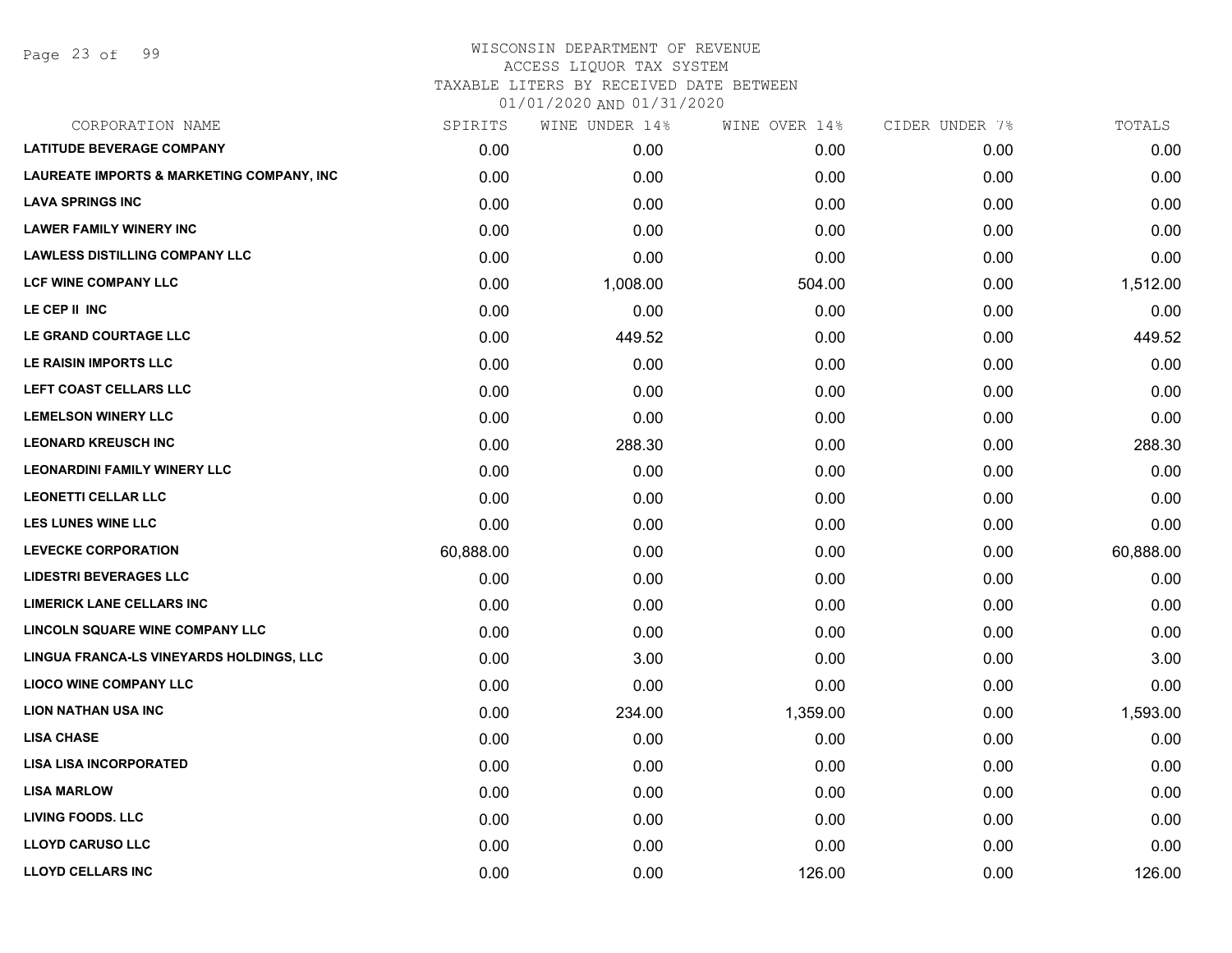Page 24 of 99

## WISCONSIN DEPARTMENT OF REVENUE ACCESS LIQUOR TAX SYSTEM TAXABLE LITERS BY RECEIVED DATE BETWEEN

| CORPORATION NAME                              | SPIRITS   | WINE UNDER 14% | WINE OVER 14% | CIDER UNDER 7% | TOTALS    |
|-----------------------------------------------|-----------|----------------|---------------|----------------|-----------|
| <b>LOCAL DISTILLING INC</b>                   | 660.00    | 0.00           | 0.00          | 0.00           | 660.00    |
| <b>LOEST &amp; MCNAMEE INC</b>                | 0.00      | 765.00         | 10.50         | 0.00           | 775.50    |
| <b>LONG MEADOW RANCH WINERY INC</b>           | 0.00      | 0.00           | 0.00          | 0.00           | 0.00      |
| <b>LONG SHADOWS VINTNERS LLC</b>              | 0.00      | 0.00           | 0.00          | 0.00           | 0.00      |
| <b>LONZ WINERY INC</b>                        | 0.00      | 0.00           | 0.00          | 0.00           | 0.00      |
| <b>LOOSEN BROS USA LTD</b>                    | 0.00      | 1,152.00       | 0.00          | 0.00           | 1,152.00  |
| <b>LORING WINE COMPANY LLC</b>                | 0.00      | 0.00           | 18.00         | 0.00           | 18.00     |
| <b>LOUIS GLUNZ BEER INC</b>                   | 0.00      | 0.00           | 0.00          | 0.00           | 0.00      |
| <b>LOUIS LATOUR INC</b>                       | 0.00      | 900.00         | 0.00          | 0.00           | 900.00    |
| <b>LOWDEN SCHOOLHOUSE CORPORATION</b>         | 0.00      | 0.00           | 0.00          | 0.00           | 0.00      |
| <b>LUNA VINEYARDS INC</b>                     | 0.00      | 0.00           | 39.00         | 0.00           | 39.00     |
| <b>LUNEAU USA INC</b>                         | 0.00      | 4,023.00       | 0.00          | 0.00           | 4,023.00  |
| <b>LUXCO INC</b>                              | 91,222.90 | 144.00         | 1,554.00      | 0.00           | 92,920.90 |
| <b>LYNMAR WINERY LLC</b>                      | 0.00      | 0.00           | 0.00          | 0.00           | 0.00      |
| M.A.C. WINES, LLC                             | 0.00      | 0.00           | 0.00          | 0.00           | 0.00      |
| <b>MACH FLYNT INC</b>                         | 4,464.00  | 17,514.00      | 5,832.00      | 0.00           | 27,810.00 |
| <b>MACK &amp; SCHUHLE INC</b>                 | 0.00      | 0.00           | 0.00          | 0.00           | 0.00      |
| <b>MAD CAR WINE CO LLC</b>                    | 0.00      | 0.00           | 0.00          | 0.00           | 0.00      |
| <b>MAGAVE TEQUILA INC</b>                     | 4,864.00  | 0.00           | 0.00          | 0.00           | 4,864.00  |
| <b>MAISONS MARQUES &amp; DOMAINES USA INC</b> | 0.00      | 452.25         | 423.00        | 0.00           | 875.25    |
| <b>MAMMOTH DISTILLING LLC</b>                 | 0.00      | 0.00           | 0.00          | 0.00           | 0.00      |
| <b>MANCAN WINE LLC</b>                        | 0.00      | 0.00           | 0.00          | 0.00           | 0.00      |
| <b>MANO'S INC</b>                             | 0.00      | 0.00           | 0.00          | 0.00           | 0.00      |
| <b>MARIETTA CELLARS INC</b>                   | 0.00      | 648.00         | 126.00        | 0.00           | 774.00    |
| <b>MARIPOSA WINE COMPANY LLC</b>              | 0.00      | 0.00           | 0.00          | 0.00           | 0.00      |
| <b>MARK ANTHONY BRANDS INC.</b>               | 0.00      | 0.00           | 0.00          | 0.00           | 0.00      |
| <b>MARK SZUMOWSKI</b>                         | 0.00      | 0.00           | 0.00          | 0.00           | 0.00      |
| <b>MARKETING GLOBAL BRANDS CORP</b>           | 0.00      | 0.00           | 0.00          | 0.00           | 0.00      |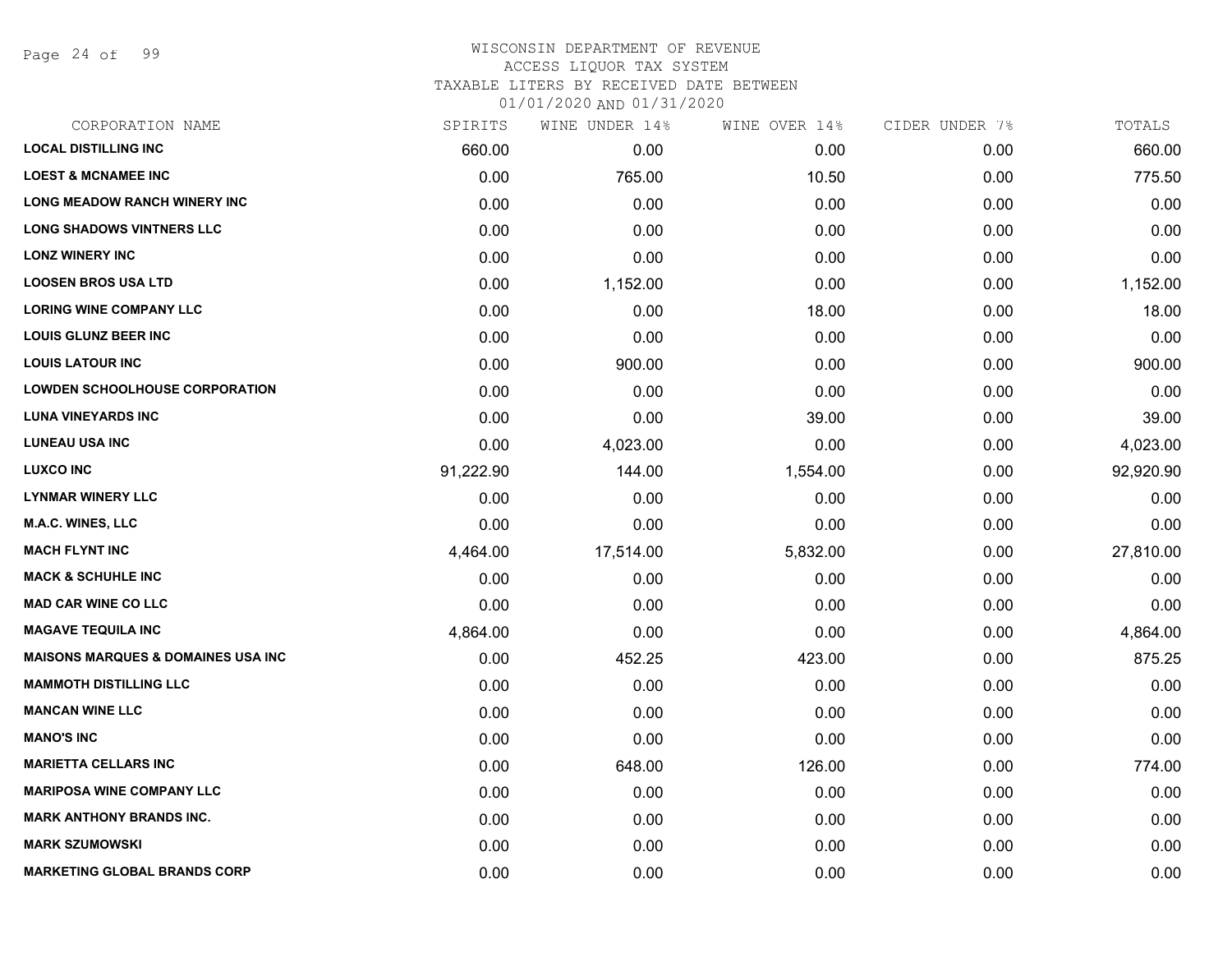Page 25 of 99

| CORPORATION NAME                        | SPIRITS   | WINE UNDER 14% | WINE OVER 14% | CIDER UNDER 7% | TOTALS    |
|-----------------------------------------|-----------|----------------|---------------|----------------|-----------|
| <b>MARKO J KARAKASEVIC</b>              | 60.00     | 0.00           | 0.00          | 0.00           | 60.00     |
| <b>MARTELLOTTO INC.</b>                 | 0.00      | 0.00           | 0.00          | 0.00           | 0.00      |
| <b>MARTIN &amp; COMPANY WINES, INC</b>  | 0.00      | 0.00           | 0.00          | 0.00           | 0.00      |
| <b>MARTIN RAY WINERY INC</b>            | 0.00      | 0.00           | 0.00          | 0.00           | 0.00      |
| <b>MARTINELLI WINERY INC</b>            | 0.00      | 0.00           | 180.00        | 0.00           | 180.00    |
| <b>MARTINEZ DISTRIBUTING CO INC</b>     | 0.00      | 0.00           | 0.00          | 0.00           | 0.00      |
| <b>MASSANOIS LLC</b>                    | 0.00      | 1,848.00       | 312.00        | 0.00           | 2,160.00  |
| <b>MAST-JAEGERMEISTER US INC</b>        | 39,886.80 | 0.00           | 0.00          | 0.00           | 39,886.80 |
| <b>MATCHVINO LLC</b>                    | 0.00      | 384.00         | 0.00          | 0.00           | 384.00    |
| <b>MATHY WINERY LLC</b>                 | 0.00      | 0.00           | 0.00          | 0.00           | 0.00      |
| <b>MATRICK HOLDINGS CORPORATION</b>     | 0.00      | 0.00           | 0.00          | 0.00           | 0.00      |
| <b>MATT PREIS</b>                       | 0.00      | 0.00           | 0.00          | 0.00           | 0.00      |
| <b>MATTHEW C VILLARD</b>                | 0.00      | 0.00           | 0.00          | 0.00           | 0.00      |
| <b>MATTHEW RORICK WINES INC</b>         | 0.00      | 0.00           | 0.00          | 0.00           | 0.00      |
| <b>MATTHIASSON FAMILY VINEYARDS LLC</b> | 0.00      | 15.75          | 0.00          | 0.00           | 15.75     |
| <b>MAURITSON FAMILY WINERY</b>          | 0.00      | 0.00           | 0.00          | 0.00           | 0.00      |
| <b>MAYACAMAS VINEYARDS INC</b>          | 0.00      | 0.00           | 0.00          | 0.00           | 0.00      |
| <b>MAYNARD JAMES KEENAN</b>             | 0.00      | 0.00           | 0.00          | 0.00           | 0.00      |
| <b>MC CORMICK DISTILLING CO INC</b>     | 11,841.00 | 0.00           | 0.00          | 0.00           | 11,841.00 |
| <b>MCBRIDE SISTERS COLLECTIONS INC.</b> | 0.00      | 0.00           | 0.00          | 0.00           | 0.00      |
| <b>MCKENZIE'S BEVERAGES INC</b>         | 0.00      | 0.00           | 0.00          | 2,844.10       | 2,844.10  |
| <b>MCNAB RIDGE WINERY LLC</b>           | 0.00      | 0.00           | 126.00        | 0.00           | 126.00    |
| <b>MEDCO ATLANTIC INC</b>               | 238.00    | 342.00         | 54.00         | 0.00           | 634.00    |
| <b>MEIERS WINE CELLARS INC</b>          | 0.00      | 315.00         | 36.00         | 0.00           | 351.00    |
| <b>MENDOCINO WINE GROUP LLC</b>         | 0.00      | 27.00          | 144.00        | 0.00           | 171.00    |
| <b>MERCER WINE ESTATES LLC</b>          | 0.00      | 0.00           | 0.00          | 0.00           | 0.00      |
| <b>MERCHANT DU VIN CORPORATION</b>      | 0.00      | 0.00           | 0.00          | 98.42          | 98.42     |
| <b>METEOR VINEYARD LLC</b>              | 0.00      | 0.00           | 0.00          | 0.00           | 0.00      |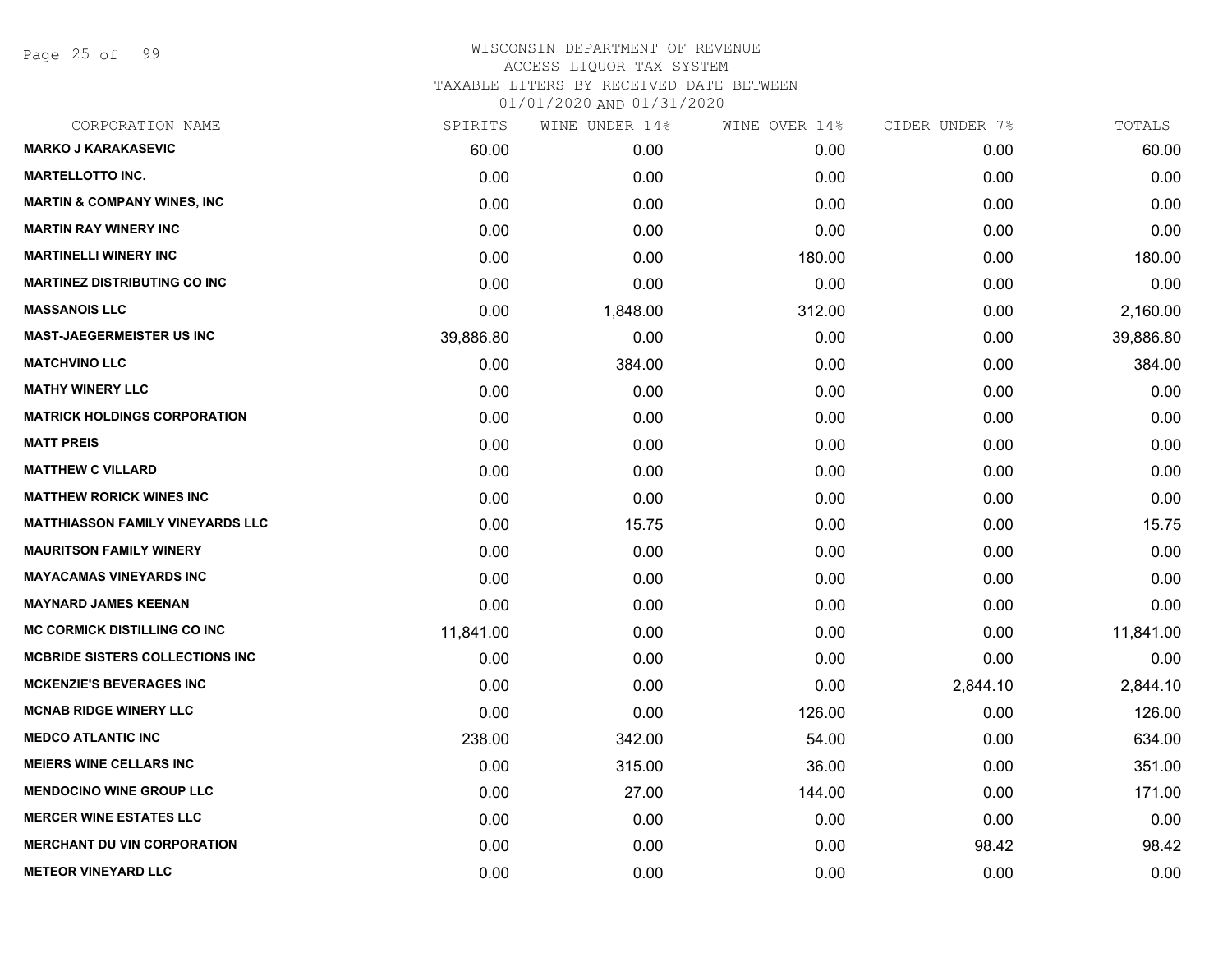Page 26 of 99

## WISCONSIN DEPARTMENT OF REVENUE ACCESS LIQUOR TAX SYSTEM TAXABLE LITERS BY RECEIVED DATE BETWEEN

| CORPORATION NAME                                  | SPIRITS   | WINE UNDER 14% | WINE OVER 14% | CIDER UNDER 7% | TOTALS    |
|---------------------------------------------------|-----------|----------------|---------------|----------------|-----------|
| <b>METROWINE DISTRIBUTION CO INC</b>              | 0.00      | 0.00           | 0.00          | 0.00           | 0.00      |
| <b>METTLER WINES LLC</b>                          | 0.00      | 0.00           | 450.00        | 0.00           | 450.00    |
| <b>MEV CORPORATION</b>                            | 0.00      | 0.00           | 0.00          | 0.00           | 0.00      |
| <b>MEXCOR INC</b>                                 | 1,464.00  | 0.00           | 0.00          | 0.00           | 1,464.00  |
| <b>MEYER CELLARS LLC</b>                          | 0.00      | 0.00           | 0.00          | 0.00           | 0.00      |
| <b>MHW LTD</b>                                    | 11,448.60 | 4,455.00       | 2,477.25      | 0.00           | 18,380.85 |
| <b>MICHAEL BELLO</b>                              | 0.00      | 0.00           | 0.00          | 0.00           | 0.00      |
| <b>MICHAEL HOUGH</b>                              | 0.00      | 0.00           | 0.00          | 0.00           | 0.00      |
| <b>MICHAEL KUSH</b>                               | 0.00      | 0.00           | 0.00          | 0.00           | 0.00      |
| <b>MICHAEL SKURNIK WINES INC</b>                  | 0.00      | 529.50         | 0.00          | 0.00           | 529.50    |
| <b>MICHEAL DASHE</b>                              | 0.00      | 0.00           | 0.00          | 0.00           | 0.00      |
| <b>MIDDLETON FAMILY WINES LLC</b>                 | 0.00      | 0.00           | 0.00          | 0.00           | 0.00      |
| <b>MIDNIGHT CELLARS INC</b>                       | 0.00      | 0.00           | 0.00          | 0.00           | 0.00      |
| <b>MID-OAK DISTILLERY INC</b>                     | 0.00      | 0.00           | 0.00          | 0.00           | 0.00      |
| MIGHTY SWELL COCKTAIL COMPANY LLC                 | 0.00      | 0.00           | 0.00          | 0.00           | 0.00      |
| <b>MILBRANDT FAMILY WINES LLC</b>                 | 0.00      | 189.00         | 0.00          | 0.00           | 189.00    |
| MILLER FAMILY WINE COMPANY LLC                    | 0.00      | 153.00         | 0.00          | 0.00           | 153.00    |
| <b>MILLER SQUARED INC</b>                         | 0.00      | 0.00           | 0.00          | 0.00           | 0.00      |
| <b>MILLERCOORS LLC</b>                            | 0.00      | 0.00           | 0.00          | 21,609.60      | 21,609.60 |
| <b>MILTONS DISTRIBUTING CO INC</b>                | 0.00      | 1,146.00       | 126.00        | 0.00           | 1,272.00  |
| <b>MINER FAMILY WINERY LLC</b>                    | 0.00      | 0.00           | 0.00          | 0.00           | 0.00      |
| <b>MINNESOTAS FINEST FERMENTED PRODUCTS</b>       | 0.00      | 0.00           | 0.00          | 220.54         | 220.54    |
| <b>MIONETTO USA INC</b>                           | 0.00      | 1,421.98       | 0.00          | 0.00           | 1,421.98  |
| <b>MIRA WINERY LLC</b>                            | 0.00      | 0.00           | 0.00          | 0.00           | 0.00      |
| <b>MIRACLE IMPORTING AND DISTRIBUTION LLC</b>     | 0.00      | 0.00           | 0.00          | 0.00           | 0.00      |
| <b>MIRAMONT ESTATE VINEYARDS &amp; WINERY INC</b> | 0.00      | 0.00           | 0.00          | 0.00           | 0.00      |
| <b>MIRASOL WINE LLC</b>                           | 0.00      | 0.00           | 0.00          | 0.00           | 0.00      |
| <b>MIRER MANAGEMENT COMPANY LLC</b>               | 0.00      | 0.00           | 0.00          | 0.00           | 0.00      |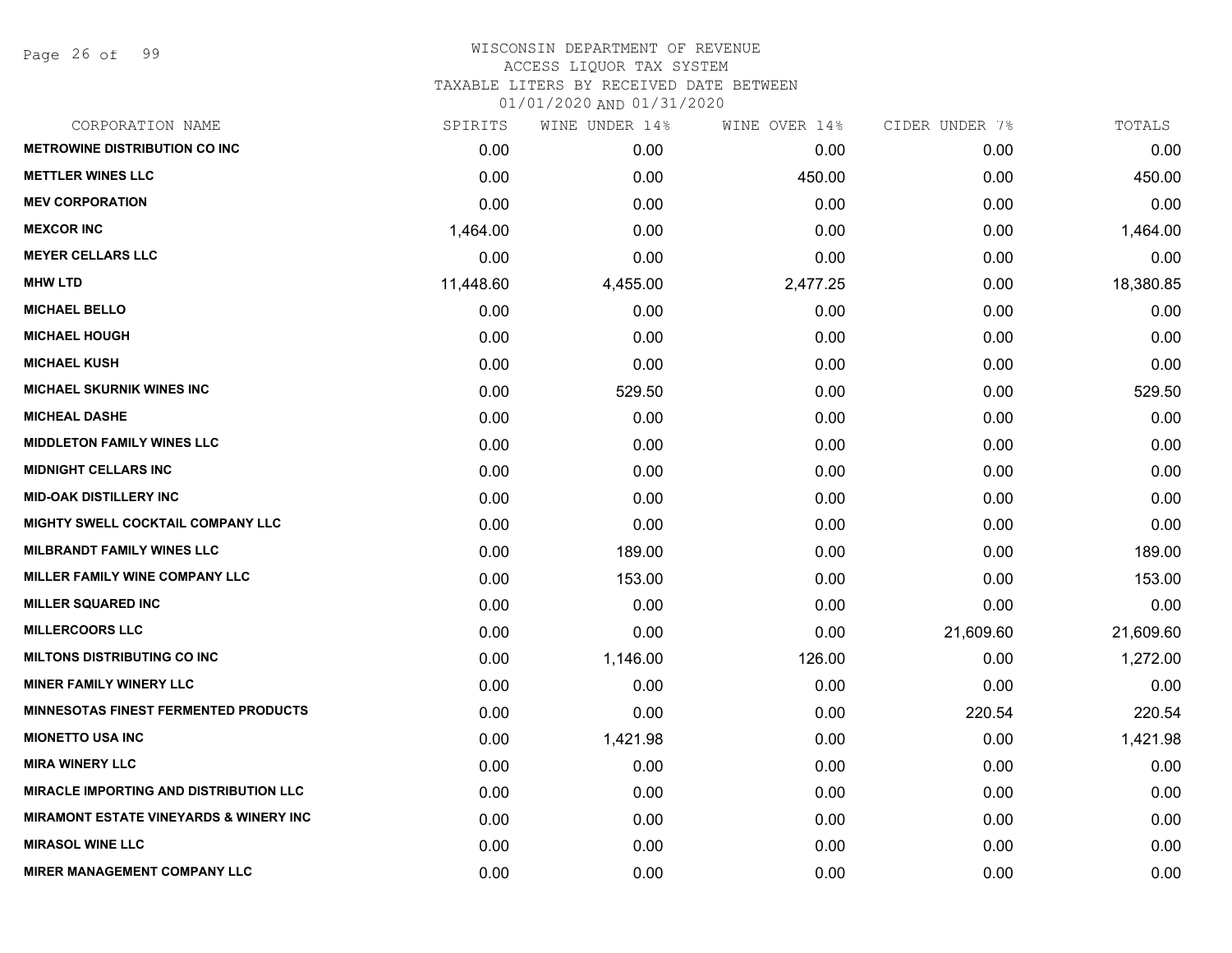## WISCONSIN DEPARTMENT OF REVENUE ACCESS LIQUOR TAX SYSTEM

TAXABLE LITERS BY RECEIVED DATE BETWEEN

| CORPORATION NAME                                                            | SPIRITS   | WINE UNDER 14% | WINE OVER 14% | CIDER UNDER 7% | TOTALS    |
|-----------------------------------------------------------------------------|-----------|----------------|---------------|----------------|-----------|
| <b>MIROSLAV IVANOV TCHOLAKOV</b>                                            | 0.00      | 0.00           | 0.00          | 0.00           | 0.00      |
| <b>MISA IMPORTS INC</b>                                                     | 6,981.00  | 29,799.00      | 22.50         | 0.00           | 36,802.50 |
| <b>MISSISSIPPI RIVER DISTILLING COMPANY</b>                                 | 0.00      | 0.00           | 0.00          | 0.00           | 0.00      |
| <b>MISTARR WINE IMPORTERS</b>                                               | 0.00      | 0.00           | 0.00          | 0.00           | 0.00      |
| <b>MODERN DEVELOPMENT COMPANY</b>                                           | 0.00      | 0.00           | 0.00          | 0.00           | 0.00      |
| <b>MODERN SPIRITS LLC</b>                                                   | 0.00      | 0.00           | 45.00         | 0.00           | 45.00     |
| <b>MOET HENNESSY USA, INC.</b>                                              | 32,851.80 | 1,201.50       | 252.00        | 0.00           | 34,305.30 |
| <b>MOLLYDOOKER INTERNATIONAL LLC</b>                                        | 0.00      | 0.00           | 1,359.00      | 0.00           | 1,359.00  |
| <b>MOLLY'S WINERY INC</b>                                                   | 0.00      | 27.00          | 0.00          | 0.00           | 27.00     |
| <b>MONICA NOGUES</b>                                                        | 0.00      | 495.00         | 9.00          | 0.00           | 504.00    |
| <b>MONSIEUR TOUTON SELECTION LTD / ORIGIN USA</b>                           | 0.00      | 0.00           | 0.00          | 0.00           | 0.00      |
| <b>MONTE CRISTO BLOCK IV LLC</b>                                            | 0.00      | 0.00           | 0.00          | 0.00           | 0.00      |
| <b>MONTEREY WINE COMPANY LLC</b>                                            | 0.00      | 1,260.00       | 0.00          | 0.00           | 1,260.00  |
| <b>MONTICELLO CELLARS INC</b>                                               | 0.00      | 0.00           | 0.00          | 0.00           | 0.00      |
| <b>MORE THAN GRAPES, LLC</b>                                                | 0.00      | 673.50         | 9.00          | 0.00           | 682.50    |
| <b>MORGADO CELLARS LLC</b>                                                  | 0.00      | 0.00           | 0.00          | 0.00           | 0.00      |
| <b>MORGAN WINERY INC</b>                                                    | 0.00      | 63.00          | 63.00         | 0.00           | 126.00    |
| <b>MOUNT VEEDER FARMS LLC</b>                                               | 0.00      | 0.00           | 0.00          | 0.00           | 0.00      |
| <b>MOUNTAIN VIEW VINTNERS LLC</b>                                           | 0.00      | 0.00           | 0.00          | 0.00           | 0.00      |
| <b>MPL BRANDS NV INC</b>                                                    | 0.00      | 0.00           | 0.00          | 0.00           | 0.00      |
| <b>MS WALKER INC</b>                                                        | 1,252.50  | 0.00           | 0.00          | 0.00           | 1,252.50  |
| <b>MUTUAL WHOLESALE LIQUOR INC</b>                                          | 0.00      | 0.00           | 0.00          | 0.00           | 0.00      |
| <b>NAPA VALLEY SPECIALTY WINES INC</b>                                      | 0.00      | 1,017.00       | 63.00         | 0.00           | 1,080.00  |
| NATIONAL CONSUMER CREDIT GUARANTEE<br><b>ASSOCIATION OF CONNECTICUT INC</b> | 374.50    | 0.00           | 0.00          | 0.00           | 374.50    |
| <b>NATURAL MERCHANTS INC</b>                                                | 0.00      | 131.25         | 0.00          | 0.00           | 131.25    |
| <b>NATUREL WEST CORP</b>                                                    | 0.00      | 0.00           | 0.00          | 0.00           | 0.00      |
| NAVARRO VINEYARDS, LLC                                                      | 0.00      | 0.00           | 0.00          | 0.00           | 0.00      |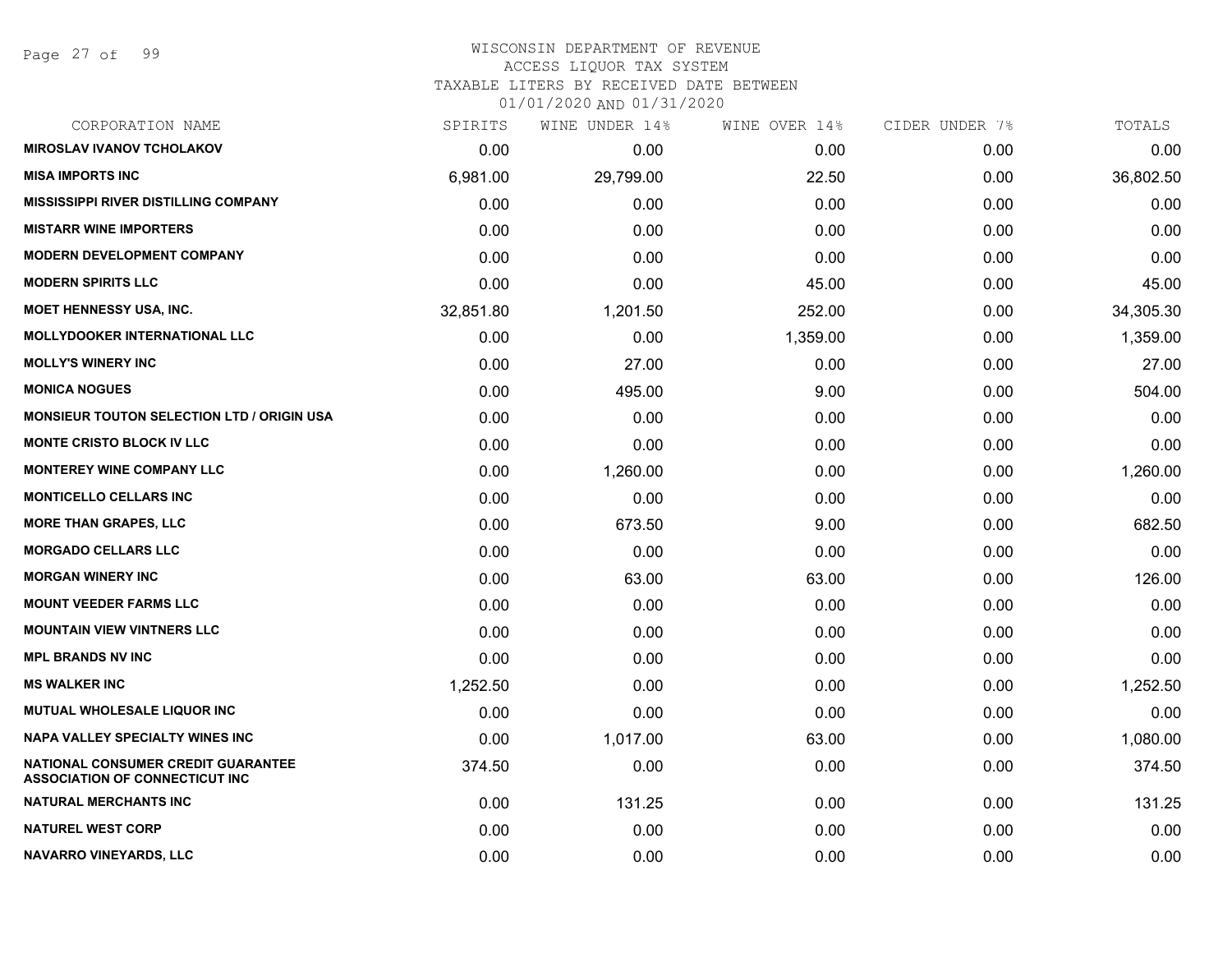Page 28 of 99

#### WISCONSIN DEPARTMENT OF REVENUE ACCESS LIQUOR TAX SYSTEM

TAXABLE LITERS BY RECEIVED DATE BETWEEN

| CORPORATION NAME                      | SPIRITS  | WINE UNDER 14% | WINE OVER 14% | CIDER UNDER 7% | TOTALS    |
|---------------------------------------|----------|----------------|---------------|----------------|-----------|
| <b>NBI ACQUISITION LLC</b>            | 0.00     | 0.00           | 0.00          | 0.00           | 0.00      |
| <b>NDC SYSTEMS LP</b>                 | 3,645.00 | 45,676.50      | 5,400.00      | 0.00           | 54,721.50 |
| <b>NEGOCIANTS USA INC</b>             | 0.00     | 0.00           | 0.00          | 0.00           | 0.00      |
| <b>NESTOR IMPORTS INC</b>             | 0.00     | 162.00         | 54.00         | 0.00           | 216.00    |
| <b>NEW HOLLAND BREWING CO LLC</b>     | 0.00     | 0.00           | 0.00          | 0.00           | 0.00      |
| <b>NEW MEXICO WINERIES INC</b>        | 0.00     | 0.00           | 0.00          | 0.00           | 0.00      |
| <b>NEW PARROTT &amp; CO</b>           | 0.00     | 10,845.00      | 1,048.50      | 0.00           | 11,893.50 |
| <b>NEW VAVIN INC</b>                  | 0.00     | 0.00           | 0.00          | 0.00           | 0.00      |
| <b>NEW YORK MUTUAL TRADING CO INC</b> | 0.00     | 0.00           | 119.04        | 0.00           | 119.04    |
| <b>NEXUS BRANDS LLC</b>               | 0.00     | 90.00          | 126.00        | 0.00           | 216.00    |
| <b>NICHE IMPORT CO</b>                | 1,050.00 | 0.00           | 0.00          | 0.00           | 1,050.00  |
| NIEBAUM-COPPOLA ESTATE WINERY LP      | 0.00     | 0.00           | 0.00          | 0.00           | 0.00      |
| <b>NLV TEQUILA BOTTLING LLC</b>       | 0.00     | 0.00           | 0.00          | 0.00           | 0.00      |
| <b>NOLET SPIRITS USA INC</b>          | 0.00     | 0.00           | 0.00          | 0.00           | 0.00      |
| <b>NORTH SHORE DISTILLERY LLC</b>     | 0.00     | 0.00           | 0.00          | 0.00           | 0.00      |
| <b>NORTHERN EMPIRE LLC</b>            | 0.00     | 0.00           | 0.00          | 0.00           | 0.00      |
| <b>NOVA WINES, INC.</b>               | 0.00     | 18.00          | 36.00         | 0.00           | 54.00     |
| <b>NUCCIO &amp; WISE</b>              | 0.00     | 1,701.00       | 189.00        | 0.00           | 1,890.00  |
| <b>NV AWG LTD</b>                     | 0.00     | 0.00           | 114.00        | 0.00           | 114.00    |
| <b>NW WINE COMPANY LLC</b>            | 0.00     | 0.00           | 0.00          | 0.00           | 0.00      |
| <b>OAK RIDGE WINERY LLC</b>           | 0.00     | 756.00         | 3,024.00      | 0.00           | 3,780.00  |
| <b>OLD BRIDGE CELLARS</b>             | 0.00     | 3,528.00       | 508.50        | 0.00           | 4,036.50  |
| OLD DOMINICK DISTILLERY LLC           | 0.00     | 0.00           | 0.00          | 0.00           | 0.00      |
| OLD ELK HOLDINGS LLC                  | 975.00   | 0.00           | 0.00          | 0.00           | 975.00    |
| OLE SMOKY DISTILLERY LLC              | 2,820.00 | 0.00           | 0.00          | 0.00           | 2,820.00  |
| <b>OLIVER WINE COMPANY INC</b>        | 0.00     | 4,221.00       | 0.00          | 0.00           | 4,221.00  |
| ONE TRUE VINE LLC                     | 0.00     | 0.00           | 22.50         | 0.00           | 22.50     |
| O'NEILL BEVERAGES CO LLC              | 0.00     | 5,778.00       | 4,437.00      | 0.00           | 10,215.00 |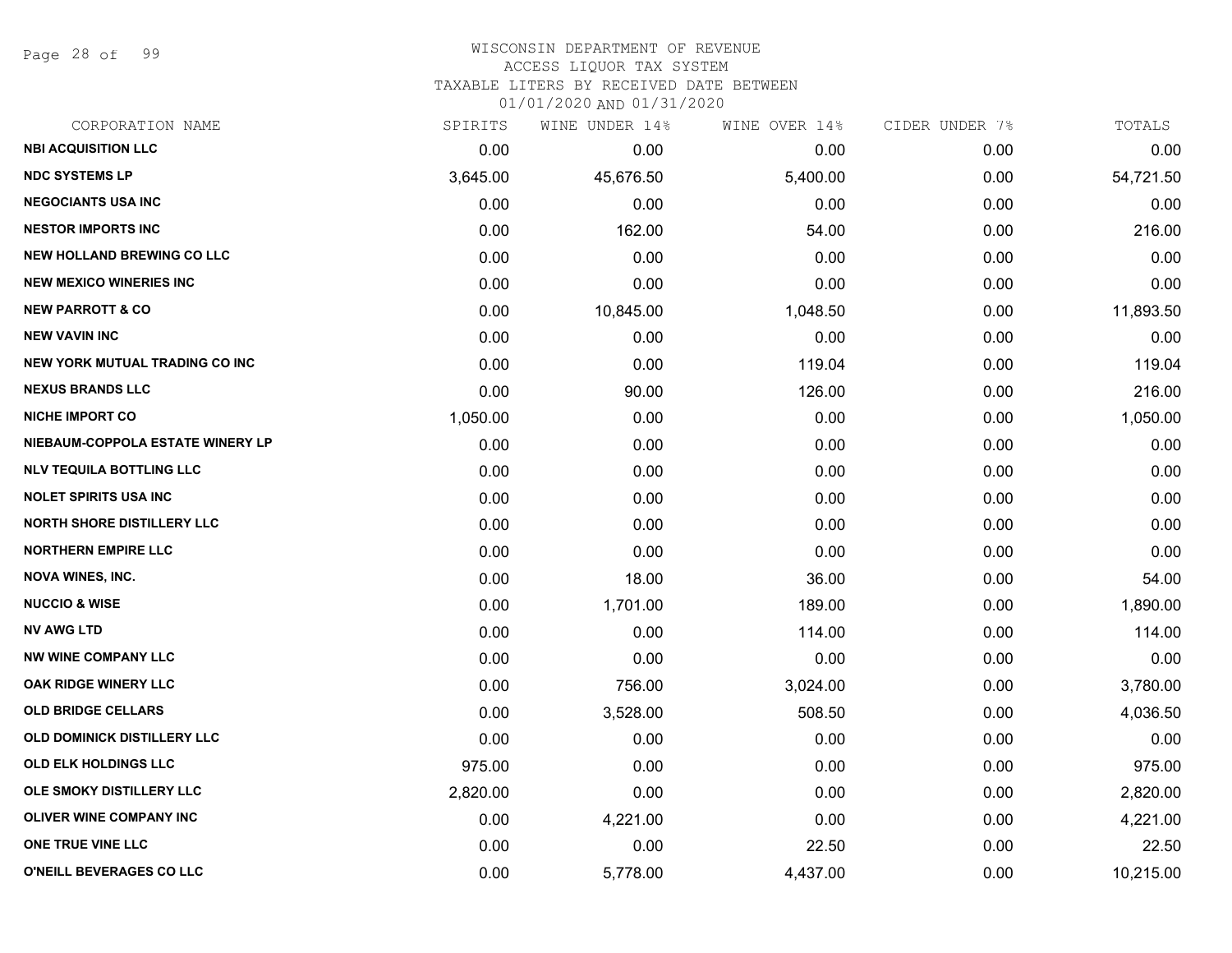Page 29 of 99

| CORPORATION NAME                        | SPIRITS | WINE UNDER 14% | WINE OVER 14% | CIDER UNDER 7% | TOTALS   |
|-----------------------------------------|---------|----------------|---------------|----------------|----------|
| <b>OPICI IMPORT COMPANY</b>             | 562.50  | 111.00         | 126.00        | 0.00           | 799.50   |
| <b>OPOLO WINES LP</b>                   | 0.00    | 0.00           | 0.00          | 0.00           | 0.00     |
| OPUS ONE WINERY LLC                     | 0.00    | 0.00           | 81.00         | 0.00           | 81.00    |
| <b>ORCA PROPERTIES LLC</b>              | 0.00    | 0.00           | 0.00          | 0.00           | 0.00     |
| <b>OREGON BREWING COMPANY INC</b>       | 896.71  | 0.00           | 0.00          | 0.00           | 896.71   |
| ORVINO IMPORTS & DISTRIBUTING INC       | 0.00    | 0.00           | 0.00          | 0.00           | 0.00     |
| <b>O'SHAUGHNESSY DEL OSO LLC</b>        | 0.00    | 0.00           | 0.00          | 0.00           | 0.00     |
| <b>OVUM WINES LLC</b>                   | 0.00    | 0.00           | 0.00          | 0.00           | 0.00     |
| <b>PABST HOLDINGS LLC</b>               | 0.00    | 0.00           | 0.00          | 0.00           | 0.00     |
| <b>PACIFIC EDGE MARKETING GROUP INC</b> | 88.50   | 0.00           | 0.00          | 0.00           | 88.50    |
| PACIFIC INTERNATIONAL LIQUOR INC        | 0.00    | 161.28         | 609.12        | 0.00           | 770.40   |
| <b>PACIFIC WINE &amp; SPIRITS, LLC</b>  | 0.00    | 0.00           | 0.00          | 0.00           | 0.00     |
| <b>PAHLMEYER LLC</b>                    | 0.00    | 0.00           | 0.00          | 0.00           | 0.00     |
| PALI WINE COMPANY LP                    | 0.00    | 0.00           | 126.00        | 0.00           | 126.00   |
| PALM BAY INTERNATIONAL INC              | 229.50  | 7,343.65       | 507.00        | 0.00           | 8,080.15 |
| <b>PAMELA FRYE</b>                      | 0.00    | 252.00         | 0.00          | 0.00           | 252.00   |
| <b>PAMPA BEVERAGES LLC</b>              | 0.00    | 4,618.00       | 0.00          | 0.00           | 4,618.00 |
| <b>PAMPELONNE LLC</b>                   | 0.00    | 0.00           | 0.00          | 0.00           | 0.00     |
| <b>PANTHER CREEK CELLARS LLC</b>        | 0.00    | 0.00           | 0.00          | 0.00           | 0.00     |
| <b>PAPINEAU LLC</b>                     | 0.00    | 0.00           | 0.00          | 0.00           | 0.00     |
| PARAGON VINEYARD CO INC                 | 0.00    | 0.00           | 315.00        | 0.00           | 315.00   |
| PARK STREET IMPORTS LLC                 | 0.00    | 0.00           | 0.00          | 0.00           | 0.00     |
| PARK WINE COMPANY INC                   | 0.00    | 0.00           | 252.00        | 0.00           | 252.00   |
| <b>PARKER STATION INC</b>               | 0.00    | 265.50         | 585.00        | 0.00           | 850.50   |
| <b>PASEK CELLARS WINERY INC</b>         | 0.00    | 0.00           | 0.00          | 0.00           | 0.00     |
| <b>PAT WINES LLC</b>                    | 0.00    | 0.00           | 0.00          | 0.00           | 0.00     |
| PATERNO IMPORTS LTD                     | 880.50  | 6,228.00       | 702.00        | 0.00           | 7,810.50 |
| <b>PATRICIO C MATA</b>                  | 0.00    | 189.26         | 0.00          | 0.00           | 189.26   |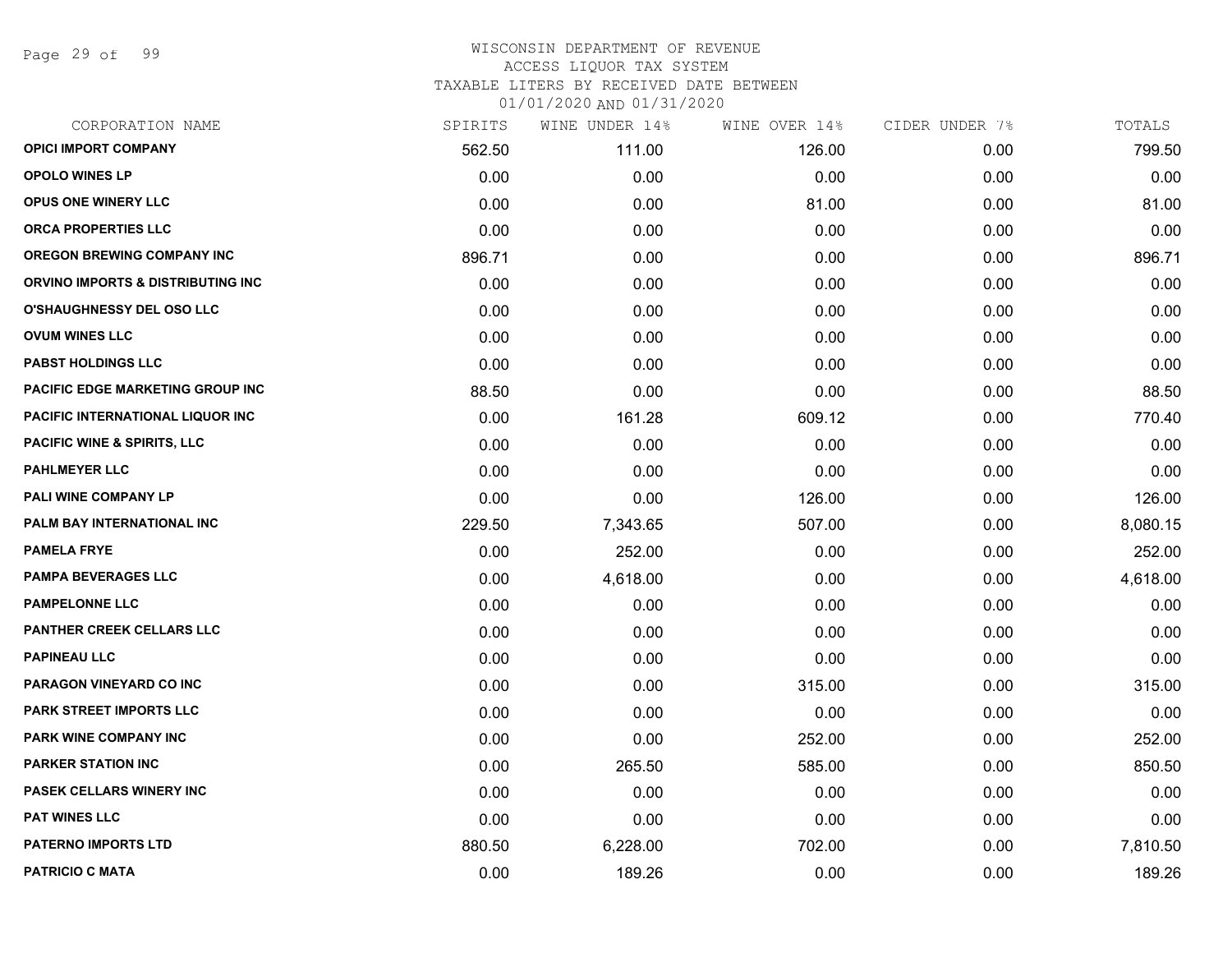Page 30 of 99

## WISCONSIN DEPARTMENT OF REVENUE ACCESS LIQUOR TAX SYSTEM TAXABLE LITERS BY RECEIVED DATE BETWEEN

| CORPORATION NAME                     | SPIRITS    | WINE UNDER 14% | WINE OVER 14% | CIDER UNDER 7% | TOTALS     |
|--------------------------------------|------------|----------------|---------------|----------------|------------|
| PATRON SPIRITS COMPANY               | 10,077.00  | 0.00           | 0.00          | 0.00           | 10,077.00  |
| PAUL HOBBS IMPORTS INC               | 0.00       | 0.00           | 0.00          | 0.00           | 0.00       |
| <b>PAUL HOBBS WINERY LP</b>          | 0.00       | 0.00           | 0.00          | 0.00           | 0.00       |
| <b>PAVI WINES LLC</b>                | 0.00       | 0.00           | 0.00          | 0.00           | 0.00       |
| <b>PAWEL LATO</b>                    | 0.00       | 0.00           | 0.00          | 0.00           | 0.00       |
| PEACHY CANYON WINERY                 | 0.00       | 0.00           | 0.00          | 0.00           | 0.00       |
| PEJU FAMILY OPERATING PARTNERSHIP LP | 0.00       | 0.00           | 18.00         | 0.00           | 18.00      |
| PENELOPE BOURBON LLC                 | 0.00       | 0.00           | 0.00          | 0.00           | 0.00       |
| <b>PENROSE HILL, LIMITED</b>         | 0.00       | 0.00           | 0.00          | 0.00           | 0.00       |
| PEPPER BRIDGE WINERY LLC             | 0.00       | 0.00           | 76.50         | 0.00           | 76.50      |
| PERNOD RICARD USA LLC                | 230,675.50 | 35,097.20      | 396.00        | 0.00           | 266,168.70 |
| PETER ANDREW LLC                     | 0.00       | 0.00           | 0.00          | 0.00           | 0.00       |
| PETER ROSBACK                        | 0.00       | 0.00           | 0.00          | 0.00           | 0.00       |
| PETERSON WINERY LLC                  | 0.00       | 0.00           | 40.00         | 0.00           | 40.00      |
| PETIT HAMEAU LLC                     | 0.00       | 63.00          | 0.00          | 0.00           | 63.00      |
| <b>PHILIP LAROCCA</b>                | 0.00       | 0.00           | 0.00          | 0.00           | 0.00       |
| PHILIP TOGNI VINEYARD LP             | 0.00       | 0.00           | 0.00          | 0.00           | 0.00       |
| PHILLIP STEINSCHREIBER               | 0.00       | 0.00           | 252.00        | 0.00           | 252.00     |
| PHILLIPS FARMS LLC                   | 0.00       | 0.00           | 2,448.00      | 0.00           | 2,448.00   |
| PHUSION PROJECTS LLC                 | 0.00       | 0.00           | 0.00          | 0.00           | 0.00       |
| PICNIC WINE COMPANY LLC              | 0.00       | 0.00           | 0.00          | 0.00           | 0.00       |
| PIEDMONT DISTILLERS INC              | 0.00       | 0.00           | 0.00          | 0.00           | 0.00       |
| <b>PINA CELLARS LP</b>               | 0.00       | 0.00           | 0.00          | 0.00           | 0.00       |
| PINE RIDGE WINERY LLC                | 0.00       | 99.00          | 315.00        | 0.00           | 414.00     |
| PLATA WINE PARTNERS LLC              | 0.00       | 0.00           | 0.00          | 0.00           | 0.00       |
| PLUME RIDGE IRREVOCABLE TRUST        | 0.00       | 72.00          | 0.00          | 0.00           | 72.00      |
| POPCORN DESIGN LLC                   | 0.00       | 0.00           | 0.00          | 0.00           | 0.00       |
| PORT WASHINGTON IMPORTS LLC          | 0.00       | 0.00           | 0.00          | 0.00           | 0.00       |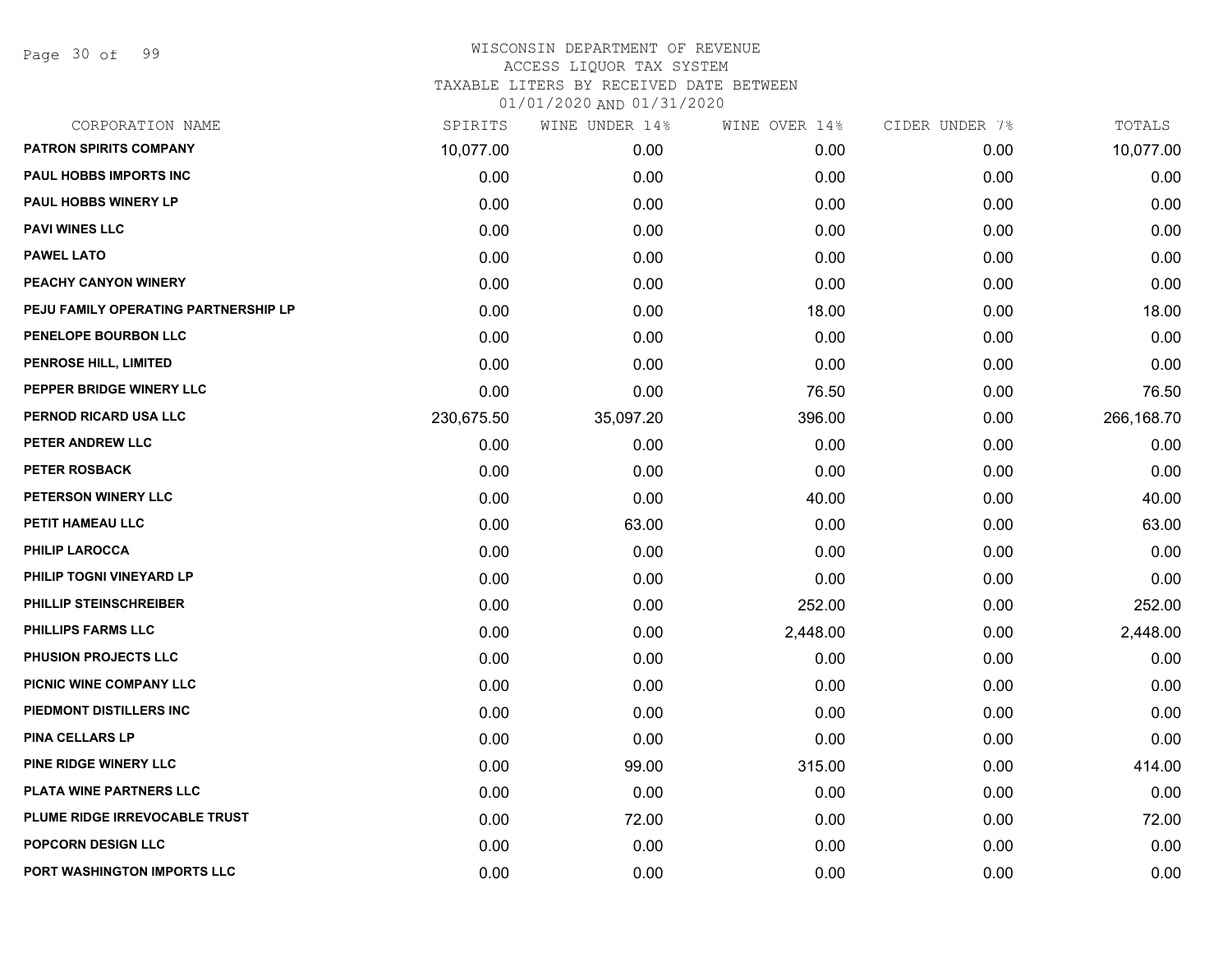Page 31 of 99

## WISCONSIN DEPARTMENT OF REVENUE ACCESS LIQUOR TAX SYSTEM TAXABLE LITERS BY RECEIVED DATE BETWEEN

| CORPORATION NAME                            | SPIRITS    | WINE UNDER 14% | WINE OVER 14% | CIDER UNDER 7% | TOTALS     |
|---------------------------------------------|------------|----------------|---------------|----------------|------------|
| PORTOVINO LLC                               | 0.00       | 0.00           | 0.00          | 0.00           | 0.00       |
| <b>POST WINERY INC</b>                      | 0.00       | 0.00           | 0.00          | 0.00           | 0.00       |
| POUR MANAGEMENT LLC                         | 0.00       | 0.00           | 0.00          | 0.00           | 0.00       |
| <b>PRAGER WINERY &amp; PORT WORKS, INC.</b> | 0.00       | 0.00           | 0.00          | 0.00           | 0.00       |
| PRECEPT BRANDS LLC                          | 0.00       | 6,526.50       | 2,052.00      | 0.00           | 8,578.50   |
| <b>PREMIER WINE GROUP, LLC</b>              | 0.00       | 0.00           | 0.00          | 0.00           | 0.00       |
| PREMIERE DISTILLERY LLC                     | 0.00       | 0.00           | 0.00          | 0.00           | 0.00       |
| <b>PREMIUM PORT WINES INC</b>               | 0.00       | 315.00         | 1,864.50      | 0.00           | 2,179.50   |
| PRESQU'ILE WINERY                           | 0.00       | 0.00           | 0.00          | 0.00           | 0.00       |
| <b>PRESTIGE IMPORTS LLC</b>                 | 0.00       | 0.00           | 0.00          | 0.00           | 0.00       |
| PRESTIGE WINE IMPORTS CORP                  | 0.00       | 12,834.00      | 81.00         | 0.00           | 12,915.00  |
| PRICHARDS DISTILLERY INC                    | 270.00     | 0.00           | 0.00          | 0.00           | 270.00     |
| PRIDE MOUNTAIN VINEYARDS LLC                | 0.00       | 0.00           | 0.00          | 0.00           | 0.00       |
| PROLETARIAT WINE COMPANY, LLC               | 0.00       | 0.00           | 0.00          | 0.00           | 0.00       |
| <b>PRO-LIQUITECH LLC</b>                    | 0.00       | 0.00           | 0.00          | 0.00           | 0.00       |
| <b>PROOF ARTISAN DISTILLERS, LLC</b>        | 0.00       | 0.00           | 0.00          | 0.00           | 0.00       |
| PROST BEVERAGE COMPANY LLC                  | 0.00       | 0.00           | 0.00          | 0.00           | 0.00       |
| PROXIMO SPIRITS INC                         | 135,014.10 | 0.00           | 0.00          | 0.00           | 135,014.10 |
| PUENTE-INTERNACIONAL INC                    | 0.00       | 0.00           | 0.00          | 0.00           | 0.00       |
| <b>PURE HOLDINGS, LLC</b>                   | 0.00       | 0.00           | 0.00          | 0.00           | 0.00       |
| <b>PURPLE WINE COMPANY LLC</b>              | 0.00       | 1,836.00       | 0.00          | 0.00           | 1,836.00   |
| <b>QUADY SOUTH WINERY LLC</b>               | 0.00       | 1,512.00       | 13.50         | 0.00           | 1,525.50   |
| QUILCEDA CREEK VINTNERS INC                 | 0.00       | 0.00           | 0.00          | 0.00           | 0.00       |
| <b>QUINTESSENTIAL LLC</b>                   | 0.00       | 2,412.00       | 234.00        | 0.00           | 2,646.00   |
| <b>R &amp; G SCHATZ FARMS INC</b>           | 0.00       | 182.99         | 189.00        | 0.00           | 371.99     |
| <b>R &amp; M BRANDS INC</b>                 | 2,271.00   | 0.00           | 22.50         | 0.00           | 2,293.50   |
| <b>RH KEENAN CO</b>                         | 0.00       | 0.00           | 0.00          | 0.00           | 0.00       |
| R.F. BEVERAGE, LLC                          | 0.00       | 0.00           | 0.00          | 0.00           | 0.00       |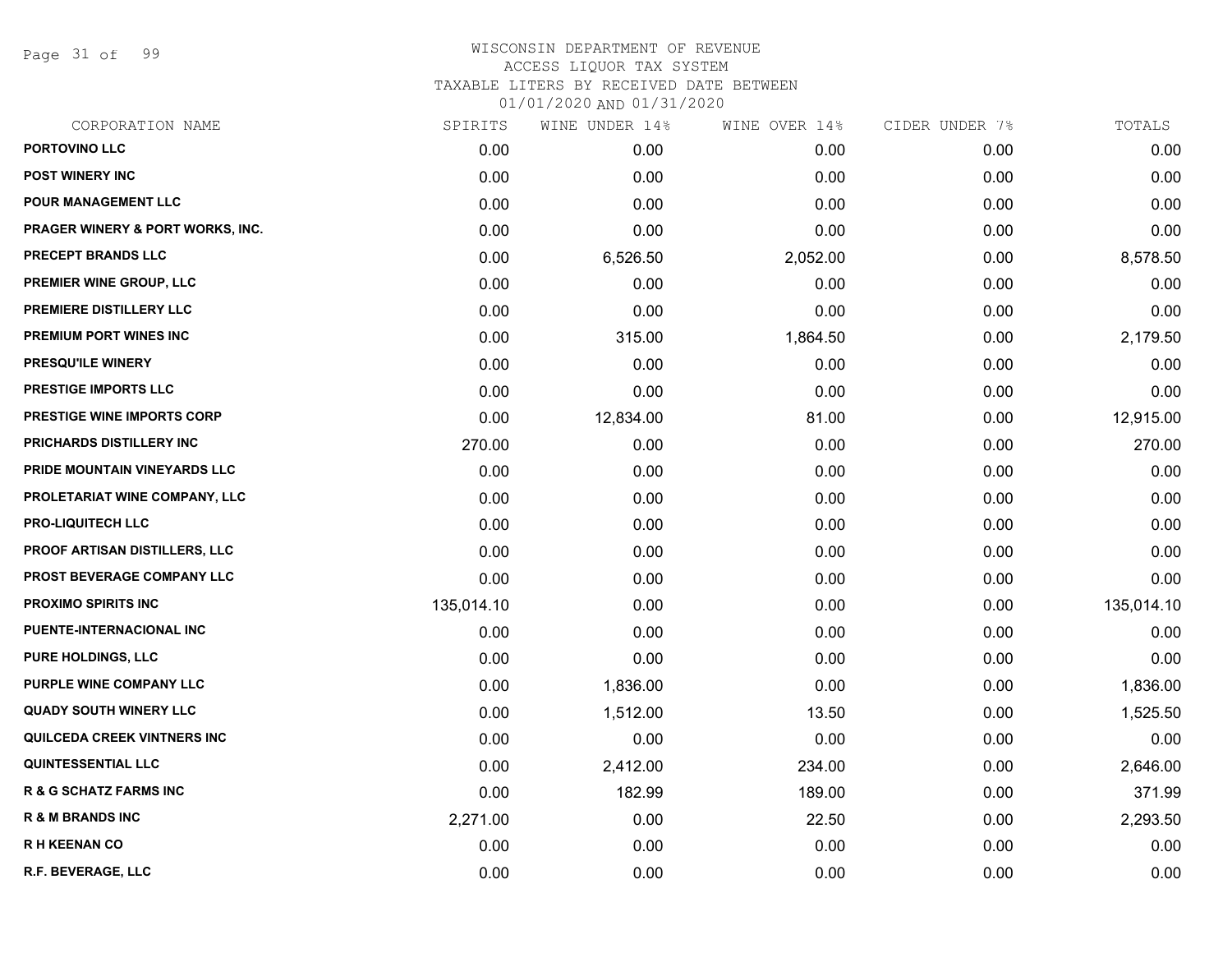Page 32 of 99

| CORPORATION NAME                                 | SPIRITS   | WINE UNDER 14% | WINE OVER 14% | CIDER UNDER 7% | TOTALS    |
|--------------------------------------------------|-----------|----------------|---------------|----------------|-----------|
| <b>RABBIT HOLE SPIRITS LLC</b>                   | 0.00      | 0.00           | 0.00          | 0.00           | 0.00      |
| <b>RACINE WINE CO LLC</b>                        | 0.00      | 0.00           | 0.00          | 0.00           | 0.00      |
| <b>RADIO-COTEAU WINE CELLARS LLC</b>             | 0.00      | 0.00           | 0.00          | 0.00           | 0.00      |
| <b>RAMEY WINE CELLARS INC</b>                    | 0.00      | 0.00           | 0.00          | 0.00           | 0.00      |
| <b>RANSOM SPIRITS LLC</b>                        | 18.00     | 0.00           | 0.00          | 0.00           | 18.00     |
| RASMUSSEN FAMILY WINES, LLC                      | 0.00      | 0.00           | 0.00          | 0.00           | 0.00      |
| <b>RAYMOND SIGNORELLO</b>                        | 0.00      | 0.00           | 54.00         | 0.00           | 54.00     |
| <b>RB WINE ASSOCIATES LLC</b>                    | 0.00      | 0.00           | 0.00          | 0.00           | 0.00      |
| <b>RBZ VINEYARDS LLC</b>                         | 0.00      | 0.00           | 0.00          | 0.00           | 0.00      |
| <b>RED CAR WINE COMPANY LLC</b>                  | 0.00      | 0.00           | 0.00          | 0.00           | 0.00      |
| <b>RED NEWT CELLARS INC</b>                      | 0.00      | 90.00          | 0.00          | 0.00           | 90.00     |
| <b>RED TAIL RIDGE INC</b>                        | 0.00      | 0.00           | 0.00          | 0.00           | 0.00      |
| <b>REDEMPTION SPIRITS LLC</b>                    | 346.20    | 45.00          | 0.00          | 0.00           | 391.20    |
| <b>REDWOOD SPIRITS INC</b>                       | 0.00      | 0.00           | 0.00          | 0.00           | 0.00      |
| <b>REGAL WINE IMPORTS INC</b>                    | 0.00      | 540.00         | 0.00          | 0.00           | 540.00    |
| <b>REMY COINTREAU AMERIQUE USA</b>               | 21,962.25 | 0.00           | 0.00          | 0.00           | 21,962.25 |
| <b>REN ACQUISITION INC</b>                       | 0.00      | 0.00           | 0.00          | 0.00           | 0.00      |
| <b>RENO G FARINELLI &amp; JOSEF H SHEBL</b>      | 0.00      | 0.00           | 0.00          | 0.00           | 0.00      |
| <b>RENT A BBQ</b>                                | 0.00      | 0.00           | 0.00          | 0.00           | 0.00      |
| <b>RESERVA WINES LLC</b>                         | 0.00      | 0.00           | 0.00          | 0.00           | 0.00      |
| <b>RESTLESS SPIRITS DISTILLING COMPANY LLC</b>   | 0.00      | 0.00           | 0.00          | 0.00           | 0.00      |
| <b>REVELRY VINTNERS LLC</b>                      | 0.00      | 0.00           | 0.00          | 0.00           | 0.00      |
| <b>REYNOLDS CREATIVE PRODUCTS INC</b>            | 0.00      | 0.00           | 0.00          | 0.00           | 0.00      |
| <b>RGI BRANDS LLC</b>                            | 459.00    | 0.00           | 0.00          | 0.00           | 459.00    |
| <b>RHINEGEIST, LLC</b>                           | 0.00      | 0.00           | 0.00          | 0.00           | 0.00      |
| <b>RHYS VINEYARDS LLC</b>                        | 0.00      | 0.00           | 0.00          | 0.00           | 0.00      |
| <b>RIDGE VINEYARDS INC</b>                       | 0.00      | 0.00           | 0.00          | 0.00           | 0.00      |
| <b>RO SALES &amp; DISTRIBUTION SERVICES INC.</b> | 0.00      | 0.00           | 0.00          | 0.00           | 0.00      |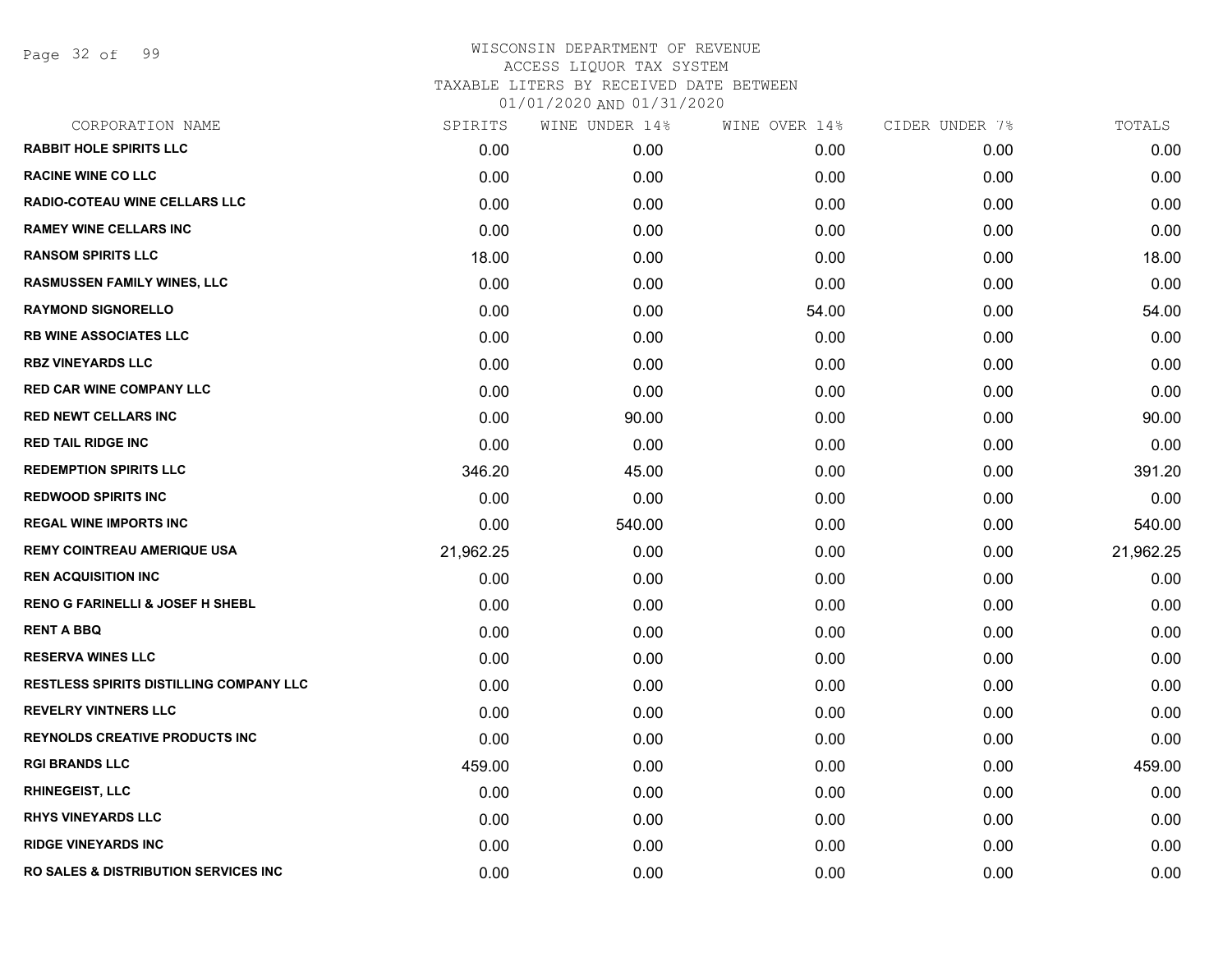Page 33 of 99

| CORPORATION NAME                                 | SPIRITS | WINE UNDER 14% | WINE OVER 14% | CIDER UNDER 7% | TOTALS    |
|--------------------------------------------------|---------|----------------|---------------|----------------|-----------|
| <b>RO SALES &amp; DISTRIBUTION SERVICES INC.</b> | 0.00    | 711.00         | 0.00          | 0.00           | 711.00    |
| <b>ROBERT A CUTTER</b>                           | 0.00    | 0.00           | 0.00          | 0.00           | 0.00      |
| <b>ROBERT FOLEY LLC</b>                          | 0.00    | 3.00           | 4.50          | 0.00           | 7.50      |
| <b>ROBERT J GROSS</b>                            | 0.00    | 0.00           | 0.00          | 0.00           | 0.00      |
| <b>ROBERT L HUDSON</b>                           | 0.00    | 0.00           | 0.00          | 0.00           | 0.00      |
| <b>ROBERT YOUNG ESTATE WINERY LLC</b>            | 0.00    | 0.00           | 13.50         | 0.00           | 13.50     |
| <b>ROBERTS &amp; ROGERS LLC</b>                  | 0.00    | 0.00           | 0.00          | 0.00           | 0.00      |
| <b>ROCK SAKE LLC</b>                             | 0.00    | 0.00           | 0.00          | 0.00           | 0.00      |
| <b>ROCKWOOD &amp; HINES IMPORTERS INC.</b>       | 0.00    | 0.00           | 0.00          | 0.00           | 0.00      |
| <b>ROGER PENG</b>                                | 0.00    | 0.00           | 327.00        | 0.00           | 327.00    |
| <b>ROMBAUER VINEYARDS INC</b>                    | 0.00    | 0.00           | 589.50        | 0.00           | 589.50    |
| <b>RONALD J WICKER</b>                           | 0.00    | 0.00           | 0.00          | 0.00           | 0.00      |
| <b>RONALD T RUBIN</b>                            | 0.00    | 0.00           | 0.00          | 0.00           | 0.00      |
| <b>ROOTS RUN DEEP LLC</b>                        | 0.00    | 0.00           | 522.00        | 0.00           | 522.00    |
| <b>ROSE IMPORTING &amp; DISTRIBUTING LLC</b>     | 0.00    | 261.00         | 0.00          | 0.00           | 261.00    |
| ROSENTHAL WINE MERCHANT NY LTD                   | 0.00    | 1,286.25       | 0.00          | 0.00           | 1,286.25  |
| <b>ROSS PANGERE</b>                              | 0.00    | 0.00           | 0.00          | 0.00           | 0.00      |
| <b>ROTTA WINERY LLC</b>                          | 0.00    | 0.00           | 0.00          | 0.00           | 0.00      |
| <b>ROUND HILL CELLARS</b>                        | 0.00    | 1,921.50       | 1,008.00      | 0.00           | 2,929.50  |
| <b>ROUND POND ESTATE LLC</b>                     | 0.00    | 0.00           | 0.00          | 0.00           | 0.00      |
| <b>ROYAL WINE CORPORATION</b>                    | 9.00    | 5,481.00       | 72.00         | 0.00           | 5,562.00  |
| <b>RUSH CREEK DISTILLING, LLC</b>                | 166.50  | 0.00           | 0.00          | 0.00           | 166.50    |
| <b>RUSSIAN STANDARD VODKA (USA) INC</b>          | 388.50  | 314.16         | 0.00          | 0.00           | 702.66    |
| <b>RWG USA LLC</b>                               | 0.00    | 0.00           | 0.00          | 0.00           | 0.00      |
| <b>S &amp; R WINES LLC</b>                       | 0.00    | 0.00           | 0.00          | 0.00           | 0.00      |
| <b>SLJ GROUP INC</b>                             | 0.00    | 13,997.16      | 8,359.46      | 0.00           | 22,356.62 |
| <b>SAGAMORE WHISKEY LLC</b>                      | 20.21   | 0.00           | 0.00          | 0.00           | 20.21     |
| <b>SAKEONE CORPORATION</b>                       | 0.00    | 244.44         | 648.72        | 0.00           | 893.16    |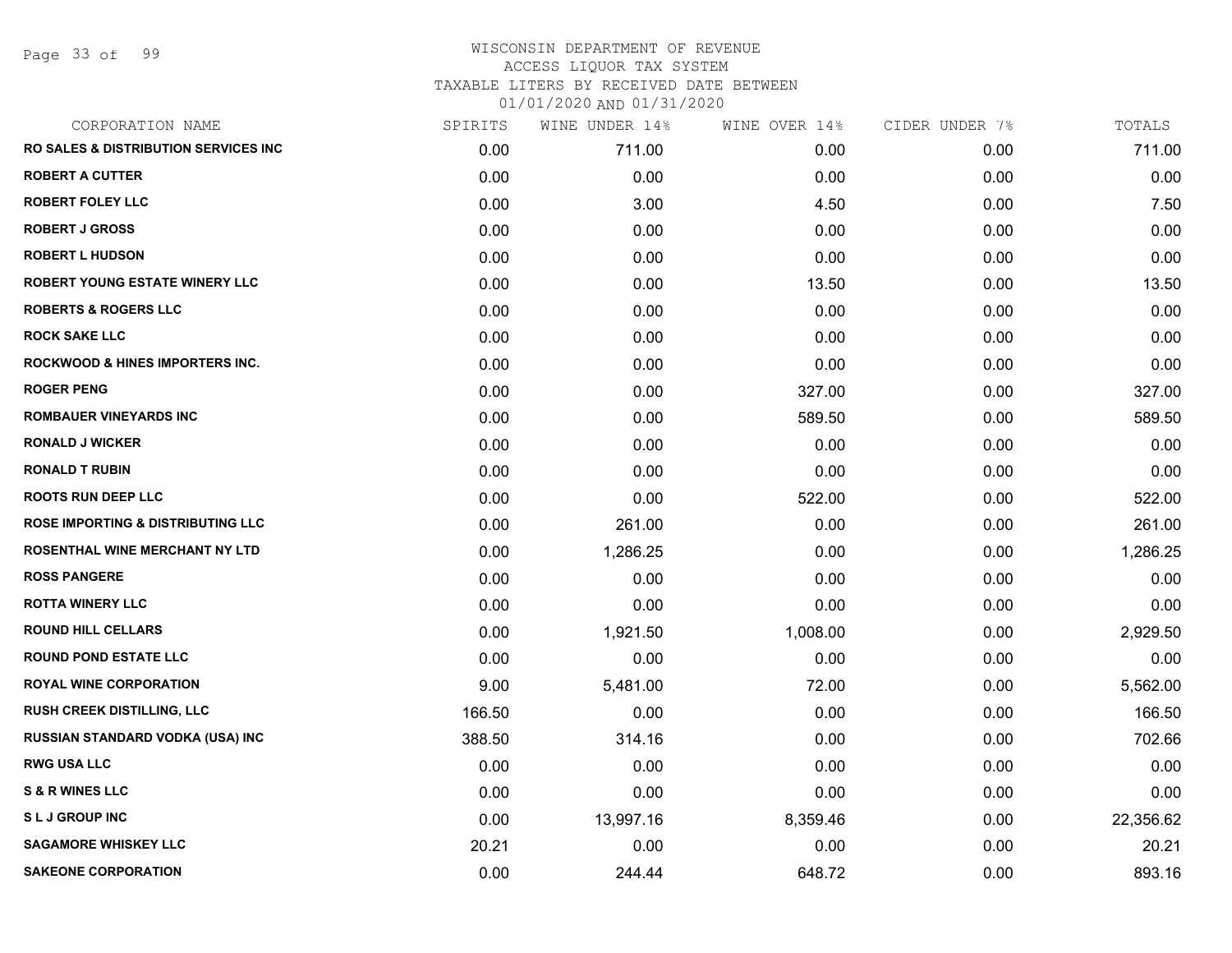Page 34 of 99

| CORPORATION NAME                                      | SPIRITS    | WINE UNDER 14% | WINE OVER 14% | CIDER UNDER 7% | TOTALS     |
|-------------------------------------------------------|------------|----------------|---------------|----------------|------------|
| <b>SALOON SPIRITS LLC</b>                             | 0.00       | 0.00           | 0.00          | 0.00           | 0.00       |
| <b>SALVESTRIN WINE CO LLC</b>                         | 0.00       | 0.00           | 0.00          | 0.00           | 0.00       |
| <b>SAMANTHA SHEEHAN IMPORTS</b>                       | 0.00       | 90.00          | 45.00         | 0.00           | 135.00     |
| <b>SAMUEL P BAXTER</b>                                | 0.00       | 0.00           | 0.00          | 0.00           | 0.00       |
| <b>SAN ANTONIO WINERY INC</b>                         | 0.00       | 18.00          | 342.00        | 0.00           | 360.00     |
| <b>SAN FRANCISCO WINE EXCHANGE INC</b>                | 0.00       | 0.00           | 0.00          | 0.00           | 0.00       |
| <b>SAN GABRIEL VALLEY WAREHOUSE &amp; STORAGE INC</b> | 0.00       | 0.00           | 144.00        | 0.00           | 144.00     |
| <b>SAN JOAQUIN WINE COMPANY INC</b>                   | 0.00       | 509.38         | 509.38        | 0.00           | 1,018.76   |
| <b>SAN LUIS SPIRITS DISTILLING CO LLC</b>             | 748.50     | 0.00           | 0.00          | 0.00           | 748.50     |
| <b>SANGLIER SELECTIONS LLC</b>                        | 27.00      | 252.00         | 0.00          | 0.00           | 279.00     |
| <b>SANS LIEGE INC</b>                                 | 0.00       | 0.00           | 0.00          | 0.00           | 0.00       |
| <b>SANS WINE &amp; SPIRITS CO</b>                     | 397.00     | 0.00           | 0.00          | 0.00           | 397.00     |
| <b>SANTA CROCE LLC</b>                                | 0.00       | 0.00           | 0.00          | 0.00           | 0.00       |
| <b>SANTA MARGHERITA USA INC</b>                       | 0.00       | 40.50          | 0.00          | 0.00           | 40.50      |
| <b>SANTA RITA USA CORPORATION</b>                     | 0.00       | 153.00         | 0.00          | 0.00           | 153.00     |
| <b>SAPSUCKER FARMS LLC</b>                            | 0.00       | 0.00           | 0.00          | 0.00           | 0.00       |
| <b>SARMENTO'S IMPORTS &amp; EXPORTS INC</b>           | 0.00       | 0.00           | 0.00          | 0.00           | 0.00       |
| <b>SAVIAH ROSE WINERY LLC</b>                         | 0.00       | 0.00           | 0.00          | 0.00           | 0.00       |
| <b>SAZERAC COMPANY INC</b>                            | 318,800.25 | 0.00           | 116.99        | 0.00           | 318,917.24 |
| <b>SAZERAC NORTH AMERICA INC</b>                      | 497,703.00 | 753.92         | 0.00          | 0.00           | 498,456.92 |
| <b>SB WINE CO LLC</b>                                 | 0.00       | 0.00           | 0.00          | 0.00           | 0.00       |
| <b>SBRAGIA FAMILY VINEYARDS LLC</b>                   | 0.00       | 0.00           | 0.00          | 0.00           | 0.00       |
| <b>SCENIC ROOT WINEGROWERS LLC</b>                    | 0.00       | 0.00           | 0.00          | 0.00           | 0.00       |
| <b>SCHEID VINEYARDS CALIFORNIA INC</b>                | 0.00       | 9,456.00       | 171.00        | 0.00           | 9,627.00   |
| <b>SCHILLING CIDER LLC</b>                            | 0.00       | 0.00           | 0.00          | 0.00           | 0.00       |
| <b>SCHUG WINERY LLC</b>                               | 0.00       | 0.00           | 0.00          | 0.00           | 0.00       |
| <b>SCHWEIGER VINEYARDS INC</b>                        | 0.00       | 0.00           | 0.00          | 0.00           | 0.00       |
| <b>SCOPERTA IMPORTING CO INC</b>                      | 0.00       | 2,268.00       | 0.00          | 0.00           | 2,268.00   |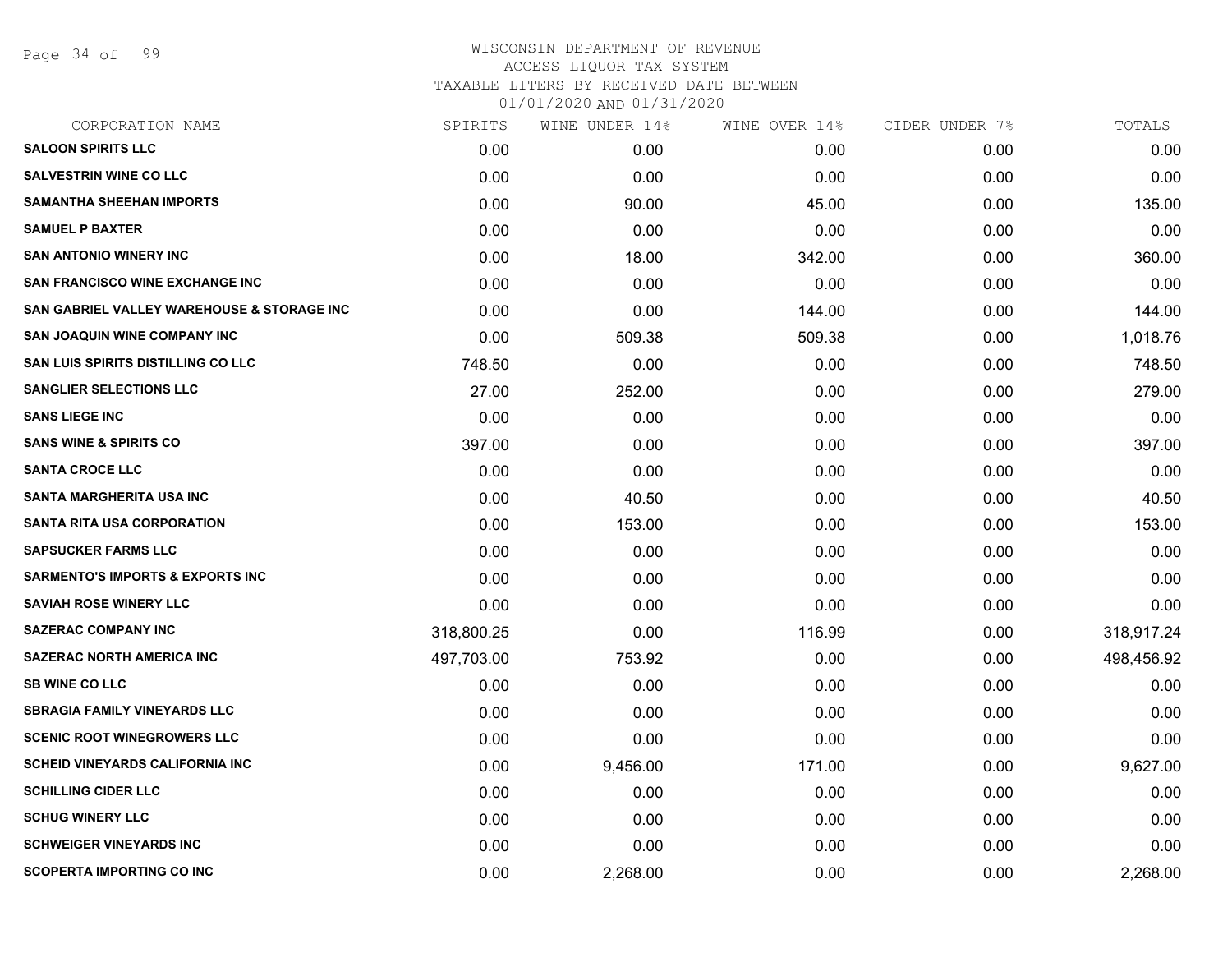Page 35 of 99

| CORPORATION NAME                     | SPIRITS  | WINE UNDER 14% | WINE OVER 14% | CIDER UNDER 7% | TOTALS   |
|--------------------------------------|----------|----------------|---------------|----------------|----------|
| <b>SEA SMOKE INC</b>                 | 0.00     | 0.00           | 0.00          | 0.00           | 0.00     |
| SEATTLE CIDER COMPANY LLC            | 0.00     | 0.00           | 0.00          | 0.00           | 0.00     |
| <b>SEAVEY VINEYARD LP</b>            | 0.00     | 0.00           | 0.00          | 0.00           | 0.00     |
| <b>SELECTIVE WINE ESTATES INC</b>    | 0.00     | 0.00           | 0.00          | 0.00           | 0.00     |
| <b>SERENDIPITY WINES LLC</b>         | 0.00     | 0.00           | 0.00          | 0.00           | 0.00     |
| <b>SERGEY CHISTOV</b>                | 0.00     | 0.00           | 0.00          | 0.00           | 0.00     |
| <b>SERRALLES USA LLC</b>             | 868.50   | 0.00           | 0.00          | 0.00           | 868.50   |
| <b>SHAFER VINEYARDS INC</b>          | 0.00     | 0.00           | 0.00          | 0.00           | 0.00     |
| <b>SHANNON RIDGE INC</b>             | 0.00     | 1,431.00       | 747.00        | 0.00           | 2,178.00 |
| <b>SHAW-ROSS HOLDING CO LLC</b>      | 1,570.46 | 756.00         | 3,108.50      | 0.00           | 5,434.96 |
| SHEA WINE CELLARS LLC                | 0.00     | 0.00           | 0.00          | 0.00           | 0.00     |
| SHELTON-MACKENZIE WINE COMPANY       | 0.00     | 0.00           | 0.00          | 0.00           | 0.00     |
| <b>SHORTS BREWING COMPANY</b>        | 0.00     | 0.00           | 0.00          | 5,396.20       | 5,396.20 |
| <b>SIERRA NEVADA BREWING COMPANY</b> | 0.00     | 0.00           | 0.00          | 0.00           | 0.00     |
| SILVER OAK WINE CELLARS LLC          | 0.00     | 0.00           | 0.00          | 0.00           | 0.00     |
| SILVER TRIDENT WINERY LLC            | 0.00     | 0.00           | 0.00          | 0.00           | 0.00     |
| <b>SINSKEY VINEYARDS INC</b>         | 0.00     | 90.00          | 0.00          | 0.00           | 90.00    |
| <b>SKINNER-DAVENA LLC</b>            | 0.00     | 0.00           | 0.00          | 0.00           | 0.00     |
| <b>SLIM CHILLERS INC</b>             | 0.00     | 0.00           | 0.00          | 0.00           | 0.00     |
| <b>SLO DOWN WINES LLC</b>            | 0.00     | 0.00           | 0.00          | 0.00           | 0.00     |
| <b>SLURP LLC</b>                     | 0.00     | 0.00           | 0.00          | 0.00           | 0.00     |
| <b>SMALL VINES WINES INC</b>         | 0.00     | 0.00           | 0.00          | 0.00           | 0.00     |
| <b>SMART VENDING LLC</b>             | 1,462.50 | 0.00           | 0.00          | 0.00           | 1,462.50 |
| <b>SMT ACQUISITIONS LLC</b>          | 0.00     | 2,542.50       | 44.25         | 0.00           | 2,586.75 |
| <b>SOCIAL ENJOYMENTS LLC</b>         | 0.00     | 0.00           | 0.00          | 0.00           | 0.00     |
| SOGEVINUS FINE WINES USA INC         | 0.00     | 0.00           | 0.00          | 0.00           | 0.00     |
| <b>SOKOL BLOSSER LTD</b>             | 0.00     | 189.00         | 0.00          | 0.00           | 189.00   |
| <b>SOLBERG DISTILLING LLC</b>        | 0.00     | 0.00           | 0.00          | 0.00           | 0.00     |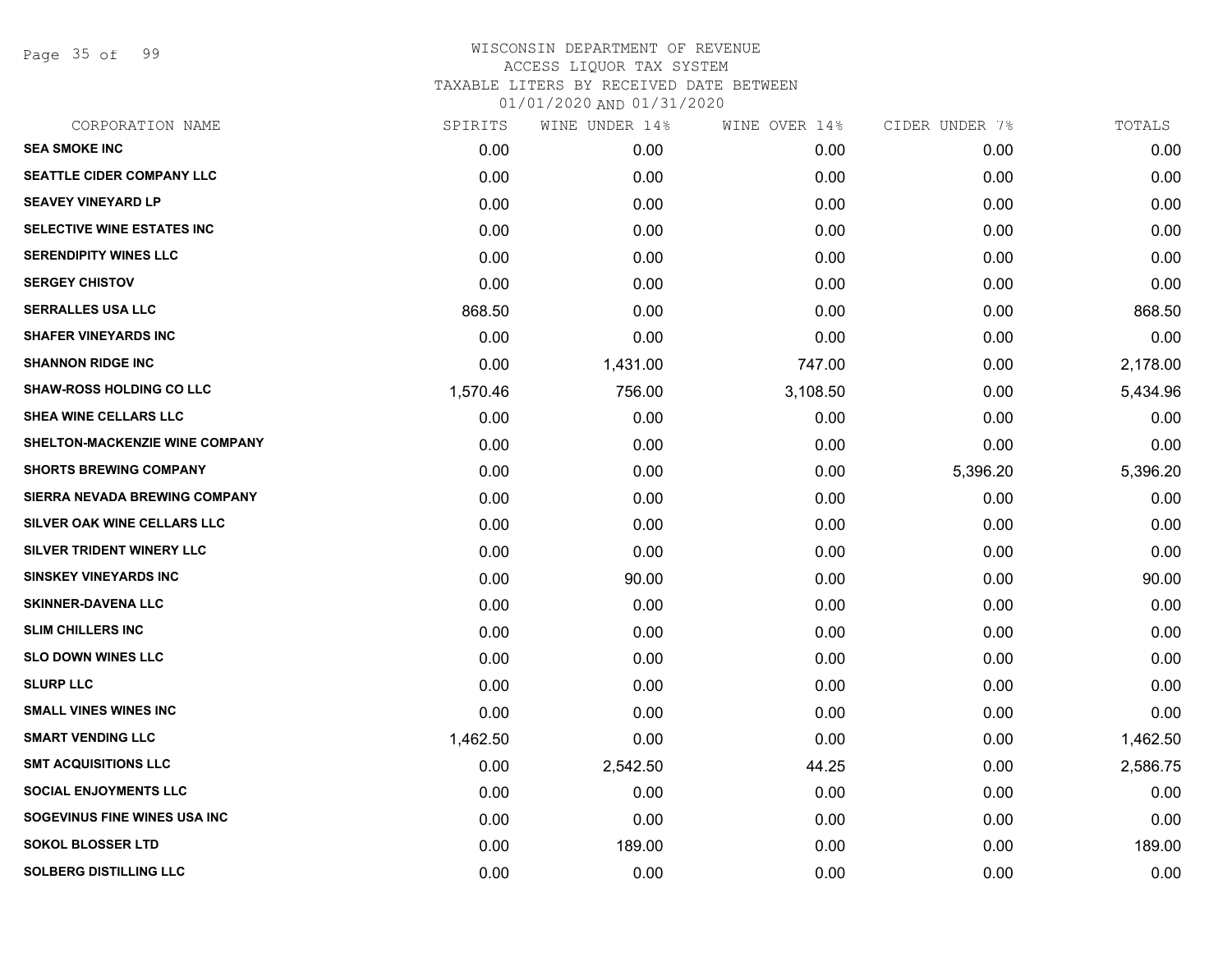Page 36 of 99

# WISCONSIN DEPARTMENT OF REVENUE ACCESS LIQUOR TAX SYSTEM TAXABLE LITERS BY RECEIVED DATE BETWEEN

| 01/01/2020 AND 01/31/2020 |  |  |  |  |  |  |  |  |
|---------------------------|--|--|--|--|--|--|--|--|
|---------------------------|--|--|--|--|--|--|--|--|

| CORPORATION NAME                        | SPIRITS  | WINE UNDER 14% | WINE OVER 14% | CIDER UNDER 7% | TOTALS    |
|-----------------------------------------|----------|----------------|---------------|----------------|-----------|
| <b>SOLENA CELLARS LLC</b>               | 0.00     | 0.00           | 0.00          | 0.00           | 0.00      |
| <b>SOMERSTON WINE COMPANY, LLC</b>      | 0.00     | 0.00           | 0.00          | 0.00           | 0.00      |
| SOURCE CODE BEVERAGE LLC                | 0.00     | 0.00           | 0.00          | 0.00           | 0.00      |
| SOUTH BAY WINE GROUP LLC                | 0.00     | 0.00           | 0.00          | 0.00           | 0.00      |
| <b>SOUTHERN STARZ INC</b>               | 0.00     | 95.11          | 54.68         | 0.00           | 149.79    |
| <b>SOUTHERN WINE GROUP LLC</b>          | 0.00     | 45.00          | 22.50         | 0.00           | 67.50     |
| <b>SOUTHWEST SPIRITS &amp; WINE LLC</b> | 216.00   | 0.00           | 0.00          | 0.00           | 216.00    |
| <b>SOVEREIGN BRANDS LLC</b>             | 351.00   | 220.45         | 0.00          | 0.00           | 571.45    |
| <b>SPA GIRL COCKTAILS LLC</b>           | 0.00     | 0.00           | 0.00          | 0.00           | 0.00      |
| <b>SPANN VINEYARDS INC</b>              | 0.00     | 0.00           | 4.50          | 0.00           | 4.50      |
| <b>SPARKLING OREGON LLC</b>             | 0.00     | 0.00           | 0.00          | 0.00           | 0.00      |
| <b>SPEAKEASY SPIRITS LLC</b>            | 0.00     | 0.00           | 0.00          | 0.00           | 0.00      |
| <b>SPENCER HOOPES</b>                   | 0.00     | 0.00           | 0.00          | 0.00           | 0.00      |
| <b>SPIRITS OF TENNESSEE, LLC</b>        | 1,827.00 | 0.00           | 0.00          | 0.00           | 1,827.00  |
| <b>SPLINTER GROUP NAPA LLC</b>          | 22.50    | 0.00           | 0.00          | 0.00           | 22.50     |
| SPOTTSWOODE WINERY INC                  | 0.00     | 0.00           | 0.00          | 0.00           | 0.00      |
| <b>SPRING MOUNTAIN VINEYARD INC</b>     | 0.00     | 0.00           | 0.00          | 0.00           | 0.00      |
| <b>SQZ BEVS LLC</b>                     | 0.00     | 0.00           | 0.00          | 0.00           | 0.00      |
| ST GEORGE SPIRITS INC                   | 0.00     | 0.00           | 0.00          | 0.00           | 0.00      |
| <b>ST HELENA ESTATE LLC</b>             | 0.00     | 0.00           | 0.00          | 0.00           | 0.00      |
| <b>ST INNOCENT LTD</b>                  | 0.00     | 0.00           | 0.00          | 0.00           | 0.00      |
| ST JULIAN WINE COMPANY INC              | 0.00     | 774.00         | 0.00          | 0.00           | 774.00    |
| ST KILLIAN IMPORTING CO INC             | 0.00     | 0.00           | 0.00          | 0.00           | 0.00      |
| <b>ST SUPERY INC</b>                    | 0.00     | 945.00         | 400.50        | 0.00           | 1,345.50  |
| <b>STAGLIN FAMILY VINEYARD LLC</b>      | 0.00     | 0.00           | 81.00         | 0.00           | 81.00     |
| STANLEY STAWSKI DIST CO INC             | 0.00     | 0.00           | 0.00          | 0.00           | 0.00      |
| STE. MICHELLE WINE ESTATES LTD.         | 0.00     | 60,244.50      | 17,856.00     | 0.00           | 78,100.50 |
| <b>STEELE WINES INC</b>                 | 0.00     | 0.00           | 0.00          | 0.00           | 0.00      |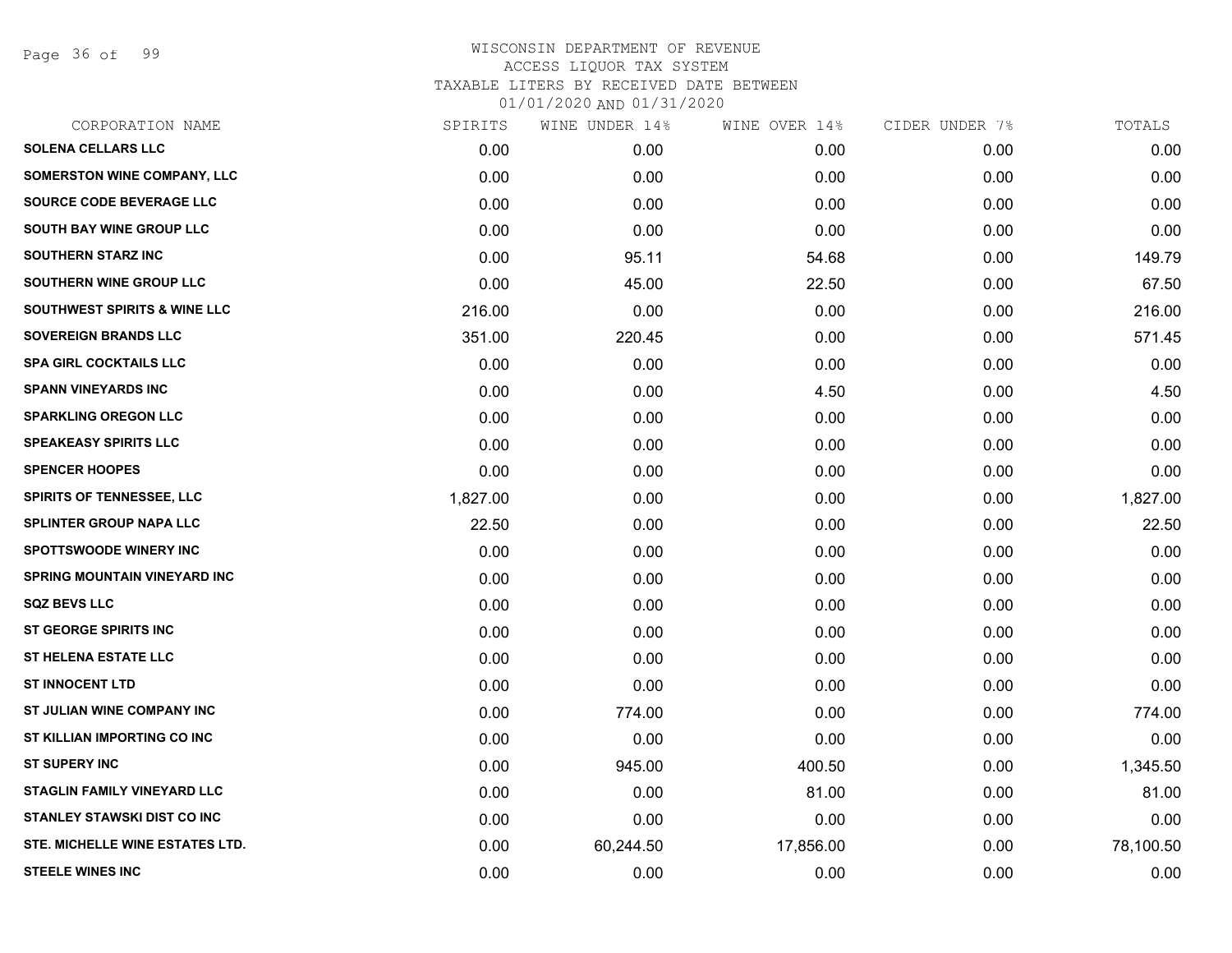Page 37 of 99

# WISCONSIN DEPARTMENT OF REVENUE ACCESS LIQUOR TAX SYSTEM TAXABLE LITERS BY RECEIVED DATE BETWEEN

| CORPORATION NAME                             | SPIRITS   | WINE UNDER 14% | WINE OVER 14% | CIDER UNDER 7% | TOTALS     |
|----------------------------------------------|-----------|----------------|---------------|----------------|------------|
| <b>STEFFENS FAMILY WINES LLC</b>             | 0.00      | 0.00           | 0.00          | 0.00           | 0.00       |
| <b>STELLAR IMPORTING COMPANY LLC</b>         | 0.00      | 18.00          | 108.00        | 0.00           | 126.00     |
| <b>STEM CIDERS LLC</b>                       | 0.00      | 0.00           | 0.00          | 0.00           | 0.00       |
| <b>STEPHAN VINEYARD INC</b>                  | 0.00      | 0.00           | 0.00          | 0.00           | 0.00       |
| <b>STEVEN EDMUNDS &amp; CORNELIA ST JOHN</b> | 0.00      | 99.00          | 0.00          | 0.00           | 99.00      |
| <b>STEWART CELLARS, LLC</b>                  | 0.00      | 0.00           | 0.00          | 0.00           | 0.00       |
| <b>STEZ &amp; BOWER</b>                      | 0.00      | 0.00           | 0.00          | 0.00           | 0.00       |
| <b>STOLI GROUP (USA) LLC</b>                 | 20,130.00 | 0.00           | 0.00          | 0.00           | 20,130.00  |
| <b>STOLLER IMPORTS INC</b>                   | 65.25     | 0.00           | 0.00          | 0.00           | 65.25      |
| <b>STOLLER VINEYARDS INC</b>                 | 0.00      | 0.00           | 0.00          | 0.00           | 0.00       |
| STOLPMAN VINEYARDS LLC                       | 0.00      | 0.00           | 0.00          | 0.00           | 0.00       |
| <b>STONEBRAKER-SOLES INC</b>                 | 0.00      | 0.00           | 0.00          | 0.00           | 0.00       |
| <b>STONECUSHION INC</b>                      | 0.00      | 0.00           | 0.00          | 0.00           | 0.00       |
| <b>STRALA VINEYARDS, LLC</b>                 | 0.00      | 0.00           | 0.00          | 0.00           | 0.00       |
| <b>STUART BOSSOM</b>                         | 0.00      | 0.00           | 0.00          | 0.00           | 0.00       |
| SUGARLANDS DISTILLING COMPANY LLC            | 2,250.00  | 0.00           | 0.00          | 0.00           | 2,250.00   |
| <b>SUPERSTITION MEADERY</b>                  | 0.00      | 0.00           | 0.00          | 0.00           | 0.00       |
| <b>SURVILLE ENTERPRISES CORP</b>             | 135.00    | 10,198.50      | 0.00          | 0.00           | 10,333.50  |
| <b>SUTTER HOME WINERY INC</b>                | 225.00    | 172,758.45     | 2,095.27      | 0.00           | 175,078.72 |
| <b>SVP WINERY LLC</b>                        | 0.00      | 378.00         | 0.00          | 0.00           | 378.00     |
| <b>SWISH BEVERAGES LLC</b>                   | 0.00      | 0.00           | 0.00          | 0.00           | 0.00       |
| <b>T ELENTENY HOLDINGS LLC</b>               | 0.00      | 674.25         | 72.00         | 0.00           | 746.25     |
| T. EDWARD WINES, LTD                         | 204.00    | 252.00         | 0.00          | 0.00           | 456.00     |
| <b>TAFT STREET INC</b>                       | 0.00      | 0.00           | 0.00          | 0.00           | 0.00       |
| <b>TAKARA SAKE USA INC</b>                   | 0.00      | 2,464.08       | 1,292.40      | 61.20          | 3,817.68   |
| <b>TALLEY VINEYARDS INC</b>                  | 0.00      | 153.00         | 0.00          | 0.00           | 153.00     |
| <b>TAMBER BEY VINEYARDS LLC</b>              | 0.00      | 13.50          | 0.00          | 0.00           | 13.50      |
| <b>TATOMER INC</b>                           | 0.00      | 0.00           | 0.00          | 0.00           | 0.00       |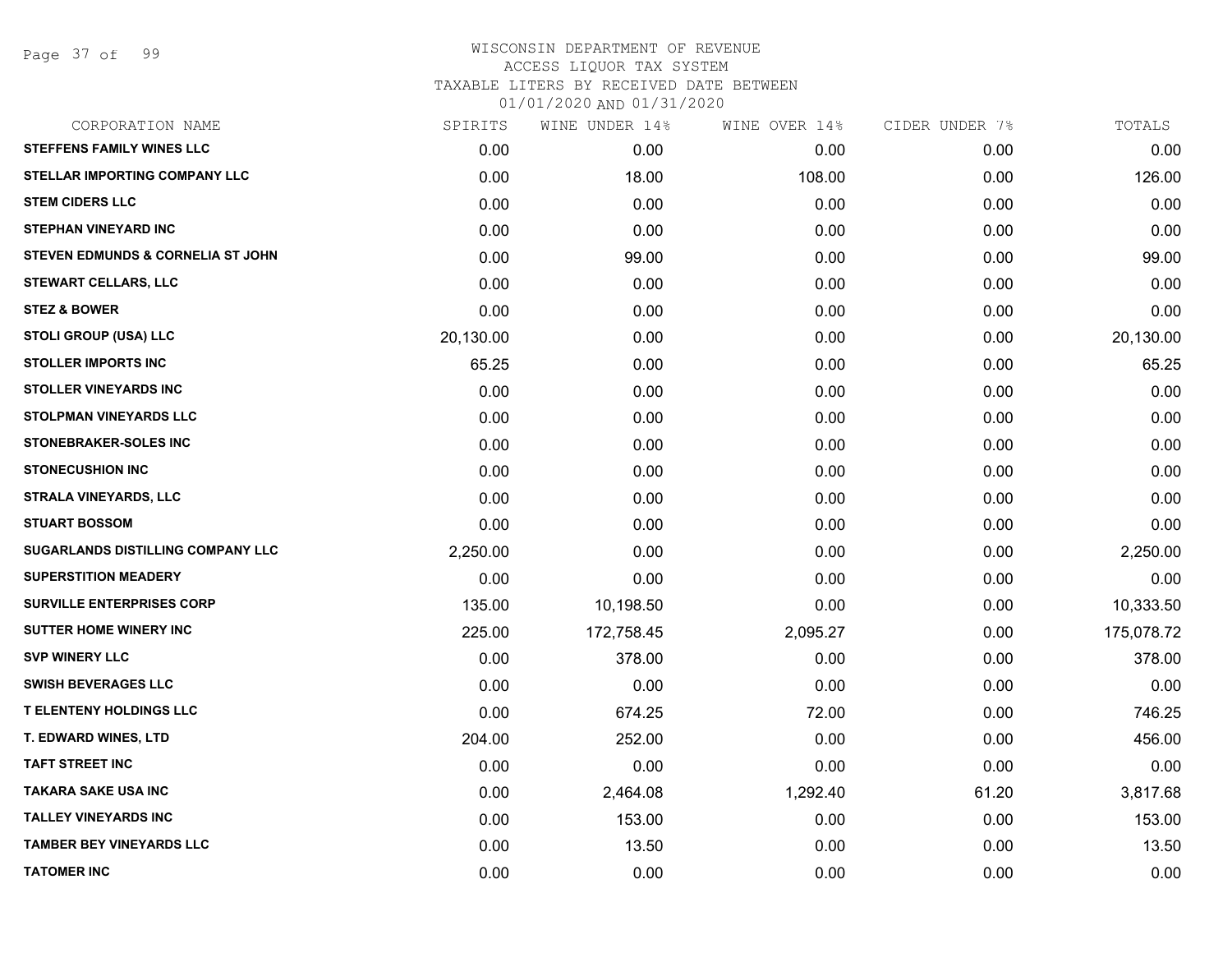| CORPORATION NAME                   | SPIRITS  | WINE UNDER 14% | WINE OVER 14% | CIDER UNDER 7% | TOTALS    |
|------------------------------------|----------|----------------|---------------|----------------|-----------|
| <b>TATTERSALL COMPANIES LLC</b>    | 332.55   | 0.00           | 0.00          | 0.00           | 332.55    |
| TEMPERANCE DISTILLING COMPANY      | 158.00   | 0.00           | 34.00         | 0.00           | 192.00    |
| <b>TEQUILAS PREMIUM, INC</b>       | 0.00     | 0.00           | 0.00          | 0.00           | 0.00      |
| TERRA SANCTA TRADING COMPANY LLC   | 0.00     | 0.00           | 0.00          | 0.00           | 0.00      |
| <b>TERRANEO MERCHANTS INC</b>      | 84.00    | 81.00          | 0.00          | 0.00           | 165.00    |
| <b>TERRAVANT WINE COMPANY LLC</b>  | 0.00     | 0.00           | 0.00          | 0.00           | 0.00      |
| <b>TERRESSENTIA CORPORATION</b>    | 0.00     | 0.00           | 0.00          | 0.00           | 0.00      |
| <b>TERRIZZI VINO INC</b>           | 0.00     | 0.00           | 0.00          | 0.00           | 0.00      |
| <b>TERROIR CSS, LLC</b>            | 0.00     | 0.00           | 0.00          | 0.00           | 0.00      |
| <b>TEXACELLO, LLC</b>              | 0.00     | 0.00           | 0.00          | 0.00           | 0.00      |
| <b>TGE LLC</b>                     | 0.00     | 710.00         | 0.00          | 0.00           | 710.00    |
| THE 11 WELLS SPIRITS COMPANY LLC   | 0.00     | 0.00           | 0.00          | 0.00           | 0.00      |
| THE AUSTRALIAN WINE CONNECTION INC | 0.00     | 0.00           | 0.00          | 0.00           | 0.00      |
| THE BIALE ESTATE                   | 0.00     | 0.00           | 0.00          | 0.00           | 0.00      |
| THE BRANDER VINEYARD               | 0.00     | 0.00           | 0.00          | 0.00           | 0.00      |
| THE EDRINGTON GROUP USA LLC        | 6,252.75 | 0.00           | 0.00          | 0.00           | 6,252.75  |
| THE GIRLS IN THE VINEYARD          | 0.00     | 0.00           | 0.00          | 0.00           | 0.00      |
| THE HARVEST IMPORTING              | 0.00     | 0.00           | 0.00          | 0.00           | 0.00      |
| THE HESS COLLECTION WINERY         | 0.00     | 0.00           | 238.50        | 0.00           | 238.50    |
| THE MEEKER VINEYARD                | 0.00     | 0.00           | 0.00          | 0.00           | 0.00      |
| THE MORLET SELECTION INC           | 0.00     | 0.00           | 0.00          | 0.00           | 0.00      |
| THE MORNE WINE COMPANY             | 0.00     | 225.00         | 0.00          | 0.00           | 225.00    |
| THE OJAI VINEYARD INC              | 0.00     | 0.00           | 0.00          | 0.00           | 0.00      |
| THE R.S. LIPMAN COMPANY            | 0.00     | 0.00           | 0.00          | 0.00           | 0.00      |
| THE RIVER WINE INC                 | 0.00     | 198.00         | 0.00          | 0.00           | 198.00    |
| THE SECOND GENERATION TRUST        | 0.00     | 21,076.50      | 342.00        | 0.00           | 21,418.50 |
| THE SILVERADO VINEYARDS            | 0.00     | 0.00           | 0.00          | 0.00           | 0.00      |
| THE SORTING TABLE LLC              | 0.00     | 0.00           | 0.00          | 0.00           | 0.00      |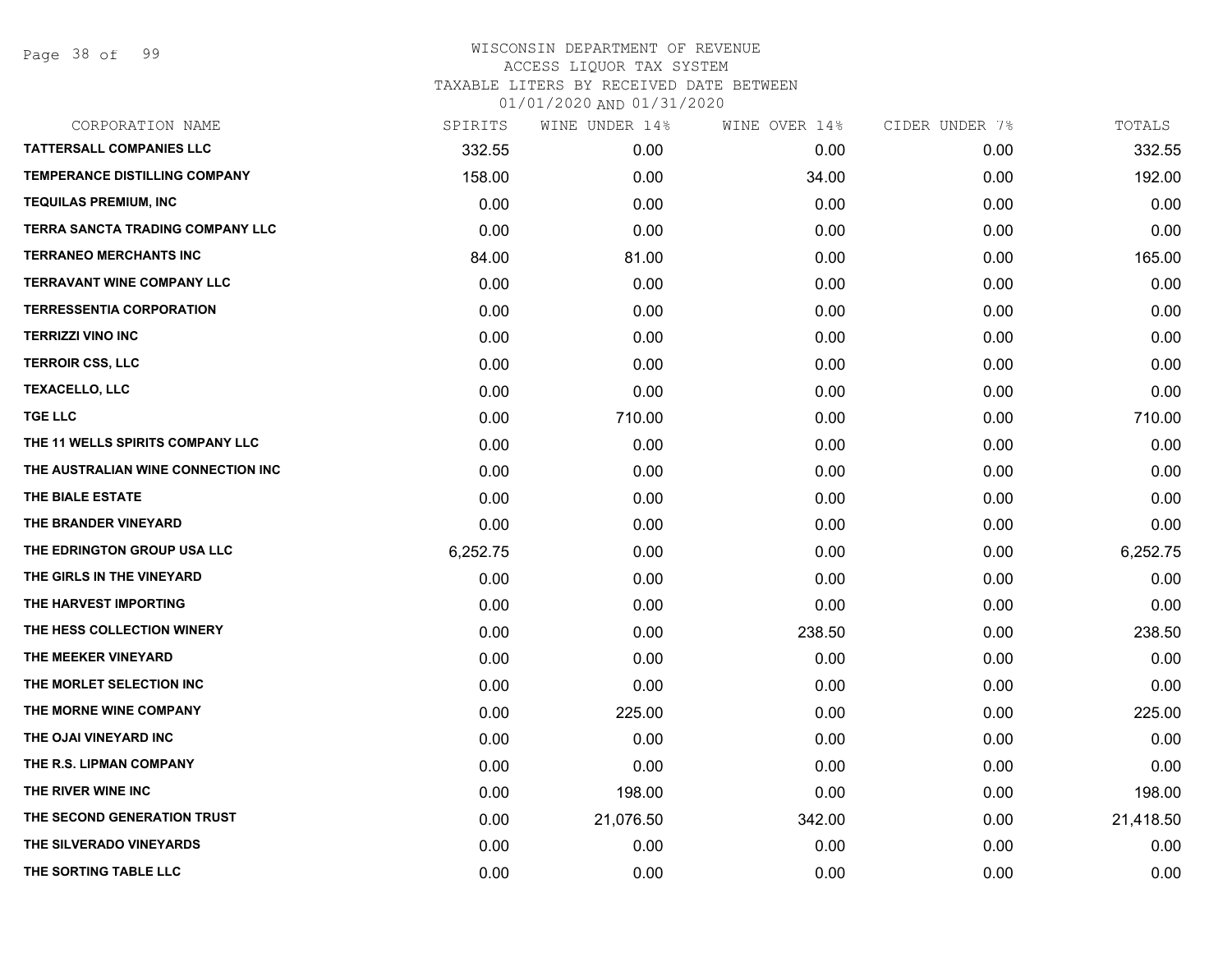# WISCONSIN DEPARTMENT OF REVENUE

ACCESS LIQUOR TAX SYSTEM

TAXABLE LITERS BY RECEIVED DATE BETWEEN

| CORPORATION NAME                              | SPIRITS | WINE UNDER 14% | WINE OVER 14% | CIDER UNDER 7% | TOTALS     |
|-----------------------------------------------|---------|----------------|---------------|----------------|------------|
| THE TRITON COLLECTION INC                     | 0.00    | 270.00         | 0.00          | 0.00           | 270.00     |
| THE WINE GROUP INC                            | 0.00    | 529,981.45     | 19,104.00     | 0.00           | 549,085.45 |
| THE WINE SOURCE INC                           | 0.00    | 0.00           | 0.00          | 0.00           | 0.00       |
| THE WOODMAR GROUP LLC                         | 0.00    | 882.00         | 126.00        | 0.00           | 1,008.00   |
| THIRD LEAF WINES LLC                          | 0.00    | 0.00           | 0.00          | 0.00           | 0.00       |
| THOMAS ALLEN VINEYARDS & WINERY, LLC          | 0.00    | 0.00           | 0.00          | 0.00           | 0.00       |
| THOMAS WILLIAM INC                            | 0.00    | 0.00           | 0.00          | 0.00           | 0.00       |
| THREE FAT GUYS WINE LLC                       | 0.00    | 0.00           | 0.00          | 0.00           | 0.00       |
| THREE RING PRODUCTIONS LLC                    | 0.00    | 0.00           | 0.00          | 0.00           | 0.00       |
| <b>THURMAN J RODGERS</b>                      | 0.00    | 0.00           | 0.00          | 0.00           | 0.00       |
| TIGERS USA GLOBAL LOGISTICS INC               | 0.00    | 0.00           | 0.00          | 0.00           | 0.00       |
| <b>TITUS &amp; TITUS</b>                      | 0.00    | 0.00           | 0.00          | 0.00           | 0.00       |
| TMR WINE COMPANY LLC                          | 0.00    | 0.00           | 0.00          | 0.00           | 0.00       |
| <b>TOAD HOLLOW VINEYARDS INC</b>              | 0.00    | 558.00         | 45.00         | 0.00           | 603.00     |
| <b>TOBIN JAMES CELLARS</b>                    | 0.00    | 0.00           | 0.00          | 0.00           | 0.00       |
| <b>TOBY BEALL</b>                             | 0.00    | 0.00           | 0.00          | 0.00           | 0.00       |
| <b>TOLLIVER RANCH BRANDS LLC</b>              | 0.00    | 0.00           | 0.00          | 0.00           | 0.00       |
| <b>TOM MEADOWCROFT</b>                        | 0.00    | 0.00           | 0.00          | 0.00           | 0.00       |
| <b>TREANA WINERY LLC</b>                      | 0.00    | 0.00           | 0.00          | 0.00           | 0.00       |
| <b>TREASURY WINE ESTATES AMERICAS COMPANY</b> | 0.00    | 73,756.80      | 19,377.00     | 0.00           | 93,133.80  |
| TREFETHEN VINEYARDS WINERY INC                | 0.00    | 189.00         | 200.25        | 0.00           | 389.25     |
| <b>TREMAINE ATKINSON</b>                      | 630.26  | 0.00           | 0.00          | 0.00           | 630.26     |
| <b>TRENTADUE WINERY LLC</b>                   | 0.00    | 0.00           | 0.00          | 0.00           | 0.00       |
| <b>TREVOR J SHEEHAN</b>                       | 0.00    | 0.00           | 0.00          | 0.00           | 0.00       |
| TRI VIN IMPORTS INC                           | 0.00    | 8,784.00       | 0.00          | 0.00           | 8,784.00   |
| <b>TRIM WINES LLC</b>                         | 0.00    | 0.00           | 0.00          | 0.00           | 0.00       |
| TRINITAS CELLARS LLC                          | 0.00    | 0.00           | 0.00          | 0.00           | 0.00       |
| <b>TRIONE VINEYARDS LLC</b>                   | 0.00    | 63.00          | 0.00          | 0.00           | 63.00      |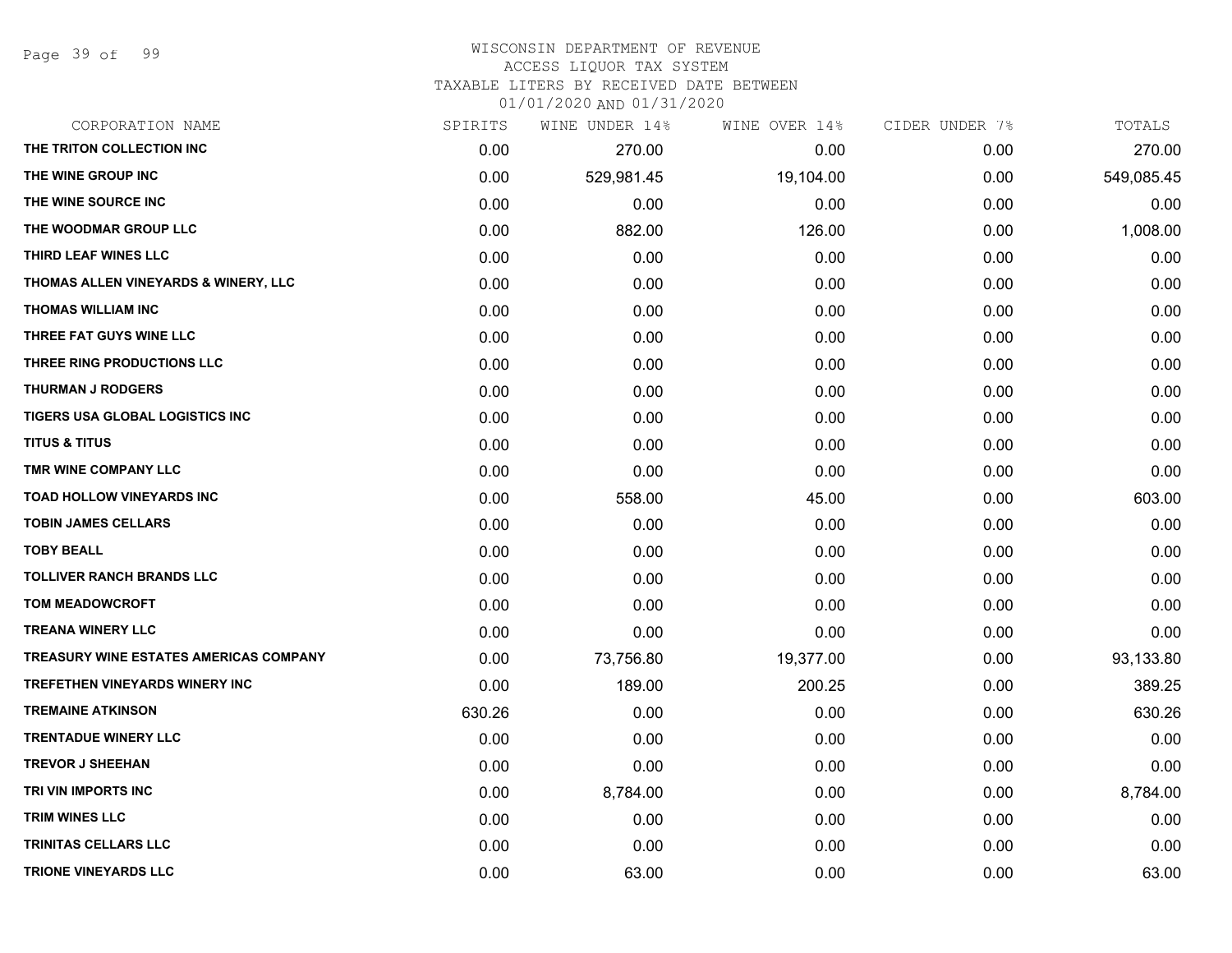#### WISCONSIN DEPARTMENT OF REVENUE ACCESS LIQUOR TAX SYSTEM

TAXABLE LITERS BY RECEIVED DATE BETWEEN

| CORPORATION NAME                          | SPIRITS    | WINE UNDER 14% | WINE OVER 14% | CIDER UNDER 7% | TOTALS     |
|-------------------------------------------|------------|----------------|---------------|----------------|------------|
| <b>TRI-STAR MARKETING INC</b>             | 0.00       | 4,495.90       | 56.78         | 0.00           | 4,552.68   |
| <b>TRUJILLO WINES, LLC</b>                | 0.00       | 0.00           | 0.00          | 0.00           | 0.00       |
| <b>TRUVINO INC</b>                        | 0.00       | 196.53         | 47.60         | 0.00           | 244.13     |
| <b>TURLEY WINE CELLARS INC</b>            | 0.00       | 0.00           | 0.00          | 0.00           | 0.00       |
| <b>TURNBULL WINE CELLARS</b>              | 0.00       | 0.00           | 0.00          | 0.00           | 0.00       |
| <b>TWIN PEAKS WINERY INC</b>              | 0.00       | 0.00           | 0.00          | 0.00           | 0.00       |
| TWO BROTHERS ARTISAN SPIRITS COMPANY      | 0.00       | 0.00           | 0.00          | 0.00           | 0.00       |
| <b>TWO SONS IMPORTS LLC</b>               | 175.50     | 0.00           | 0.00          | 0.00           | 175.50     |
| TWO WORLDS WINE COMPANY, LLC              | 0.00       | 0.00           | 0.00          | 0.00           | 0.00       |
| UGLY DOG DISTILLERY, LLC                  | 0.00       | 0.00           | 0.00          | 0.00           | 0.00       |
| <b>UMPQUA WINE WORKS LLC</b>              | 0.00       | 0.00           | 0.00          | 0.00           | 0.00       |
| UNCLE JOHN'S FRUIT HOUSE WINERY LLC       | 0.00       | 0.00           | 0.00          | 0.00           | 0.00       |
| UNDERGROUND WINE PROJECT LLC              | 0.00       | 0.00           | 0.00          | 0.00           | 0.00       |
| <b>UNION WINE COMPANY</b>                 | 0.00       | 1,053.30       | 0.00          | 0.00           | 1,053.30   |
| <b>UNITED SPIRITS INC</b>                 | 1,320.00   | 0.00           | 0.00          | 0.00           | 1,320.00   |
| UNITED STATES DISTILLED PRODUCTS CO.      | 470,139.00 | 149,781.36     | 4,509.00      | 0.00           | 624,429.36 |
| UNTI WINE CO LLC                          | 0.00       | 0.00           | 0.00          | 0.00           | 0.00       |
| <b>UPCHURCH VINEYARD LLC</b>              | 0.00       | 0.00           | 0.00          | 0.00           | 0.00       |
| <b>USA WINE IMPORTS INC</b>               | 45.00      | 820.50         | 0.00          | 0.00           | 865.50     |
| USA WINE WEST LLC                         | 634.50     | 5,795.82       | 450.00        | 0.00           | 6,880.32   |
| UVE ENTERPRISES INC                       | 0.00       | 1,341.00       | 94.50         | 0.00           | 1,435.50   |
| V&CLLC                                    | 0.00       | 0.00           | 0.00          | 0.00           | 0.00       |
| <b>V2 WINE GROUP LLC</b>                  | 0.00       | 0.00           | 0.00          | 0.00           | 0.00       |
| <b>VALCKENBERG INTERNATIONAL INC</b>      | 0.00       | 0.00           | 0.00          | 0.00           | 0.00       |
| <b>VALOR WINE CO LLC</b>                  | 0.00       | 0.00           | 0.00          | 0.00           | 0.00       |
| VAN RUITEN FAMILY WINERY LLC              | 0.00       | 0.00           | 0.00          | 0.00           | 0.00       |
| <b>VANDER MILL LLC</b>                    | 0.00       | 0.00           | 0.00          | 1,557.07       | 1,557.07   |
| <b>VELOCITY DISTRIBUTION COMPANY, LLC</b> | 0.00       | 0.00           | 0.00          | 0.00           | 0.00       |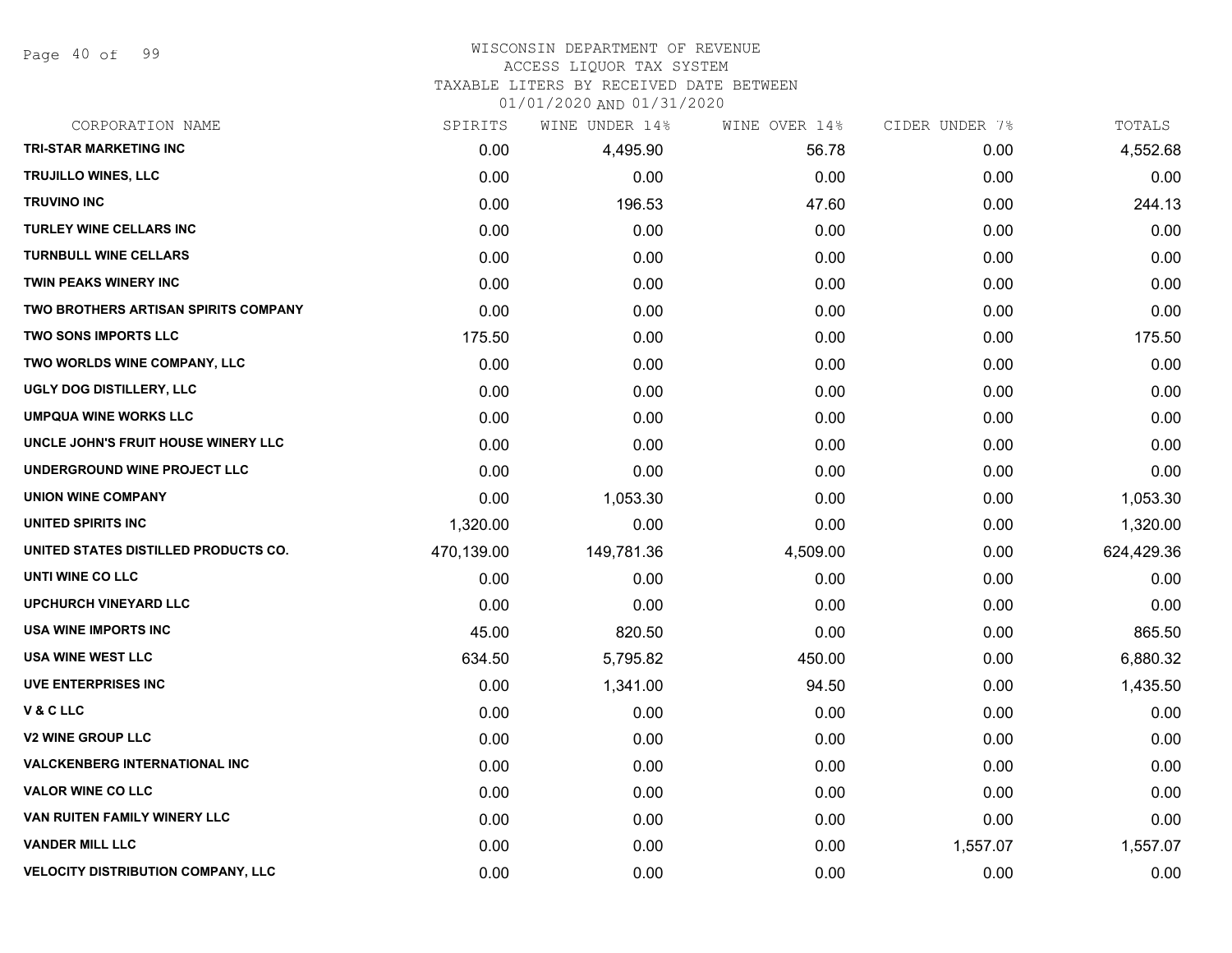Page 41 of 99

# WISCONSIN DEPARTMENT OF REVENUE ACCESS LIQUOR TAX SYSTEM TAXABLE LITERS BY RECEIVED DATE BETWEEN

| CORPORATION NAME                      | SPIRITS | WINE UNDER 14% | WINE OVER 14% | CIDER UNDER 7% | TOTALS    |
|---------------------------------------|---------|----------------|---------------|----------------|-----------|
| <b>VEN CAL RANCHES LLC</b>            | 0.00    | 0.00           | 0.00          | 0.00           | 0.00      |
| <b>VENGE VINEYARDS INC</b>            | 0.00    | 0.00           | 355.50        | 0.00           | 355.50    |
| <b>VERITY WINES LLC</b>               | 0.00    | 0.00           | 0.00          | 0.00           | 0.00      |
| <b>VERMEIL WINE GROUP LLC</b>         | 0.00    | 0.00           | 0.00          | 0.00           | 0.00      |
| <b>VERMONT HARD CIDER COMPANY LLC</b> | 0.00    | 0.00           | 0.00          | 19,877.00      | 19,877.00 |
| VI. SCO. INC                          | 0.00    | 0.00           | 0.00          | 0.00           | 0.00      |
| <b>VIAS IMPORTS LTD</b>               | 0.00    | 0.00           | 0.00          | 0.00           | 0.00      |
| <b>VICENTE GANDIA USA INC</b>         | 0.00    | 0.00           | 0.00          | 0.00           | 0.00      |
| <b>VIEUX VINS INC</b>                 | 0.00    | 1,008.00       | 918.00        | 0.00           | 1,926.00  |
| <b>VIKRE DISTILLERY LLC</b>           | 90.00   | 0.00           | 0.00          | 0.00           | 90.00     |
| <b>VILLA CREEK INC</b>                | 0.00    | 0.00           | 0.00          | 0.00           | 0.00      |
| <b>VILLA ENCINAL PARTNERS LP</b>      | 0.00    | 0.00           | 0.00          | 0.00           | 0.00      |
| <b>VILLA SAN JULIETTE INC</b>         | 0.00    | 0.00           | 0.00          | 0.00           | 0.00      |
| VIN DE ZO LLC                         | 0.00    | 0.00           | 0.00          | 0.00           | 0.00      |
| <b>VIN DIVINO LTD</b>                 | 555.00  | 126.00         | 252.00        | 0.00           | 933.00    |
| <b>VINA ROBLES INC</b>                | 0.00    | 0.00           | 0.00          | 0.00           | 0.00      |
| <b>VINAMERICAS INC</b>                | 0.00    | 0.00           | 0.00          | 0.00           | 0.00      |
| <b>VINCENZO PADULA</b>                | 0.00    | 0.00           | 0.00          | 0.00           | 0.00      |
| <b>VINE CLIFF WINERY INC</b>          | 0.00    | 0.00           | 0.00          | 0.00           | 0.00      |
| <b>VINE CONNECTIONS LLC</b>           | 0.00    | 261.00         | 911.88        | 0.00           | 1,172.88  |
| <b>VINEBURG LLC</b>                   | 0.00    | 0.00           | 441.00        | 0.00           | 441.00    |
| <b>VINEYARD 29 LLC</b>                | 0.00    | 0.00           | 0.00          | 0.00           | 0.00      |
| <b>VINEYARD BRANDS LLC</b>            | 0.00    | 1,593.00       | 651.00        | 0.00           | 2,244.00  |
| VINO DEL SOL INC                      | 0.00    | 1,845.00       | 198.00        | 0.00           | 2,043.00  |
| <b>VINO LOGICS CORPORATION</b>        | 0.00    | 0.00           | 0.00          | 0.00           | 0.00      |
| <b>VINO.COM LLC</b>                   | 661.50  | 2,007.00       | 10.00         | 143.00         | 2,821.50  |
| <b>VINOANDES LLC</b>                  | 0.00    | 0.00           | 0.00          | 0.00           | 0.00      |
| <b>VINOVIA WINE GROUP INC</b>         | 0.00    | 252.00         | 0.00          | 0.00           | 252.00    |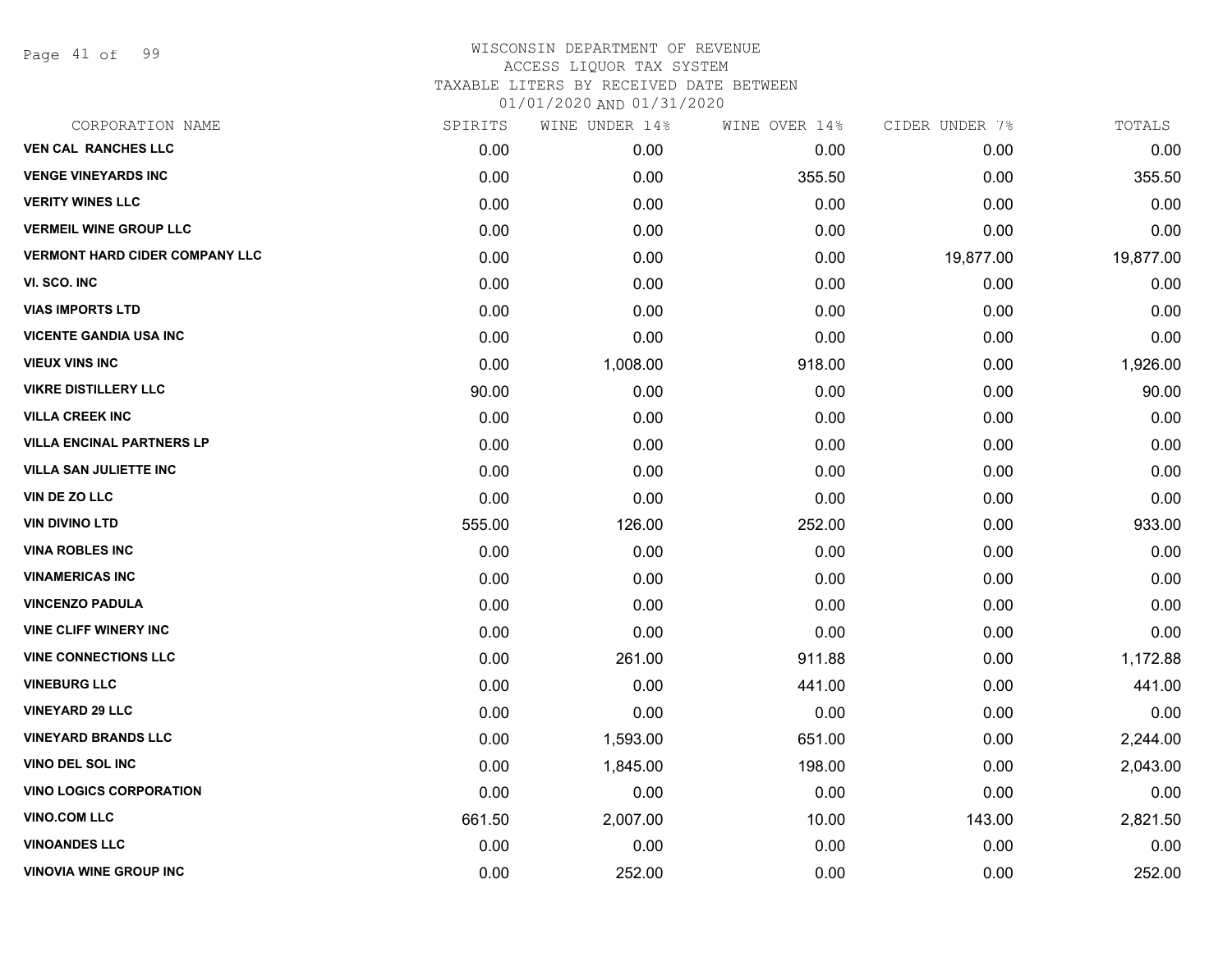Page 42 of 99

#### WISCONSIN DEPARTMENT OF REVENUE ACCESS LIQUOR TAX SYSTEM TAXABLE LITERS BY RECEIVED DATE BETWEEN

| CORPORATION NAME                        | SPIRITS   | WINE UNDER 14% | WINE OVER 14% | CIDER UNDER 7% | TOTALS      |
|-----------------------------------------|-----------|----------------|---------------|----------------|-------------|
| <b>VINTAGE '59 IMPORTS LLC</b>          | 0.00      | 108.00         | 0.00          | 0.00           | 108.00      |
| <b>VINTAGE POINT LLC</b>                | 0.00      | 63.00          | 45.00         | 0.00           | 108.00      |
| <b>VINTAGE WINE ESTATES, INC.</b>       | 0.00      | 2,907.00       | 1,408.50      | 0.00           | 4,315.50    |
| <b>VINTURE WINE COMPANY LLC</b>         | 0.00      | 0.00           | 0.00          | 0.00           | 0.00        |
| <b>VINTUS LLC</b>                       | 0.00      | 0.00           | 0.00          | 0.00           | 0.00        |
| <b>VISION WINE &amp; SPIRITS LLC</b>    | 108.00    | 45.00          | 0.00          | 0.00           | 153.00      |
| <b>VITANI SPIRITS LLC</b>               | 0.00      | 0.00           | 0.00          | 0.00           | 0.00        |
| <b>VOLIO VINO IMPORTS, INC.</b>         | 0.00      | 0.00           | 0.00          | 0.00           | 0.00        |
| <b>VOTTO VINES IMPORTING INC</b>        | 0.00      | 0.00           | 0.00          | 0.00           | 0.00        |
| <b>VTPR INC</b>                         | 0.00      | 0.00           | 0.00          | 0.00           | 0.00        |
| <b>W J DEUTSCH &amp; SONS LTD</b>       | 13,760.88 | $-232,759.45$  | 15,369.03     | 0.00           | -203,629.54 |
| <b>WAGNER WINE COMPANY LLC</b>          | 0.00      | 0.00           | 0.00          | 0.00           | 0.00        |
| <b>WAGNER WINERY LLC</b>                | 0.00      | 0.00           | 0.00          | 0.00           | 0.00        |
| <b>WALTER NOVOSEL</b>                   | 0.00      | 227.00         | 0.00          | 0.00           | 227.00      |
| <b>WEBSTER BARNES LLC</b>               | 0.00      | 0.00           | 0.00          | 0.00           | 0.00        |
| <b>WEIBEL INCORPORATED</b>              | 0.00      | 252.00         | 0.00          | 0.00           | 252.00      |
| <b>WEIN BAUER INC</b>                   | 60.01     | 17,703.74      | 0.00          | 0.00           | 17,763.75   |
| WELL OILED WINE COMPANY LLC             | 0.00      | 0.00           | 0.00          | 0.00           | 0.00        |
| <b>WEST COAST WINE PARTNERS LLC</b>     | 0.00      | 0.00           | 0.00          | 0.00           | 0.00        |
| <b>WEST MICHIGAN RUM COMPANY, LLC</b>   | 0.00      | 0.00           | 0.00          | 0.00           | 0.00        |
| <b>WESTERN SPIRITS BEVERAGE CO LLC</b>  | 2,061.00  | 0.00           | 0.00          | 0.00           | 2,061.00    |
| <b>WEYGANDT-METZLER IMPORTING LTD</b>   | 0.00      | 558.00         | 0.00          | 0.00           | 558.00      |
| <b>WHISKEY ACRES DISTILLING CO</b>      | 0.00      | 0.00           | 0.00          | 0.00           | 0.00        |
| WHYTE AND MACKAY (AMERICAS) LIMITED LLC | 0.00      | 0.00           | 0.00          | 0.00           | 0.00        |
| <b>WI INC</b>                           | 90.00     | 0.00           | 0.00          | 0.00           | 90.00       |
| <b>WILD AGAVE IMPORTS LLC</b>           | 0.00      | 0.00           | 0.00          | 0.00           | 0.00        |
| <b>WILLAMETTE VALLEY VINEYARDS INC</b>  | 0.00      | 882.00         | 0.00          | 0.00           | 882.00      |
| <b>WILLIAM GRANT &amp; SONS INC</b>     | 22,285.50 | 0.00           | 0.00          | 0.00           | 22,285.50   |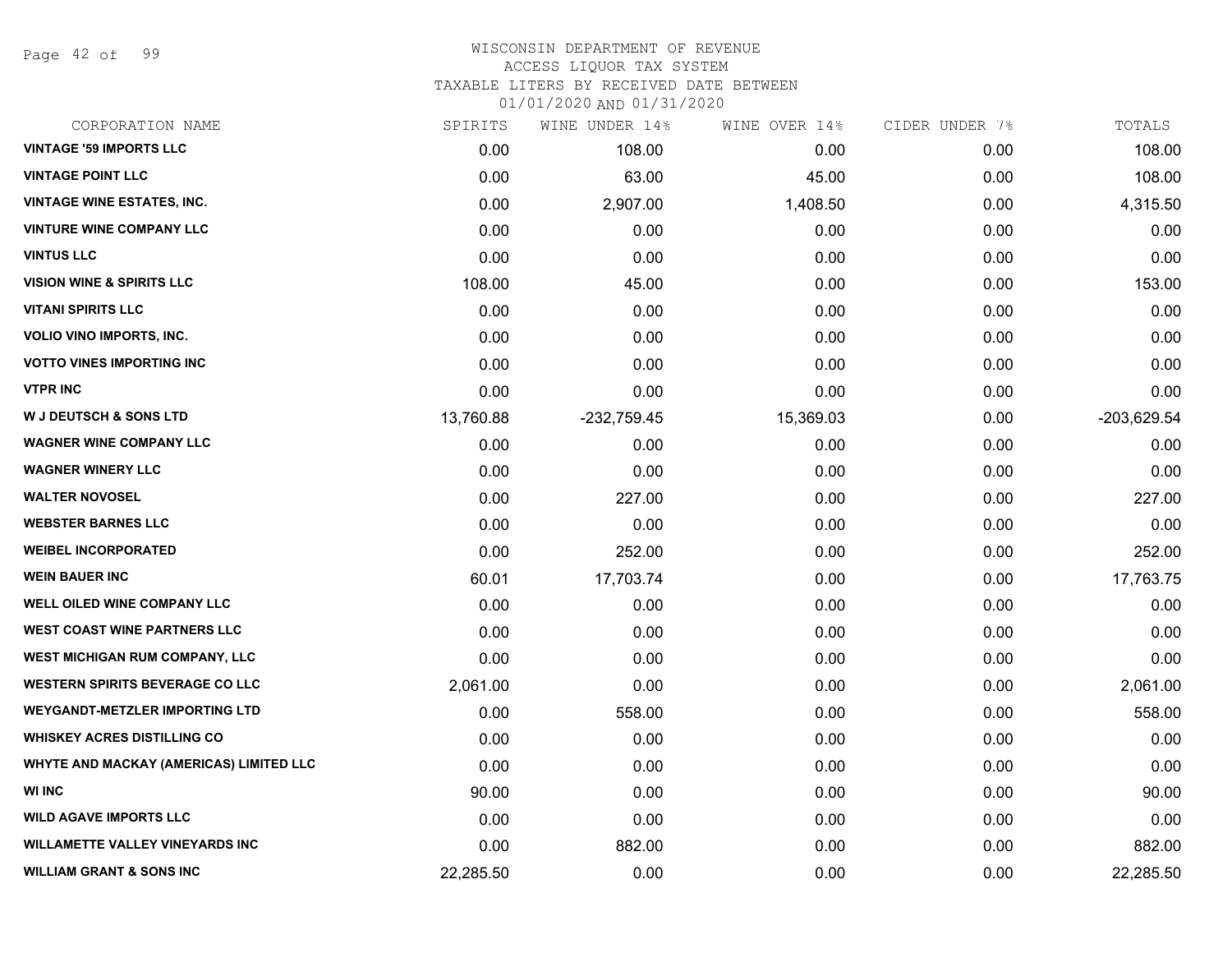Page 43 of 99

| CORPORATION NAME                               | SPIRITS | WINE UNDER 14% | WINE OVER 14% | CIDER UNDER 7% | TOTALS    |
|------------------------------------------------|---------|----------------|---------------|----------------|-----------|
| <b>WILLIAM P KNUTTEL</b>                       | 0.00    | 0.00           | 0.00          | 0.00           | 0.00      |
| <b>WILLIAM PRICE III</b>                       | 0.00    | 0.00           | 0.00          | 0.00           | 0.00      |
| <b>WILLIAM T HOLLORAN</b>                      | 0.00    | 0.00           | 0.00          | 0.00           | 0.00      |
| <b>WILLIAM TIMOTHY EDWARDS</b>                 | 0.00    | 0.00           | 0.00          | 0.00           | 0.00      |
| <b>WILLIAM WOLF BRAND LLC</b>                  | 315.00  | 0.00           | 0.00          | 0.00           | 315.00    |
| <b>WILLIAM WOODRUFF</b>                        | 0.00    | 0.00           | 0.00          | 0.00           | 0.00      |
| <b>WILLIAMS &amp; SELYEM LLC</b>               | 0.00    | 0.00           | 0.00          | 0.00           | 0.00      |
| <b>WILSON CREEK WINERY &amp; VINEYARDS INC</b> | 0.00    | 0.00           | 0.00          | 0.00           | 0.00      |
| <b>WILSON DANIELS LLC</b>                      | 0.00    | 0.00           | 0.00          | 0.00           | 0.00      |
| <b>WINDY CITY DISTILLING INC</b>               | 0.00    | 0.00           | 0.00          | 0.00           | 0.00      |
| <b>WINE BRIDGE IMPORTS INC</b>                 | 0.00    | 0.00           | 0.00          | 0.00           | 0.00      |
| WINE COUNTRY INTERNATIONAL INC                 | 0.00    | 0.00           | 0.00          | 0.00           | 0.00      |
| <b>WINE CREEK LLC</b>                          | 0.00    | 0.00           | 0.00          | 0.00           | 0.00      |
| <b>WINE HOOLIGANS LLC</b>                      | 0.00    | 1,521.00       | 63.00         | 0.00           | 1,584.00  |
| <b>WINE SPOTS CELLARS, INC</b>                 | 0.00    | 0.00           | 0.00          | 0.00           | 0.00      |
| <b>WINE WINE SITUATION LLC</b>                 | 0.00    | 0.00           | 0.00          | 0.00           | 0.00      |
| <b>WINEPLAYGROUND.COM INC</b>                  | 0.00    | 0.00           | 0.00          | 0.00           | 0.00      |
| <b>WINERIES &amp; SELECT PRODUCTS LLC</b>      | 0.00    | 216.00         | 612.00        | 0.00           | 828.00    |
| <b>WINERY EXCHANGE, INC.</b>                   | 0.00    | 18,252.00      | 252.00        | 0.00           | 18,504.00 |
| <b>WINES OF FRANCE INC</b>                     | 0.00    | 0.00           | 0.00          | 0.00           | 0.00      |
| <b>WINES UNLIMITED INC</b>                     | 0.00    | 198.00         | 0.00          | 0.00           | 198.00    |
| <b>WINESELLERS LTD</b>                         | 0.00    | 6,478.50       | 216.00        | 18.00          | 6,712.50  |
| <b>WINNESHIEK WILDBERRY WINERY LLC</b>         | 0.00    | 43.50          | 0.00          | 0.00           | 43.50     |
| <b>WISD LLC</b>                                | 0.00    | 0.00           | 0.00          | 0.00           | 0.00      |
| <b>WOLFFER ESTATE VINEYARDS INC</b>            | 0.00    | 0.00           | 0.00          | 0.00           | 0.00      |
| <b>WOODSON WINES LLC</b>                       | 0.00    | 0.00           | 0.00          | 0.00           | 0.00      |
| <b>WOOLER BRANDS INC</b>                       | 0.00    | 54.00          | 0.00          | 0.00           | 54.00     |
| <b>WORLD TRAVELER IMPORTS LLC</b>              | 0.00    | 639.00         | 0.00          | 0.00           | 639.00    |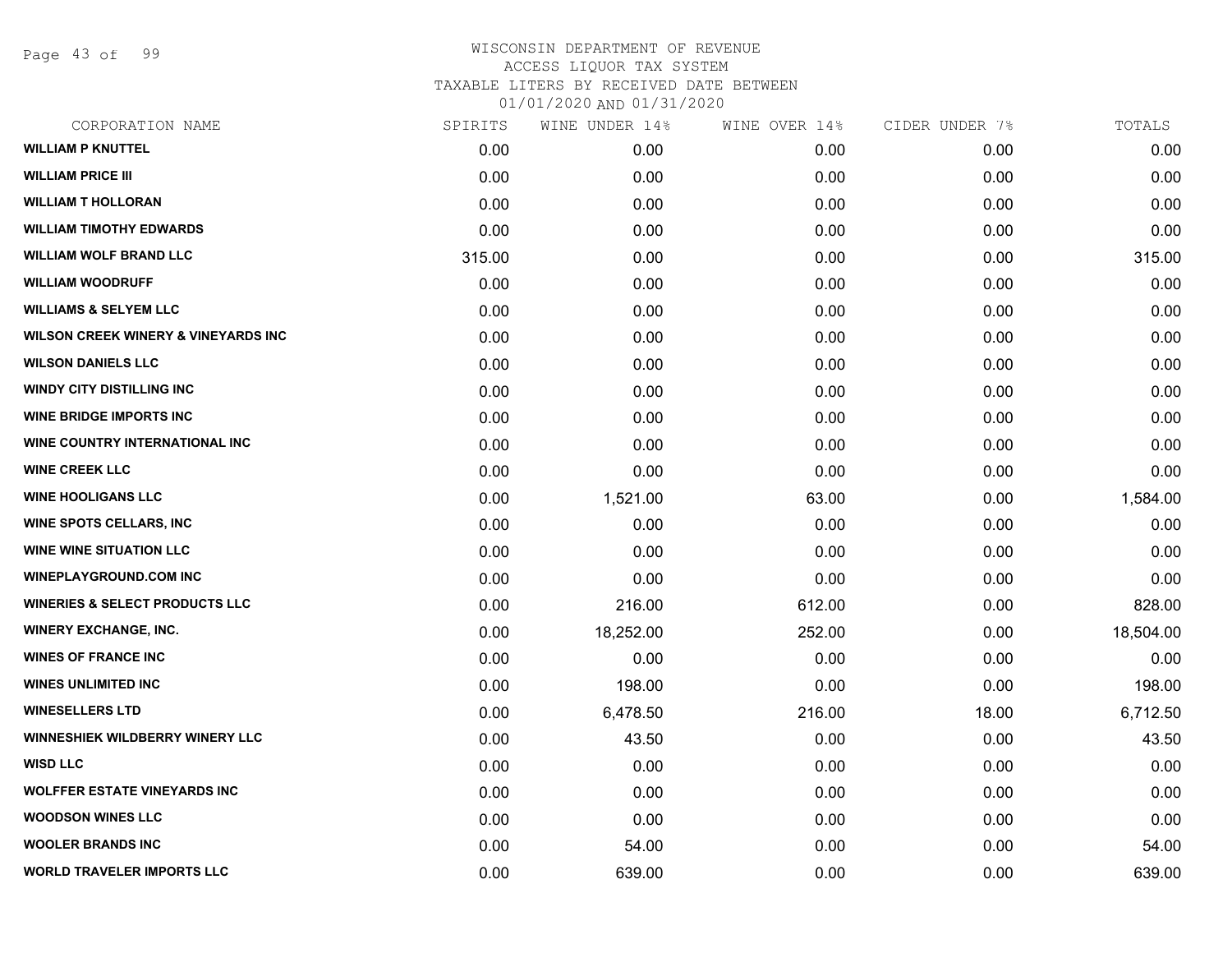Page 44 of 99

## WISCONSIN DEPARTMENT OF REVENUE ACCESS LIQUOR TAX SYSTEM TAXABLE LITERS BY RECEIVED DATE BETWEEN

| CORPORATION NAME             | SPIRITS      | WINE UNDER 14% | WINE OVER 14% | CIDER UNDER 7% | TOTALS       |
|------------------------------|--------------|----------------|---------------|----------------|--------------|
| <b>WORLDWIDE CELLARS INC</b> | 0.00         | 945.75         | 10.50         | 0.00           | 956.25       |
| <b>WRS CO. LLC</b>           | 0.00         | 0.00           | 0.00          | 0.00           | 0.00         |
| XXX DISTILLERY, LLC          | 0.00         | 0.00           | 0.00          | 0.00           | 0.00         |
| YAEGAKI CORPORATION OF USA   | 0.00         | 0.00           | 169.20        | 0.00           | 169.20       |
| YORKVILLE CELLARS INC        | 0.00         | 0.00           | 0.00          | 0.00           | 0.00         |
| YOUNTVILLE WINE IMPORTS LLC  | 0.00         | 0.00           | 0.00          | 0.00           | 0.00         |
| <b>ZACH HOLLINGSWORTH</b>    | 0.00         | 0.00           | 0.00          | 0.00           | 0.00         |
| <b>ZD WINES LLC</b>          | 0.00         | 68.25          | 32.25         | 0.00           | 100.50       |
| <b>ZEILER SPIRITS LLC</b>    | 378.00       | 0.00           | 0.00          | 0.00           | 378.00       |
| <b>ZONIN USA INC</b>         | 886.08       | 1,057.50       | 126.00        | 0.00           | 2,069.58     |
| TOTAL LITERS FOR 1/31/2020   | 5,315,709.57 | 3,794,728.03   | 405,349.93    | 196,435.13     | 9,712,222.66 |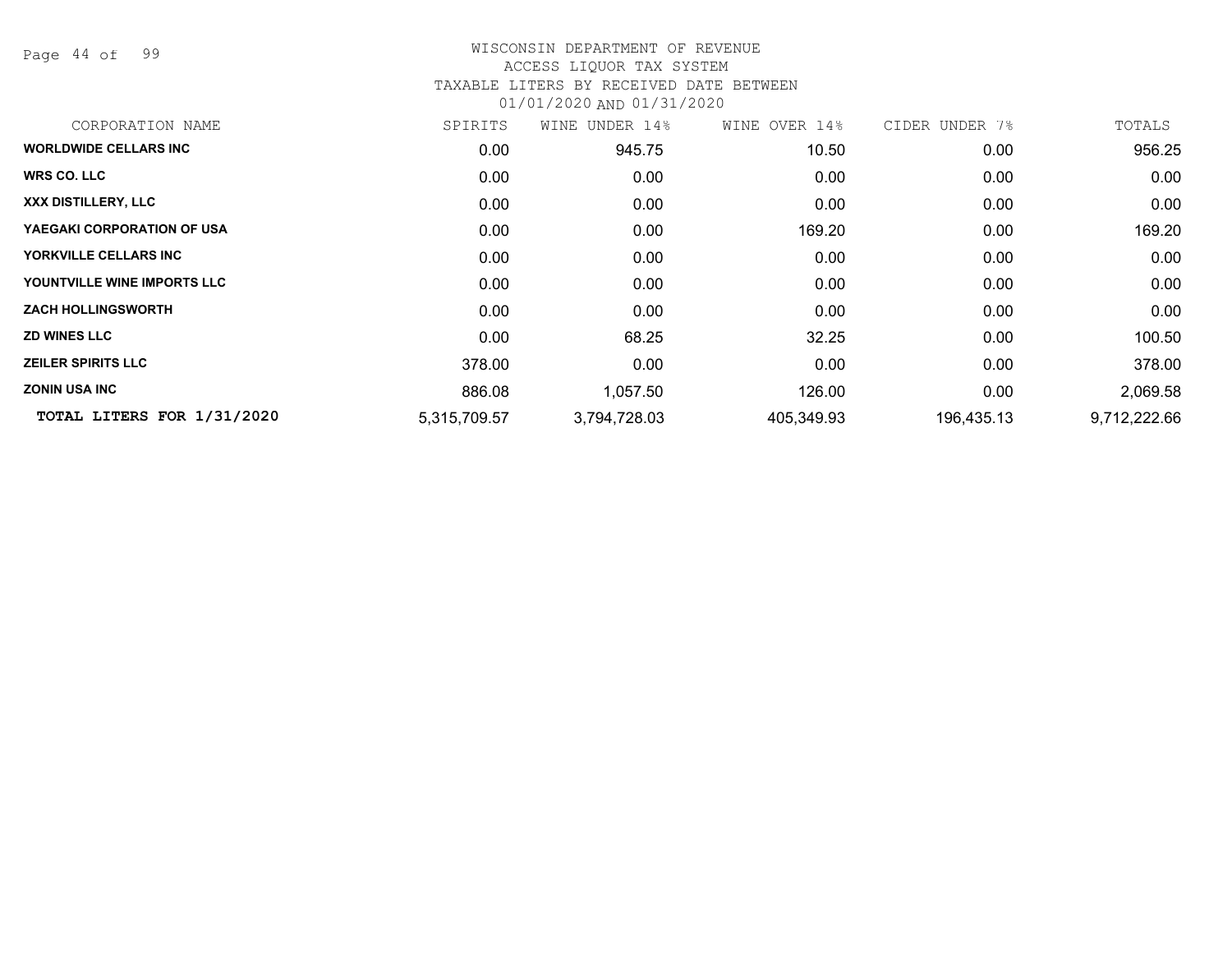Page 45 of 99

# WISCONSIN DEPARTMENT OF REVENUE ACCESS LIQUOR TAX SYSTEM TAXABLE LITERS BY RECEIVED DATE BETWEEN 01/01/2020 AND 01/31/2020

CORPORATION NAME SPIRITS WINE UNDER 14% WINE OVER 14% CIDER UNDER 7% TOTALS

**IN STATE WHOLESALER (W)**

| <b>1848 DISTRIBUTING COMPANY, LLC</b>       | 0.00       | 0.00      | 0.00     | 0.00 | 0.00       |
|---------------------------------------------|------------|-----------|----------|------|------------|
| ALLSTATE LIQUOR & WINE COMPANY, INC.        | 0.00       | 0.00      | 0.00     | 0.00 | 0.00       |
| <b>AVA WINE &amp; SPIRITS LLC</b>           | 0.00       | 0.00      | 0.00     | 0.00 | 0.00       |
| <b>BADGER DISTRIBUTING OF MILWAUKEE LLC</b> | 0.00       | 0.00      | 0.00     | 0.00 | 0.00       |
| <b>BADGER LIQUOR CO. INC.</b>               | 197,260.50 | 32,123.75 | 0.00     | 0.00 | 229,384.25 |
| <b>BADGER STATE WINERY COOPERATIVE</b>      | 0.00       | 0.00      | 0.00     | 0.00 | 0.00       |
| <b>BADGER WINE &amp; SPIRITS LLC</b>        | 0.00       | 0.00      | 0.00     | 0.00 | 0.00       |
| BEECHWOOD DISTRIBUTORS, INC.                | 0.00       | 0.00      | 0.00     | 0.00 | 0.00       |
| BEER CAPITOL DISTRIBUTING LLC               | 0.00       | 0.00      | 0.00     | 0.00 | 0.00       |
| <b>BILJANA KLATT</b>                        | 943.75     | 0.00      | 0.00     | 0.00 | 943.75     |
| BILL'S DISTRIBUTING, LTD.                   | 0.00       | 0.00      | 0.00     | 0.00 | 0.00       |
| <b>BRANT T NEHMER</b>                       | 0.00       | 1,512.00  | 468.00   | 0.00 | 1,980.00   |
| <b>BREAKTHRU BEVERAGE GROUP LLC</b>         | 0.00       | 0.00      | 0.00     | 0.00 | 0.00       |
| <b>BREAKTHRU BEVERAGE GROUP LLC</b>         | 11,574.02  | 0.00      | 0.00     | 0.00 | 11,574.02  |
| BREAKTHRU BEVERAGE WISCONSIN NORTH LLC      | 0.00       | 0.00      | 0.00     | 0.00 | 0.00       |
| <b>C.J.W., INC.</b>                         | 0.00       | 0.00      | 0.00     | 0.00 | 0.00       |
| <b>CAPITOL-HUSTING COMPANY, INC.</b>        | 32,955.00  | 30,076.75 | 0.00     | 0.00 | 63,031.75  |
| <b>CHAS A BERNICK INC</b>                   | 0.00       | 0.00      | 0.00     | 0.00 | 0.00       |
| <b>CHRISTY SMITH</b>                        | 0.00       | 0.00      | 0.00     | 0.00 | 0.00       |
| <b>CHROMATIC WINE COMPANY LLC</b>           | 0.00       | 0.00      | 0.00     | 0.00 | 0.00       |
| DE PERE LIQUOR CO LLC                       | 0.00       | 0.00      | 0.00     | 0.00 | 0.00       |
| <b>DEAN DISTRIBUTING, INC.</b>              | 0.00       | 0.00      | 0.00     | 0.00 | 0.00       |
| <b>DEAN DISTRIBUTING, INC.</b>              | 0.00       | 0.00      | 0.00     | 0.00 | 0.00       |
| DEWITT CHURCH GOODS, INC.                   | 0.00       | 0.00      | 0.00     | 0.00 | 0.00       |
| <b>DILLON M OLSON</b>                       | 0.00       | 0.00      | 0.00     | 0.00 | 0.00       |
| <b>DIONYSUS DISTRIBUTORS, LLC</b>           | 0.00       | $-2.25$   | $-21.75$ | 0.00 | $-24.00$   |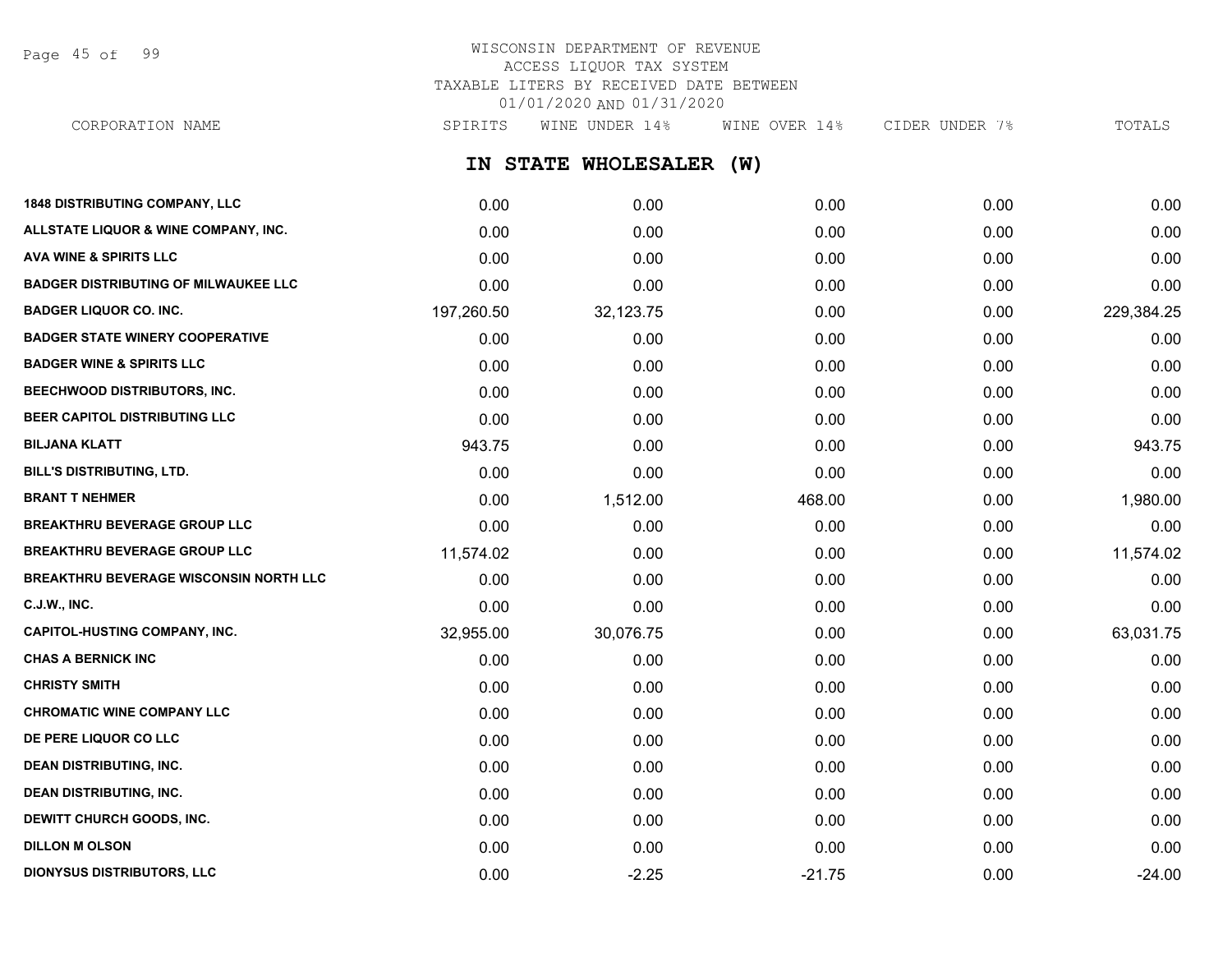| CORPORATION NAME                                 | SPIRITS   | WINE UNDER 14% | WINE OVER 14% | CIDER UNDER 7% | TOTALS    |
|--------------------------------------------------|-----------|----------------|---------------|----------------|-----------|
| <b>FABIANO BROTHERS - WISCONSIN LLC</b>          | 0.00      | 0.00           | 0.00          | 0.00           | 0.00      |
| <b>FAUSTO FIORAVANTI</b>                         | 0.00      | 0.00           | 0.00          | 0.00           | 0.00      |
| FLANIGAN DISTRIBUTING OF DOOR COUNTY, INC.       | 0.00      | 0.00           | 0.00          | 0.00           | 0.00      |
| <b>FOUR SEASONS BEER DISTRIBUTORS INC.</b>       | 0.00      | 0.00           | 0.00          | 0.00           | 0.00      |
| <b>FRANK BEER DISTRIBUTORS, INC.</b>             | 0.00      | 0.00           | 0.00          | 0.00           | 0.00      |
| <b>FRANK J MIRENDA SR</b>                        | 0.00      | 0.00           | 0.00          | 0.00           | 0.00      |
| FRANK LIQUOR COMPANY, INC.                       | 58,225.76 | 10,952.31      | 0.00          | 0.00           | 69,178.07 |
| <b>FRANK LIQUORS OF LA CROSSE, INC.</b>          | 0.00      | 0.00           | 0.00          | 0.00           | 0.00      |
| <b>GENERAL BEER DISTRIBUTORS CO.</b>             | 0.00      | 0.00           | 0.00          | 0.00           | 0.00      |
| <b>GENERAL BEER DISTRIBUTORS CO. - MILWAUKEE</b> | 0.00      | 0.00           | 0.00          | 0.00           | 0.00      |
| <b>GENERAL BEER-NORTHEAST INC</b>                | 0.00      | 0.00           | 0.00          | 0.00           | 0.00      |
| <b>GENERAL BEER-NORTHEAST INC</b>                | 0.00      | 0.00           | 0.00          | 0.00           | 0.00      |
| <b>GENERAL BEER-NORTHWEST, INC.</b>              | 0.00      | 0.00           | 0.00          | 0.00           | 0.00      |
| <b>GENERAL BEER-NORTHWEST, INC.</b>              | 0.00      | 0.00           | 0.00          | 0.00           | 0.00      |
| <b>GENERAL BEVERAGE SALES CO.</b>                | 0.00      | 20,645.69      | 0.00          | 0.00           | 20,645.69 |
| <b>GENERAL BEVERAGE SALES CO. - OSHKOSH</b>      | 0.00      | 9,801.00       | 0.00          | 0.00           | 9,801.00  |
| <b>GENERAL BEVERAGE SALES CO.-MILWAUKEE</b>      | 0.00      | 18,269.52      | 0.00          | 0.00           | 18,269.52 |
| <b>GIUSEPPE GAGLIANELLO</b>                      | 0.00      | 0.00           | 0.00          | 0.00           | 0.00      |
| <b>GLORIA R RAGSDALE</b>                         | 0.00      | 0.00           | 0.00          | 0.00           | 0.00      |
| <b>HENDRICKS BEVERAGE, INC.</b>                  | 0.00      | 0.00           | 0.00          | 0.00           | 0.00      |
| <b>IRL, INCORPORATED</b>                         | 0.00      | 0.00           | 0.00          | 0.00           | 0.00      |
| <b>JACQUES VIEAU, INC.</b>                       | 0.00      | 0.00           | 0.00          | 0.00           | 0.00      |
| JANDRAIN RELIGIOUS SUPPLY, INC.                  | 0.00      | 0.00           | 0.00          | 0.00           | 0.00      |
| <b>JANSEN INTERNATIONAL LLC</b>                  | 0.00      | 0.00           | 0.00          | 0.00           | 0.00      |
| <b>JAW PROPERTIES LLC</b>                        | 0.00      | 0.00           | 0.00          | 0.00           | 0.00      |
| <b>JOHN J COLLETTI</b>                           | 0.00      | 10,485.16      | 0.00          | 0.00           | 10,485.16 |
| JOHNSON BROTHERS OF WISCONSIN INC                | 0.00      | 22,735.69      | $-0.76$       | 0.00           | 22,734.93 |
| <b>JONATHON LODUCA</b>                           | 0.00      | 0.00           | 0.00          | 0.00           | 0.00      |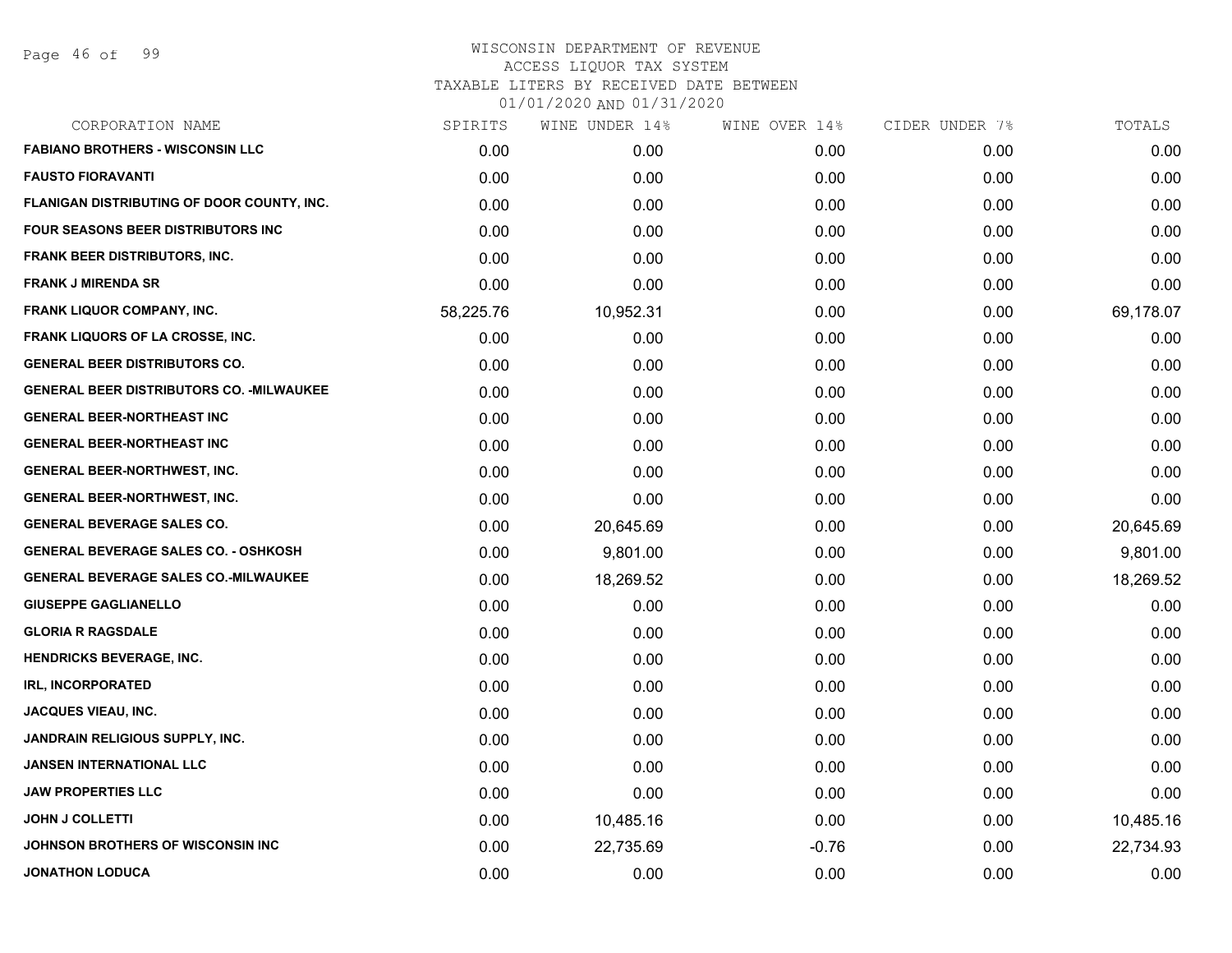Page 47 of 99

| SPIRITS   | WINE UNDER 14% |          |               | TOTALS         |
|-----------|----------------|----------|---------------|----------------|
| 0.00      | 0.00           | 0.00     | 0.00          | 0.00           |
| 0.00      | 0.00           | 0.00     | 0.00          | 0.00           |
| 0.00      | 0.00           | 0.00     | 0.00          | 0.00           |
| 0.00      | 0.00           | 0.00     | 0.00          | 0.00           |
| 0.00      | 0.00           | 0.00     | 0.00          | 0.00           |
| 0.00      | 0.00           | 0.00     | 0.00          | 0.00           |
| 0.00      | 0.00           | 0.00     | 0.00          | 0.00           |
| 0.00      | 0.00           | 0.00     | 0.00          | 0.00           |
| 0.00      | 0.00           | 0.00     | 0.00          | 0.00           |
| 0.00      | 20,140.50      | 945.00   | 0.00          | 21,085.50      |
| 0.00      | 0.00           | 0.00     | 0.00          | 0.00           |
| 0.00      | 13,545.00      | 0.00     | 0.00          | 13,545.00      |
| 0.00      | 0.00           | 0.00     | 0.00          | 0.00           |
| 13,140.00 | 1,260.00       | 0.00     | 0.00          | 14,400.00      |
| 0.00      | 0.00           | 0.00     | 0.00          | 0.00           |
| 0.00      | 0.00           | 0.00     | 0.00          | 0.00           |
| 0.00      | 0.00           | 0.00     | 0.00          | 0.00           |
| 0.00      | 0.00           | 0.00     | 0.00          | 0.00           |
| 0.00      | 765.00         | 0.00     | 294.64        | 1,059.64       |
| 0.00      | 0.00           | 0.00     | 0.00          | 0.00           |
| 0.00      | 0.00           | 0.00     | 0.00          | 0.00           |
| 0.00      | 0.00           | 0.00     | 0.00          | 0.00           |
| $-29.85$  | 2,079.75       | 436.50   | 0.00          | 2,486.40       |
| 0.00      | 0.00           | 0.00     | 0.00          | 0.00           |
| 0.00      | 0.00           | 0.00     | 0.00          | 0.00           |
| 0.00      | 0.00           | 0.00     | 0.00          | 0.00           |
| 9,894.00  | 0.00           | 0.00     | 0.00          | 9,894.00       |
| 0.00      | 5,957.71       | 2,031.00 | 0.00          | 7,988.71       |
|           |                |          | WINE OVER 14% | CIDER UNDER 7% |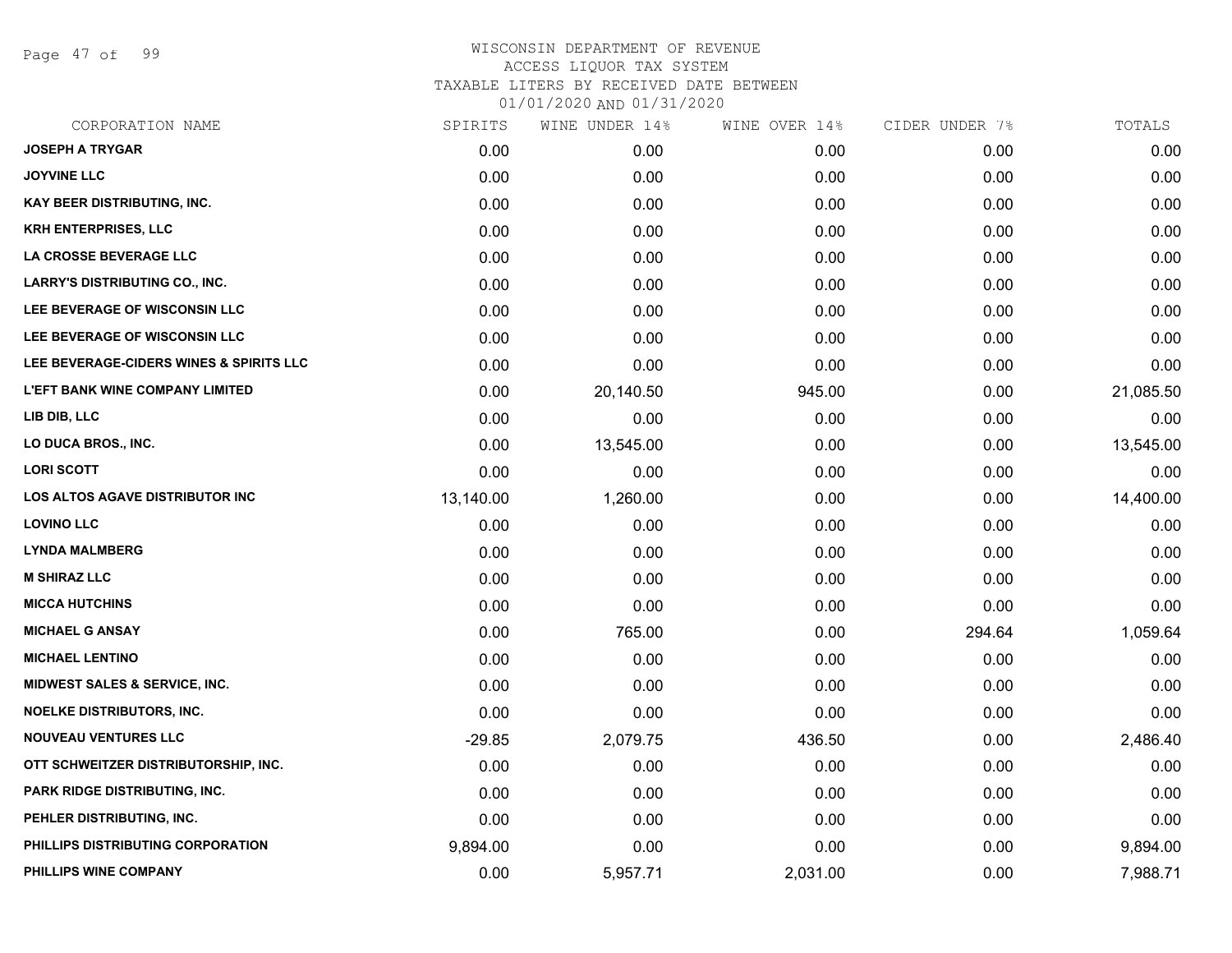Page 48 of 99

| CORPORATION NAME                        | SPIRITS | WINE UNDER 14% | WINE OVER 14% | CIDER UNDER 7% | TOTALS      |
|-----------------------------------------|---------|----------------|---------------|----------------|-------------|
| <b>PURE WINE WISCONSIN INC</b>          | 0.00    | 0.00           | 0.00          | 0.00           | 0.00        |
| PURPLE FEET WINES, LLC                  | 0.00    | 0.00           | 0.00          | 0.00           | 0.00        |
| <b>PVD ENTERPRISES LLC</b>              | 0.00    | 0.00           | 0.00          | 0.00           | 0.00        |
| <b>RATAS WHOLESALE LIQUOR COMPANY</b>   | 0.00    | 0.00           | 0.00          | 0.00           | 0.00        |
| S. & S. DISTRIBUTING, INC.              | 0.00    | 0.00           | 0.00          | 0.00           | 0.00        |
| S. & S. DISTRIBUTING, INC.              | 0.00    | 0.00           | 0.00          | 0.00           | 0.00        |
| <b>SALIM M SHAMMO</b>                   | 0.00    | 0.00           | 0.00          | 0.00           | 0.00        |
| SARATOGA LIQUOR CO., INC.               | 0.00    | 0.00           | 0.00          | 0.00           | 0.00        |
| SMALL LOT WINE WI, INC.                 | 0.00    | $-6,096.00$    | $-27.00$      | 0.00           | $-6,123.00$ |
| <b>SP3 LLC</b>                          | 0.00    | 0.00           | 0.00          | 0.00           | 0.00        |
| <b>SUPERIOR BEVERAGES LLC</b>           | 0.00    | 0.00           | 0.00          | $-289.58$      | $-289.58$   |
| T.H. STEMPER COMPANY, INC.              | 0.00    | 0.00           | 0.00          | 0.00           | 0.00        |
| <b>TIMOTHY REILLY SR</b>                | 0.00    | 0.00           | 0.00          | 0.00           | 0.00        |
| TJ INTERNATIONAL LTD                    | 0.00    | 0.00           | 0.00          | 0.00           | 0.00        |
| <b>TORI-VERDI GROUP LLC</b>             | 0.00    | 0.00           | 0.00          | 0.00           | 0.00        |
| TRANSNATIONAL ENTERPRISES, INCORPORATED | 0.00    | 0.00           | 0.00          | 0.00           | 0.00        |
| TRIANGLE DISTRIBUTING COMPANY, INC.     | 0.00    | 0.00           | 0.00          | 0.00           | 0.00        |
| TRI-MART COMPANY LLC                    | 0.00    | 0.00           | 0.00          | 0.00           | 0.00        |
| <b>VINO VERITAS, LTD.</b>               | 0.00    | 5,323.50       | 2,204.22      | 0.00           | 7,527.72    |
| <b>WDI LLC</b>                          | 0.00    | 0.00           | 0.00          | 0.00           | 0.00        |
| <b>WDI LLC</b>                          | 0.00    | 0.00           | 0.00          | 0.00           | 0.00        |
| <b>WILLIAM D HANSEN</b>                 | 0.00    | 0.00           | 0.00          | 0.00           | 0.00        |
| <b>WISCONSIN DISTRIBUTORS EAST LLC</b>  | 0.00    | 0.00           | 0.00          | 0.00           | 0.00        |
| <b>WISCONSIN DISTRIBUTORS NORTH LLC</b> | 0.00    | 0.00           | 0.00          | 0.00           | 0.00        |
| <b>WISCONSIN DISTRIBUTORS SOUTH LLC</b> | 0.00    | 0.00           | 0.00          | 0.00           | 0.00        |
| <b>WISCONSIN WINE AND SPIRITS INC</b>   | 0.00    | 0.00           | 0.00          | 0.00           | 0.00        |
| <b>WISCONSIN WINERY CO-OP</b>           | 0.00    | 0.00           | 0.00          | 0.00           | 0.00        |
| <b>WOODFIELD DISTRIBUTION LLC</b>       | 0.00    | 0.00           | 0.00          | 0.00           | 0.00        |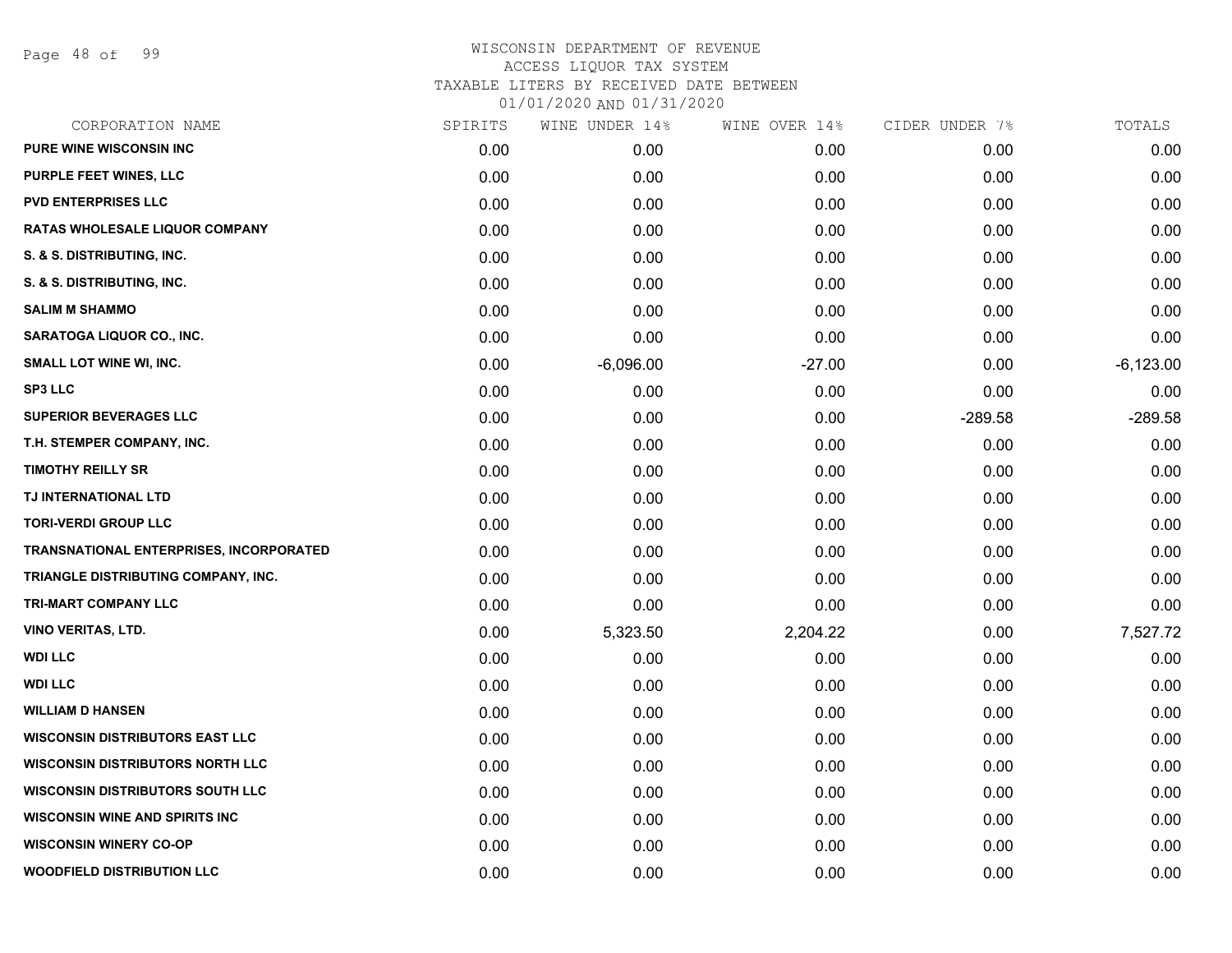| Page | 49 of |  | 99 |
|------|-------|--|----|
|------|-------|--|----|

| TOTAL LITERS FOR 1/31/2020        | 323,963.18 | 199,575.08     | 6,035.21      | 5.06           | 529,578.53 |
|-----------------------------------|------------|----------------|---------------|----------------|------------|
| <b>ZASTROW THE BEER MAN. INC.</b> | 0.00       | 0.00           | 0.00          | 0.00           | 0.00       |
| CORPORATION NAME                  | SPIRITS    | WINE UNDER 14% | WINE OVER 14% | CIDER UNDER 7% | TOTALS     |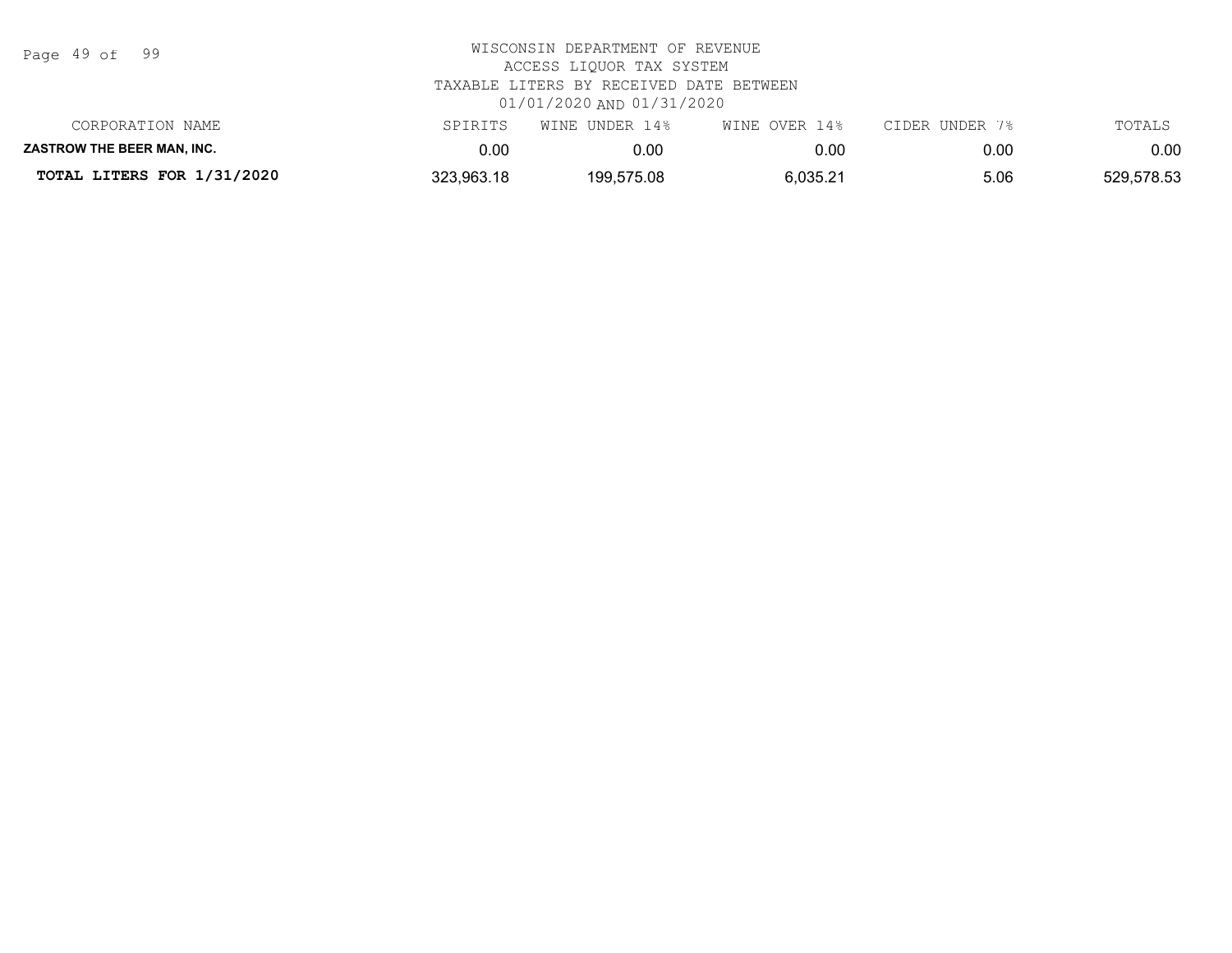Page 50 of 99

# WISCONSIN DEPARTMENT OF REVENUE ACCESS LIQUOR TAX SYSTEM TAXABLE LITERS BY RECEIVED DATE BETWEEN 01/01/2020 AND 01/31/2020

CORPORATION NAME SPIRITS WINE UNDER 14% WINE OVER 14% CIDER UNDER 7% TOTALS

**IN STATE MANUFACTURER (WM)**

| <b>45TH PARALLEL SPIRITS, LLC</b>         | 0.00      | 0.00     | 0.00 | 0.00 | 0.00      |
|-------------------------------------------|-----------|----------|------|------|-----------|
| ACE ETHANOL, LLC                          | 0.00      | 0.00     | 0.00 | 0.00 | 0.00      |
| <b>AEPPELTREOW INC</b>                    | 26.99     | 0.00     | 0.00 | 0.00 | 26.99     |
| ANGRY SPIRITS DISTILLING LLC              | 0.00      | 0.00     | 0.00 | 0.00 | 0.00      |
| <b>B &amp; E DISTILLERY INC.</b>          | 0.00      | 0.00     | 0.00 | 0.00 | 0.00      |
| <b>BRIAN SAMMONS</b>                      | 1,814.98  | 0.00     | 0.00 | 0.00 | 1,814.98  |
| <b>C &amp; N CORPORATION</b>              | 1,250.92  | 0.00     | 0.00 | 0.00 | 1,250.92  |
| <b>CENTRAL STANDARD LLC</b>               | 0.00      | 0.00     | 0.00 | 0.00 | 0.00      |
| <b>CENTRAL STANDARD LLC</b>               | 3,047.22  | 0.00     | 0.00 | 0.00 | 3,047.22  |
| CENTRAL TIME DISTILLERY AND WINERY, INC.  | 933.10    | 0.00     | 0.00 | 0.00 | 933.10    |
| CHIPPEWA RIVER DISTILLERY AND BREWERY LLC | 1,551.90  | 0.00     | 0.00 | 0.00 | 1,551.90  |
| <b>CLOVER MEADOW LLC</b>                  | $-113.56$ | 0.00     | 0.00 | 0.00 | $-113.56$ |
| <b>COPPER CROW DISTILLERY LLC</b>         | 139.53    | 0.00     | 0.00 | 0.00 | 139.53    |
| <b>CULLEN AND HARRISON LLC</b>            | 0.00      | 0.00     | 0.00 | 0.00 | 0.00      |
| <b>DANCING GOAT DISTILLERY, LLC</b>       | 0.00      | 0.00     | 0.00 | 0.00 | 0.00      |
| <b>DENNIS E ERB</b>                       | 0.00      | 0.00     | 0.00 | 0.00 | 0.00      |
| <b>DISTILLERY PARTNERS, LLC</b>           | 0.00      | 0.00     | 0.00 | 0.00 | 0.00      |
| DOG AND SHRUB DISTILLERY LLC              | 0.00      | 0.00     | 0.00 | 0.00 | 0.00      |
| <b>DOUNDRINS DISTILLING</b>               | 182.53    | 0.00     | 0.00 | 0.00 | 182.53    |
| DRIFTLESS GLEN DISTILLERY LLC             | 2,437.87  | 0.00     | 0.00 | 0.00 | 2,437.87  |
| <b>DRIFTLESS PURE LLC</b>                 | 4,660.51  | 0.00     | 0.00 | 0.00 | 4,660.51  |
| <b>EMCO CHEMICAL DISTRIBUTORS, INC.</b>   | 0.00      | 0.00     | 0.00 | 0.00 | 0.00      |
| <b>FREDERICK QUANDT</b>                   | 0.00      | 2,782.27 | 0.00 | 0.00 | 2,782.27  |
| <b>GLOBAL UNIVERSAL SRL</b>               | 13,378.20 | 2,520.44 | 0.00 | 0.00 | 15,898.64 |
| <b>GRANT J VAN DRIEST</b>                 | 136.27    | 0.00     | 0.00 | 0.00 | 136.27    |
| <b>GREAT LAKES DISTILLERY LLC</b>         | 1,319.63  | 0.00     | 0.00 | 0.00 | 1,319.63  |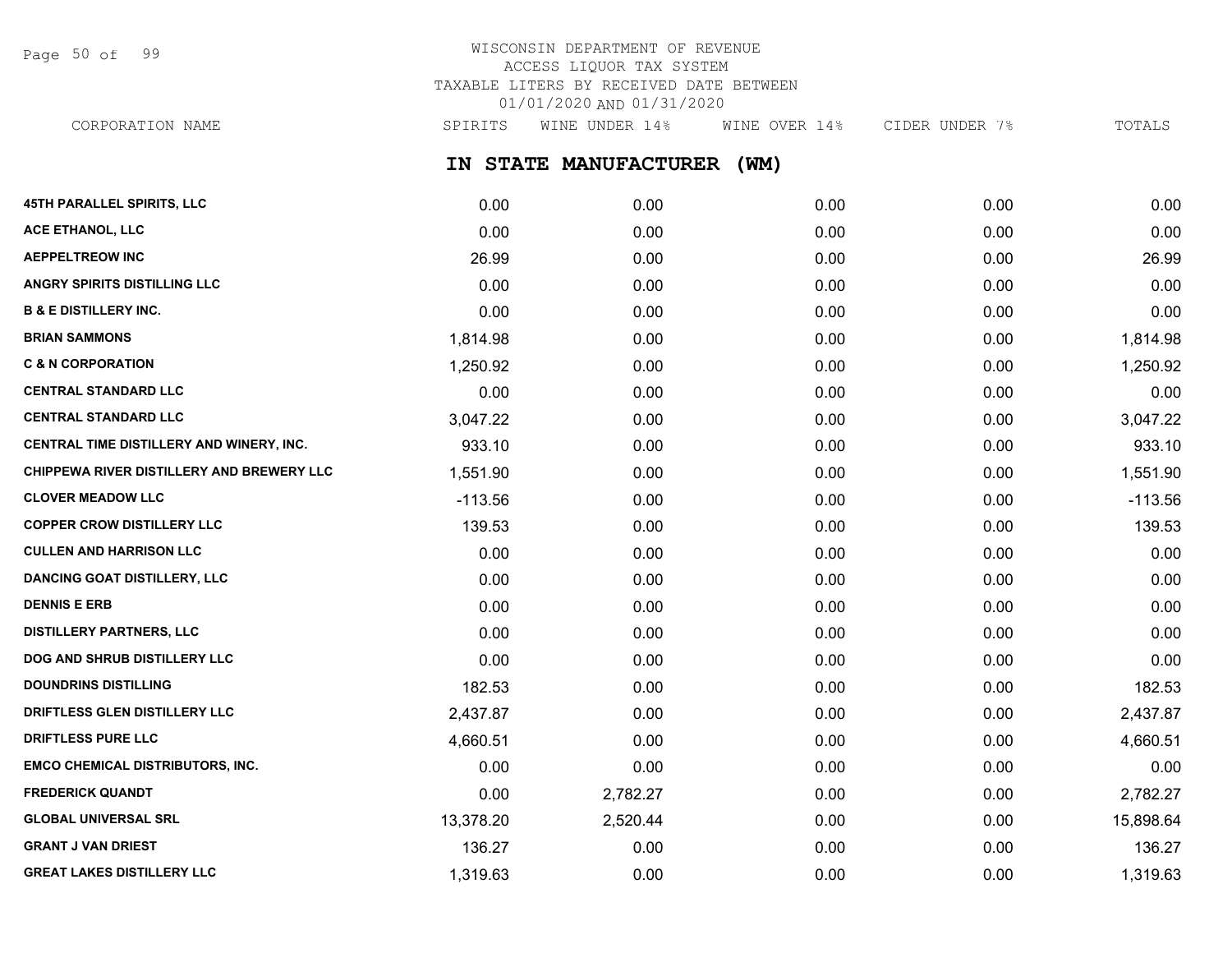Page 51 of 99

| CORPORATION NAME                             | SPIRITS   | WINE UNDER 14% | WINE OVER 14% | CIDER UNDER 7% | TOTALS    |
|----------------------------------------------|-----------|----------------|---------------|----------------|-----------|
| HENDRICKS FAMILY DISTILLERY LLC              | 680.61    | 0.00           | 0.00          | 0.00           | 680.61    |
| <b>HICKORY VIEW DISTILLERY LLC</b>           | 549.00    | 0.00           | 0.00          | 0.00           | 549.00    |
| <b>ISAAC SHOWAKI</b>                         | 0.00      | 0.00           | 0.00          | 0.00           | 0.00      |
| <b>JACKSON WINE LLC</b>                      | 0.00      | 675.01         | 50.99         | 0.00           | 726.00    |
| <b>JAMES PLOETZ</b>                          | 37.52     | 0.00           | 0.00          | 0.00           | 37.52     |
| <b>JARIN K GELHAR</b>                        | 174.06    | 0.00           | 0.00          | 0.00           | 174.06    |
| <b>JKLM DISTILLING PARTNERS LLC</b>          | 666.38    | 0.00           | 0.00          | 0.00           | 666.38    |
| <b>JOSEPH RETZER III</b>                     | 418.51    | 0.00           | 0.00          | 0.00           | 418.51    |
| <b>KATCHEVER &amp; CO LLC</b>                | 0.00      | 0.00           | 0.00          | 343.53         | 343.53    |
| <b>MATTHEW RICK</b>                          | 0.00      | 0.00           | 0.00          | 0.00           | 0.00      |
| <b>MEISENBURG BREWING AND DISTILLING LLC</b> | 382.51    | 0.00           | 0.00          | 0.00           | 382.51    |
| <b>MILLERCOORS LLC</b>                       | 0.00      | 0.00           | 0.00          | 0.00           | 0.00      |
| <b>NATHAN G GREENAWALT</b>                   | 518.26    | 0.00           | 0.00          | 1,751.39       | 2,269.65  |
| <b>NORTHERN WATERS DISTILLERY LLC</b>        | 975.04    | 0.00           | 0.00          | 0.00           | 975.04    |
| <b>PABST HOLDINGS LLC</b>                    | 0.00      | 0.00           | 0.00          | 0.00           | 0.00      |
| PERLICK DISTILLERY, LLC                      | 675.09    | 0.00           | 0.00          | 0.00           | 675.09    |
| <b>RIVER BEND VINEYARD &amp; WINERY LLC</b>  | 0.00      | 0.00           | 0.00          | 0.00           | 0.00      |
| <b>SENSIENT FLAVORS LLC</b>                  | 0.00      | 0.00           | 0.00          | 0.00           | 0.00      |
| <b>ST CROIX SPIRITS LLC</b>                  | 0.00      | 0.00           | 0.00          | 0.00           | 0.00      |
| ST MARY'S DISTILLARY LLC                     | 0.00      | 0.00           | 0.00          | 0.00           | 0.00      |
| <b>STATE LINE DISTILLERY, LLC</b>            | 2,449.49  | 0.00           | 0.00          | 0.00           | 2,449.49  |
| <b>SUGAR RIVER DISTILLERY INC</b>            | 0.00      | 0.00           | 0.00          | 0.00           | 0.00      |
| THE NORTH WOODS DISTILLERY LLC               | 369.00    | 0.00           | 0.00          | 0.00           | 369.00    |
| <b>TWO TALL GUYS LLC</b>                     | 0.00      | 0.00           | 0.00          | 0.00           | 0.00      |
| WHITE WINTER WINERY INC                      | 0.00      | 0.00           | 0.00          | 0.00           | 0.00      |
| WOLLERSHEIM WINERY, INC.                     | 1,043.98  | 1.89           | 0.00          | 0.00           | 1,045.87  |
| YAHARA BAY DISTILLERS, INC.                  | 4,537.19  | 44.99          | 0.00          | 0.00           | 4,582.18  |
| TOTAL LITERS FOR 1/31/2020                   | 44,242.73 | 6,024.60       | 50.99         | 2,094.92       | 52,413.24 |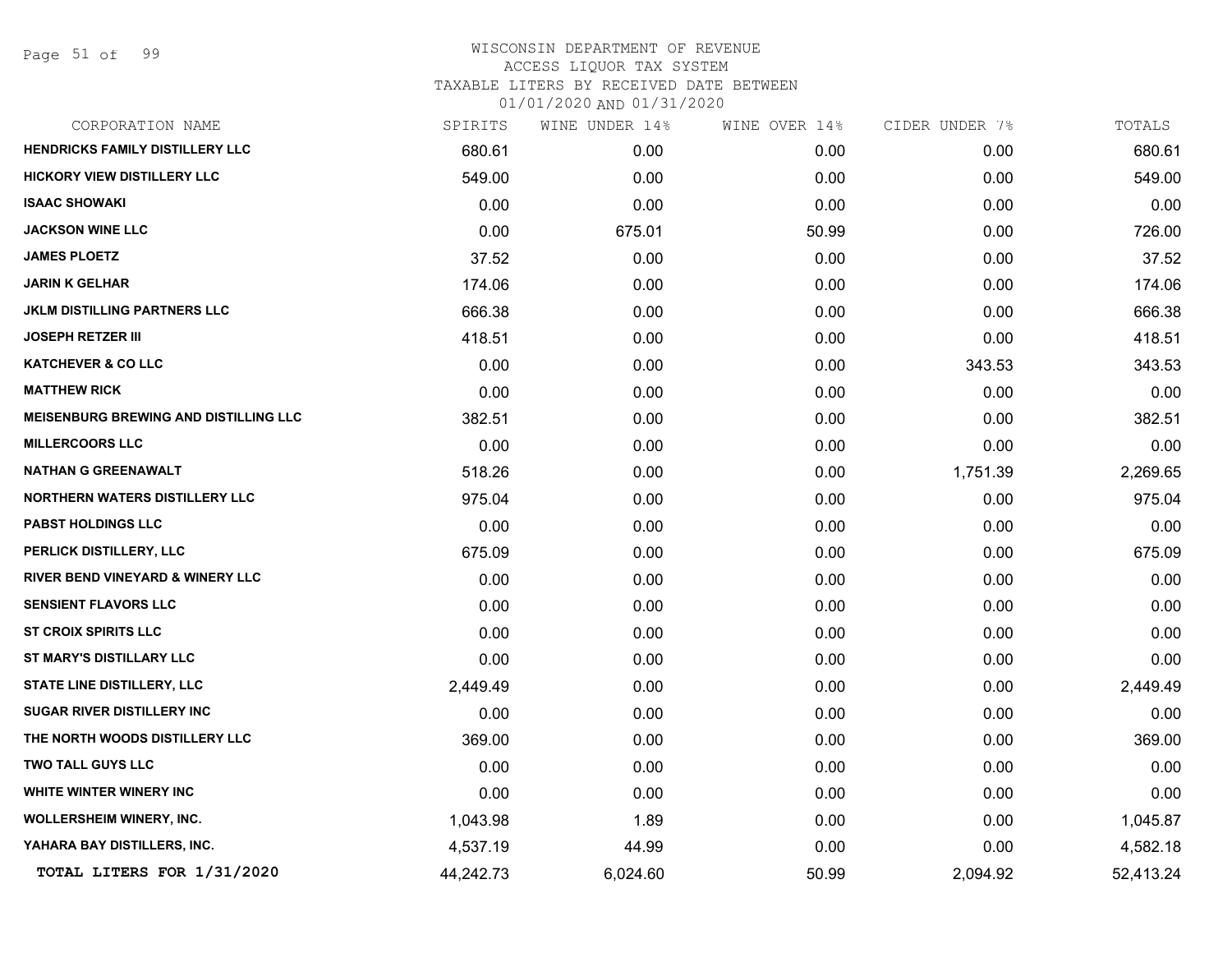Page 52 of 99

# WISCONSIN DEPARTMENT OF REVENUE ACCESS LIQUOR TAX SYSTEM TAXABLE LITERS BY RECEIVED DATE BETWEEN 01/01/2020 AND 01/31/2020 CORPORATION NAME SPIRITS WINE UNDER 14% WINE OVER 14% CIDER UNDER 7% TOTALS

# **IN STATE RECTIFIER (WR)**

| <b>45TH PARALLEL SPIRITS, LLC</b>            | 4,418.00     | 0.00     | 0.00 | 0.00 | 4,418.00     |
|----------------------------------------------|--------------|----------|------|------|--------------|
| <b>ARTYS</b>                                 | 2,076.75     | 0.00     | 0.00 | 0.00 | 2,076.75     |
| <b>ARTYS PREMIUM BEVERAGES INC</b>           | 0.00         | 0.00     | 0.00 | 0.00 | 0.00         |
| <b>CENTRAL STANDARD LLC</b>                  | 0.00         | 0.00     | 0.00 | 0.00 | 0.00         |
| <b>CITY BREWING COMPANY, LLC</b>             | $-11,841.04$ | 0.00     | 0.00 | 0.00 | $-11,841.04$ |
| <b>DANCING GOAT DISTILLERY, LLC</b>          | 0.00         | 0.00     | 0.00 | 0.00 | 0.00         |
| <b>DISTILLERY PARTNERS, LLC</b>              | 0.00         | 0.00     | 0.00 | 0.00 | 0.00         |
| <b>DOUNDRINS DISTILLING</b>                  | 0.00         | 0.00     | 0.00 | 0.00 | 0.00         |
| <b>FREDERICK QUANDT</b>                      | 0.00         | 1,107.23 | 0.00 | 0.00 | 1,107.23     |
| <b>GALLOWAY COMPANY</b>                      | 0.00         | 0.00     | 0.00 | 0.00 | 0.00         |
| <b>GLOBAL UNIVERSAL SRL</b>                  | 0.00         | 0.00     | 0.00 | 0.00 | 0.00         |
| <b>GREAT LAKES DISTILLERY LLC</b>            | 2,495.25     | 0.00     | 0.00 | 0.00 | 2,495.25     |
| HENRY FARMS PRAIRIE SPIRITS LLC              | $-337.50$    | 0.00     | 0.00 | 0.00 | $-337.50$    |
| <b>JACKSON WINE LLC</b>                      | 0.00         | 0.00     | 0.00 | 0.00 | 0.00         |
| <b>KELLY M YOCOM</b>                         | 95.70        | 112.76   | 0.00 | 0.00 | 208.46       |
| <b>MEISENBURG BREWING AND DISTILLING LLC</b> | 0.00         | 0.00     | 0.00 | 0.00 | 0.00         |
| <b>MIDWEST CUSTOM BOTTLING LLC</b>           | 17,086.64    | 1,509.02 | 0.00 | 0.00 | 18,595.66    |
| <b>NATHAN G GREENAWALT</b>                   | 0.00         | 0.00     | 0.00 | 0.00 | 0.00         |
| ST MARY'S DISTILLARY LLC                     | 0.00         | 0.00     | 0.00 | 0.00 | 0.00         |
| YAHARA BAY DISTILLERS, INC.                  | 0.00         | 0.00     | 0.00 | 0.00 | 0.00         |
| YAHARA BAY DISTILLERS, INC.                  | 0.00         | 0.00     | 0.00 | 0.00 | 0.00         |
| TOTAL LITERS FOR 1/31/2020                   | 13,993.80    | 2,729.01 | 0.00 | 0.00 | 16,722.81    |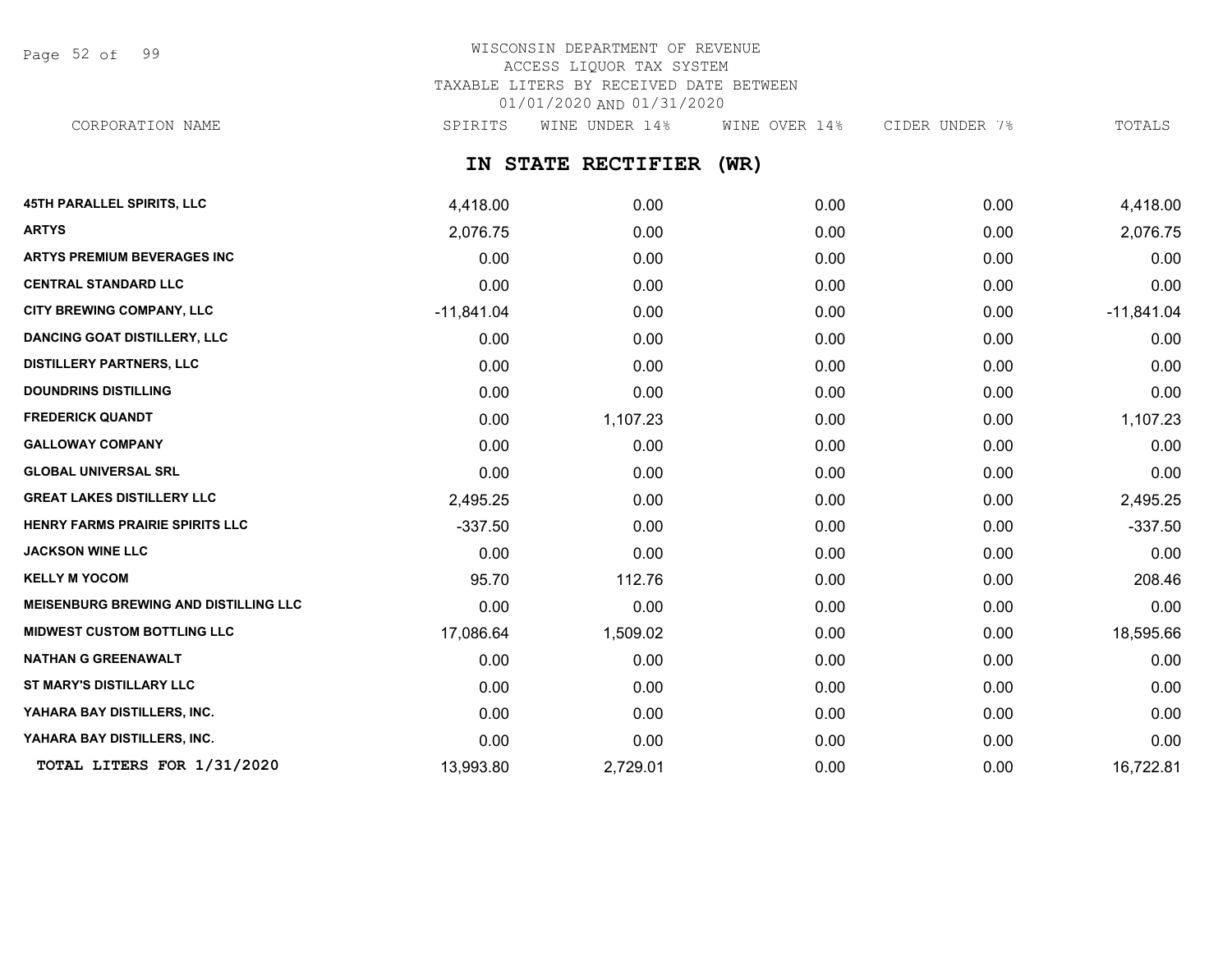Page 53 of 99

# WISCONSIN DEPARTMENT OF REVENUE ACCESS LIQUOR TAX SYSTEM TAXABLE LITERS BY RECEIVED DATE BETWEEN 01/01/2020 AND 01/31/2020

CORPORATION NAME SPIRITS WINE UNDER 14% WINE OVER 14% CIDER UNDER 7% TOTALS

**IN STATE WINERY (WWI)**

| <b>AEPPELTREOW INC</b>                            | 0.00 | 63.59     | 0.00   | $-1,330.66$ | $-1,267.07$ |
|---------------------------------------------------|------|-----------|--------|-------------|-------------|
| <b>ALLEN L NAPARALLA</b>                          | 0.00 | 0.00      | 0.00   | 0.00        | 0.00        |
| <b>AMANDA STEFL</b>                               | 0.00 | 2,953.56  | 0.00   | 0.00        | 2,953.56    |
| <b>ANDREW J HEINZL</b>                            | 0.00 | 0.00      | 0.00   | 123.52      | 123.52      |
| <b>BADGER STATE BREWING COMPANY LLC</b>           | 0.00 | 0.00      | 0.00   | 0.00        | 0.00        |
| <b>BAYFIELD WINERY, LTD.</b>                      | 0.00 | 1,474.49  | 0.00   | 205.32      | 1,679.81    |
| <b>BELLEVINEZ LLC</b>                             | 0.00 | 278.98    | 0.00   | 0.00        | 278.98      |
| <b>BLIND HORSE WINERY LLC</b>                     | 0.00 | 0.00      | 0.00   | 0.00        | 0.00        |
| <b>BOTHAM BRANDS LLC</b>                          | 0.00 | 0.00      | 0.00   | 0.00        | 0.00        |
| <b>BRADLEY L ALLEN</b>                            | 0.00 | 39.75     | 0.00   | 0.00        | 39.75       |
| <b>BRANCHES WINERY LLC</b>                        | 0.00 | 0.00      | 0.00   | 0.00        | 0.00        |
| <b>BRIAN C LOKRANTZ</b>                           | 0.00 | 0.00      | 0.00   | 0.00        | 0.00        |
| <b>BRIGADOON FARM &amp; WINERY LLC</b>            | 0.00 | 0.00      | 0.00   | 0.00        | 0.00        |
| <b>BRIX CIDER LLC</b>                             | 0.00 | 72.18     | 0.00   | 499.98      | 572.16      |
| <b>C &amp; N CORPORATION</b>                      | 0.00 | 31,262.86 | 79.46  | 0.00        | 31,342.32   |
| <b>CAPITAL BREWERY COMPANY, INC.</b>              | 0.00 | 0.00      | 0.00   | 0.00        | 0.00        |
| <b>CHATEAU ST CROIX WINERY &amp; VINEYARD LLC</b> | 0.00 | 471.00    | 316.52 | 0.00        | 787.52      |
| <b>CHERYL JOHNSON</b>                             | 0.00 | 0.00      | 0.00   | 0.00        | 0.00        |
| <b>CIDER HOUSE OF WISCONSIN LLC</b>               | 0.00 | 0.00      | 0.00   | 793.65      | 793.65      |
| <b>CLAY JAR HOLDINGS LLC</b>                      | 0.00 | 328.50    | 182.27 | 0.00        | 510.77      |
| <b>CLOVER MEADOW LLC</b>                          | 0.00 | 416.39    | 336.90 | 0.00        | 753.29      |
| <b>COLLEEN M BOS</b>                              | 0.00 | $-9.75$   | 0.00   | 0.00        | $-9.75$     |
| <b>CRAIG FLETCHER</b>                             | 0.00 | 0.00      | 0.00   | 0.00        | 0.00        |
| <b>DANIEL J KOEPKE</b>                            | 0.00 | 0.00      | 0.00   | 0.00        | 0.00        |
| <b>DANZINGER VINEYARDS LLC</b>                    | 0.00 | 0.00      | 0.00   | 0.00        | 0.00        |
| <b>DAVID F MAHER</b>                              | 0.00 | 0.00      | 0.00   | 0.00        | 0.00        |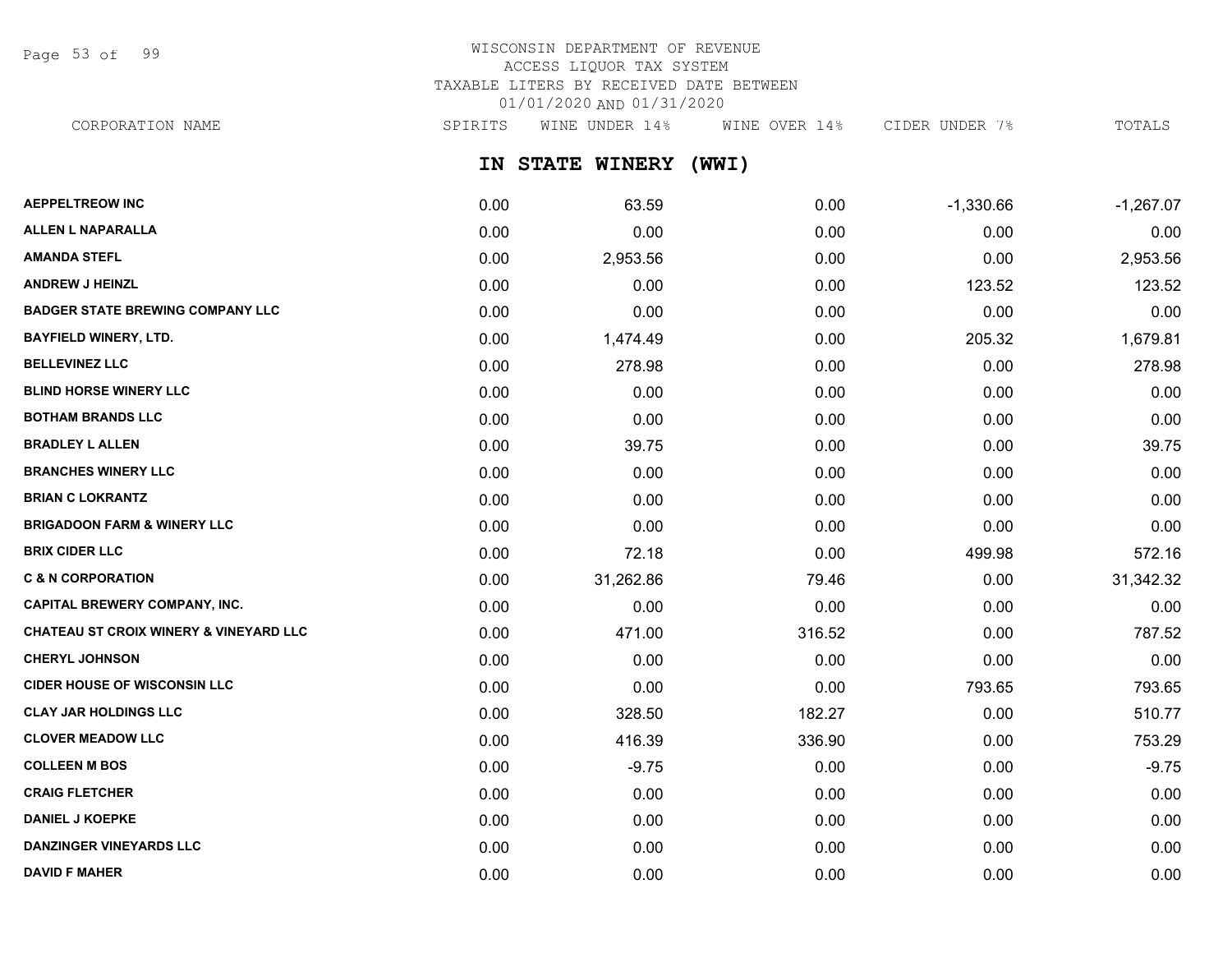Page 54 of 99

#### WISCONSIN DEPARTMENT OF REVENUE ACCESS LIQUOR TAX SYSTEM TAXABLE LITERS BY RECEIVED DATE BETWEEN

| CORPORATION NAME                     | SPIRITS | WINE UNDER 14% | WINE OVER 14% | CIDER UNDER 7% | TOTALS   |
|--------------------------------------|---------|----------------|---------------|----------------|----------|
| <b>DAVID R RASMUSSEN</b>             | 0.00    | 0.00           | 0.00          | 0.00           | 0.00     |
| <b>DEAN L BAUMGARTEN</b>             | 0.00    | 1,008.43       | 0.00          | 0.00           | 1,008.43 |
| <b>DIANA HOBSON</b>                  | 0.00    | 4,210.12       | 0.00          | 0.00           | 4,210.12 |
| <b>DON GRASSE</b>                    | 0.00    | 21.77          | 0.00          | 0.00           | 21.77    |
| DRUMLIN RIDGE WINERY LLC             | 0.00    | 617.02         | 0.00          | 0.00           | 617.02   |
| <b>EASTERN RIDGES VINEYARD, LLC</b>  | 0.00    | 6,173.99       | 0.00          | 0.00           | 6,173.99 |
| <b>EDWARD J RINK</b>                 | 0.00    | 50.99          | 42.02         | 0.00           | 93.01    |
| <b>ELISABETH W KLEIN</b>             | 0.00    | 0.00           | 0.00          | 0.00           | 0.00     |
| <b>FAWN CREEK WINERY LLC</b>         | 0.00    | 8,599.50       | 0.00          | 0.00           | 8,599.50 |
| <b>FERMENTING CELLARS LLC</b>        | 0.00    | 393.51         | 20.78         | 0.00           | 414.29   |
| <b>FISHER KING WINERY, LLC</b>       | 0.00    | 0.00           | 0.00          | 0.00           | 0.00     |
| <b>FRESAR INC</b>                    | 0.00    | 314.19         | 0.00          | 0.00           | 314.19   |
| FRUIT OF THE WOODS WINE CELLAR, INC. | 0.00    | 0.00           | 0.00          | 0.00           | 0.00     |
| <b>HALF KRAKT LLC</b>                | 0.00    | 0.00           | 0.00          | 0.00           | 0.00     |
| HALF MOON HILL LLC                   | 0.00    | 75.71          | 0.00          | 7.38           | 83.09    |
| <b>HARBOR RIDGE WINERY INC.</b>      | 0.00    | 3,312.60       | 0.00          | 0.00           | 3,312.60 |
| <b>HAYWARD LAKES WINERY, LLC</b>     | 0.00    | 0.00           | 0.00          | 0.00           | 0.00     |
| <b>HERDIE BAISDEN</b>                | 0.00    | 0.00           | 0.00          | 0.00           | 0.00     |
| <b>ISLAND ORCHARD CIDER LLC</b>      | 0.00    | 0.00           | 0.00          | 0.00           | 0.00     |
| <b>JAMES F HAUSER JR</b>             | 0.00    | 0.00           | 0.00          | 0.00           | 0.00     |
| <b>JAMES PLOETZ</b>                  | 0.00    | 690.72         | 6.74          | 0.00           | 697.46   |
| <b>JEFFERY BEMIS</b>                 | 0.00    | 4,659.83       | 0.00          | 0.00           | 4,659.83 |
| <b>JEFFREY L STOEGER</b>             | 0.00    | 2,708.80       | 0.00          | 0.00           | 2,708.80 |
| <b>JOHN BIONDI</b>                   | 0.00    | 0.00           | 0.00          | 0.00           | 0.00     |
| <b>JONATHAN DALE</b>                 | 0.00    | 0.00           | 0.00          | 0.00           | 0.00     |
| <b>JORNY'S END LLC</b>               | 0.00    | 726.80         | 0.00          | 0.00           | 726.80   |
| <b>JORNY'S END LLC</b>               | 0.00    | 3,826.36       | 0.00          | 0.00           | 3,826.36 |
| <b>JOSEPH CALLOW</b>                 | 0.00    | 1,285.48       | 0.00          | 480.75         | 1,766.23 |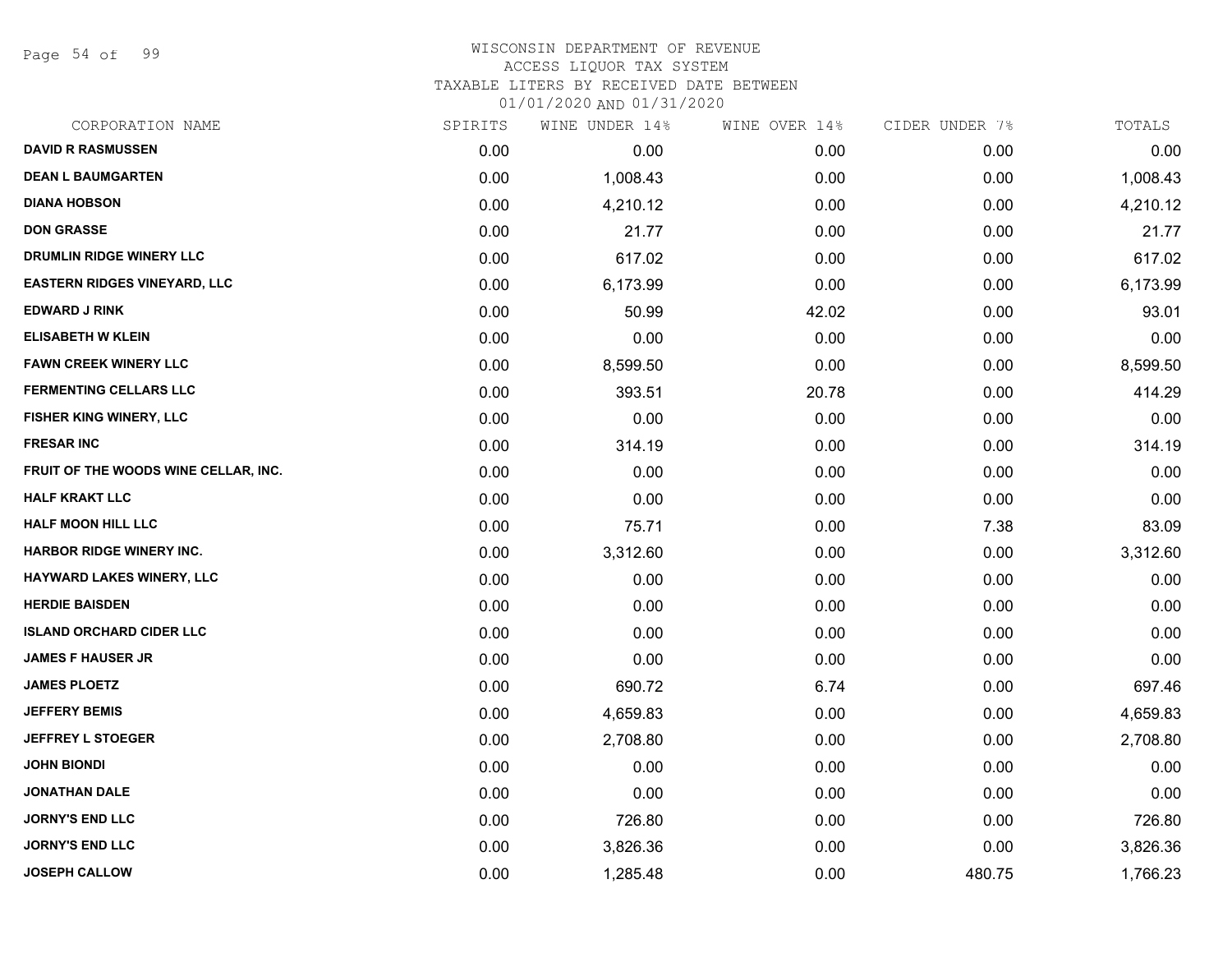Page 55 of 99

| CORPORATION NAME                        | SPIRITS | WINE UNDER 14% | WINE OVER 14% | CIDER UNDER 7% | TOTALS   |
|-----------------------------------------|---------|----------------|---------------|----------------|----------|
| <b>JOSEPH STALLER</b>                   | 0.00    | 0.00           | 0.00          | 0.00           | 0.00     |
| <b>JOSEPH WYNIMKO</b>                   | 0.00    | 7.12           | 0.00          | 0.00           | 7.12     |
| <b>JULIE A ANDRZEJCZAK</b>              | 0.00    | 617.78         | 27.25         | 174.89         | 819.92   |
| <b>KATCHEVER &amp; CO LLC</b>           | 0.00    | 0.00           | 0.00          | 0.00           | 0.00     |
| <b>KEVIN BEHNKE</b>                     | 0.00    | 0.00           | 0.00          | 0.00           | 0.00     |
| <b>KRISTIN HARRINGTON-BOEGNER</b>       | 0.00    | 0.00           | 0.00          | 0.00           | 0.00     |
| <b>LAKE NOKOMIS CRANBERRIES INC</b>     | 0.00    | 272.55         | 0.00          | 0.00           | 272.55   |
| <b>LANDTA WINES LLC</b>                 | 0.00    | 567.81         | 0.00          | 0.00           | 567.81   |
| LAUTENBACH'S ORCHARD COUNTRY INC        | 0.00    | 0.00           | 0.00          | 0.00           | 0.00     |
| <b>LEDGESTONE ESTATE LLC</b>            | 0.00    | 122.72         | 143.66        | 0.00           | 266.38   |
| LIL' OLE WINEMAKER SHOPPE LLC           | 0.00    | 650.33         | 0.00          | 0.00           | 650.33   |
| <b>LOST ISLAND WINE LLC</b>             | 0.00    | 1,219.50       | 331.11        | 0.00           | 1,550.61 |
| <b>LUCKY DOG WINERY</b>                 | 0.00    | 0.00           | 0.00          | 0.00           | 0.00     |
| <b>LUNCH CREEK VINEYARDS LLC</b>        | 0.00    | 232.00         | 0.00          | 0.00           | 232.00   |
| <b>MARTIN E SELL</b>                    | 0.00    | 201.12         | 12.00         | 0.00           | 213.12   |
| <b>MARY BELLAZZINI</b>                  | 0.00    | 0.00           | 0.00          | 0.00           | 0.00     |
| <b>MATENAER CORPORATION</b>             | 0.00    | 0.00           | 0.00          | 0.00           | 0.00     |
| <b>MATTHEW RICK</b>                     | 0.00    | 0.00           | 0.00          | 0.00           | 0.00     |
| MCFLESHMAN'S BREWING CO., LLC.          | 0.00    | 0.00           | 0.00          | 0.00           | 0.00     |
| <b>MCILQUHAM LLC</b>                    | 0.00    | 3,590.98       | 0.00          | 0.00           | 3,590.98 |
| <b>MERSHONIAN CIDERY LLC</b>            | 0.00    | 117.35         | 0.00          | 1,608.80       | 1,726.15 |
| <b>MILLERCOORS LLC</b>                  | 0.00    | 0.00           | 0.00          | 0.00           | 0.00     |
| <b>MILLERCOORS USA LLC</b>              | 0.00    | 0.00           | 0.00          | 0.00           | 0.00     |
| <b>MOBCRAFT BEER INC</b>                | 0.00    | 0.00           | 0.00          | 0.00           | 0.00     |
| <b>MOONDANCER LLC</b>                   | 0.00    | 0.00           | 0.00          | 0.00           | 0.00     |
| <b>MUNSON BRIDGE WINERY INC</b>         | 0.00    | 1,839.70       | 0.00          | 0.00           | 1,839.70 |
| <b>MUSETTA WINERY, LLC</b>              | 0.00    | 148.65         | $-3.00$       | 0.00           | 145.65   |
| <b>NOBLE ROOTS BREWING COMPANY, LLC</b> | 0.00    | 0.00           | 0.00          | 117.35         | 117.35   |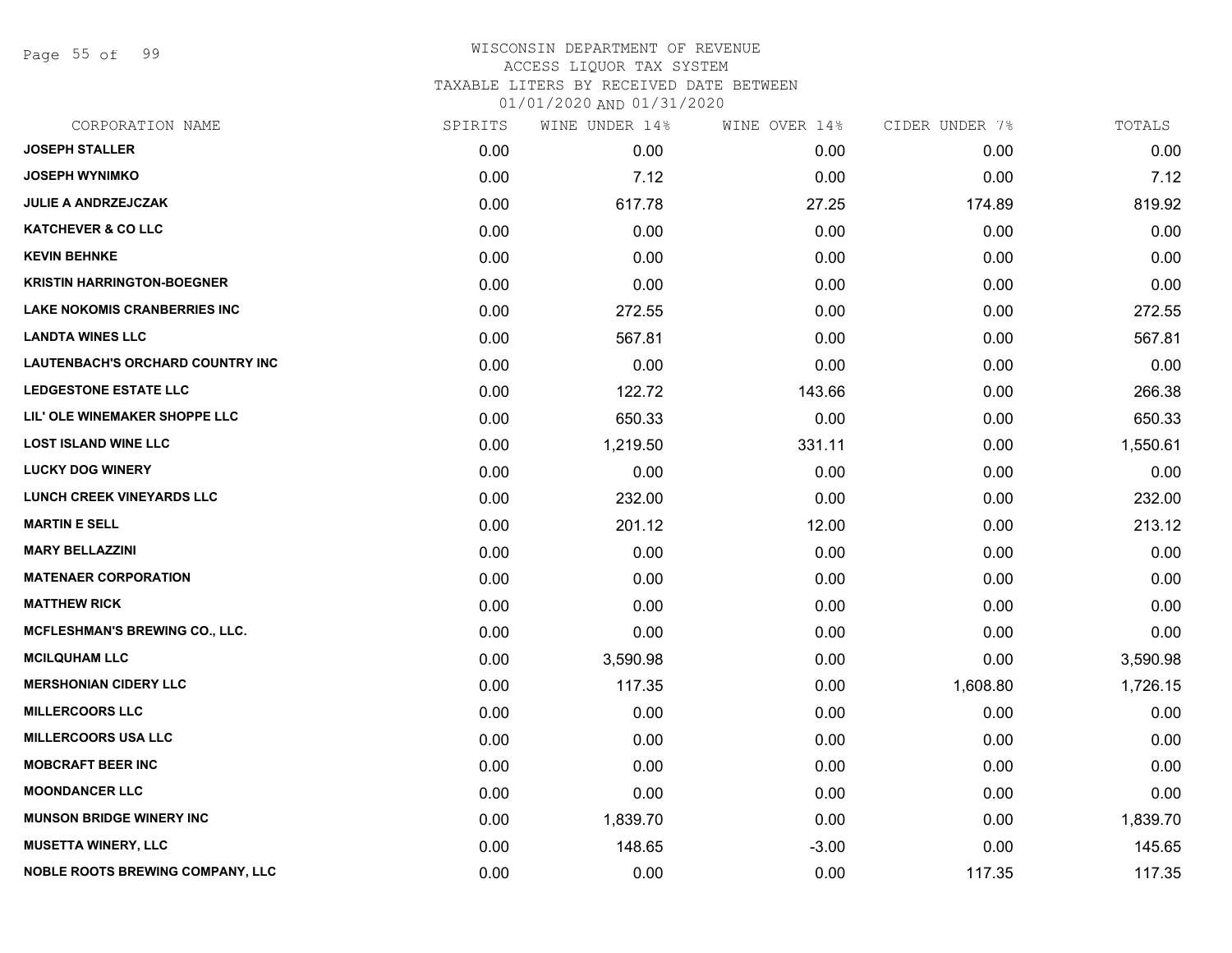Page 56 of 99

#### WISCONSIN DEPARTMENT OF REVENUE ACCESS LIQUOR TAX SYSTEM

TAXABLE LITERS BY RECEIVED DATE BETWEEN

| CORPORATION NAME                                 | SPIRITS | WINE UNDER 14% | WINE OVER 14% | CIDER UNDER 7% | TOTALS   |
|--------------------------------------------------|---------|----------------|---------------|----------------|----------|
| NORTHLEAF WINERY, LLC                            | 0.00    | 1,911.74       | 75.37         | 0.00           | 1,987.11 |
| <b>ODILON FORD WINERY INC</b>                    | 0.00    | 413.25         | 0.00          | 0.00           | 413.25   |
| <b>ORGANIC ELIXIR WINERY INC</b>                 | 0.00    | 0.00           | 0.00          | 0.00           | 0.00     |
| PARALLEL 44 VINEYARD & WINERY, INC.              | 0.00    | 9,110.62       | 0.00          | 0.00           | 9,110.62 |
| PARALLEL 44 VINEYARD & WINERY, INC.              | 0.00    | 448.49         | 0.00          | 0.00           | 448.49   |
| <b>PATRICK ARNDT</b>                             | 0.00    | 340.69         | 0.00          | 0.00           | 340.69   |
| <b>PAUL D ASPER</b>                              | 0.00    | 0.00           | 0.00          | 1,245.02       | 1,245.02 |
| <b>PAUL G BLOMMEL</b>                            | 0.00    | 0.00           | 0.00          | 0.00           | 0.00     |
| <b>PAUL HAMMEN</b>                               | 0.00    | 0.00           | 0.00          | 0.00           | 0.00     |
| <b>PAUL J FRANZEN</b>                            | 0.00    | 0.00           | 621.00        | 0.00           | 621.00   |
| PETER H GENTRY                                   | 0.00    | 0.00           | 0.00          | 0.00           | 0.00     |
| <b>PIEPERTK LLC</b>                              | 0.00    | 2,327.98       | 16.13         | 0.00           | 2,344.11 |
| <b>PRAIRIE HAWK WINERY INC</b>                   | 0.00    | 327.75         | 0.00          | 31.50          | 359.25   |
| <b>RED OAK VINEYARD INC</b>                      | 0.00    | 0.00           | 0.00          | 0.00           | 0.00     |
| <b>RIO LOBO LLC</b>                              | 0.00    | 0.00           | 0.00          | 0.00           | 0.00     |
| RIVER BEND VINEYARD & WINERY LLC                 | 0.00    | 2,957.15       | 0.00          | 0.00           | 2,957.15 |
| <b>ROBERT J FOWLER</b>                           | 0.00    | 0.00           | 0.00          | 0.00           | 0.00     |
| <b>ROCK N WOOL WINERY LLC</b>                    | 0.00    | 1,078.84       | 0.00          | 0.00           | 1,078.84 |
| <b>RUSHFORD MEADERY AND WINERY LLC</b>           | 0.00    | 609.16         | 0.00          | 0.00           | 609.16   |
| <b>RYAN K ZAHLER</b>                             | 0.00    | 42.96          | 8.25          | 0.00           | 51.21    |
| <b>RYAN PRELLWITZ</b>                            | 0.00    | 0.00           | 0.00          | 0.00           | 0.00     |
| <b>SANDSTONE RIDGE VINEYARD &amp; WINERY LLC</b> | 0.00    | 0.00           | 0.00          | 0.00           | 0.00     |
| <b>SEVEN HAWKS VINEYARDS LLC</b>                 | 0.00    | 0.00           | 0.00          | 0.00           | 0.00     |
| <b>SEVEN HAWKS VINEYARDS LLC</b>                 | 0.00    | 0.00           | 0.00          | 0.00           | 0.00     |
| <b>SHARON L PINGEL</b>                           | 0.00    | 162.02         | 0.00          | 0.00           | 162.02   |
| <b>SHERRY HARDIE</b>                             | 0.00    | 249.00         | 0.00          | 0.00           | 249.00   |
| <b>SIMON CREEK VINEYARD LLC</b>                  | 0.00    | 369.00         | 42.02         | 0.00           | 411.02   |
| SINNIPEE VALLEY VINEYARD LLC                     | 0.00    | 0.00           | 0.00          | 0.00           | 0.00     |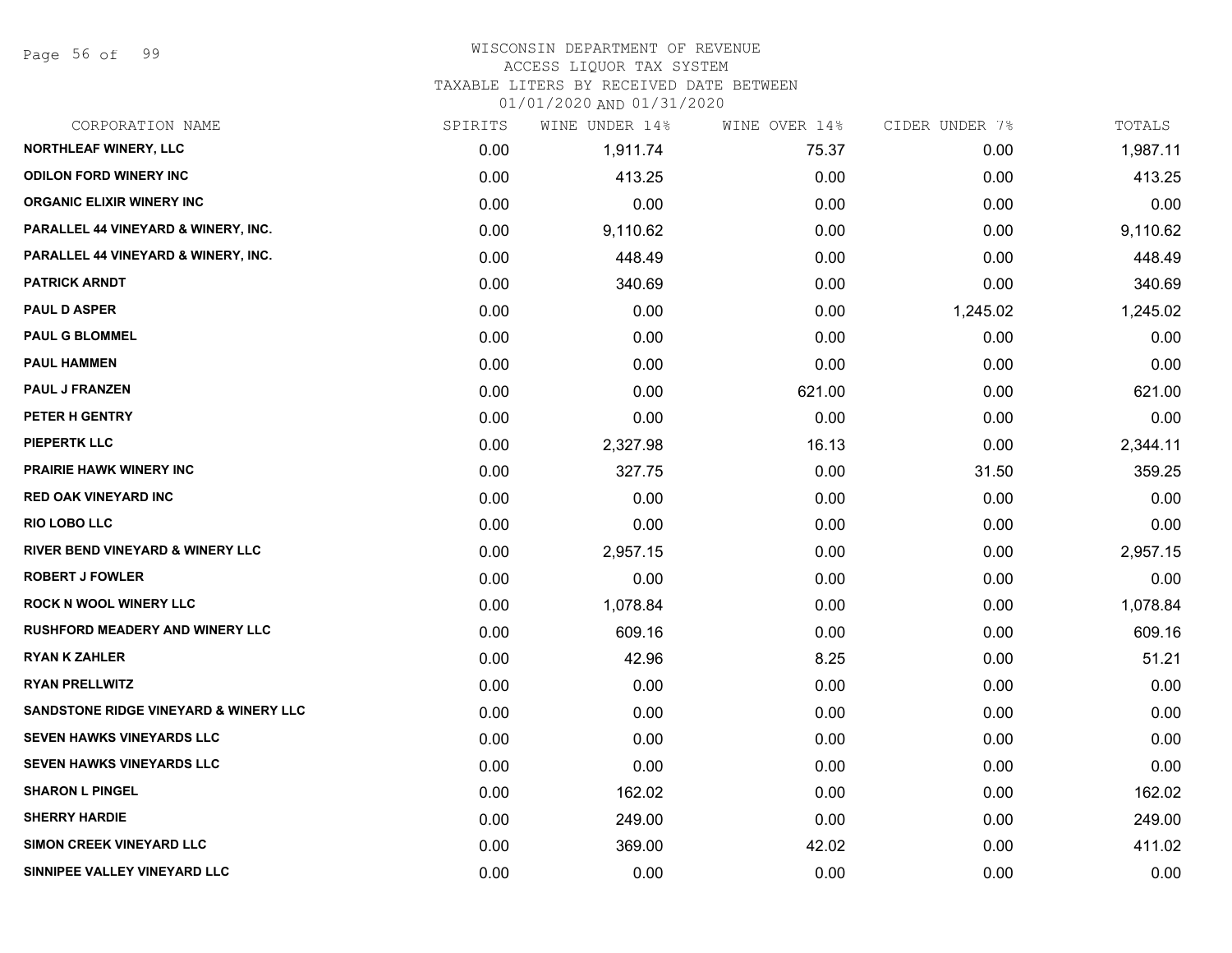Page 57 of 99

# WISCONSIN DEPARTMENT OF REVENUE ACCESS LIQUOR TAX SYSTEM

TAXABLE LITERS BY RECEIVED DATE BETWEEN

| CORPORATION NAME                            | SPIRITS | WINE UNDER 14% | WINE OVER 14% | CIDER UNDER 7% | TOTALS    |
|---------------------------------------------|---------|----------------|---------------|----------------|-----------|
| <b>SPB LLC</b>                              | 0.00    | 0.00           | 0.00          | 35,583.50      | 35,583.50 |
| SPIRITS OF NORWAY VINEYARD LLC              | 0.00    | 531.75         | 0.00          | 0.00           | 531.75    |
| SPRECHER BREWING COMPANY, INC.              | 0.00    | 0.00           | 0.00          | 0.00           | 0.00      |
| <b>SPURGEON VINEYARDS &amp; WINERY LLC</b>  | 0.00    | 1,082.86       | 68.92         | 0.00           | 1,151.78  |
| <b>STEPHEN M KENNEDY</b>                    | 0.00    | 985.72         | 0.00          | 0.00           | 985.72    |
| <b>STEVEN DEBAKER</b>                       | 0.00    | 144.00         | 26.99         | 0.00           | 170.99    |
| <b>STEVEN M &amp; JUDITH A JACOBSON LLC</b> | 0.00    | 0.00           | 0.00          | 0.00           | 0.00      |
| <b>STILLMANK BREWING COMPANY</b>            | 0.00    | 0.00           | 0.00          | 0.00           | 0.00      |
| <b>STONES THROW WINERY INC</b>              | 0.00    | 9,966.96       | 2,070.61      | 0.00           | 12,037.57 |
| <b>SUNSET HOLLOW RANCH</b>                  | 0.00    | 0.00           | 0.00          | 0.00           | 0.00      |
| <b>SUNSET POINT WINERY LLC</b>              | 0.00    | 1,065.38       | 58.34         | 0.00           | 1,123.72  |
| <b>TENBA RIDGE WINERY LLC</b>               | 0.00    | 3,212.98       | 135.52        | 0.00           | 3,348.50  |
| THE RUM TREE, INC.                          | 0.00    | 0.00           | 0.00          | 0.00           | 0.00      |
| THE WINE VINEYARD LLC                       | 0.00    | 0.00           | 0.00          | 0.00           | 0.00      |
| THE WOODLAND TRAIL BEVERAGE COMPANY, INC.   | 0.00    | 419.42         | 0.00          | 0.00           | 419.42    |
| <b>TIMOTHY D GUILD</b>                      | 0.00    | 410.72         | 0.00          | 0.00           | 410.72    |
| <b>TIMOTHY P MCDONALD</b>                   | 0.00    | 310.86         | 0.00          | 0.00           | 310.86    |
| <b>TODD KUEHL</b>                           | 0.00    | 7,900.13       | 0.00          | 0.00           | 7,900.13  |
| <b>TOMMYS TOO HIGH WINES LLC</b>            | 0.00    | 488.32         | 0.00          | 0.00           | 488.32    |
| <b>TRACY A SOMERVILLE</b>                   | 0.00    | 0.00           | 0.00          | 0.00           | 0.00      |
| <b>TROY LANDWEHR</b>                        | 0.00    | 792.00         | 210.00        | 0.00           | 1,002.00  |
| TWO BROTHERS WINES LLC                      | 0.00    | 1,110.76       | 0.00          | 0.00           | 1,110.76  |
| <b>UPSTREAM CIDER LLC</b>                   | 0.00    | 0.00           | 0.00          | $-62.46$       | $-62.46$  |
| VAN WYCHEN WINES INC.                       | 0.00    | 1,324.89       | 0.00          | 0.00           | 1,324.89  |
| <b>VERNON VINEYARDS LTD</b>                 | 0.00    | 651.48         | 0.00          | 0.00           | 651.48    |
| <b>VINES TO CELLAR, INC.</b>                | 0.00    | 532.50         | 0.00          | 0.00           | 532.50    |
| <b>VON KLAUS WINERY LLC</b>                 | 0.00    | 470.83         | 208.05        | 0.00           | 678.88    |
| <b>VON STIEHL WINERY LTD.</b>               | 0.00    | 0.00           | 0.00          | 0.00           | 0.00      |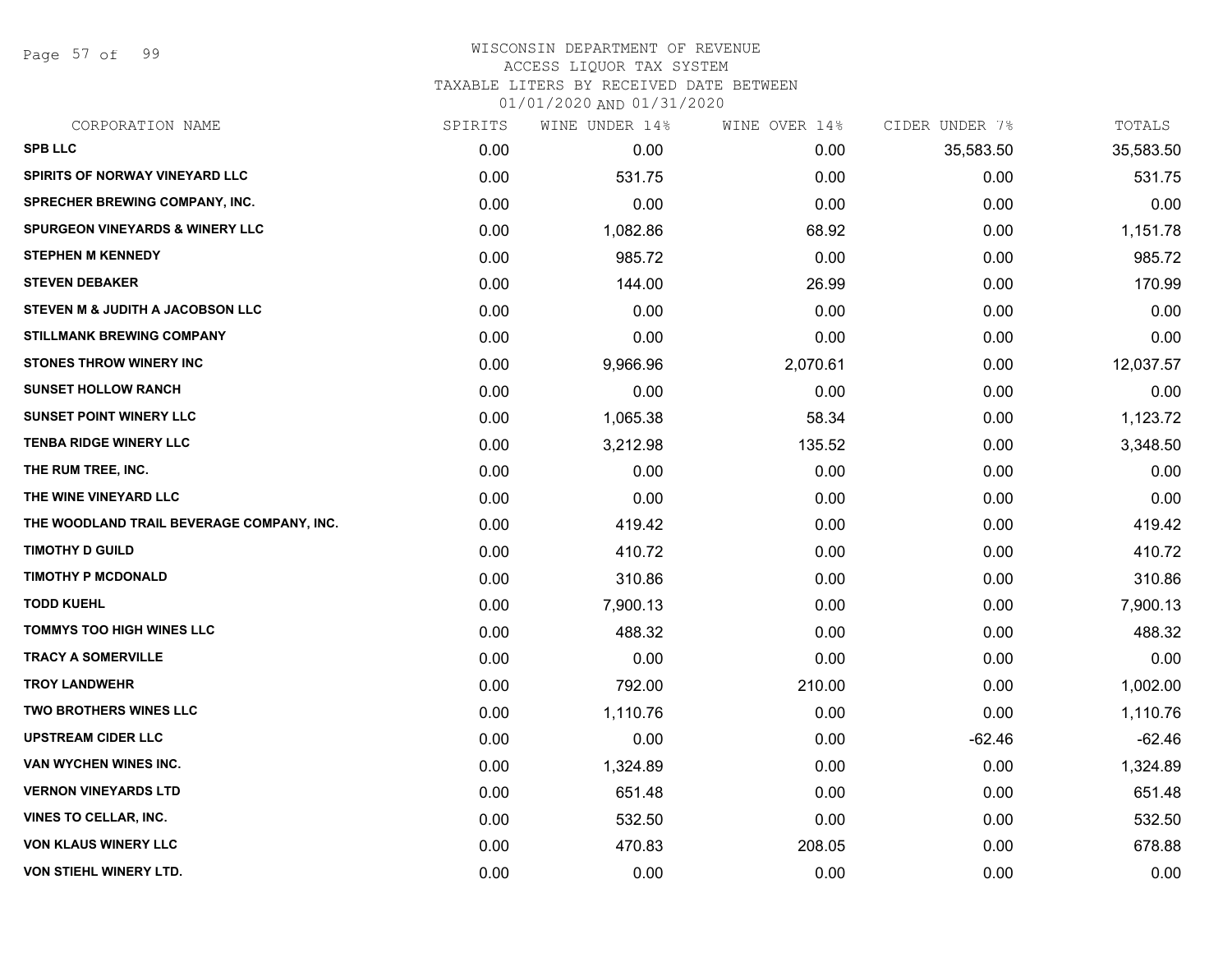Page 58 of 99

#### WISCONSIN DEPARTMENT OF REVENUE

#### ACCESS LIQUOR TAX SYSTEM

#### TAXABLE LITERS BY RECEIVED DATE BETWEEN

| CORPORATION NAME                        | SPIRITS | UNDER 14%<br>WINE | WINE OVER 14% | CIDER UNDER 7% | TOTALS     |
|-----------------------------------------|---------|-------------------|---------------|----------------|------------|
| <b>VON STIEHL WINERY LTD.</b>           | 0.00    | 18,098.30         | 978.81        | 2,053.65       | 21,130.76  |
| <b>VON STIEHL WINERY LTD.</b>           | 0.00    | 0.00              | 0.00          | 0.00           | 0.00       |
| <b>WEST PRAIRIE WINERY LLC</b>          | 0.00    | 1,665.77          | 0.00          | 0.00           | 1,665.77   |
| WHISPERING BLUFFS VINEYARD & WINERY LTD | 0.00    | $-9.00$           | 0.00          | 0.00           | $-9.00$    |
| <b>WHITE BEAR SPIRITS LLC</b>           | 0.00    | 0.00              | 0.00          | 0.00           | 0.00       |
| WHITE WINTER WINERY INC                 | 0.00    | 1,114.42          | 2.27          | 5.86           | 1,122.55   |
| <b>WILD EPITOME LLC</b>                 | 0.00    | 383.50            | 0.00          | 0.00           | 383.50     |
| <b>WILD HARE LLC</b>                    | 0.00    | 0.00              | 0.00          | 0.00           | 0.00       |
| <b>WILLIAM F BLUHM</b>                  | 0.00    | 2,359.47          | -732.25       | 0.00           | 1,627.22   |
| <b>WINEMAKER'S DAUGHTER LLC</b>         | 0.00    | 0.00              | 0.00          | 0.00           | 0.00       |
| <b>WINESITTER BREWHOUSE LLC</b>         | 0.00    | 0.00              | 0.00          | 0.00           | 0.00       |
| <b>WOLLERSHEIM WINERY, INC.</b>         | 0.00    | 7,437.81          | $-20.25$      | 0.00           | 7,417.56   |
| <b>WOLLERSHEIM WINERY, INC.</b>         | 0.00    | 43,853.51         | 579.74        | 0.00           | 44,433.25  |
| TOTAL LITERS FOR 1/31/2020              | 0.00    | 212,268.97        | 5,845.23      | 41,538.05      | 259,652.25 |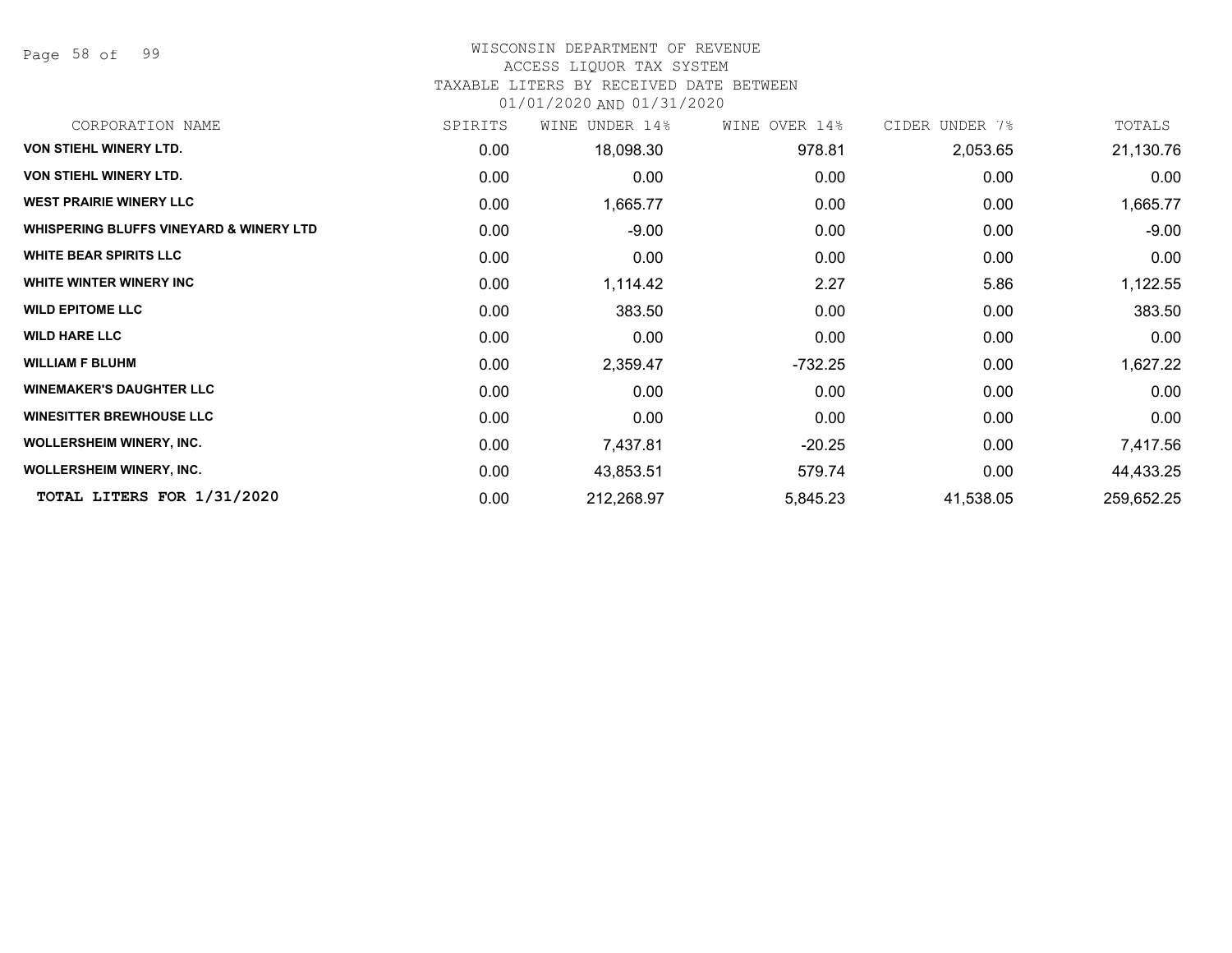Page 59 of 99

# WISCONSIN DEPARTMENT OF REVENUE ACCESS LIQUOR TAX SYSTEM TAXABLE LITERS BY RECEIVED DATE BETWEEN 01/01/2020 AND 01/31/2020

CORPORATION NAME SPIRITS WINE UNDER 14% WINE OVER 14% CIDER UNDER 7% TOTALS

**WINE DIRECT SHIPPER (WDS)**

| 1-800 WINESHOP.COM INC                    | 0.00 | 2,285.25 | 331.50 | 0.00 | 2,616.75 |
|-------------------------------------------|------|----------|--------|------|----------|
| 2HAWK, LLC                                | 0.00 | 0.00     | 0.00   | 0.00 | 0.00     |
| A DONKEY AND GOAT LLC                     | 0.00 | 14.25    | 0.00   | 0.00 | 14.25    |
| A TO Z WINEWORKS LLC                      | 0.00 | 22.50    | 36.75  | 0.00 | 59.25    |
| <b>ABACELA VINEYARDS &amp; WINERY INC</b> | 0.00 | 35.25    | 110.25 | 0.00 | 145.50   |
| <b>ABREU VINEYARDS INC</b>                | 0.00 | 0.00     | 37.50  | 0.00 | 37.50    |
| AC VIN CO LLC                             | 0.00 | 51.00    | 134.25 | 0.00 | 185.25   |
| <b>ACCOLADE WINES NORTH AMERICA INC</b>   | 0.00 | 15.00    | 55.50  | 0.00 | 70.50    |
| <b>ACKLEY BRANDS LTD</b>                  | 0.00 | 63.00    | 0.00   | 0.00 | 63.00    |
| <b>ACORN ALEGRIA WINERY</b>               | 0.00 | 35.25    | 47.25  | 0.00 | 82.50    |
| <b>ADAM H LEE</b>                         | 0.00 | 0.00     | 0.00   | 0.00 | 0.00     |
| <b>ADAMS WINERY LLC</b>                   | 0.00 | 62.25    | 108.00 | 0.00 | 170.25   |
| <b>ADELAIDA CELLARS INC</b>               | 0.00 | 0.75     | 113.75 | 0.00 | 114.50   |
| <b>ADELSHEIM VINEYARD LLC</b>             | 0.00 | 35.25    | 0.00   | 0.00 | 35.25    |
| ADLER DEUTSCH VINEYARD LLC                | 0.00 | 0.00     | 1.19   | 0.00 | 1.19     |
| <b>AH WINES INC</b>                       | 0.00 | 0.00     | 0.00   | 0.00 | 0.00     |
| <b>AIRPORT RANCH ESTATES LLC</b>          | 0.00 | 31.50    | 87.75  | 0.00 | 119.25   |
| <b>AKA WINES LLC</b>                      | 0.00 | 112.50   | 0.00   | 0.00 | 112.50   |
| ALEJANDRO BULGHERONI ESTATE LLC           | 0.00 | 0.00     | 0.00   | 0.00 | 0.00     |
| ALEXANDRIA NICOLE CELLARS LLC             | 0.00 | 22.50    | 32.25  | 0.00 | 54.75    |
| <b>ALOFT WINES LLC</b>                    | 0.00 | 0.00     | 6.75   | 0.00 | 6.75     |
| <b>ALPHA &amp; OMEGA WINERY LLC</b>       | 0.00 | 0.00     | 315.00 | 0.00 | 315.00   |
| <b>ALTAMURA WINERY INC</b>                | 0.00 | 0.00     | 22.50  | 0.00 | 22.50    |
| <b>ALTBIER OPERATIONS LLC</b>             | 0.00 | 0.00     | 0.00   | 0.00 | 0.00     |
| <b>ALVAREZ VINEYARDS LLC</b>              | 0.00 | 4.50     | 0.00   | 0.00 | 4.50     |
| <b>AMANDA STEFL</b>                       | 0.00 | 0.00     | 0.00   | 0.00 | 0.00     |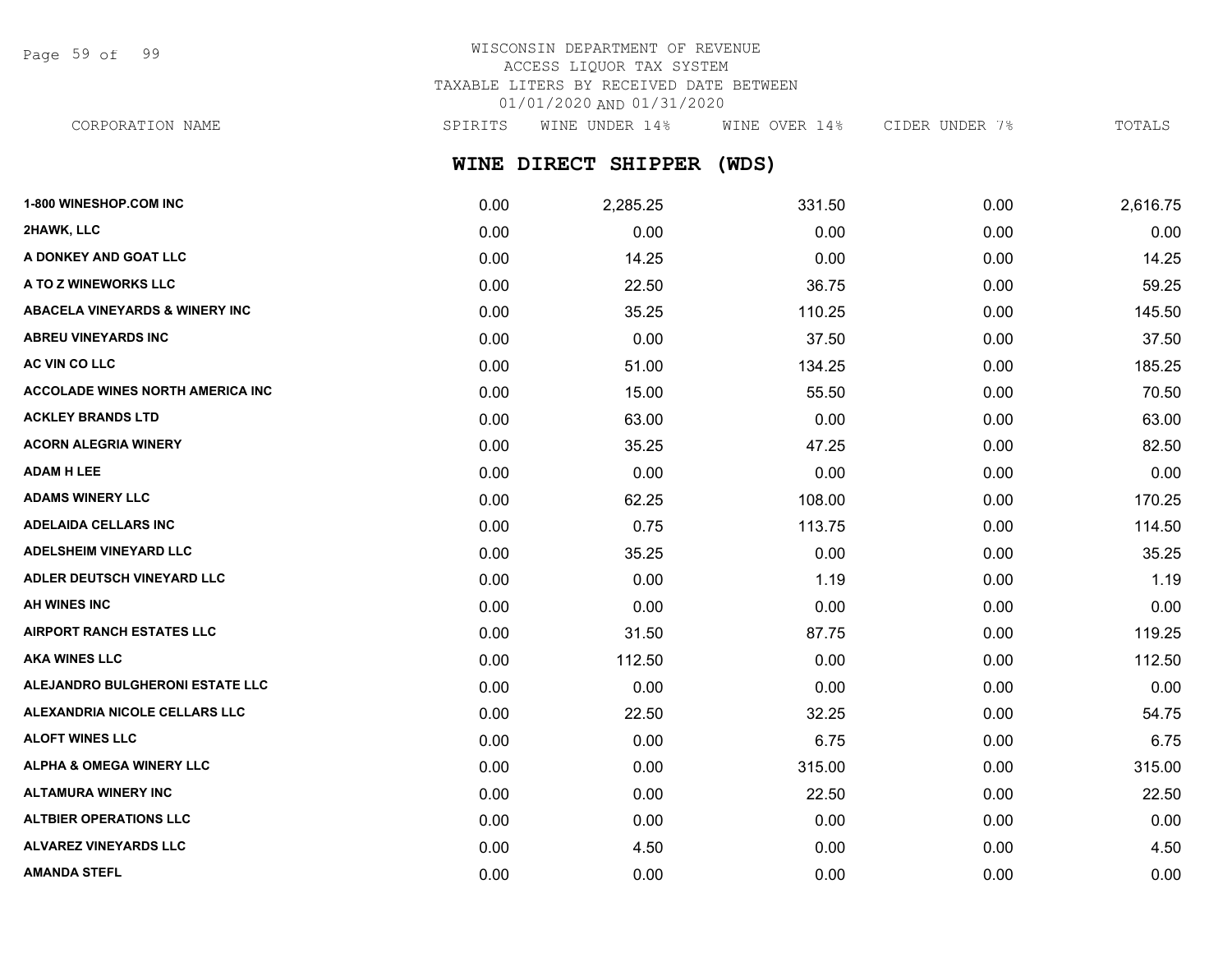Page 60 of 99

| SPIRITS | WINE UNDER 14% | WINE OVER 14% | CIDER UNDER 7% | TOTALS |
|---------|----------------|---------------|----------------|--------|
| 0.00    | 3.00           | 9.75          | 0.00           | 12.75  |
| 0.00    | 11.25          | 22.50         | 0.00           | 33.75  |
| 0.00    | 45.00          | 0.00          | 0.00           | 45.00  |
| 0.00    | 1.50           | 43.50         | 0.00           | 45.00  |
| 0.00    | 1.50           | 296.63        | 0.00           | 298.13 |
| 0.00    | 12.00          | 8.25          | 0.00           | 20.25  |
| 0.00    | 1.59           | 0.00          | 0.00           | 1.59   |
| 0.00    | 0.00           | 0.00          | 0.00           | 0.00   |
| 0.00    | 0.00           | 0.00          | 0.00           | 0.00   |
| 0.00    | 18.75          | 88.50         | 0.00           | 107.25 |
| 0.00    | 0.00           | 0.00          | 0.00           | 0.00   |
| 0.00    | 0.00           | 0.00          | 0.00           | 0.00   |
| 0.00    | 0.00           | 0.00          | 0.00           | 0.00   |
| 0.00    | 0.00           | 0.00          | 0.00           | 0.00   |
| 0.00    | 0.00           | 9.00          | 0.00           | 9.00   |
| 0.00    | 76.50          | 0.00          | 0.00           | 76.50  |
| 0.00    | 4.50           | 175.50        | 0.00           | 180.00 |
| 0.00    | 30.00          | 0.00          | 0.00           | 30.00  |
| 0.00    | 456.75         | 11.25         | 0.00           | 468.00 |
| 0.00    | 15.75          | 14.25         | 0.00           | 30.00  |
| 0.00    | 13.88          | 3.75          | 0.00           | 17.63  |
| 0.00    | 0.00           | 66.00         | 0.00           | 66.00  |
| 0.00    | 0.00           | 0.00          | 0.00           | 0.00   |
| 0.00    | 1.50           | 6.75          | 0.00           | 8.25   |
| 0.00    | 0.00           | 59.25         | 0.00           | 59.25  |
| 0.00    | 0.00           | 0.00          | 0.00           | 0.00   |
| 0.00    | 0.00           | 63.00         | 0.00           | 63.00  |
| 0.00    | 12.00          | 81.75         | 0.00           | 93.75  |
|         |                |               |                |        |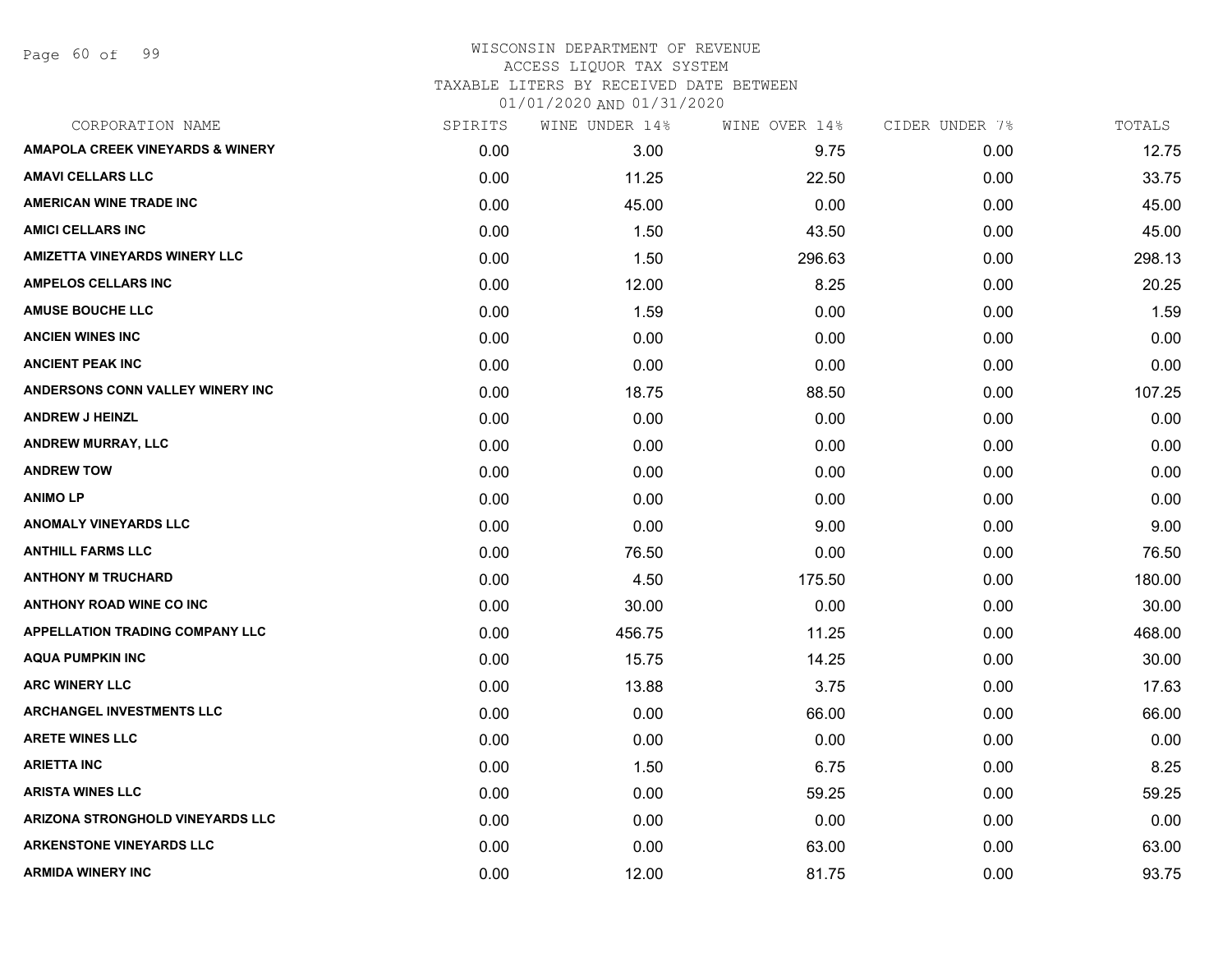Page 61 of 99

| CORPORATION NAME                       | SPIRITS | WINE UNDER 14% | WINE OVER 14% | CIDER UNDER 7% | TOTALS |
|----------------------------------------|---------|----------------|---------------|----------------|--------|
| <b>ARMSTRONG FAMILY WINERY LLC</b>     | 0.00    | 0.00           | 60.75         | 0.00           | 60.75  |
| <b>ARMSTRONG VINEYARDS INC</b>         | 0.00    | 0.00           | 88.50         | 0.00           | 88.50  |
| <b>ARNOT-ROBERTS LLC</b>               | 0.00    | 0.00           | 0.00          | 0.00           | 0.00   |
| <b>ARRINGTON VINEYARDS LLC</b>         | 0.00    | 112.55         | 175.50        | 0.00           | 288.05 |
| <b>ARTISTE MANAGEMENT CO LLC</b>       | 0.00    | 0.00           | 0.00          | 0.00           | 0.00   |
| AU BON CLIMAT LLC                      | 0.00    | 25.50          | 0.00          | 0.00           | 25.50  |
| <b>AUBERT WINEGROWING INC</b>          | 0.00    | 0.00           | 271.50        | 0.00           | 271.50 |
| <b>AUGUST BRIGGS JR INC</b>            | 0.00    | 9.75           | 20.25         | 0.00           | 30.00  |
| <b>AUSTIN NICHOLS &amp; CO INC</b>     | 0.00    | 502.48         | 0.00          | 0.00           | 502.48 |
| AVV WINERY CO LLC                      | 0.00    | 45.00          | 50.25         | 0.00           | 95.25  |
| <b>B &amp; B ORGANICS, LLC</b>         | 0.00    | 1.50           | 0.00          | 0.00           | 1.50   |
| <b>B WISE VINEYARDS LLC</b>            | 0.00    | 0.00           | 71.25         | 0.00           | 71.25  |
| <b>BABCOCK ENTERPRISES INC</b>         | 0.00    | 0.00           | 0.00          | 0.00           | 0.00   |
| <b>BADGER MOUNTAIN INC</b>             | 0.00    | 0.00           | 0.00          | 0.00           | 0.00   |
| <b>BALBOA WINERY LLC</b>               | 0.00    | 13.50          | 2.25          | 0.00           | 15.75  |
| <b>BALLENTINE VINEYARDS INC</b>        | 0.00    | 6.75           | 44.00         | 0.00           | 50.75  |
| <b>BALTIMORE BEND VINEYARD LLC</b>     | 0.00    | 0.00           | 0.00          | 0.00           | 0.00   |
| <b>BANSHEE WINES LLC</b>               | 0.00    | 0.00           | 0.00          | 0.00           | 0.00   |
| <b>BARGETTOS SANTA CRUZ WINERY INC</b> | 0.00    | 23.72          | 4.05          | 0.00           | 27.77  |
| <b>BARLOW VINEYARDS LLC</b>            | 0.00    | 0.00           | 30.00         | 0.00           | 30.00  |
| <b>BARNARD GRIFFIN INC</b>             | 0.00    | 0.00           | 3.00          | 0.00           | 3.00   |
| <b>BARNETT VINEYARDS LP</b>            | 0.00    | 21.75          | 124.13        | 0.00           | 145.88 |
| <b>BATTLE FAMILY VINEYARDS LLC</b>     | 0.00    | 0.00           | 0.00          | 0.00           | 0.00   |
| <b>BAW INC</b>                         | 0.00    | 338.00         | 230.50        | 0.00           | 568.50 |
| <b>BAYFIELD WINERY, LTD.</b>           | 0.00    | 0.00           | 0.00          | 0.00           | 0.00   |
| <b>BEAUX FRERES LLC</b>                | 0.00    | 105.00         | 3.75          | 0.00           | 108.75 |
| <b>BECKER FARMS INC</b>                | 0.00    | 0.00           | 0.00          | 0.00           | 0.00   |
| BEDELL NORTH FORK LLC                  | 0.00    | 45.00          | 0.00          | 0.00           | 45.00  |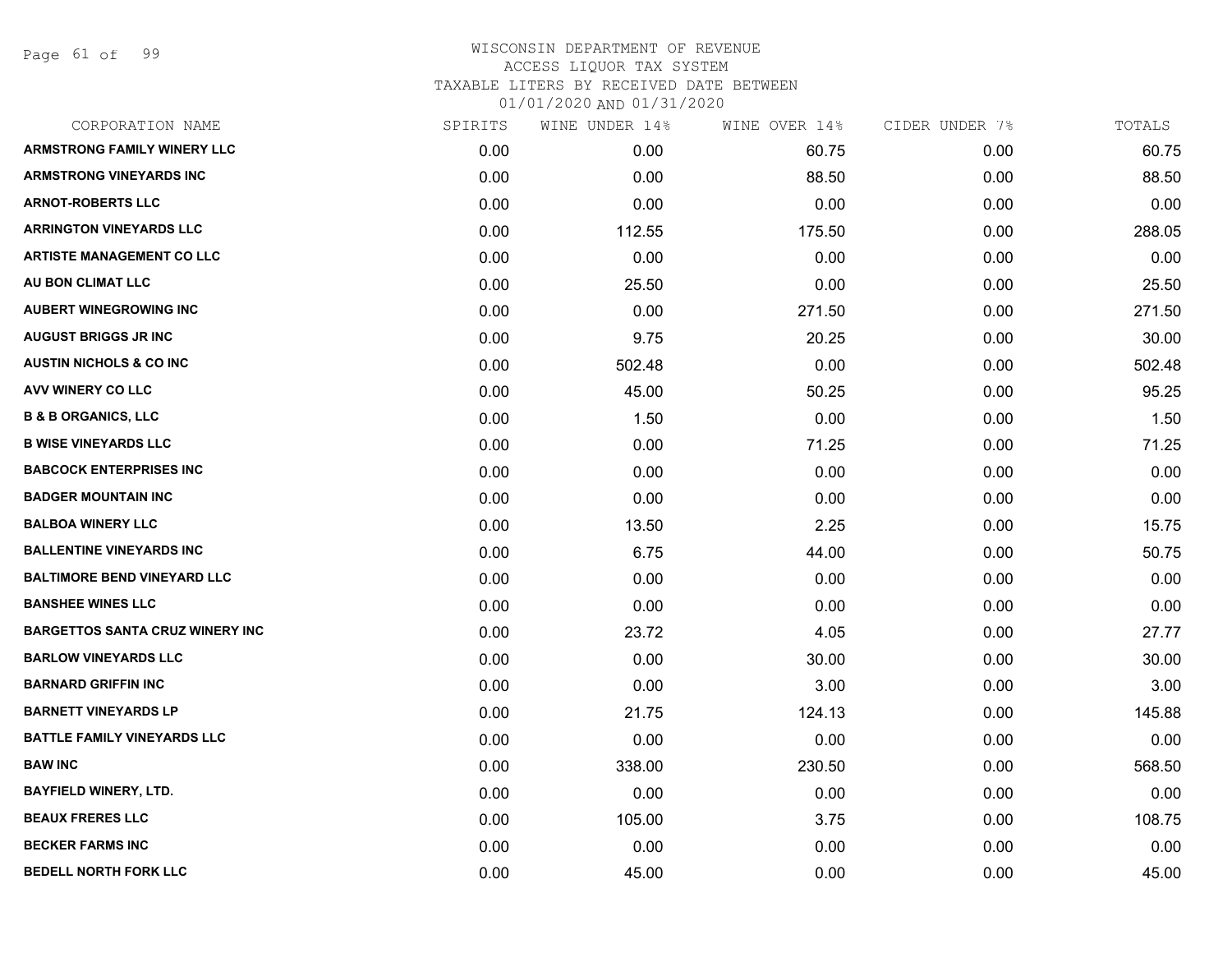Page 62 of 99

#### WISCONSIN DEPARTMENT OF REVENUE ACCESS LIQUOR TAX SYSTEM

TAXABLE LITERS BY RECEIVED DATE BETWEEN

| CORPORATION NAME                                | SPIRITS | WINE UNDER 14% | WINE OVER 14% | CIDER UNDER 7% | TOTALS   |
|-------------------------------------------------|---------|----------------|---------------|----------------|----------|
| <b>BEDROCK WINE COMPANY LP</b>                  | 0.00    | 119.25         | 994.50        | 0.00           | 1,113.75 |
| <b>BEHRENS AND DRINKWARD</b>                    | 0.00    | 1.50           | 115.50        | 0.00           | 117.00   |
| <b>BEL VINO LLC</b>                             | 0.00    | 10.50          | 2.25          | 0.00           | 12.75    |
| <b>BELLAVINI WINERY</b>                         | 0.00    | 205.50         | 0.00          | 0.00           | 205.50   |
| <b>BELLEVINEZ LLC</b>                           | 0.00    | 0.00           | 0.00          | 0.00           | 0.00     |
| <b>BENESSERE VINEYARDS LTD</b>                  | 0.00    | 3.39           | 31.50         | 0.00           | 34.89    |
| <b>BENNETT LANE WINERY LLC</b>                  | 0.00    | 5.25           | 155.25        | 0.00           | 160.50   |
| <b>BENOVIA WINERY LLC</b>                       | 0.00    | 0.00           | 90.75         | 0.00           | 90.75    |
| <b>BENT CREEK WINERY LLC</b>                    | 0.00    | 0.00           | 2.25          | 0.00           | 2.25     |
| <b>BERGSTROM WINES LLC</b>                      | 0.00    | 152.25         | 37.25         | 0.00           | 189.50   |
| <b>BERNARDUS LLC</b>                            | 0.00    | 6.00           | 90.75         | 0.00           | 96.75    |
| BETHEL HEIGHTS VINEYARD INC                     | 0.00    | 117.75         | 14.25         | 0.00           | 132.00   |
| BETTER BRANDS INTERNATIONAL                     | 0.00    | 13.50          | 18.00         | 0.00           | 31.50    |
| <b>BETZ CELLARS LLC</b>                         | 0.00    | 0.00           | 0.00          | 0.00           | 0.00     |
| <b>BEVAN CELLARS, LLC</b>                       | 0.00    | 5.25           | 62.25         | 0.00           | 67.50    |
| BIEN NACIDO VINEYARDS OF RANCHO TEPUSQUET<br>LP | 0.00    | 0.00           | 0.00          | 0.00           | 0.00     |
| <b>BIG TABLE FARM, INC</b>                      | 0.00    | 78.00          | 18.75         | 0.00           | 96.75    |
| <b>BILTMORE ESTATE WINE COMPANY</b>             | 0.00    | 437.25         | 110.25        | 0.00           | 547.50   |
| <b>BLACK CAT VINEYARD LLC</b>                   | 0.00    | 12.00          | 68.25         | 0.00           | 80.25    |
| <b>BLACK MESA WINERY LLC</b>                    | 0.00    | 34.50          | 0.00          | 0.00           | 34.50    |
| <b>BLACKBIRD VINEYARDS LLC</b>                  | 0.00    | 9.00           | 49.13         | 0.00           | 58.13    |
| <b>BLAIR VINEYARDS LLC</b>                      | 0.00    | 0.00           | 0.00          | 0.00           | 0.00     |
| <b>BLANKIET ESTATE LLC</b>                      | 0.00    | 0.00           | 35.25         | 0.00           | 35.25    |
| <b>BLIND HORSE WINERY LLC</b>                   | 0.00    | 0.00           | 0.00          | 0.00           | 0.00     |
| <b>BLUE FARM, LLC</b>                           | 0.00    | 0.00           | 12.75         | 0.00           | 12.75    |
| <b>BLUE SKY VINTNERS LLC</b>                    | 0.00    | 8.25           | 25.50         | 0.00           | 33.75    |
| <b>BNA WINE GROUP LLC</b>                       | 0.00    | 0.00           | 0.00          | 0.00           | 0.00     |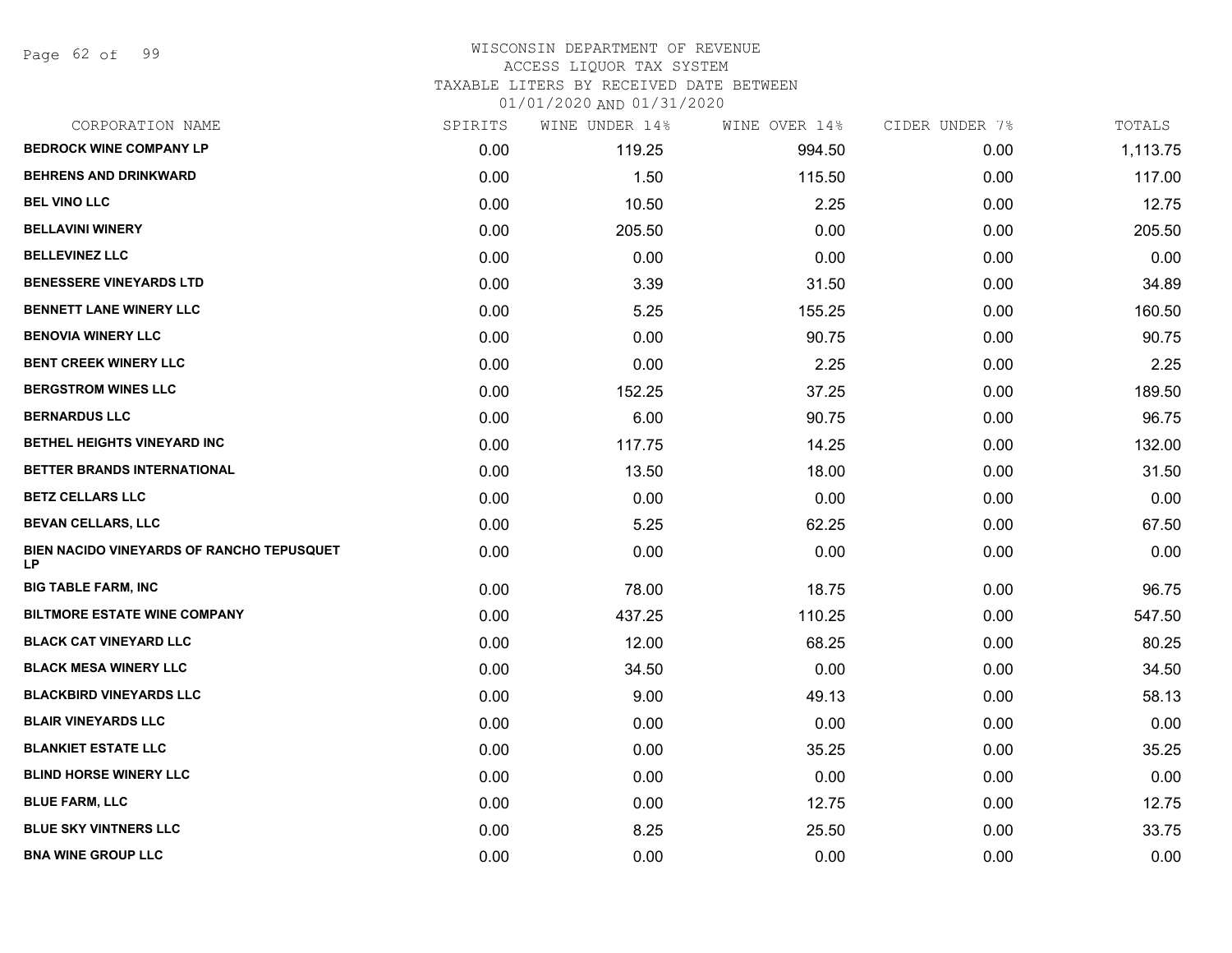Page 63 of 99

| CORPORATION NAME                       | SPIRITS | WINE UNDER 14% | WINE OVER 14% | CIDER UNDER 7% | TOTALS   |
|----------------------------------------|---------|----------------|---------------|----------------|----------|
| <b>BOARS VIEW LLC</b>                  | 0.00    | 0.00           | 49.50         | 0.00           | 49.50    |
| <b>BOEDECKER CELLARS, LLC</b>          | 0.00    | 24.00          | 0.00          | 0.00           | 24.00    |
| <b>BOEGER WINERY INC</b>               | 0.00    | 21.00          | 18.75         | 0.00           | 39.75    |
| <b>BOEKENOOGEN WINERY LLC</b>          | 0.00    | 0.00           | 0.00          | 0.00           | 0.00     |
| <b>BOGLE VINEYARDS INC</b>             | 0.00    | 11.25          | 46.50         | 0.00           | 57.75    |
| <b>BOLO CELLARS, LLC</b>               | 0.00    | 0.00           | 0.00          | 0.00           | 0.00     |
| <b>BONNY DOON WINERY INC</b>           | 0.00    | 0.00           | 0.00          | 0.00           | 0.00     |
| <b>BOOKWALTER WINERY LLC</b>           | 0.00    | 0.00           | 25.50         | 0.00           | 25.50    |
| <b>BOTHAM BRANDS LLC</b>               | 0.00    | 0.00           | 0.00          | 0.00           | 0.00     |
| <b>BOUCHAINE VINEYARDS INC</b>         | 0.00    | 7.50           | 19.50         | 0.00           | 27.00    |
| <b>BOUNDARY BREAKS LLC</b>             | 0.00    | 9.00           | 0.00          | 0.00           | 9.00     |
| BOWERS HARBOR VINEYARDS AND WINERY INC | 0.00    | 36.00          | 0.00          | 0.00           | 36.00    |
| <b>BRADLEY GEARHART</b>                | 0.00    | 0.00           | 0.00          | 0.00           | 0.00     |
| <b>BRADLEY L ALLEN</b>                 | 0.00    | 0.00           | 0.00          | 0.00           | 0.00     |
| <b>BRANCHES WINERY LLC</b>             | 0.00    | 0.00           | 0.00          | 0.00           | 0.00     |
| <b>BRASSFIELD ESTATE WINERY LLC</b>    | 0.00    | 0.00           | 5.25          | 0.00           | 5.25     |
| <b>BRECON ESTATE INC</b>               | 0.00    | 0.00           | 0.00          | 0.00           | 0.00     |
| <b>BRET LOPEZ</b>                      | 0.00    | 0.00           | 75.75         | 0.00           | 75.75    |
| <b>BRIAN C LOKRANTZ</b>                | 0.00    | 0.00           | 0.00          | 0.00           | 0.00     |
| <b>BRIAN CARTER CELLARS LLC</b>        | 0.00    | 0.00           | 0.75          | 0.00           | 0.75     |
| <b>BRIAN M HEATH</b>                   | 0.00    | 127.50         | 125.25        | 0.00           | 252.75   |
| <b>BRICOLEUR VINEYARDS LLC</b>         | 0.00    | 0.00           | 0.00          | 0.00           | 0.00     |
| <b>BRIDGEVIEW VINEYARDS INC</b>        | 0.00    | 0.00           | 0.00          | 0.00           | 0.00     |
| <b>BRIGADOON FARM &amp; WINERY LLC</b> | 0.00    | 0.00           | 0.00          | 0.00           | 0.00     |
| <b>BRIGHT CELLARS INC</b>              | 0.00    | 2,291.25       | 1,071.00      | 0.00           | 3,362.25 |
| <b>BRIX CIDER LLC</b>                  | 0.00    | 0.00           | 0.00          | 0.00           | 0.00     |
| <b>BRONCO WINE COMPANY</b>             | 0.00    | 5.25           | 2.25          | 0.00           | 7.50     |
| BROWN COUNTY WINE COMPANY, INC.        | 0.00    | 15.00          | 1.50          | 0.00           | 16.50    |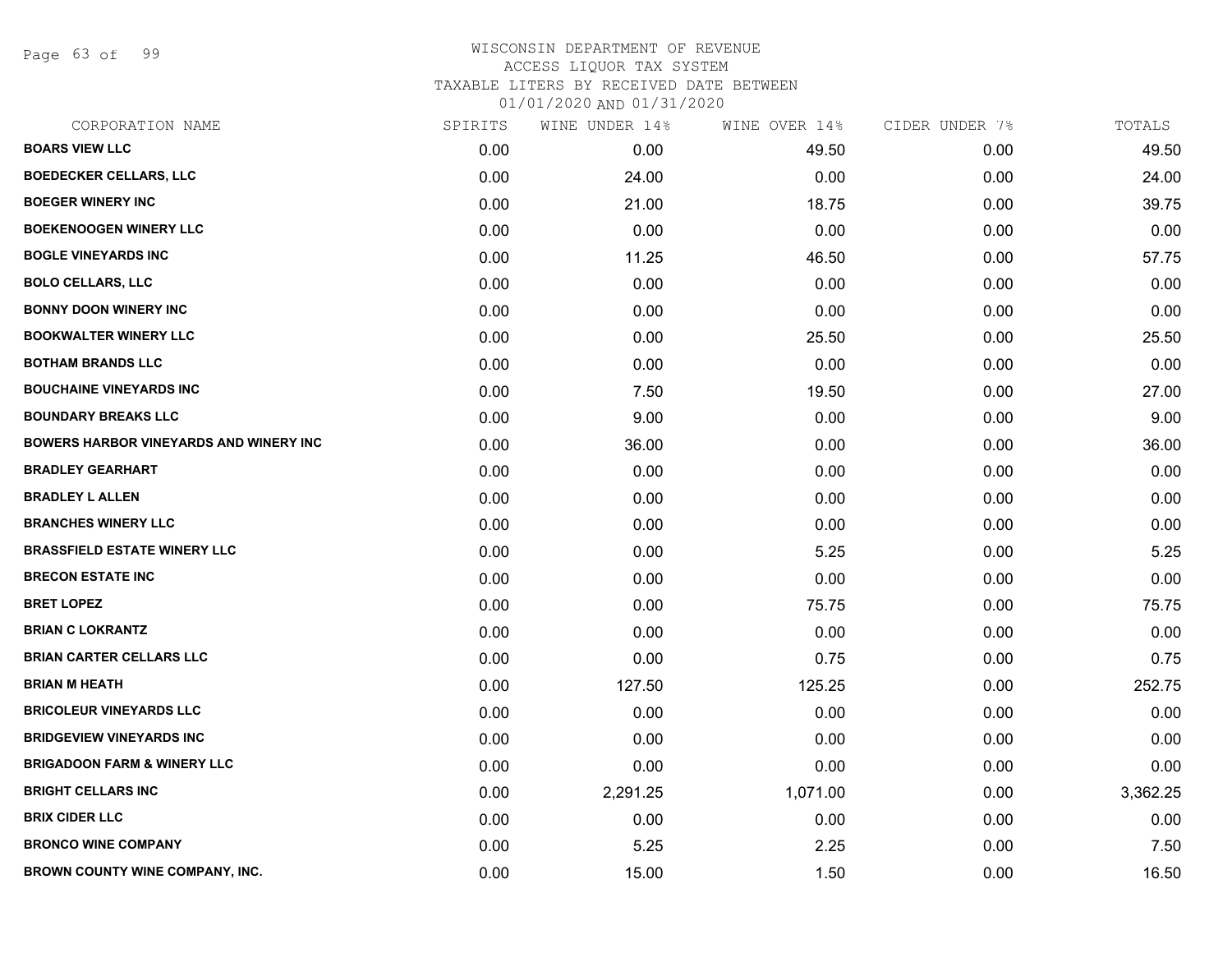Page 64 of 99

#### WISCONSIN DEPARTMENT OF REVENUE ACCESS LIQUOR TAX SYSTEM TAXABLE LITERS BY RECEIVED DATE BETWEEN

| CORPORATION NAME                             | SPIRITS | WINE UNDER 14% | WINE OVER 14% | CIDER UNDER 7% | TOTALS   |
|----------------------------------------------|---------|----------------|---------------|----------------|----------|
| <b>BROWN ESTATE VINEYARDS LLC</b>            | 0.00    | 17.25          | 106.50        | 0.00           | 123.75   |
| <b>BROWNE FAMILY WINES LLC</b>               | 0.00    | 0.75           | 53.25         | 0.00           | 54.00    |
| <b>BRUTOCAO CELLARS LP</b>                   | 0.00    | 53.25          | 216.00        | 0.00           | 269.25   |
| <b>BRYANT VINEYARDS INC</b>                  | 0.00    | 0.00           | 9.00          | 0.00           | 9.00     |
| <b>BUCKLER FAMILY VINEYARDS LLC</b>          | 0.00    | 0.00           | 0.00          | 0.00           | 0.00     |
| <b>BUEHLER VINEYARDS INC</b>                 | 0.00    | 15.00          | 96.00         | 0.00           | 111.00   |
| <b>BULLY HILL VINEYARDS INC</b>              | 0.00    | 189.75         | 0.00          | 0.00           | 189.75   |
| <b>BURGESS CELLARS INC</b>                   | 0.00    | 8.25           | 69.75         | 0.00           | 78.00    |
| <b>BURRELL SCHOOL VINEYARDS INC</b>          | 0.00    | 0.75           | 118.50        | 0.00           | 119.25   |
| <b>BUTTONWOOD FARM WINERY INC</b>            | 0.00    | 18.00          | 14.25         | 0.00           | 32.25    |
| <b>BWSC LLC</b>                              | 0.00    | 4,970.90       | 1,281.75      | 0.00           | 6,252.65 |
| <b>C &amp; C WINE SERVICES INC</b>           | 0.00    | 2.25           | 105.75        | 0.00           | 108.00   |
| <b>C &amp; N CORPORATION</b>                 | 0.00    | 0.00           | 0.00          | 0.00           | 0.00     |
| <b>C G DI ARIE VINEYARD &amp; WINERY LLC</b> | 0.00    | 4.50           | 22.50         | 0.00           | 27.00    |
| <b>C MONDAVI &amp; SONS</b>                  | 0.00    | 144.00         | 73.13         | 0.00           | 217.13   |
| <b>CADA LLC</b>                              | 0.00    | 0.00           | 0.00          | 0.00           | 0.00     |
| <b>CAIN CELLARS INC</b>                      | 0.00    | 17.25          | 100.50        | 0.00           | 117.75   |
| <b>CAKEBREAD CELLARS</b>                     | 0.00    | 546.00         | 744.00        | 0.00           | 1,290.00 |
| <b>CALCAREOUS VINEYARD LLC</b>               | 0.00    | 14.25          | 77.25         | 0.00           | 91.50    |
| <b>CALDWELL WINERY LLC</b>                   | 0.00    | 0.00           | 0.00          | 0.00           | 0.00     |
| <b>CALLAWAY TEMECULA LP</b>                  | 0.00    | 30.00          | 44.25         | 0.00           | 74.25    |
| CALWD, INC.                                  | 0.00    | 0.00           | 0.00          | 0.00           | 0.00     |
| <b>CAMARDA CORP</b>                          | 0.00    | 0.00           | 0.00          | 0.00           | 0.00     |
| <b>CARACCIOLI CELLARS INC</b>                | 0.00    | 6.00           | 0.00          | 0.00           | 6.00     |
| <b>CARHARTT VINEYARD, INC.</b>               | 0.00    | 28.50          | 0.00          | 0.00           | 28.50    |
| <b>CARL THOMA</b>                            | 0.00    | 18.00          | 0.00          | 0.00           | 18.00    |
| <b>CARLISLE WINERY &amp; VINEYARDS LLC</b>   | 0.00    | 49.50          | 404.25        | 0.00           | 453.75   |
| <b>CARLSON VINEYARDS INC</b>                 | 0.00    | 46.50          | 0.00          | 0.00           | 46.50    |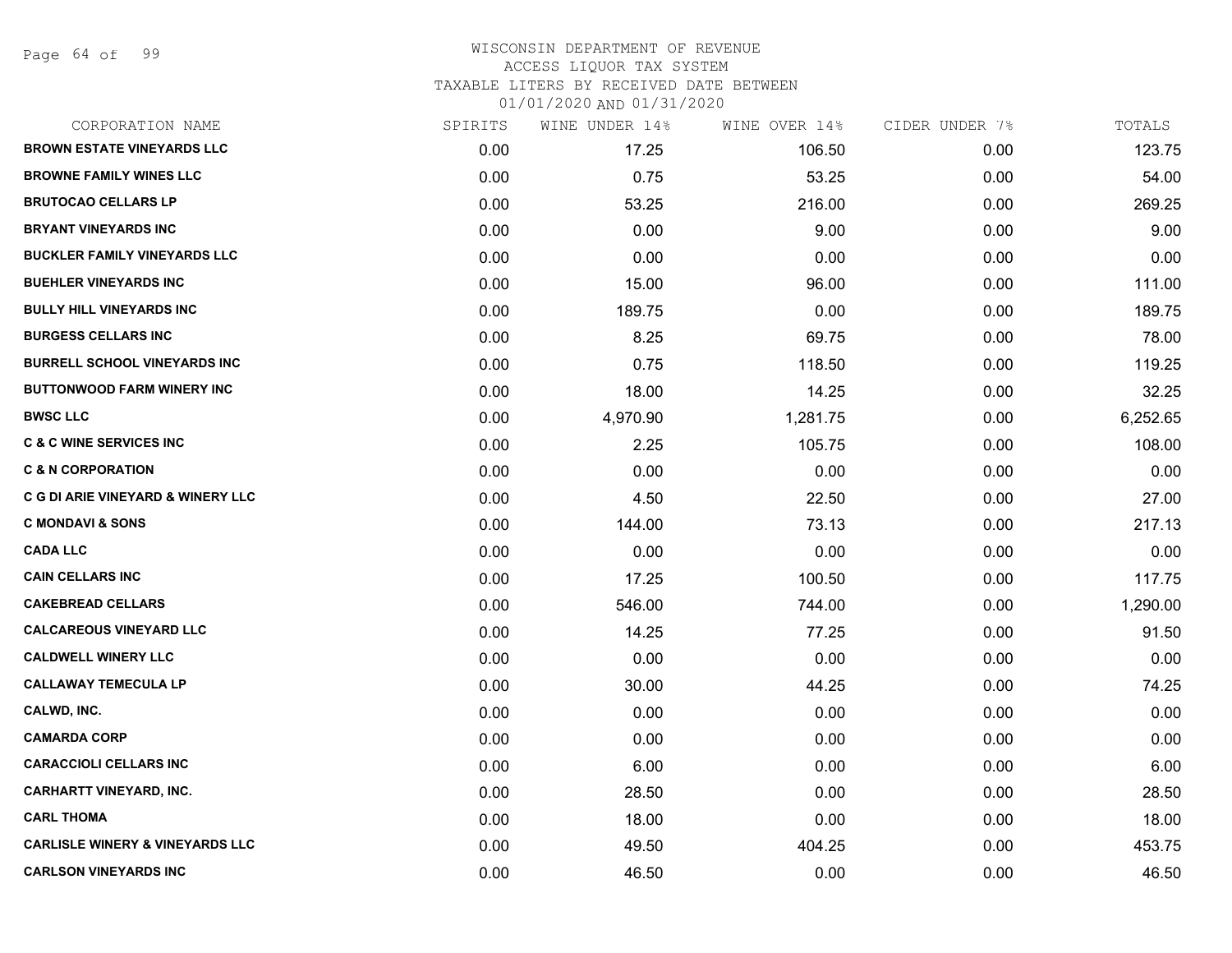| CORPORATION NAME                                  | SPIRITS | WINE UNDER 14% | WINE OVER 14% | CIDER UNDER 7% | TOTALS   |
|---------------------------------------------------|---------|----------------|---------------|----------------|----------|
| <b>CARNEROS WINE COMPANY INC</b>                  | 0.00    | 0.00           | 1.50          | 0.00           | 1.50     |
| <b>CARR WINERY INC</b>                            | 0.00    | 0.00           | 0.00          | 0.00           | 0.00     |
| <b>CASTORO CELLARS</b>                            | 0.00    | 160.27         | 199.50        | 0.00           | 359.77   |
| <b>CATHERINE ELIZABETH INC</b>                    | 0.00    | 0.00           | 0.00          | 0.00           | 0.00     |
| <b>CAYMUS VINEYARDS INC</b>                       | 0.00    | 9.00           | 269.00        | 0.00           | 278.00   |
| <b>CECIL A ZERBA</b>                              | 0.00    | 0.00           | 30.00         | 0.00           | 30.00    |
| <b>CEDAR KNOLL VINEYARDS INC</b>                  | 0.00    | 0.00           | 63.00         | 0.00           | 63.00    |
| <b>CEJA VINEYARDS INC</b>                         | 0.00    | 0.00           | 0.00          | 0.00           | 0.00     |
| <b>CELLAR RAT CELLARS LLC</b>                     | 0.00    | 3,073.90       | 2,469.50      | 0.00           | 5,543.40 |
| <b>CHAPPELLET WINERY INC</b>                      | 0.00    | 2.25           | 753.00        | 0.00           | 755.25   |
| <b>CHARLES &amp; MARTHA BARRA</b>                 | 0.00    | 12.75          | 14.25         | 0.00           | 27.00    |
| <b>CHARLES REININGER LLC</b>                      | 0.00    | 0.75           | 3.75          | 0.00           | 4.50     |
| <b>CHATEAU BIANCA INC</b>                         | 0.00    | 0.00           | 0.00          | 0.00           | 0.00     |
| <b>CHATEAU DIANA LLC</b>                          | 0.00    | 9.00           | 2.25          | 0.00           | 11.25    |
| <b>CHATEAU GRAND TRAVERSE LTD</b>                 | 0.00    | 113.63         | 0.00          | 0.00           | 113.63   |
| <b>CHATEAU MARGENE INC</b>                        | 0.00    | 0.00           | 18.00         | 0.00           | 18.00    |
| <b>CHATEAU MORRISETTE INC</b>                     | 0.00    | 70.50          | 0.00          | 0.00           | 70.50    |
| <b>CHATEAU OPERATIONS, LTD.</b>                   | 0.00    | 103.50         | 2.00          | 0.00           | 105.50   |
| <b>CHATEAU POTELLE HOLDINGS LLC</b>               | 0.00    | 0.00           | 0.00          | 0.00           | 0.00     |
| <b>CHATEAU ST CROIX WINERY &amp; VINEYARD LLC</b> | 0.00    | 0.00           | 0.00          | 0.00           | 0.00     |
| <b>CHERRY HILL LLC</b>                            | 0.00    | 29.25          | 0.75          | 0.00           | 30.00    |
| <b>CHIARELLO FAMILY VINEYARDS LLC</b>             | 0.00    | 0.00           | 0.00          | 0.00           | 0.00     |
| <b>CHILDRESS WINERY, LLC</b>                      | 0.00    | 30.75          | 0.76          | 0.00           | 31.51    |
| <b>CHIMNEY ROCK WINERY LLC</b>                    | 0.00    | 66.00          | 210.75        | 0.00           | 276.75   |
| <b>CHRISTOPHE BARON</b>                           | 0.00    | 0.00           | 2.25          | 0.00           | 2.25     |
| <b>CHRISTOPHER FIGGINS</b>                        | 0.00    | 0.00           | 0.00          | 0.00           | 0.00     |
| <b>CHRISTOPHER L SHOWN</b>                        | 0.00    | 9.00           | 0.00          | 0.00           | 9.00     |
| <b>CIDER HOUSE OF WISCONSIN LLC</b>               | 0.00    | 0.00           | 0.00          | 0.00           | 0.00     |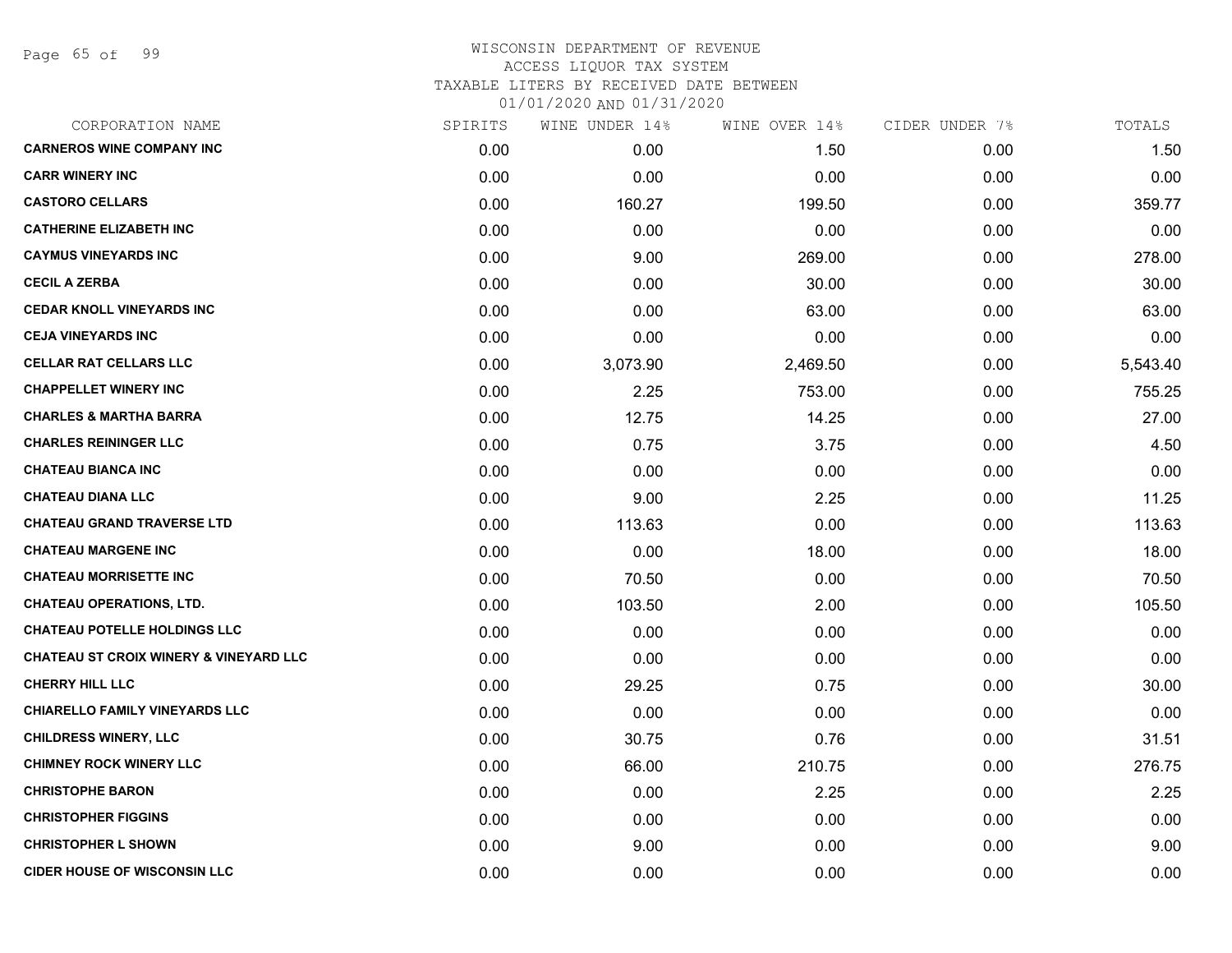Page 66 of 99

| CORPORATION NAME                            | SPIRITS | WINE UNDER 14% | WINE OVER 14% | CIDER UNDER 7% | TOTALS |
|---------------------------------------------|---------|----------------|---------------|----------------|--------|
| <b>CINNABAR WINERY LLC</b>                  | 0.00    | 0.00           | 0.00          | 0.00           | 0.00   |
| <b>CIPCO INC.</b>                           | 0.00    | 1.50           | 7.50          | 0.00           | 9.00   |
| <b>CLAY JAR HOLDINGS LLC</b>                | 0.00    | 0.00           | 0.00          | 0.00           | 0.00   |
| <b>CLEARWATER CANYON CELLARS LLC</b>        | 0.00    | 0.00           | 11.25         | 0.00           | 11.25  |
| CLIF BAR FAMILY WINERY & FARM LLC           | 0.00    | 18.75          | 135.42        | 0.00           | 154.17 |
| <b>CLINE CELLARS INC</b>                    | 0.00    | 37.50          | 96.75         | 0.00           | 134.25 |
| <b>CLOS DU VAL WINE CO LTD</b>              | 0.00    | 11.25          | 80.25         | 0.00           | 91.50  |
| <b>CLOS LACHANCE WINES LLC</b>              | 0.00    | 3.00           | 33.00         | 0.00           | 36.00  |
| <b>COCKERELL WINE CONSULTING LLC</b>        | 0.00    | 1.50           | 4.50          | 0.00           | 6.00   |
| <b>CODORNIU NAPA INC</b>                    | 0.00    | 75.00          | 333.75        | 0.00           | 408.75 |
| <b>COELHO WINERY INC</b>                    | 0.00    | 15.75          | 2.25          | 0.00           | 18.00  |
| <b>COL SOLARE, LLP</b>                      | 0.00    | 0.00           | 5.25          | 0.00           | 5.25   |
| <b>COLGIN PARTNERS LLC</b>                  | 0.00    | 0.00           | 61.50         | 0.00           | 61.50  |
| <b>COLLEEN M BOS</b>                        | 0.00    | 0.00           | 0.00          | 0.00           | 0.00   |
| <b>COLONIAL GREEN TRUST</b>                 | 0.00    | 0.00           | 0.00          | 0.00           | 0.00   |
| <b>COLUMBIA RIVER WINERY INC</b>            | 0.00    | 35.25          | 36.00         | 0.00           | 71.25  |
| <b>CONSTELLATION BRANDS U.S. OPERATIONS</b> | 0.00    | 279.43         | 474.00        | 0.00           | 753.43 |
| <b>CONUNDRUM WINERY LLC</b>                 | 0.00    | 24.75          | 0.00          | 0.00           | 24.75  |
| <b>CONWAY VINEYARDS INC</b>                 | 0.00    | 0.00           | 0.00          | 0.00           | 0.00   |
| <b>COOL HAND VINEYARDS LLC</b>              | 0.00    | 24.75          | 18.75         | 0.00           | 43.50  |
| <b>COPPER CANE LLC</b>                      | 0.00    | 10.50          | 81.75         | 0.00           | 92.25  |
| <b>CORISON WINERY INC</b>                   | 0.00    | 66.75          | 0.00          | 0.00           | 66.75  |
| <b>CORNERSTONE CELLARS LLC</b>              | 0.00    | 0.00           | 4.50          | 0.00           | 4.50   |
| <b>CORY J MICHAL</b>                        | 0.00    | 29.25          | 0.00          | 0.00           | 29.25  |
| <b>COTE D'OR IMPORTS LLC</b>                | 0.00    | 0.00           | 0.00          | 0.00           | 0.00   |
| <b>COURAGEOUS INC</b>                       | 0.00    | 0.00           | 0.00          | 0.00           | 0.00   |
| <b>CRAIG FLETCHER</b>                       | 0.00    | 0.00           | 0.00          | 0.00           | 0.00   |
| <b>CRAIG S HANDLY</b>                       | 0.00    | 0.00           | 11.25         | 0.00           | 11.25  |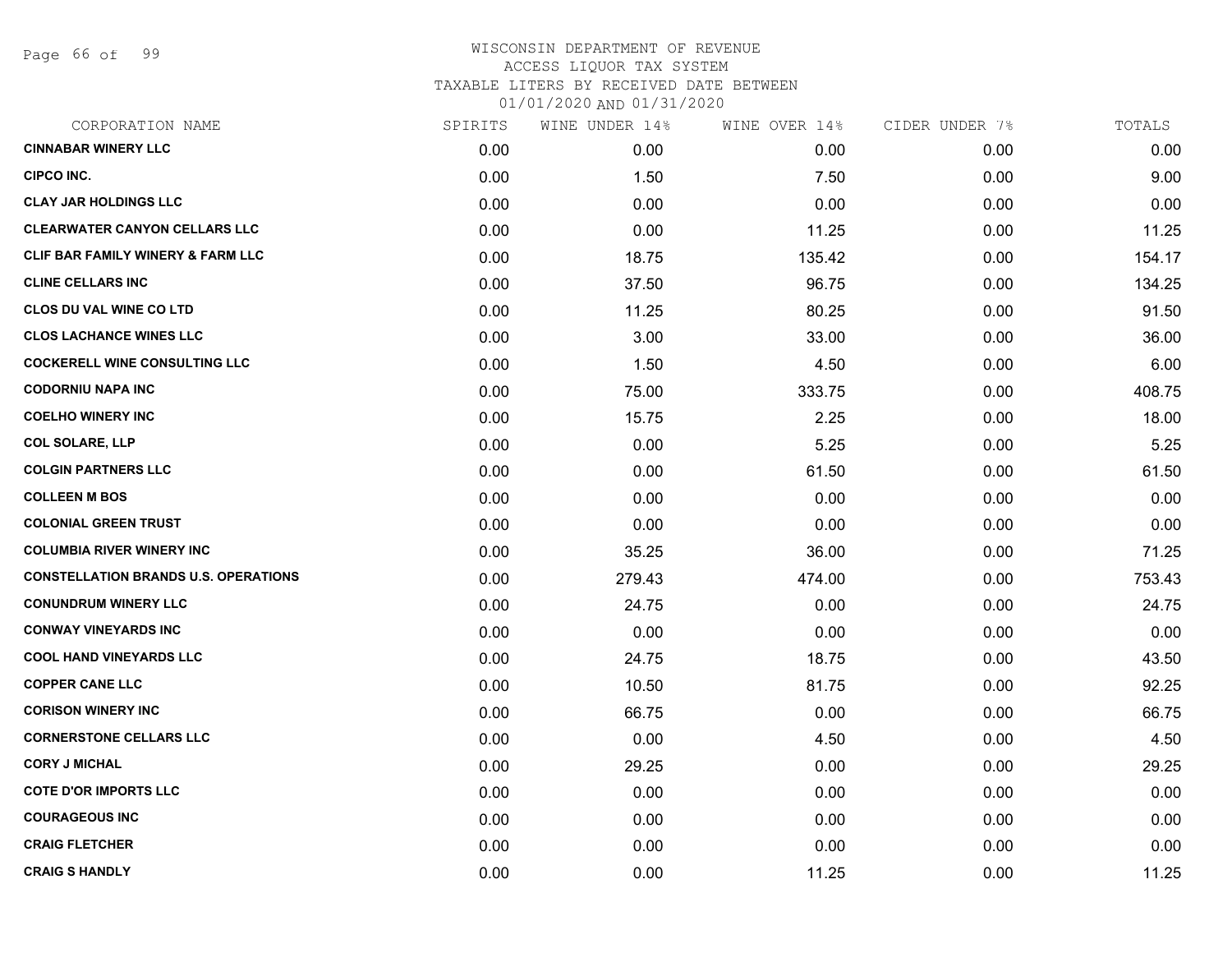Page 67 of 99

# WISCONSIN DEPARTMENT OF REVENUE ACCESS LIQUOR TAX SYSTEM TAXABLE LITERS BY RECEIVED DATE BETWEEN

| CORPORATION NAME                       | SPIRITS | WINE UNDER 14% | WINE OVER 14% | CIDER UNDER 7% | TOTALS |
|----------------------------------------|---------|----------------|---------------|----------------|--------|
| <b>CREATIVE WINE CONCEPTS INC</b>      | 0.00    | 1.50           | 48.75         | 0.00           | 50.25  |
| <b>CREW WINE COMPANY LLC</b>           | 0.00    | 0.00           | 0.00          | 0.00           | 0.00   |
| <b>CRIMSON WINE GROUP LTD</b>          | 0.00    | 0.00           | 0.00          | 0.00           | 0.00   |
| <b>CRISTOM VINEYARDS INC</b>           | 0.00    | 69.00          | 0.00          | 0.00           | 69.00  |
| <b>CROCKER &amp; STARR WINE CO LLC</b> | 0.00    | 0.00           | 48.75         | 0.00           | 48.75  |
| <b>CROFT LLC</b>                       | 0.00    | 25.50          | 0.00          | 0.00           | 25.50  |
| <b>CROWN POINT WINERY LLC</b>          | 0.00    | 0.00           | 0.00          | 0.00           | 0.00   |
| <b>CRUSE WINE COMPANY, LLC</b>         | 0.00    | 0.00           | 0.00          | 0.00           | 0.00   |
| <b>CUNAT PREMIUM VINEYARDS LLC</b>     | 0.00    | 1.50           | 121.50        | 0.00           | 123.00 |
| <b>CUSHMAN WINERY CORPORATION</b>      | 0.00    | 0.75           | 66.75         | 0.00           | 67.50  |
| <b>CUVAISON INC</b>                    | 0.00    | 93.00          | 44.25         | 0.00           | 137.25 |
| <b>CWC WINERY LLC</b>                  | 0.00    | 0.00           | 0.00          | 0.00           | 0.00   |
| <b>D MYERS LLC</b>                     | 0.00    | 0.00           | 0.00          | 0.00           | 0.00   |
| <b>DADY CAPITAL LLLP</b>               | 0.00    | 1.50           | 28.50         | 0.00           | 30.00  |
| <b>DAMIANI WINE CELLARS, LLC</b>       | 0.00    | 0.00           | 0.00          | 0.00           | 0.00   |
| <b>DANA ESTATES INC</b>                | 0.00    | 0.00           | 30.75         | 0.00           | 30.75  |
| <b>DANICA PATRICK</b>                  | 0.00    | 15.00          | 10.88         | 0.00           | 25.88  |
| <b>DANIEL J KOEPKE</b>                 | 0.00    | 0.00           | 0.00          | 0.00           | 0.00   |
| DANZA DEL SOL WINERY INC               | 0.00    | 18.75          | 16.50         | 0.00           | 35.25  |
| <b>DANZINGER VINEYARDS LLC</b>         | 0.00    | 0.00           | 0.00          | 0.00           | 0.00   |
| <b>DAOU VINEYARDS LLC</b>              | 0.00    | 9.00           | 123.00        | 0.00           | 132.00 |
| <b>DARIOUSH KHALEDI WINERY LLC</b>     | 0.00    | 0.00           | 139.50        | 0.00           | 139.50 |
| <b>DAVERO SONOMA, INC</b>              | 0.00    | 0.00           | 0.00          | 0.00           | 0.00   |
| <b>DAVID BRUCE WINERY INC</b>          | 0.00    | 0.00           | 0.00          | 0.00           | 0.00   |
| <b>DAVID COFFARO</b>                   | 0.00    | 4.50           | 54.00         | 0.00           | 58.50  |
| <b>DAVID F MAHER</b>                   | 0.00    | 0.00           | 0.00          | 0.00           | 0.00   |
| <b>DAVID J ECKERT</b>                  | 0.00    | 0.00           | 0.00          | 0.00           | 0.00   |
| <b>DAVID J MATTHEWS</b>                | 0.00    | 36.00          | 0.00          | 0.00           | 36.00  |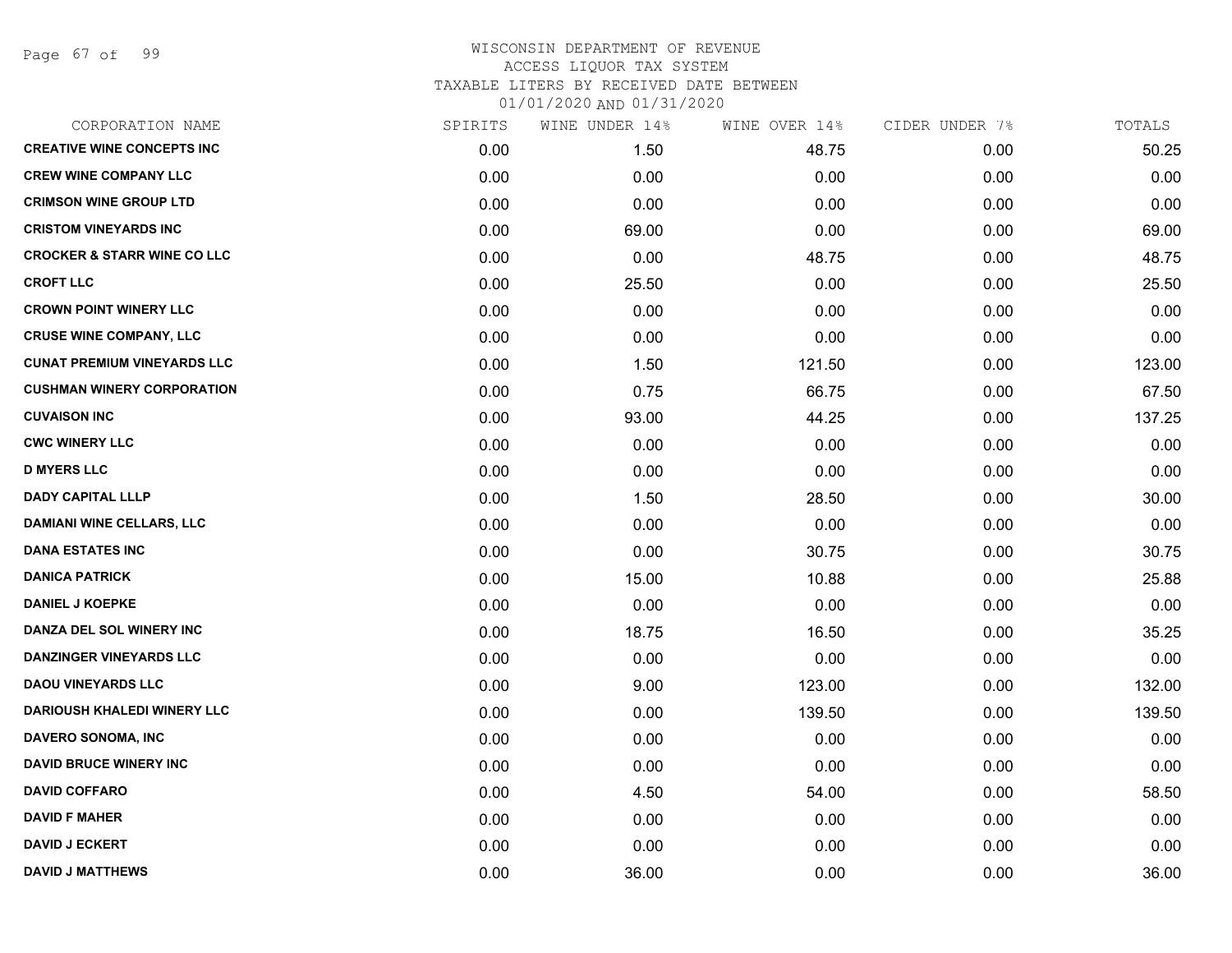Page 68 of 99

### WISCONSIN DEPARTMENT OF REVENUE ACCESS LIQUOR TAX SYSTEM TAXABLE LITERS BY RECEIVED DATE BETWEEN

| CORPORATION NAME                                                         | SPIRITS | WINE UNDER 14% | WINE OVER 14% | CIDER UNDER 7% | TOTALS |
|--------------------------------------------------------------------------|---------|----------------|---------------|----------------|--------|
| <b>DAVID JAMES LLC</b>                                                   | 0.00    | 101.25         | 33.00         | 0.00           | 134.25 |
| <b>DAVID L MCGEE</b>                                                     | 0.00    | 0.00           | 0.00          | 0.00           | 0.00   |
| <b>DAVIS ESTATES LLC</b>                                                 | 0.00    | 0.00           | 117.00        | 0.00           | 117.00 |
| <b>DAWN'S DREAM LLC</b>                                                  | 0.00    | 0.00           | 0.00          | 0.00           | 0.00   |
| DE LA MONTANYA WINERY INC                                                | 0.00    | 0.00           | 93.00         | 0.00           | 93.00  |
| <b>DEAN VINCENT BORDIGIONI</b>                                           | 0.00    | 0.00           | 0.00          | 0.00           | 0.00   |
| DEERFIELD RANCH WINERY LLC                                               | 0.00    | 0.00           | 0.00          | 0.00           | 0.00   |
| DEL DOTTO VINEYARDS INC                                                  | 0.00    | 24.25          | 645.75        | 0.00           | 670.00 |
| <b>DELICATO VINEYARDS INC</b>                                            | 0.00    | 21.00          | 218.25        | 0.00           | 239.25 |
| <b>DELILLE CELLARS LLC</b>                                               | 0.00    | 15.75          | 48.00         | 0.00           | 63.75  |
| <b>DELLA TERRA LLC</b>                                                   | 0.00    | 0.00           | 0.00          | 0.00           | 0.00   |
| <b>DENNIS R ONEIL</b>                                                    | 0.00    | 0.00           | 0.00          | 0.00           | 0.00   |
| DH GUSTAFSON FAMILY VINEYARDS LLC                                        | 0.00    | 27.75          | 49.50         | 0.00           | 77.25  |
| <b>DIANA HOBSON</b>                                                      | 0.00    | 0.00           | 0.00          | 0.00           | 0.00   |
| <b>DOMAINE CARNEROS LTD</b>                                              | 0.00    | 431.25         | 138.00        | 0.00           | 569.25 |
| <b>DOMAINE CHANDON INC</b>                                               | 0.00    | 573.33         | 0.00          | 0.00           | 573.33 |
| <b>DOMAINE DE MARIA SOTER LLC</b>                                        | 0.00    | 188.25         | 0.00          | 0.00           | 188.25 |
| <b>DOMAINE DROUHIN OREGON LLC</b>                                        | 0.00    | 33.75          | 41.63         | 0.00           | 75.38  |
| <b>DOMAINE SERENE VINEYARDS &amp; WINERY INC</b>                         | 0.00    | 128.25         | 282.00        | 0.00           | 410.25 |
| <b>DOMINICK CHIRICHILLO</b>                                              | 0.00    | 1.50           | 1.50          | 0.00           | 3.00   |
| <b>DON GRASSE</b>                                                        | 0.00    | 0.00           | 0.00          | 0.00           | 0.00   |
| <b>DON SEBASTIANI &amp; SONS INTERNATIONAL WINE</b><br><b>NEGOCIANTS</b> | 0.00    | 0.00           | 0.00          | 0.00           | 0.00   |
| <b>DONALD PHILLIPS HILL JR</b>                                           | 0.00    | 0.00           | 0.00          | 0.00           | 0.00   |
| DONATI FAMILY VINEYARD INC                                               | 0.00    | 0.00           | 0.00          | 0.00           | 0.00   |
| DONATI FAMILY VINEYARD, INC                                              | 0.00    | 0.00           | 0.00          | 0.00           | 0.00   |
| DONELAN FAMILY WINE CELLARS LLC                                          | 0.00    | 0.00           | 0.00          | 0.00           | 0.00   |
| <b>DONGYI INTERNATIONAL LLC</b>                                          | 0.00    | 0.00           | 0.00          | 0.00           | 0.00   |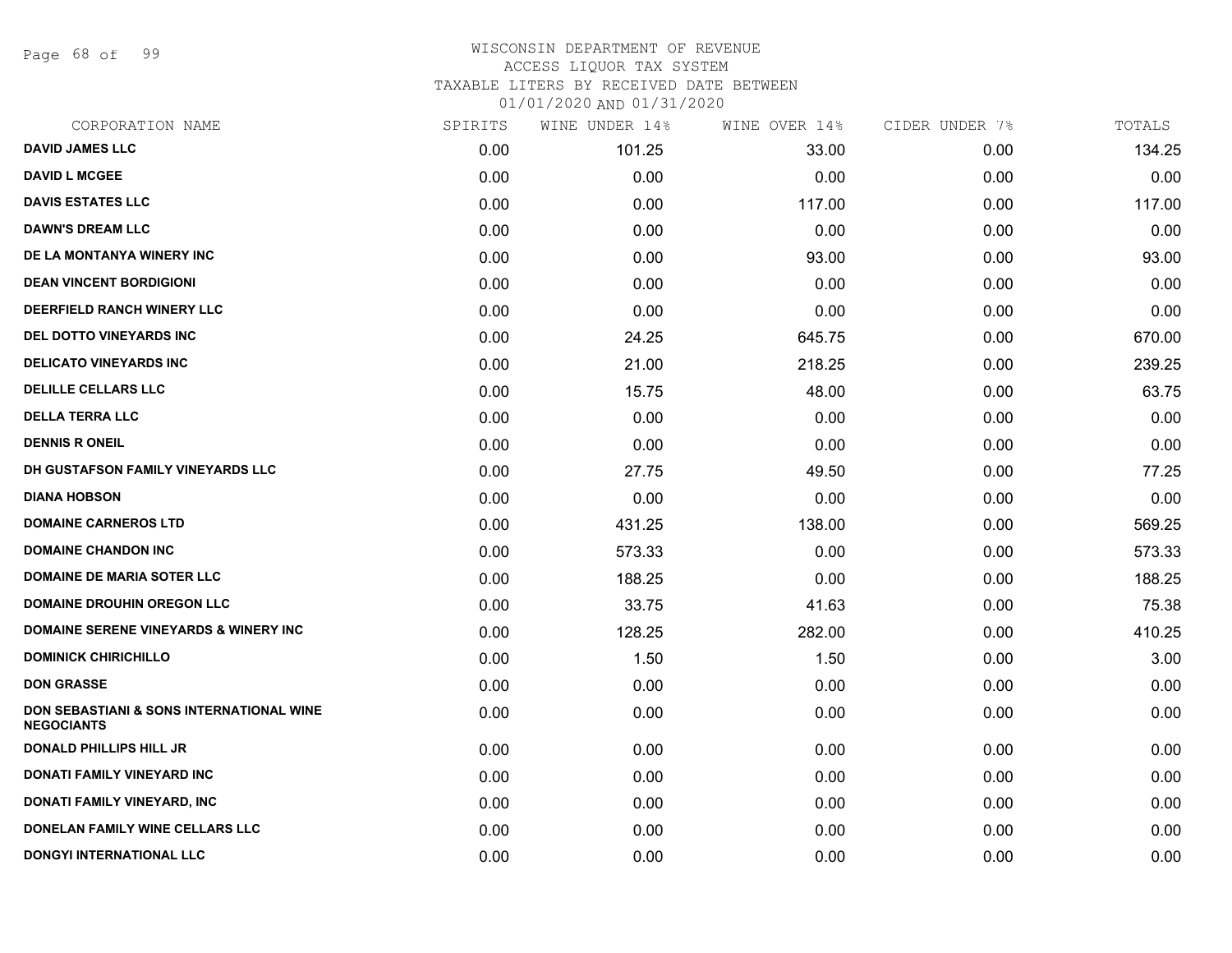Page 69 of 99

# WISCONSIN DEPARTMENT OF REVENUE ACCESS LIQUOR TAX SYSTEM TAXABLE LITERS BY RECEIVED DATE BETWEEN

| CORPORATION NAME                    | SPIRITS | WINE UNDER 14% | WINE OVER 14% | CIDER UNDER 7% | TOTALS   |
|-------------------------------------|---------|----------------|---------------|----------------|----------|
| <b>DOROTHY PANELLA</b>              | 0.00    | 3.00           | 31.50         | 0.00           | 34.50    |
| <b>DOSSEY VINEYARDS LLC</b>         | 0.00    | 138.50         | 0.00          | 0.00           | 138.50   |
| <b>DOUBLE CANYON VINEYARDS LLC</b>  | 0.00    | 3.75           | 15.75         | 0.00           | 19.50    |
| DRAGONETTE CELLARS LLC              | 0.00    | 3.00           | 1.50          | 0.00           | 4.50     |
| <b>DRAKE MAKES WINE, INC.</b>       | 0.00    | 0.00           | 0.00          | 0.00           | 0.00     |
| DRUMLIN RIDGE WINERY LLC            | 0.00    | 0.00           | 0.00          | 0.00           | 0.00     |
| DRY CREEK VINEYARD INC              | 0.00    | 282.00         | 564.00        | 0.00           | 846.00   |
| <b>DSC INVESTORS INC</b>            | 0.00    | 0.00           | 6.75          | 0.00           | 6.75     |
| <b>DUCKHORN WINE COMPANY</b>        | 0.00    | 279.38         | 1,477.90      | 0.00           | 1,757.28 |
| <b>DUMOL WINERY LLC</b>             | 0.00    | 0.00           | 147.00        | 0.00           | 147.00   |
| <b>DUNHAM CELLARS LLC</b>           | 0.00    | 43.50          | 7.50          | 0.00           | 51.00    |
| <b>DUNN VINEYARDS LLC</b>           | 0.00    | 51.00          | 0.00          | 0.00           | 51.00    |
| <b>DUPLIN WINE CELLARS INC</b>      | 0.00    | 553.50         | 0.00          | 0.00           | 553.50   |
| DUTTON GOLDFIELD WINERY LLC         | 0.00    | 155.25         | 50.25         | 0.00           | 205.50   |
| <b>E &amp; J GALLO WINERY</b>       | 0.00    | 256.25         | 870.88        | 0.00           | 1,127.13 |
| <b>E STRING CELLARS LLC</b>         | 0.00    | 3.75           | 17.25         | 0.00           | 21.00    |
| <b>EAGLES LANDING WINERY LLC</b>    | 0.00    | 66.00          | 0.00          | 0.00           | 66.00    |
| EAST BRANCH WINERY, INC.            | 0.00    | 0.00           | 0.00          | 0.00           | 0.00     |
| <b>EASTERN RIDGES VINEYARD, LLC</b> | 0.00    | 0.00           | 0.00          | 0.00           | 0.00     |
| <b>EBERLE WINERY LP</b>             | 0.00    | 9.00           | 78.75         | 0.00           | 87.75    |
| EDEN ICE CIDER COMPANY INC.         | 0.00    | 4.88           | 0.00          | 0.00           | 4.88     |
| <b>EDWARD J RINK</b>                | 0.00    | 0.00           | 0.00          | 0.00           | 0.00     |
| EHREN JORDAN WINE CELLARS LLC       | 0.00    | 228.75         | 129.75        | 0.00           | 358.50   |
| <b>EILEEN BRYS</b>                  | 0.00    | 90.75          | 1.50          | 0.00           | 92.25    |
| <b>ELEGANCE PROPERTIES LLC</b>      | 0.00    | 0.00           | 78.00         | 0.00           | 78.00    |
| <b>ELISABETH W KLEIN</b>            | 0.00    | 0.00           | 0.00          | 0.00           | 0.00     |
| <b>ELK COVE VINEYARDS INC</b>       | 0.00    | 93.75          | 0.00          | 0.00           | 93.75    |
| ELLIOTT SMITH DEVELOPMENT COMPANY   | 0.00    | 0.00           | 0.00          | 0.00           | 0.00     |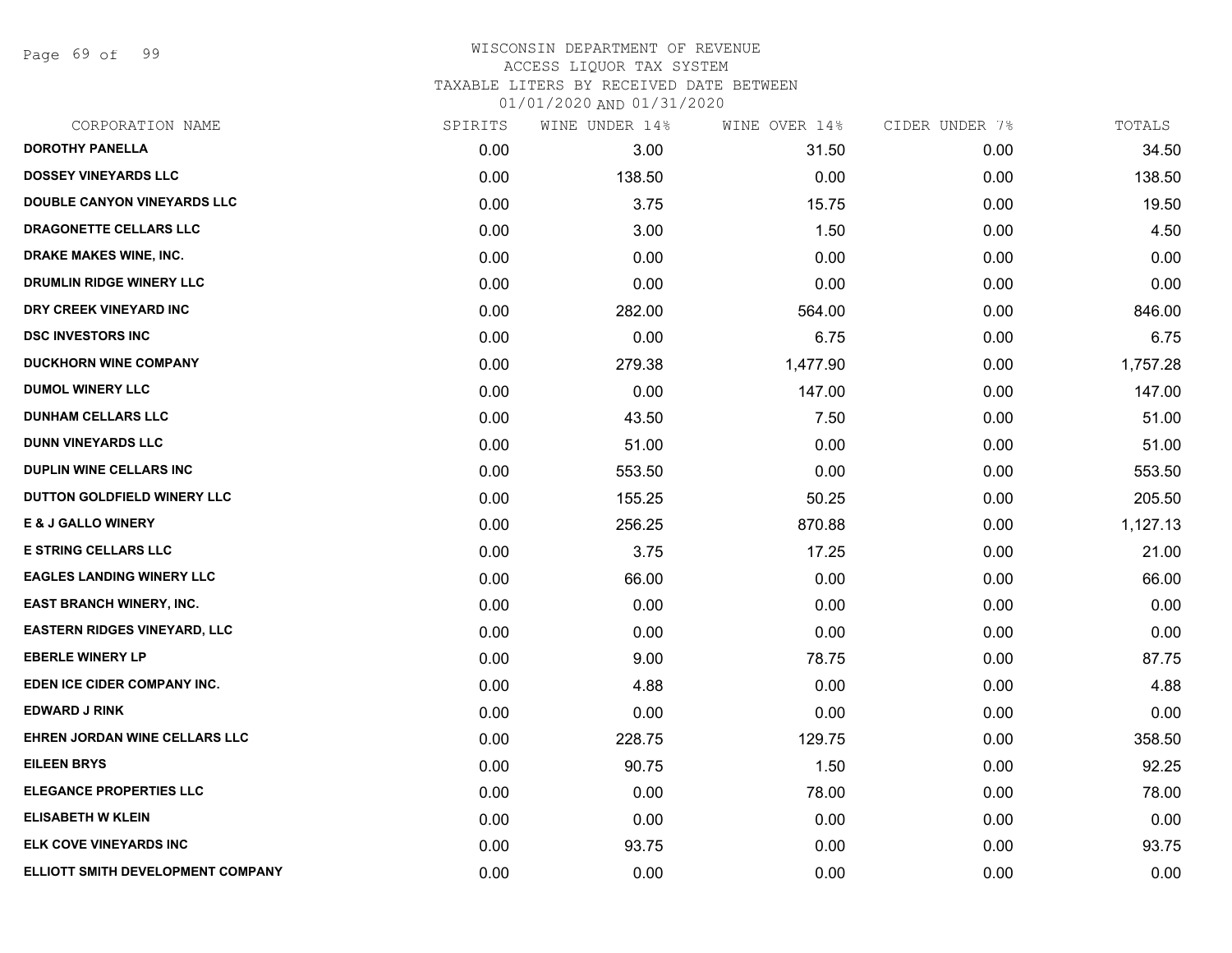Page 70 of 99

# WISCONSIN DEPARTMENT OF REVENUE ACCESS LIQUOR TAX SYSTEM TAXABLE LITERS BY RECEIVED DATE BETWEEN

| CORPORATION NAME                                 | SPIRITS | WINE UNDER 14% | WINE OVER 14% | CIDER UNDER 7% | TOTALS |
|--------------------------------------------------|---------|----------------|---------------|----------------|--------|
| <b>ELV-OREGON LLC</b>                            | 0.00    | 0.00           | 0.00          | 0.00           | 0.00   |
| <b>EMILIO GUGLIELMO WINERY INC</b>               | 0.00    | 12.75          | 9.00          | 0.00           | 21.75  |
| <b>EMMOLO RIVER RANCH LLC</b>                    | 0.00    | 0.00           | 0.00          | 0.00           | 0.00   |
| <b>ENTENTE SPIRITS LLC</b>                       | 0.00    | 127.50         | 0.00          | 0.00           | 127.50 |
| <b>EOLA HILLS WINE CELLARS INC</b>               | 0.00    | 0.00           | 0.00          | 0.00           | 0.00   |
| <b>ERIC TRUMP WINE MANUFACTURING LLC</b>         | 0.00    | 376.18         | 27.75         | 0.00           | 403.93 |
| ERIK MILLER WINES, INC.                          | 0.00    | 0.00           | 0.00          | 0.00           | 0.00   |
| <b>ERNEST VINEYARDS LLC</b>                      | 0.00    | 0.00           | 0.00          | 0.00           | 0.00   |
| <b>EUGENE PERATA</b>                             | 0.00    | 12.00          | 5.50          | 0.00           | 17.50  |
| <b>F KORBEL &amp; BROS INC</b>                   | 0.00    | 246.64         | 79.50         | 0.00           | 326.14 |
| <b>FAETHM INC</b>                                | 0.00    | 0.00           | 0.00          | 0.00           | 0.00   |
| <b>FANTESCA LLC</b>                              | 0.00    | 0.00           | 77.25         | 0.00           | 77.25  |
| <b>FAT BOYS INC</b>                              | 0.00    | 60.75          | 29.66         | 0.00           | 90.41  |
| <b>FAWN CREEK WINERY LLC</b>                     | 0.00    | 0.00           | 0.00          | 0.00           | 0.00   |
| <b>FAZELI VINEYARDS, LLC</b>                     | 0.00    | 7.50           | 9.00          | 0.00           | 16.50  |
| <b>FENESTRA WINERY INC</b>                       | 0.00    | 3.00           | 3.00          | 0.00           | 6.00   |
| FENN VALLEY VINEYARDS, INC.                      | 0.00    | 51.45          | 0.50          | 0.00           | 51.95  |
| <b>FERMENTING CELLARS LLC</b>                    | 0.00    | 0.00           | 0.00          | 0.00           | 0.00   |
| <b>FERNRAY LLC</b>                               | 0.00    | 0.00           | 0.00          | 0.00           | 0.00   |
| <b>FERRARI CARANO VINEYARDS &amp; WINERY LLC</b> | 0.00    | 26.26          | 323.26        | 0.00           | 349.52 |
| <b>FETZER VINEYARDS</b>                          | 0.00    | 36.00          | 21.00         | 0.00           | 57.00  |
| <b>FICKLIN VINEYARDS INC</b>                     | 0.00    | 0.00           | 9.00          | 0.00           | 9.00   |
| <b>FIDDLEHEAD CELLARS LP</b>                     | 0.00    | 9.00           | 9.00          | 0.00           | 18.00  |
| <b>FIDELITAS WINES LLC</b>                       | 0.00    | 0.75           | 109.50        | 0.00           | 110.25 |
| <b>FIESTA VINEYARD &amp; WINERY LLC</b>          | 0.00    | 19.50          | 0.00          | 0.00           | 19.50  |
| <b>FINKELSTEIN VINEYARDS INC</b>                 | 0.00    | 3.75           | 6.75          | 0.00           | 10.50  |
| <b>FIRESTEED CORPORATION</b>                     | 0.00    | 0.00           | 0.00          | 0.00           | 0.00   |
| FISHER KING WINERY, LLC                          | 0.00    | 0.00           | 0.00          | 0.00           | 0.00   |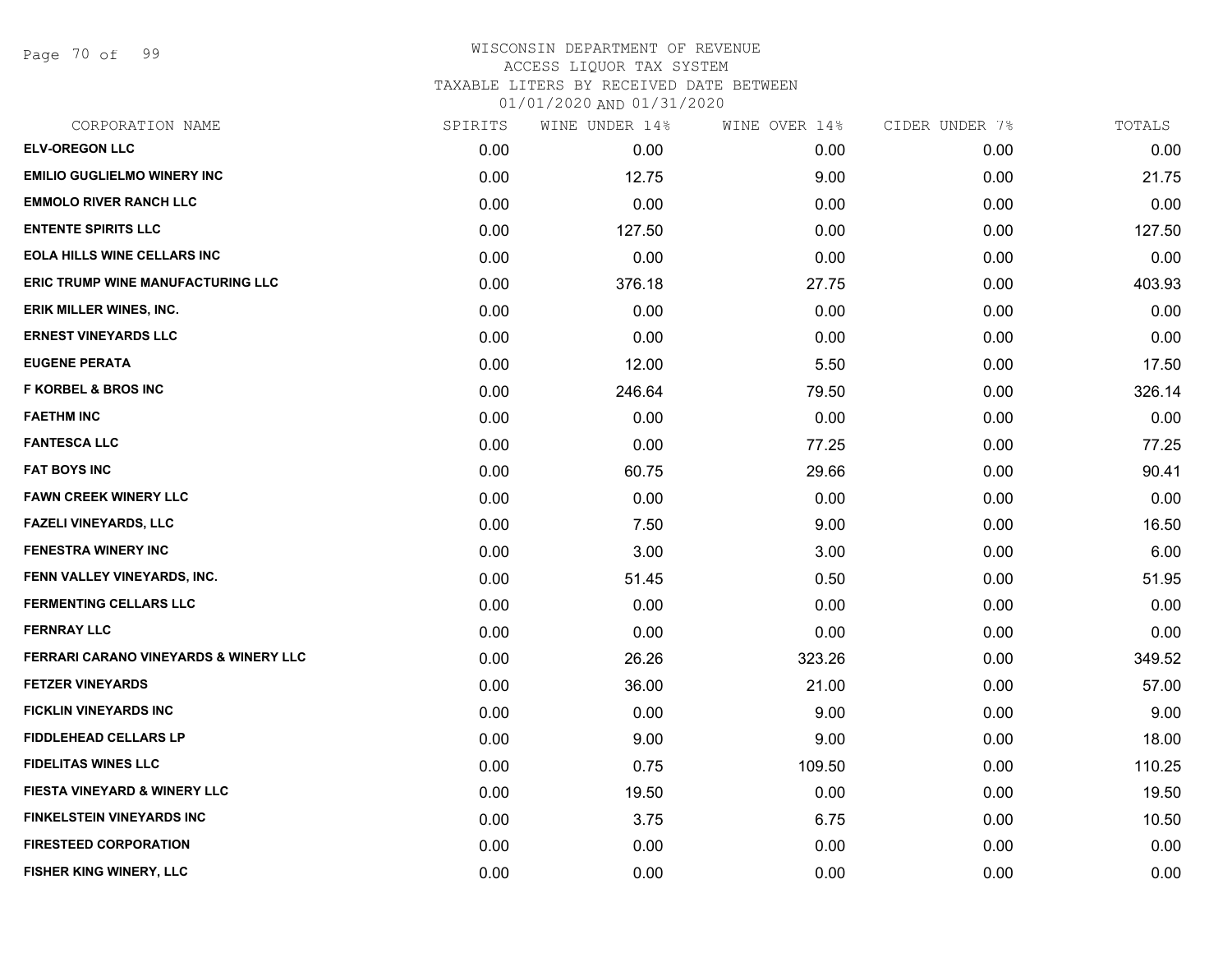Page 71 of 99

#### WISCONSIN DEPARTMENT OF REVENUE ACCESS LIQUOR TAX SYSTEM TAXABLE LITERS BY RECEIVED DATE BETWEEN

| CORPORATION NAME                               | SPIRITS | WINE UNDER 14% | WINE OVER 14% | CIDER UNDER 7% | TOTALS   |
|------------------------------------------------|---------|----------------|---------------|----------------|----------|
| <b>FISHER VINEYARDS</b>                        | 0.00    | 0.00           | 0.00          | 0.00           | 0.00     |
| <b>FITVINE LLC</b>                             | 0.00    | 309.00         | 0.00          | 0.00           | 309.00   |
| <b>FIVE VINES LLC</b>                          | 0.00    | 0.00           | 9.75          | 0.00           | 9.75     |
| <b>FLOOD RANCH COMPANY</b>                     | 0.00    | 1.50           | 16.50         | 0.00           | 18.00    |
| <b>FLORA SPRINGS WINE COMPANY</b>              | 0.00    | 0.00           | 404.25        | 0.00           | 404.25   |
| <b>FLORIDA ORANGE GROVES INC</b>               | 0.00    | 1,568.78       | 0.00          | 0.00           | 1,568.78 |
| FLOWERS VINEYARD AND WINERY, LLC               | 0.00    | 152.25         | 2.25          | 0.00           | 154.50   |
| <b>FLYING B VINEYARD LP</b>                    | 0.00    | 0.00           | 2.25          | 0.00           | 2.25     |
| <b>FN CELLARS LLC</b>                          | 0.00    | 130.89         | 965.25        | 0.00           | 1,096.14 |
| <b>FOLEY ESTATES VINEYARD &amp; WINERY LLC</b> | 0.00    | 9.75           | 90.00         | 0.00           | 99.75    |
| <b>FOLEY FAMILY WINES INC</b>                  | 0.00    | 90.75          | 758.00        | 0.00           | 848.75   |
| <b>FOLIO WINE COMPANY LLC</b>                  | 0.00    | 2.25           | 0.00          | 0.00           | 2.25     |
| <b>FONTANELLA WINES LLC</b>                    | 0.00    | 0.00           | 122.25        | 0.00           | 122.25   |
| FORT ROSS VINEYARD & WINERY LLC                | 0.00    | 0.00           | 21.75         | 0.00           | 21.75    |
| <b>FORWARD CIDER LLC</b>                       | 0.00    | 0.00           | 0.00          | 0.00           | 0.00     |
| <b>FOUR BEARS WINERY LLC</b>                   | 0.00    | 5.25           | 1.50          | 0.00           | 6.75     |
| <b>FOUR DAUGHTERS VINEYARD AND WINERY LLC</b>  | 0.00    | 18.00          | 0.00          | 0.00           | 18.00    |
| <b>FOX RUN VINEYARDS INC</b>                   | 0.00    | 0.00           | 0.00          | 0.00           | 0.00     |
| <b>FOXEN VINEYARD INC</b>                      | 0.00    | 34.50          | 27.75         | 0.00           | 62.25    |
| <b>FRANCIS COPPOLA WINERY LLC</b>              | 0.00    | 491.50         | 519.75        | 0.00           | 1,011.25 |
| <b>FRANCISCAN VINEYARDS INC</b>                | 0.00    | 138.00         | 618.75        | 0.00           | 756.75   |
| <b>FRANK FAMILY VINEYARDS LLC</b>              | 0.00    | 146.63         | 538.51        | 0.00           | 685.14   |
| <b>FRED C SCHERRER</b>                         | 0.00    | 0.00           | 4.50          | 0.00           | 4.50     |
| <b>FREDERICK QUANDT</b>                        | 0.00    | 0.00           | 0.00          | 0.00           | 0.00     |
| <b>FREIXENET SONOMA CAVES INC</b>              | 0.00    | 243.75         | 74.25         | 0.00           | 318.00   |
| <b>FREY FAMILY WINERY LLC</b>                  | 0.00    | 133.50         | 0.75          | 0.00           | 134.25   |
| <b>FREY VINEYARDS LTD</b>                      | 0.00    | 69.00          | 25.50         | 0.00           | 94.50    |
| <b>FROGS LEAP WINERY</b>                       | 0.00    | 347.25         | 27.00         | 0.00           | 374.25   |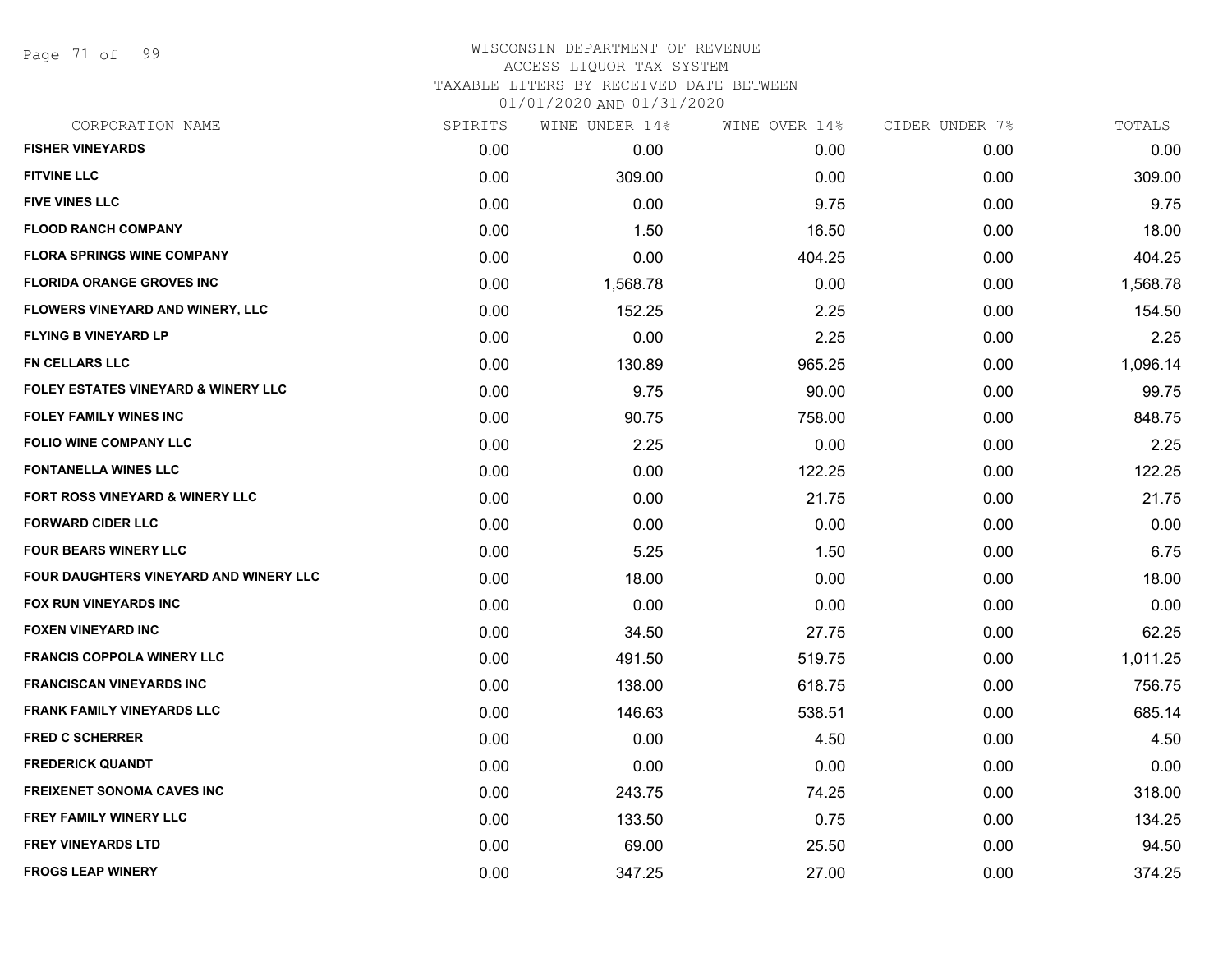Page 72 of 99

# WISCONSIN DEPARTMENT OF REVENUE ACCESS LIQUOR TAX SYSTEM TAXABLE LITERS BY RECEIVED DATE BETWEEN

| CORPORATION NAME                                    | SPIRITS | WINE UNDER 14% | WINE OVER 14% | CIDER UNDER 7% | TOTALS |
|-----------------------------------------------------|---------|----------------|---------------|----------------|--------|
| <b>FROGTOWN CELLARS LLP</b>                         | 0.00    | 13.50          | 0.00          | 0.00           | 13.50  |
| <b>FROST WINES LLC</b>                              | 0.00    | 0.00           | 0.00          | 0.00           | 0.00   |
| FRUIT OF THE WOODS WINE CELLAR, INC.                | 0.00    | 0.00           | 0.00          | 0.00           | 0.00   |
| <b>FULCRUM WINES LLC</b>                            | 0.00    | 0.00           | 4.50          | 0.00           | 4.50   |
| <b>FULKERSON WINE CELLARS LLC</b>                   | 0.00    | 11.25          | 0.00          | 0.00           | 11.25  |
| <b>FULLERTON WINES, INC</b>                         | 0.00    | 9.00           | 0.00          | 0.00           | 9.00   |
| <b>FURTHERMORE LLC</b>                              | 0.00    | 6.00           | 7.50          | 0.00           | 13.50  |
| <b>G GRAHAM WINES INC</b>                           | 0.00    | 0.00           | 33.75         | 0.00           | 33.75  |
| <b>GALANTE FAMILY WINERY INC</b>                    | 0.00    | 0.00           | 0.00          | 0.00           | 0.00   |
| <b>GALENA CELLARS INC</b>                           | 0.00    | 218.25         | 1.89          | 0.00           | 220.14 |
| <b>GALLICA WINES LLC</b>                            | 0.00    | 0.00           | 2.25          | 0.00           | 2.25   |
| <b>GAMBA VINEYARDS AND WINERY LLC</b>               | 0.00    | 0.00           | 0.00          | 0.00           | 0.00   |
| <b>GAMBLE FAMILY VINEYARDS LLC</b>                  | 0.00    | 532.50         | 189.75        | 0.00           | 722.25 |
| <b>GANDONA INC</b>                                  | 0.00    | 0.00           | 8.25          | 0.00           | 8.25   |
| <b>GARGIULO VINEYARD LLC</b>                        | 0.00    | 31.50          | 148.50        | 0.00           | 180.00 |
| <b>GARROD TRUST</b>                                 | 0.00    | 0.00           | 0.00          | 0.00           | 0.00   |
| <b>GARY FRANSCIONI, INC.</b>                        | 0.00    | 0.00           | 66.75         | 0.00           | 66.75  |
| <b>GEARY MARKET INVESTMENT COMPANY LTD</b>          | 0.00    | 0.00           | 0.00          | 0.00           | 0.00   |
| <b>GEMSTONE VINEYARDS LLC</b>                       | 0.00    | 0.00           | 0.00          | 0.00           | 0.00   |
| <b>GENERATIONS OF SONOMA LLC</b>                    | 0.00    | 30.00          | 33.00         | 0.00           | 63.00  |
| <b>GENESEO PARTNERS LP</b>                          | 0.00    | 0.00           | 67.50         | 0.00           | 67.50  |
| <b>GEORGE O HENDRY</b>                              | 0.00    | 0.00           | 117.00        | 0.00           | 117.00 |
| <b>GEORGE RONALD DENNER</b>                         | 0.00    | 0.00           | 82.50         | 0.00           | 82.50  |
| <b>GERALD E FORTH</b>                               | 0.00    | 0.00           | 0.00          | 0.00           | 0.00   |
| <b>GERBER, GERBER &amp; GERBER DISCLAIMER TRUST</b> | 0.00    | 33.75          | 0.00          | 0.00           | 33.75  |
| <b>GF VINEYARDS LLC</b>                             | 0.00    | 0.00           | 0.00          | 0.00           | 0.00   |
| <b>GF WINES LLC</b>                                 | 0.00    | 51.00          | 16.50         | 0.00           | 67.50  |
| <b>GHOST HILL CELLARS LLC</b>                       | 0.00    | 184.13         | 17.25         | 0.00           | 201.38 |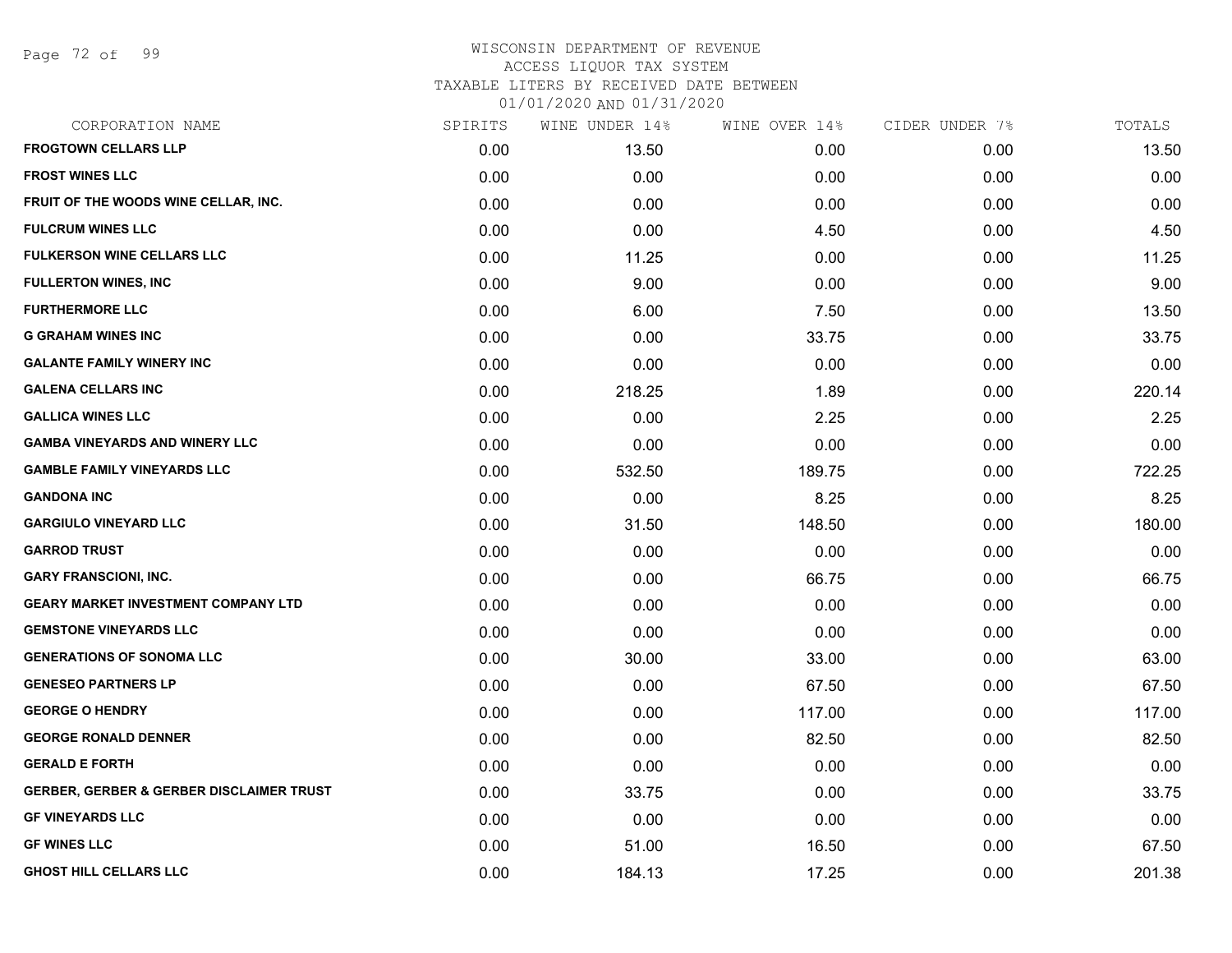Page 73 of 99

| CORPORATION NAME                        | SPIRITS | WINE UNDER 14% | WINE OVER 14% | CIDER UNDER 7% | TOTALS   |
|-----------------------------------------|---------|----------------|---------------|----------------|----------|
| <b>GIFT SERVICES INC</b>                | 0.00    | 0.00           | 0.00          | 0.00           | 0.00     |
| <b>GLOBAL UNIVERSAL SRL</b>             | 0.00    | 0.00           | 0.00          | 0.00           | 0.00     |
| <b>GOLDIN INVESTMENT II INC</b>         | 0.00    | 0.00           | 0.00          | 0.00           | 0.00     |
| <b>GOLDRIDGEPINOT.COM LLC</b>           | 0.00    | 96.75          | 0.00          | 0.00           | 96.75    |
| <b>GOOD FOUNDATIONS INC</b>             | 0.00    | 42.00          | 0.00          | 0.00           | 42.00    |
| <b>GOOSE EGG, LLC</b>                   | 0.00    | 38.25          | 157.50        | 0.00           | 195.75   |
| <b>GOOSE RIDGE LLC</b>                  | 0.00    | 18.00          | 66.75         | 0.00           | 84.75    |
| <b>GRAPE VISIONS LLC</b>                | 0.00    | 0.00           | 117.00        | 0.00           | 117.00   |
| <b>GRAPESEED WINE FUND LLC</b>          | 0.00    | 3.75           | 5.25          | 0.00           | 9.00     |
| <b>GRASSINI FAMILY VINEYARDS LLC</b>    | 0.00    | 2.25           | 22.50         | 0.00           | 24.75    |
| <b>GREEN FAMILY WINERY LLC</b>          | 0.00    | 0.00           | 0.00          | 0.00           | 0.00     |
| <b>GREG SANDERS</b>                     | 0.00    | 33.00          | 0.00          | 0.00           | 33.00    |
| <b>GREGORY GRAZIANO</b>                 | 0.00    | 0.00           | 0.00          | 0.00           | 0.00     |
| <b>GRGICH HILLS CELLAR</b>              | 0.00    | 30.75          | 143.25        | 0.00           | 174.00   |
| <b>GRIEB OPTIMAL WINECRAFTING LLC</b>   | 0.00    | 41.25          | 0.00          | 0.00           | 41.25    |
| <b>GROTH VINEYARDS &amp; WINERY LLC</b> | 0.00    | 0.00           | 73.50         | 0.00           | 73.50    |
| <b>GULLETT &amp; GULLETT</b>            | 0.00    | 74.25          | 1.50          | 0.00           | 75.75    |
| H DE V LLC                              | 0.00    | 11.25          | 2.25          | 0.00           | 13.50    |
| <b>HAFNER VINEYARD LLC</b>              | 0.00    | 96.75          | 0.00          | 0.00           | 96.75    |
| <b>HAGAFEN CELLARS INC</b>              | 0.00    | 0.00           | 17.25         | 0.00           | 17.25    |
| <b>HAHN ESTATE</b>                      | 0.00    | 0.00           | 0.00          | 0.00           | 0.00     |
| <b>HALF KRAKT LLC</b>                   | 0.00    | 0.00           | 0.00          | 0.00           | 0.00     |
| <b>HALF MOON HILL LLC</b>               | 0.00    | 0.00           | 0.00          | 0.00           | 0.00     |
| <b>HALL WINES LLC</b>                   | 0.00    | 1.50           | 762.00        | 0.00           | 763.50   |
| <b>HAMEL FAMILY WINES LLC</b>           | 0.00    | 185.25         | 867.00        | 0.00           | 1,052.25 |
| <b>HAMMLER WINE CORP</b>                | 0.00    | 0.00           | 0.00          | 0.00           | 0.00     |
| HANDLEY CELLARS LIMITED PARTNERSHIP     | 0.00    | 89.25          | 41.25         | 0.00           | 130.50   |
| <b>HANNA WINERY INC</b>                 | 0.00    | 28.50          | 99.00         | 0.00           | 127.50   |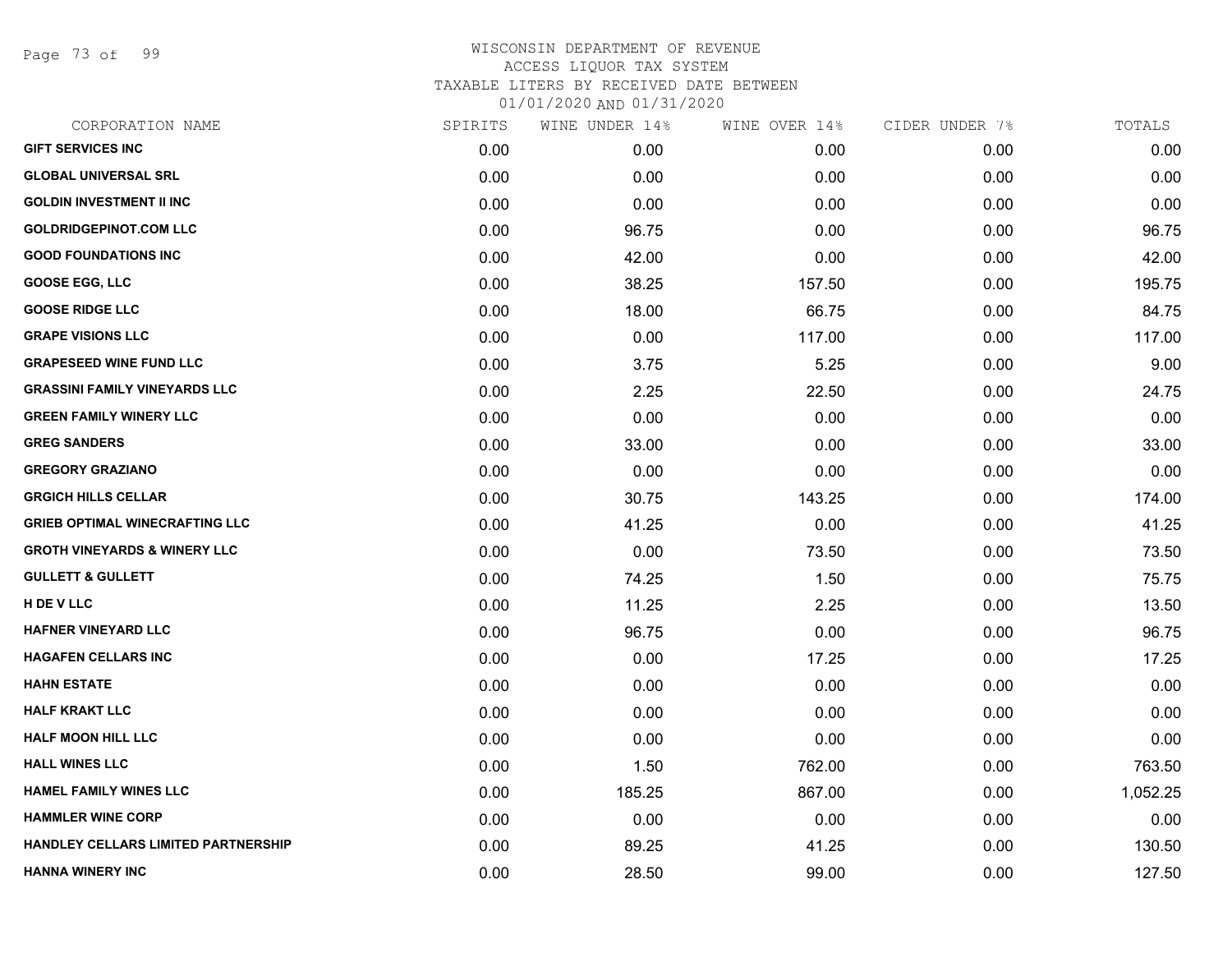Page 74 of 99

# WISCONSIN DEPARTMENT OF REVENUE ACCESS LIQUOR TAX SYSTEM TAXABLE LITERS BY RECEIVED DATE BETWEEN

| CORPORATION NAME                      | SPIRITS | WINE UNDER 14% | WINE OVER 14% | CIDER UNDER 7% | TOTALS    |
|---------------------------------------|---------|----------------|---------------|----------------|-----------|
| <b>HANSJOERG WYSS</b>                 | 0.00    | 18.00          | 202.50        | 0.00           | 220.50    |
| <b>HARBOR RIDGE WINERY INC.</b>       | 0.00    | 0.00           | 0.00          | 0.00           | 0.00      |
| <b>HARLAN ESTATE WINERY INC</b>       | 0.00    | 0.00           | 18.00         | 0.00           | 18.00     |
| <b>HARMELL CELLARS LLC</b>            | 0.00    | 415.50         | 0.00          | 0.00           | 415.50    |
| <b>HARRIS &amp; HARRIS</b>            | 0.00    | 0.75           | 40.50         | 0.00           | 41.25     |
| <b>HARRY &amp; DAVID HOLDINGS INC</b> | 0.00    | 924.00         | 137.00        | 0.00           | 1,061.00  |
| <b>HAUS BEVERAGE, INC</b>             | 0.00    | 0.00           | 0.00          | 0.00           | 0.00      |
| HAWK AND HORSE VINEYARDS LLC          | 0.00    | 0.00           | 430.00        | 0.00           | 430.00    |
| <b>HAWKES LLC</b>                     | 0.00    | 23.25          | 101.25        | 0.00           | 124.50    |
| <b>HAZLITT 1852 VINEYARDS INC</b>     | 0.00    | 12.00          | 0.00          | 0.00           | 12.00     |
| <b>HDD LLC</b>                        | 0.00    | 56.25          | 562.50        | 0.00           | 618.75    |
| <b>HEITZ WINE CELLARS</b>             | 0.00    | 10.50          | 4.50          | 0.00           | 15.00     |
| <b>HEMISPHERE WINE COMPANY INC</b>    | 0.00    | 15.00          | 132.00        | 0.00           | 147.00    |
| <b>HEMISPHERES LLC</b>                | 0.00    | 23,926.50      | 495.75        | 0.00           | 24,422.25 |
| <b>HERDIE BAISDEN</b>                 | 0.00    | 0.00           | 0.00          | 0.00           | 0.00      |
| <b>HERMAN STORY WINES INC</b>         | 0.00    | 0.00           | 0.00          | 0.00           | 0.00      |
| <b>HERON HILL VINEYARDS INC</b>       | 0.00    | 0.00           | 0.00          | 0.00           | 0.00      |
| <b>HERRERA &amp; HERRERA</b>          | 0.00    | 0.00           | 0.00          | 0.00           | 0.00      |
| <b>HESTAN VINEYARDS LLC</b>           | 0.00    | 0.00           | 42.75         | 0.00           | 42.75     |
| <b>HICKORY FARMS LLC</b>              | 0.00    | 0.00           | 0.00          | 0.00           | 0.00      |
| <b>HIDDEN RIDGE VINEYARD LLC</b>      | 0.00    | 0.00           | 0.00          | 0.00           | 0.00      |
| <b>HILL ESTATES INC</b>               | 0.00    | 3.75           | 84.00         | 0.00           | 87.75     |
| <b>HILLSIDE WINERY</b>                | 0.00    | 0.00           | 0.00          | 0.00           | 0.00      |
| <b>HIRSCH WINERY LLC</b>              | 0.00    | 31.50          | 0.00          | 0.00           | 31.50     |
| HOLLYS HILL VINEYARDS LLC             | 0.00    | 19.50          | 0.00          | 0.00           | 19.50     |
| HONIG VINEYARD AND WINERY LLC         | 0.00    | 7.13           | 73.92         | 0.00           | 81.05     |
| <b>HOPE WINE LLC</b>                  | 0.00    | 726.01         | 30.00         | 0.00           | 756.01    |
| <b>HOUDINI INC</b>                    | 0.00    | 7,368.00       | 557.25        | 0.00           | 7,925.25  |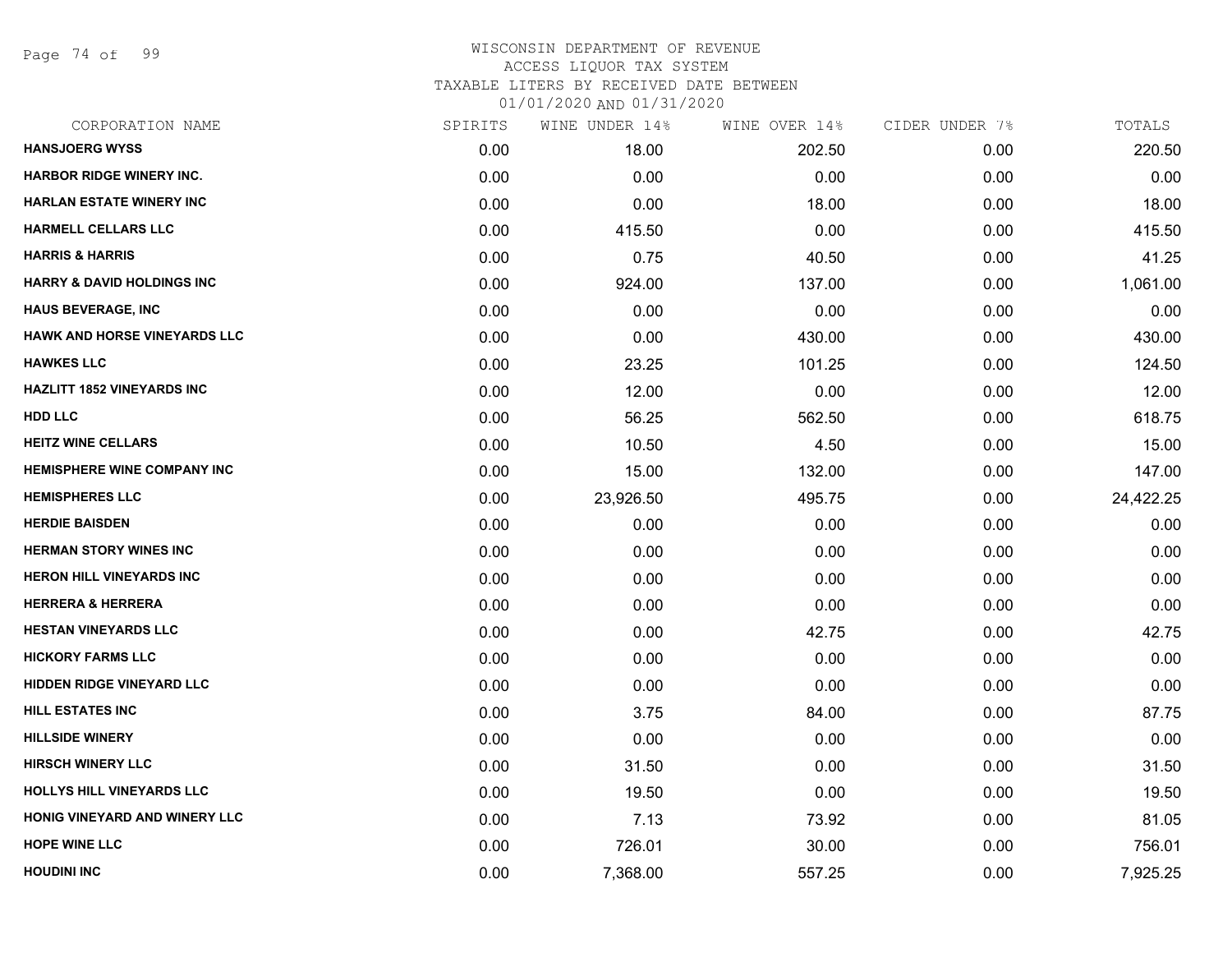### WISCONSIN DEPARTMENT OF REVENUE ACCESS LIQUOR TAX SYSTEM TAXABLE LITERS BY RECEIVED DATE BETWEEN

| CORPORATION NAME                             | SPIRITS | WINE UNDER 14% | WINE OVER 14% | CIDER UNDER 7% | TOTALS   |
|----------------------------------------------|---------|----------------|---------------|----------------|----------|
| <b>HOURGLASS WINE COMPANY INC</b>            | 0.00    | 5.25           | 105.75        | 0.00           | 111.00   |
| <b>HUA YUAN</b>                              | 0.00    | 0.00           | 0.00          | 0.00           | 0.00     |
| <b>HUNEEUS VINTNERS LLC</b>                  | 0.00    | 45.75          | 167.25        | 0.00           | 213.00   |
| HUNT COUNTRY VINEYARDS LLC                   | 0.00    | 5.63           | 1.50          | 0.00           | 7.13     |
| <b>HUSCH VINEYARDS INC</b>                   | 0.00    | 146.25         | 118.50        | 0.00           | 264.75   |
| <b>INCEPTION WINES LLC</b>                   | 0.00    | 0.00           | 0.00          | 0.00           | 0.00     |
| <b>INMAN FAMILY WINES LLC</b>                | 0.00    | 24.75          | 0.75          | 0.00           | 25.50    |
| <b>INVESTOR'S OF AMERICA LP</b>              | 0.00    | 15.00          | 3.00          | 0.00           | 18.00    |
| <b>IRON HORSE VINEYARDS LP</b>               | 0.00    | 279.75         | 15.00         | 0.00           | 294.75   |
| <b>ISENHOWER CELLARS LLC</b>                 | 0.00    | 0.00           | 23.25         | 0.00           | 23.25    |
| <b>ISLAND ORCHARD CIDER LLC</b>              | 0.00    | 0.00           | 0.00          | 0.00           | 0.00     |
| <b>ISR VINEYARDS ASSOCIATION</b>             | 0.00    | 0.00           | 0.00          | 0.00           | 0.00     |
| J BLAIR PENCE, TRUSTEE OF PENCE FAMILY TRUST | 0.00    | 9.29           | 0.00          | 0.00           | 9.29     |
| <b>J CELLARS INVESTMENTS LLC</b>             | 0.00    | 0.00           | 49.50         | 0.00           | 49.50    |
| <b>J LOHR WINERY CORP</b>                    | 0.00    | 30.75          | 59.25         | 0.00           | 90.00    |
| <b>J PEDRONCELLI WINERY</b>                  | 0.00    | 38.25          | 195.50        | 0.00           | 233.75   |
| <b>J RICKARDS WINERY LLC</b>                 | 0.00    | 0.00           | 118.88        | 0.00           | 118.88   |
| <b>J WILLETT COMPANIES</b>                   | 0.00    | 3.00           | 0.00          | 0.00           | 3.00     |
| <b>J.W. THOMAS LLC</b>                       | 0.00    | 0.00           | 6.00          | 0.00           | 6.00     |
| <b>J3 WINE PARTNERS LLC</b>                  | 0.00    | 40.50          | 152.25        | 0.00           | 192.75   |
| JACK JOHN INVESTMENTS INC                    | 0.00    | 0.00           | 0.00          | 0.00           | 0.00     |
| <b>JACKSON FAMILY WINES INC</b>              | 0.00    | 1,051.50       | 1,168.25      | 0.00           | 2,219.75 |
| <b>JACKSON WINE LLC</b>                      | 0.00    | 0.00           | 0.00          | 0.00           | 0.00     |
| <b>JACKSON WINERY &amp; VINEYARDS</b>        | 0.00    | 17.25          | 8.25          | 0.00           | 25.50    |
| JACUZZI FAMILY VINEYARDS LLC                 | 0.00    | 93.00          | 81.75         | 0.00           | 174.75   |
| <b>JAM CELLARS INC</b>                       | 0.00    | 17.25          | 18.75         | 0.00           | 36.00    |
| <b>JAMES L LAMBERT</b>                       | 0.00    | 6.00           | 22.50         | 0.00           | 28.50    |
| <b>JAMES P PROSSER</b>                       | 0.00    | 26.25          | 0.00          | 0.00           | 26.25    |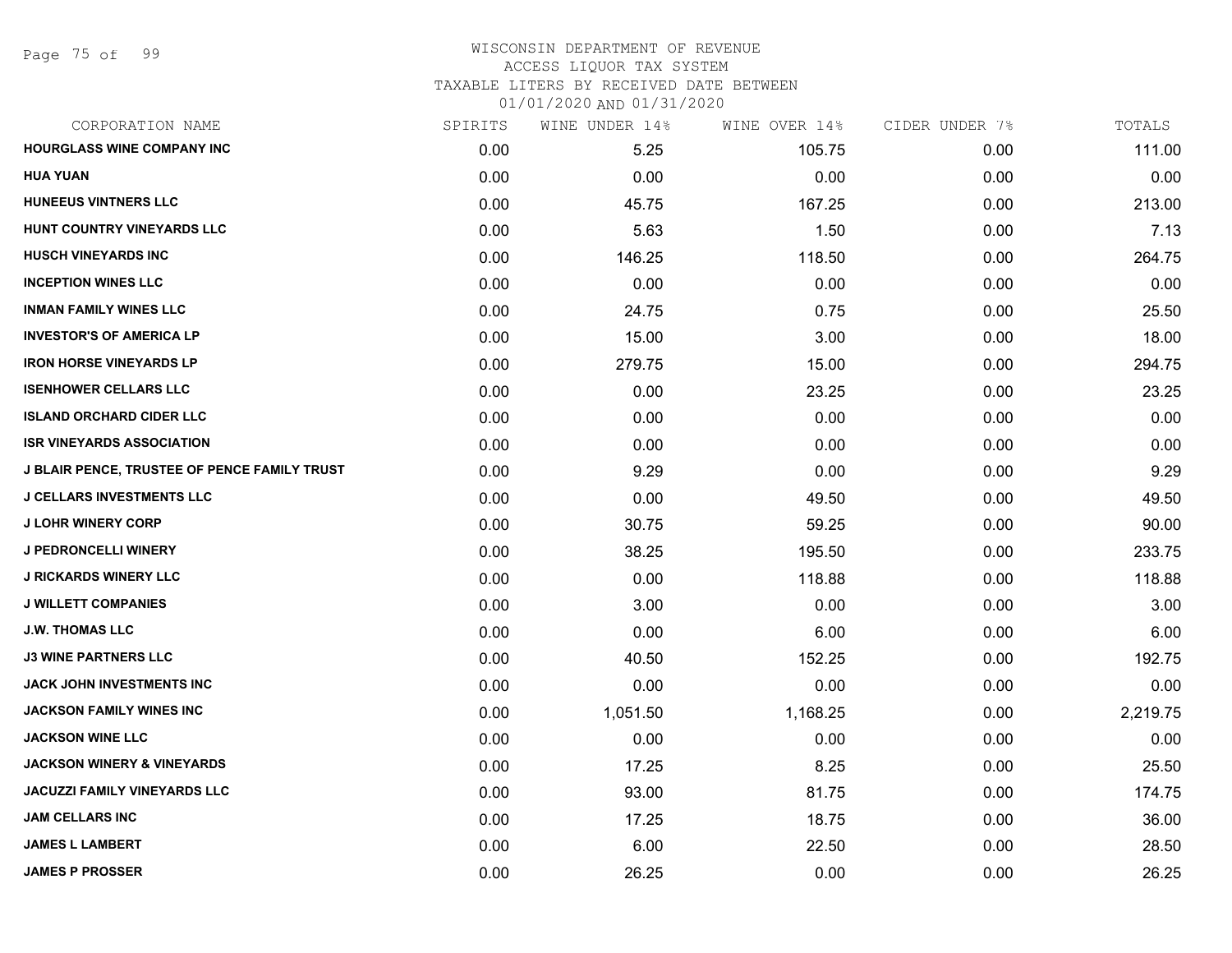Page 76 of 99

| CORPORATION NAME                         | SPIRITS | WINE UNDER 14% | WINE OVER 14% | CIDER UNDER 7% | TOTALS   |
|------------------------------------------|---------|----------------|---------------|----------------|----------|
| <b>JARVIS</b>                            | 0.00    | 0.00           | 0.00          | 0.00           | 0.00     |
| <b>JB GEORGE LLC</b>                     | 0.00    | 0.00           | 2.25          | 0.00           | 2.25     |
| <b>JC CELLARS INC</b>                    | 0.00    | 1.50           | 98.25         | 0.00           | 99.75    |
| JEFF RUNQUIST WINES INC                  | 0.00    | 0.00           | 0.00          | 0.00           | 0.00     |
| <b>JEFFERY BEMIS</b>                     | 0.00    | 0.00           | 0.00          | 0.00           | 0.00     |
| <b>JEFFERY M GORDON</b>                  | 0.00    | 0.00           | 0.00          | 0.00           | 0.00     |
| <b>JEFFREY L STOEGER</b>                 | 0.00    | 0.00           | 0.00          | 0.00           | 0.00     |
| <b>JENNIFER L JACKSON-HARTFORD</b>       | 0.00    | 27.00          | 204.75        | 0.00           | 231.75   |
| <b>JESSIES GROVE WINERY INC</b>          | 0.00    | 0.00           | 15.00         | 0.00           | 15.00    |
| JESSUP CELLARS HOLDING CO LLC            | 0.00    | 0.00           | 390.53        | 0.00           | 390.53   |
| <b>JM CELLARS COMPANY</b>                | 0.00    | 0.75           | 21.75         | 0.00           | 22.50    |
| <b>J-NH WINE GROUP LLC</b>               | 0.00    | 0.00           | 29.25         | 0.00           | 29.25    |
| JOHN ANTHONY VINEYARDS LLC               | 0.00    | 0.00           | 49.50         | 0.00           | 49.50    |
| <b>JOHN R LUCAS</b>                      | 0.00    | 0.00           | 0.00          | 0.00           | 0.00     |
| <b>JOHNSON ESTATE WINERY LLC</b>         | 0.00    | 0.00           | 0.00          | 0.00           | 0.00     |
| <b>JONATHAN DALE</b>                     | 0.00    | 0.00           | 0.00          | 0.00           | 0.00     |
| JONES FAMILY WINERY LLC                  | 0.00    | 0.00           | 8.25          | 0.00           | 8.25     |
| <b>JORNY'S END LLC</b>                   | 0.00    | 0.00           | 0.00          | 0.00           | 0.00     |
| JOSEPH ALEXANDER VILLICANA II            | 0.00    | 0.00           | 18.00         | 0.00           | 18.00    |
| <b>JOSEPH CALLOW</b>                     | 0.00    | 0.00           | 0.00          | 0.00           | 0.00     |
| JOSEPH PHELPS VINEYARDS LLC              | 0.00    | 171.84         | 483.00        | 0.00           | 654.84   |
| <b>JOSEPH STALLER</b>                    | 0.00    | 0.00           | 0.00          | 0.00           | 0.00     |
| <b>JOSEPH WYNIMKO</b>                    | 0.00    | 0.00           | 0.00          | 0.00           | 0.00     |
| <b>JOYCE VINEYARDS LLC</b>               | 0.00    | 12.00          | 0.00          | 0.00           | 12.00    |
| <b>JULIE A ANDRZEJCZAK</b>               | 0.00    | 0.00           | 0.00          | 0.00           | 0.00     |
| <b>JUSTIN VINEYARDS &amp; WINERY LLC</b> | 0.00    | 232.50         | 1,006.13      | 0.00           | 1,238.63 |
| <b>JVW CORPORATION</b>                   | 0.00    | 200.25         | 0.00          | 0.00           | 200.25   |
| <b>K VINTNERS LLC</b>                    | 0.00    | 14.25          | 11.25         | 0.00           | 25.50    |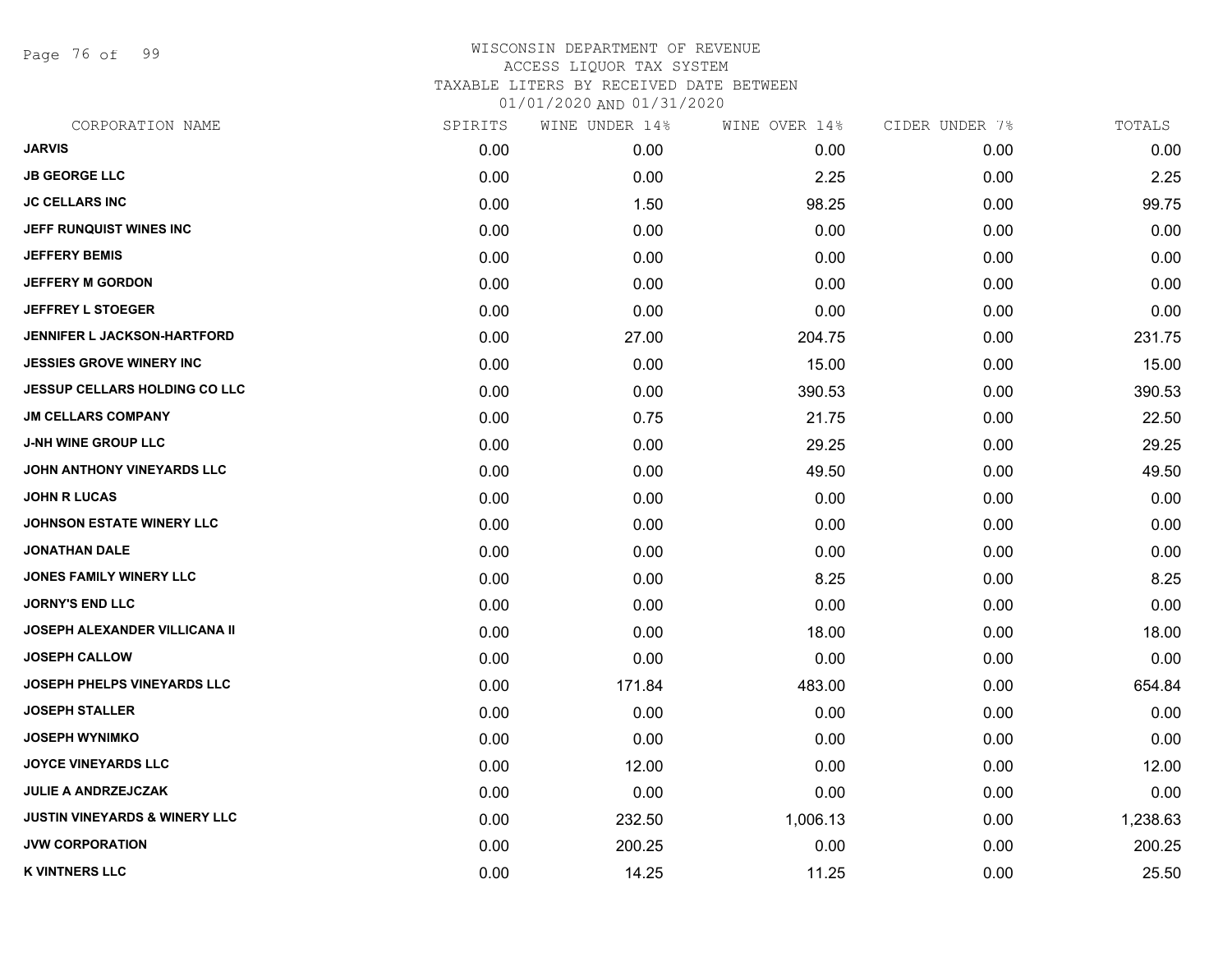Page 77 of 99

### WISCONSIN DEPARTMENT OF REVENUE ACCESS LIQUOR TAX SYSTEM

TAXABLE LITERS BY RECEIVED DATE BETWEEN

| CORPORATION NAME                     | SPIRITS | WINE UNDER 14% | WINE OVER 14% | CIDER UNDER 7% | TOTALS   |
|--------------------------------------|---------|----------------|---------------|----------------|----------|
| <b>KACHINA CELLARS LLC</b>           | 0.00    | 993.75         | 935.25        | 0.00           | 1,929.00 |
| <b>KALYRA WINERY LLC</b>             | 0.00    | 0.00           | 0.00          | 0.00           | 0.00     |
| <b>KAMEN WINES LLC</b>               | 0.00    | 9.00           | 188.25        | 0.00           | 197.25   |
| <b>KANGARU ENTERPRISES LLC</b>       | 0.00    | 13.50          | 21.00         | 0.00           | 34.50    |
| <b>KDS LLC</b>                       | 0.00    | 201.50         | 0.00          | 0.00           | 201.50   |
| <b>KEEVER VINEYARDS LLC</b>          | 0.00    | 31.50          | 24.00         | 0.00           | 55.50    |
| <b>KEN BROWN WINES LLC</b>           | 0.00    | 0.00           | 10.50         | 0.00           | 10.50    |
| <b>KENEFICK RANCHES WINERY LLC</b>   | 0.00    | 0.00           | 2.25          | 0.00           | 2.25     |
| <b>KENT HUMPHREY</b>                 | 0.00    | 26.25          | 80.25         | 0.00           | 106.50   |
| KENWARD FAMILY VINEYARDS, LLC        | 0.00    | 0.00           | 9.00          | 0.00           | 9.00     |
| <b>KENZO ESTATE INC</b>              | 0.00    | 0.00           | 24.75         | 0.00           | 24.75    |
| <b>KERWIN ESTATE LLC</b>             | 0.00    | 0.00           | 24.75         | 0.00           | 24.75    |
| <b>KESTREL PROPERTIES LLC</b>        | 0.00    | 10.50          | 4.50          | 0.00           | 15.00    |
| <b>KEVIN BEHNKE</b>                  | 0.00    | 0.00           | 0.00          | 0.00           | 0.00     |
| <b>KEVIN C MILLER</b>                | 0.00    | 0.00           | 0.00          | 40.00          | 40.00    |
| <b>KING ESTATE WINERY LP</b>         | 0.00    | 15.00          | 12.75         | 0.00           | 27.75    |
| KISMET WINE, INC.                    | 0.00    | 0.00           | 19.42         | 0.00           | 19.42    |
| <b>KISTLER VINEYARDS, LLC</b>        | 0.00    | 0.00           | 493.50        | 0.00           | 493.50   |
| <b>KLEIN FOODS INC</b>               | 0.00    | 1.50           | 396.75        | 0.00           | 398.25   |
| <b>KNIGHTS BRIDGE WINERY LLC</b>     | 0.00    | 0.75           | 1.50          | 0.00           | 2.25     |
| <b>KOEHLER WINERY LLC</b>            | 0.00    | 17.25          | 23.25         | 0.00           | 40.50    |
| <b>KONSTANTIN D FRANK &amp; SONS</b> | 0.00    | 243.00         | 0.00          | 0.00           | 243.00   |
| <b>KOPRI INC</b>                     | 0.00    | 24.75          | 2.25          | 0.00           | 27.00    |
| <b>KRAUSE FAMILY CELLARS LLC</b>     | 0.00    | 10.50          | 7.50          | 0.00           | 18.00    |
| <b>KRISTIN HARRINGTON-BOEGNER</b>    | 0.00    | 0.00           | 0.00          | 0.00           | 0.00     |
| <b>KRUPP BROTHERS LLC</b>            | 0.00    | 3.00           | 21.75         | 0.00           | 24.75    |
| <b>KSSM LLC</b>                      | 0.00    | 111.00         | 330.00        | 0.00           | 441.00   |
| <b>KT WINECO LLC</b>                 | 0.00    | 0.00           | 11.25         | 0.00           | 11.25    |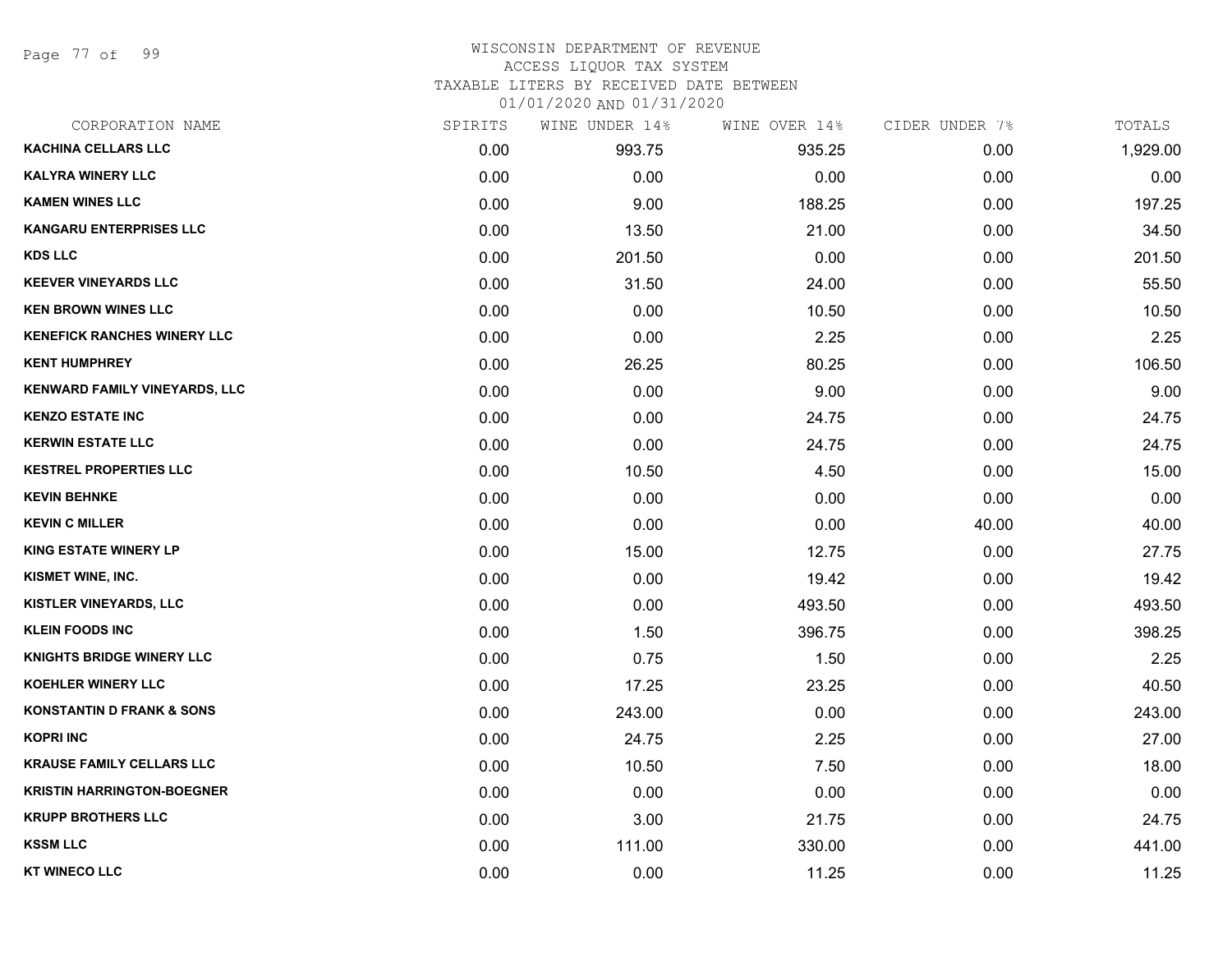Page 78 of 99

### WISCONSIN DEPARTMENT OF REVENUE ACCESS LIQUOR TAX SYSTEM TAXABLE LITERS BY RECEIVED DATE BETWEEN

| CORPORATION NAME                                  | SPIRITS | WINE UNDER 14% | WINE OVER 14% | CIDER UNDER 7% | TOTALS   |
|---------------------------------------------------|---------|----------------|---------------|----------------|----------|
| <b>KULETO VILLA LLC</b>                           | 0.00    | 0.00           | 55.50         | 0.00           | 55.50    |
| <b>KUNDE ENTERPRISES INC</b>                      | 0.00    | 182.25         | 988.56        | 0.00           | 1,170.81 |
| <b>LC WINE</b>                                    | 0.00    | 0.00           | 40.50         | 0.00           | 40.50    |
| L FOPPIANO WINE CO INC                            | 0.00    | 1.50           | 76.88         | 0.00           | 78.38    |
| <b>L18 HOLDINGS, INC.</b>                         | 0.00    | 2,222.40       | 630.00        | 0.00           | 2,852.40 |
| <b>LADERA WINERY LLC</b>                          | 0.00    | 12.00          | 39.75         | 0.00           | 51.75    |
| <b>LAETITIA VINEYARD &amp; WINERY INC</b>         | 0.00    | 15.75          | 2.25          | 0.00           | 18.00    |
| <b>LAGUNA OAKS VINEYARD &amp; WINERY INC</b>      | 0.00    | 84.00          | 47.25         | 0.00           | 131.25   |
| <b>LAIL VINEYARDS LLC</b>                         | 0.00    | 0.00           | 9.00          | 0.00           | 9.00     |
| <b>LAIRD FAMILY ESTATE LLC</b>                    | 0.00    | 1.50           | 27.00         | 0.00           | 28.50    |
| <b>LAKE NOKOMIS CRANBERRIES INC</b>               | 0.00    | 0.00           | 0.00          | 0.00           | 0.00     |
| <b>LAMBERT BRIDGE WINERY INC</b>                  | 0.00    | 15.00          | 135.00        | 0.00           | 150.00   |
| <b>LAMBORN FAMILY WINE COMPANY LP</b>             | 0.00    | 0.00           | 18.00         | 0.00           | 18.00    |
| <b>LAMOREAUX LANDING WINE CELLARS LLC</b>         | 0.00    | 25.50          | 0.00          | 0.00           | 25.50    |
| <b>LANCASTER ESTATE VINEYARD &amp; WINERY LLC</b> | 0.00    | 4.50           | 114.75        | 0.00           | 119.25   |
| <b>LANGE WINERY LLC</b>                           | 0.00    | 39.75          | 24.00         | 0.00           | 63.75    |
| <b>LANGETWINS WINE CO INC</b>                     | 0.00    | 25.50          | 14.50         | 0.00           | 40.00    |
| <b>LANGTRY VINEYARD &amp; WINERY, LLC</b>         | 0.00    | 2.25           | 25.51         | 0.00           | 27.76    |
| <b>LARKMEAD VINEYARDS INC</b>                     | 0.00    | 0.75           | 130.50        | 0.00           | 131.25   |
| <b>LARSON FAMILY WINERY INC</b>                   | 0.00    | 12.00          | 151.25        | 0.00           | 163.25   |
| <b>LASSETER FAMILY WINERY LLC</b>                 | 0.00    | 4.50           | 157.50        | 0.00           | 162.00   |
| <b>LATAH CREEK WINE CELLARS LTD</b>               | 0.00    | 24.00          | 0.00          | 0.00           | 24.00    |
| <b>LAURO GUERRA</b>                               | 0.00    | 3.75           | 0.00          | 0.00           | 3.75     |
| LAUTENBACH'S ORCHARD COUNTRY INC                  | 0.00    | 0.00           | 0.00          | 0.00           | 0.00     |
| <b>LAVA SPRINGS INC</b>                           | 0.00    | 0.00           | 69.75         | 0.00           | 69.75    |
| <b>LAW ESTATE WINES</b>                           | 0.00    | 1.50           | 97.50         | 0.00           | 99.00    |
| <b>LAWER FAMILY WINERY INC</b>                    | 0.00    | 0.00           | 0.00          | 0.00           | 0.00     |
| LE CEP II INC                                     | 0.00    | 46.50          | 7.50          | 0.00           | 54.00    |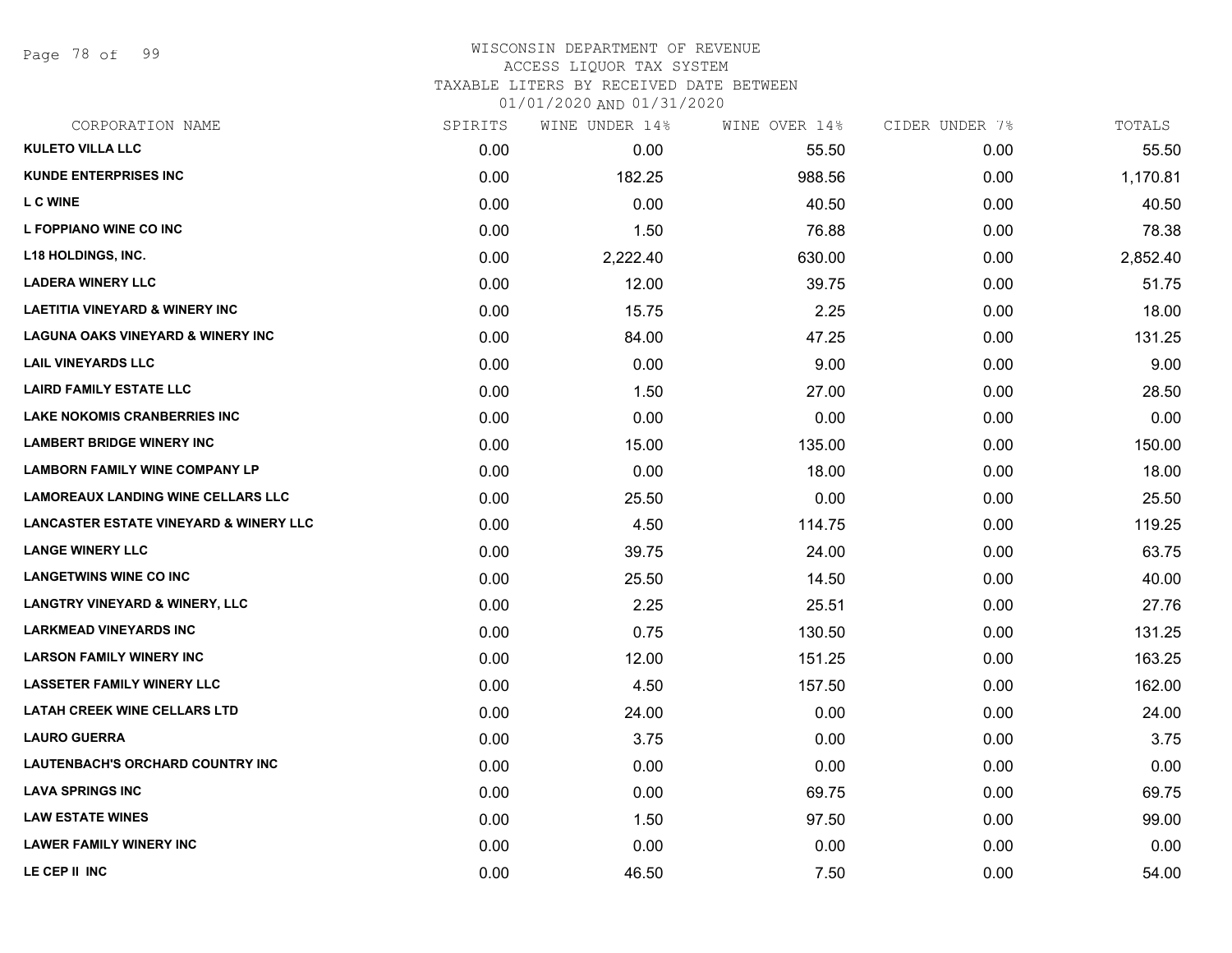Page 79 of 99

### WISCONSIN DEPARTMENT OF REVENUE ACCESS LIQUOR TAX SYSTEM TAXABLE LITERS BY RECEIVED DATE BETWEEN

| CORPORATION NAME                          | SPIRITS | WINE UNDER 14% | WINE OVER 14% | CIDER UNDER 7% | TOTALS |
|-------------------------------------------|---------|----------------|---------------|----------------|--------|
| <b>LEAL VINEYARDS INC</b>                 | 0.00    | 9.75           | 0.00          | 0.00           | 9.75   |
| <b>LEDGESTONE ESTATE LLC</b>              | 0.00    | 0.00           | 0.00          | 0.00           | 0.00   |
| LEELANAU WINE CELLARS, LTD.               | 0.00    | 0.00           | 0.00          | 0.00           | 0.00   |
| LEFT COAST CELLARS LLC                    | 0.00    | 11.25          | 3.75          | 0.00           | 15.00  |
| <b>LEMELSON WINERY LLC</b>                | 0.00    | 15.75          | 2.25          | 0.00           | 18.00  |
| <b>LEONARDINI FAMILY WINERY LLC</b>       | 0.00    | 9.75           | 111.00        | 0.00           | 120.75 |
| <b>LEONESSE CELLARS LLC</b>               | 0.00    | 27.75          | 77.25         | 0.00           | 105.00 |
| <b>LEONETTI CELLAR LLC</b>                | 0.00    | 0.00           | 0.00          | 0.00           | 0.00   |
| LIFE IS SHORT! LLC                        | 0.00    | 0.00           | 0.00          | 0.00           | 0.00   |
| LIL' OLE WINEMAKER SHOPPE LLC             | 0.00    | 0.00           | 0.00          | 0.00           | 0.00   |
| <b>LIMERICK LANE CELLARS INC</b>          | 0.00    | 8.25           | 132.00        | 0.00           | 140.25 |
| LINGUA FRANCA-LS VINEYARDS HOLDINGS, LLC  | 0.00    | 51.75          | 0.00          | 0.00           | 51.75  |
| LINSFIELD WINE CO., LLC                   | 0.00    | 0.00           | 6.75          | 0.00           | 6.75   |
| <b>LION NATHAN USA INC</b>                | 0.00    | 237.01         | 314.25        | 0.00           | 551.26 |
| <b>LIONS PEAK</b>                         | 0.00    | 0.00           | 0.00          | 0.00           | 0.00   |
| <b>LLOYD CELLARS INC</b>                  | 0.00    | 0.00           | 0.00          | 0.00           | 0.00   |
| <b>LLOYD W DAVIS</b>                      | 0.00    | 14.25          | 21.75         | 0.00           | 36.00  |
| <b>LOBO WINES LLC</b>                     | 0.00    | 0.00           | 3.00          | 0.00           | 3.00   |
| LONG MEADOW RANCH WINERY INC              | 0.00    | 51.04          | 5.25          | 0.00           | 56.29  |
| <b>LONG SHADOWS VINTNERS LLC</b>          | 0.00    | 3.00           | 60.75         | 0.00           | 63.75  |
| <b>LONGBOARD VINEYARDS LLC</b>            | 0.00    | 0.00           | 0.00          | 0.00           | 0.00   |
| <b>LONGORIA &amp; LONGORIA</b>            | 0.00    | 4.50           | 15.75         | 0.00           | 20.25  |
| <b>LORIMAR WINERY INC</b>                 | 0.00    | 6.00           | 5.00          | 0.00           | 11.00  |
| <b>LOST ISLAND WINE LLC</b>               | 0.00    | 0.00           | 0.00          | 0.00           | 0.00   |
| <b>LOWDEN SCHOOLHOUSE CORPORATION</b>     | 0.00    | 9.00           | 159.00        | 0.00           | 168.00 |
| <b>LUCAS &amp; LEWELLEN VINEYARDS INC</b> | 0.00    | 30.75          | 33.25         | 0.00           | 64.00  |
| <b>LUNA VINEYARDS INC</b>                 | 0.00    | 1.14           | 78.75         | 0.00           | 79.89  |
| <b>LYNFRED WINERY INC</b>                 | 0.00    | 30.00          | 0.00          | 0.00           | 30.00  |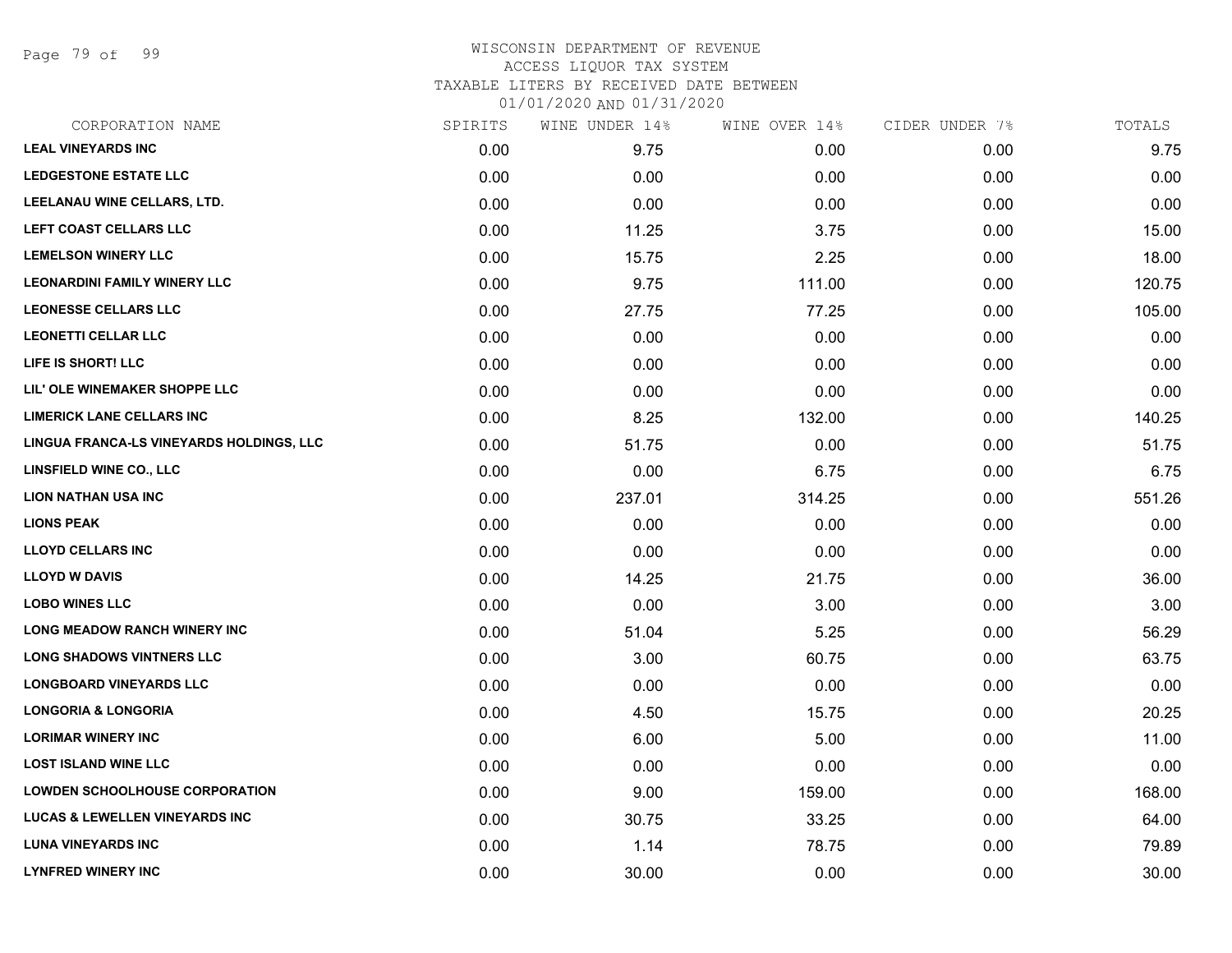Page 80 of 99

| CORPORATION NAME                              | SPIRITS | WINE UNDER 14% | WINE OVER 14% | CIDER UNDER 7% | TOTALS   |
|-----------------------------------------------|---------|----------------|---------------|----------------|----------|
| <b>LYNMAR WINERY LLC</b>                      | 0.00    | 0.00           | 144.75        | 0.00           | 144.75   |
| <b>M &amp; J MONDAVI FAMILY LLC</b>           | 0.00    | 0.00           | 4.50          | 0.00           | 4.50     |
| <b>M.A.C. WINES, LLC</b>                      | 0.00    | 0.00           | 25.50         | 0.00           | 25.50    |
| <b>MADRIGAL FAMILY WINERY LLC</b>             | 0.00    | 0.00           | 27.00         | 0.00           | 27.00    |
| <b>MADRONA VINEYARDS LP</b>                   | 0.00    | 15.00          | 16.50         | 0.00           | 31.50    |
| <b>MAKK WINE LLC</b>                          | 0.00    | 0.00           | 0.00          | 0.00           | 0.00     |
| <b>MANO'S INC</b>                             | 0.00    | 15.75          | 0.00          | 0.00           | 15.75    |
| <b>MARGERUM WINE COMPANY INC</b>              | 0.00    | 4.50           | 19.50         | 0.00           | 24.00    |
| <b>MARIETTA CELLARS INC</b>                   | 0.00    | 0.00           | 0.00          | 0.00           | 0.00     |
| <b>MARK HEROLD</b>                            | 0.00    | 0.00           | 0.00          | 0.00           | 0.00     |
| <b>MARK RYAN WINERY, LLC</b>                  | 0.00    | 0.81           | 45.75         | 0.00           | 46.56    |
| <b>MARKHAM VINEYARDS</b>                      | 0.00    | 15.00          | 89.26         | 0.00           | 104.26   |
| <b>MARTIN E SELL</b>                          | 0.00    | 0.00           | 0.00          | 0.00           | 0.00     |
| <b>MARTIN RAY WINERY INC</b>                  | 0.00    | 14.25          | 79.50         | 0.00           | 93.75    |
| <b>MARTINELLI WINERY INC</b>                  | 0.00    | 0.00           | 158.25        | 0.00           | 158.25   |
| <b>MARYANN MCNALLY</b>                        | 0.00    | 24.00          | 43.50         | 0.00           | 67.50    |
| <b>MATHY WINERY LLC</b>                       | 0.00    | 807.75         | 487.89        | 0.00           | 1,295.64 |
| <b>MATRICK HOLDINGS CORPORATION</b>           | 0.00    | 15.75          | 0.00          | 0.00           | 15.75    |
| <b>MATT PREIS</b>                             | 0.00    | 0.00           | 0.00          | 0.00           | 0.00     |
| <b>MATTHEW RICK</b>                           | 0.00    | 0.00           | 0.00          | 0.00           | 0.00     |
| <b>MATTHIAS A PIPPIG &amp; JAMIE M KINSER</b> | 0.00    | 2.25           | 32.25         | 0.00           | 34.50    |
| <b>MAUI WINE LTD</b>                          | 0.00    | 112.50         | 0.76          | 0.00           | 113.26   |
| <b>MAURITSON FAMILY WINERY</b>                | 0.00    | 0.00           | 245.25        | 0.00           | 245.25   |
| <b>MAYACAMAS VINEYARDS INC</b>                | 0.00    | 21.75          | 0.00          | 0.00           | 21.75    |
| <b>MAYNARD JAMES KEENAN</b>                   | 0.00    | 120.75         | 0.00          | 0.00           | 120.75   |
| <b>MCBRIDE SISTERS COLLECTIONS INC</b>        | 0.00    | 0.00           | 0.00          | 0.00           | 0.00     |
| <b>MCILQUHAM LLC</b>                          | 0.00    | 0.00           | 0.00          | 0.00           | 0.00     |
| <b>MCKAHN FAMILY CELLARS, LLC</b>             | 0.00    | 0.00           | 0.00          | 0.00           | 0.00     |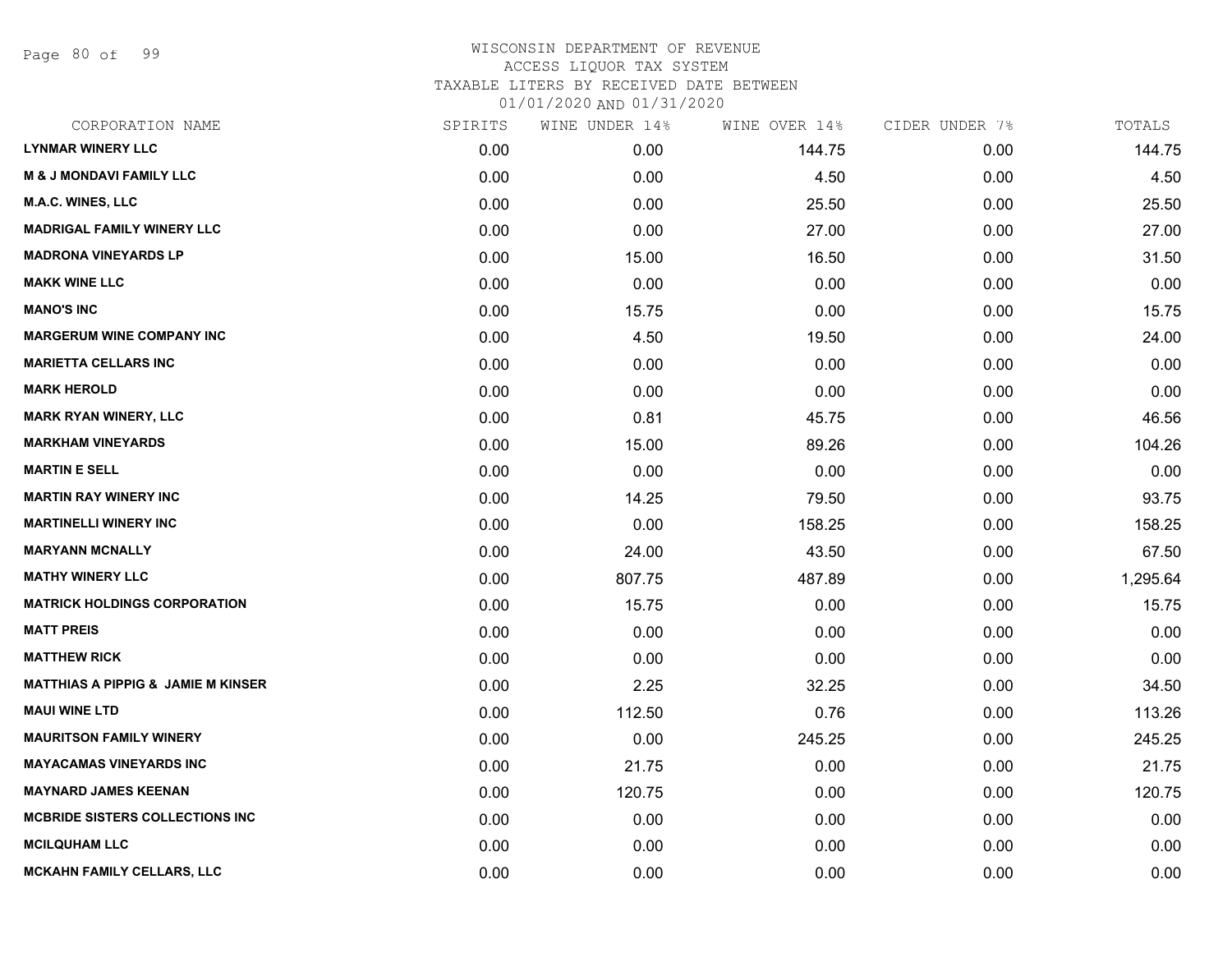Page 81 of 99

| CORPORATION NAME                                  | SPIRITS | WINE UNDER 14% | WINE OVER 14% | CIDER UNDER 7% | TOTALS   |
|---------------------------------------------------|---------|----------------|---------------|----------------|----------|
| <b>MCMENAMINS INC</b>                             | 0.00    | 11.25          | 0.00          | 0.00           | 11.25    |
| <b>MCNAB RIDGE WINERY LLC</b>                     | 0.00    | 0.00           | 0.00          | 0.00           | 0.00     |
| <b>MELROSE CELLARS LLC</b>                        | 0.00    | 0.00           | 0.00          | 0.00           | 0.00     |
| <b>MELVILLE VINEYARDS SOUTH LLC</b>               | 0.00    | 24.75          | 12.00         | 0.00           | 36.75    |
| <b>MENDOCINO WINE GROUP LLC</b>                   | 0.00    | 35.25          | 25.50         | 0.00           | 60.75    |
| <b>MER ET SOLEIL LLC</b>                          | 0.00    | 0.00           | 33.00         | 0.00           | 33.00    |
| <b>MERCER WINE ESTATES LLC</b>                    | 0.00    | 1.50           | 3.00          | 0.00           | 4.50     |
| <b>MERRYVALE VINEYARDS LLC</b>                    | 0.00    | 36.00          | 186.00        | 0.00           | 222.00   |
| <b>MERSHONIAN CIDERY LLC</b>                      | 0.00    | 0.00           | 0.00          | 0.00           | 0.00     |
| <b>MESSINA HOF WINE CELLARS INC</b>               | 0.00    | 9.75           | 0.00          | 0.00           | 9.75     |
| <b>METAMORPHOSIS WINES LLC</b>                    | 0.00    | 4.50           | 300.75        | 0.00           | 305.25   |
| <b>METEOR VINEYARD LLC</b>                        | 0.00    | 0.00           | 0.00          | 0.00           | 0.00     |
| <b>METROPOLITAN WINES LLC</b>                     | 0.00    | 66.75          | 6.00          | 0.00           | 72.75    |
| <b>METTLER WINES LLC</b>                          | 0.00    | 0.00           | 70.50         | 0.00           | 70.50    |
| <b>MEV CORPORATION</b>                            | 0.00    | 6.75           | 0.00          | 0.00           | 6.75     |
| <b>MEYER CELLARS LLC</b>                          | 0.00    | 25.00          | 0.75          | 0.00           | 25.75    |
| <b>MICHEAL DASHE</b>                              | 0.00    | 0.00           | 2.25          | 0.00           | 2.25     |
| <b>MIDDLETON FAMILY WINES LLC</b>                 | 0.00    | 0.00           | 0.00          | 0.00           | 0.00     |
| <b>MIDNIGHT CELLARS INC</b>                       | 0.00    | 0.75           | 21.75         | 0.00           | 22.50    |
| <b>MILBRANDT FAMILY WINES LLC</b>                 | 0.00    | 9.75           | 4.50          | 0.00           | 14.25    |
| <b>MILDARA BLASS INC</b>                          | 0.00    | 4,789.50       | 843.75        | 0.00           | 5,633.25 |
| <b>MILL CREEK VINEYARDS</b>                       | 0.00    | 0.00           | 18.00         | 0.00           | 18.00    |
| <b>MILLBROOK WINERY INC</b>                       | 0.00    | 0.00           | 0.00          | 0.00           | 0.00     |
| <b>MINER FAMILY WINERY LLC</b>                    | 0.00    | 21.75          | 262.50        | 0.00           | 284.25   |
| <b>MINNESOTAS FINEST FERMENTED PRODUCTS</b>       | 0.00    | 0.00           | 0.00          | 0.00           | 0.00     |
| <b>MIRA WINERY LLC</b>                            | 0.00    | 9.00           | 21.00         | 0.00           | 30.00    |
| <b>MIRAMONT ESTATE VINEYARDS &amp; WINERY INC</b> | 0.00    | 0.00           | 0.00          | 0.00           | 0.00     |
| <b>MIRASOL WINE LLC</b>                           | 0.00    | 4.50           | 7.13          | 0.00           | 11.63    |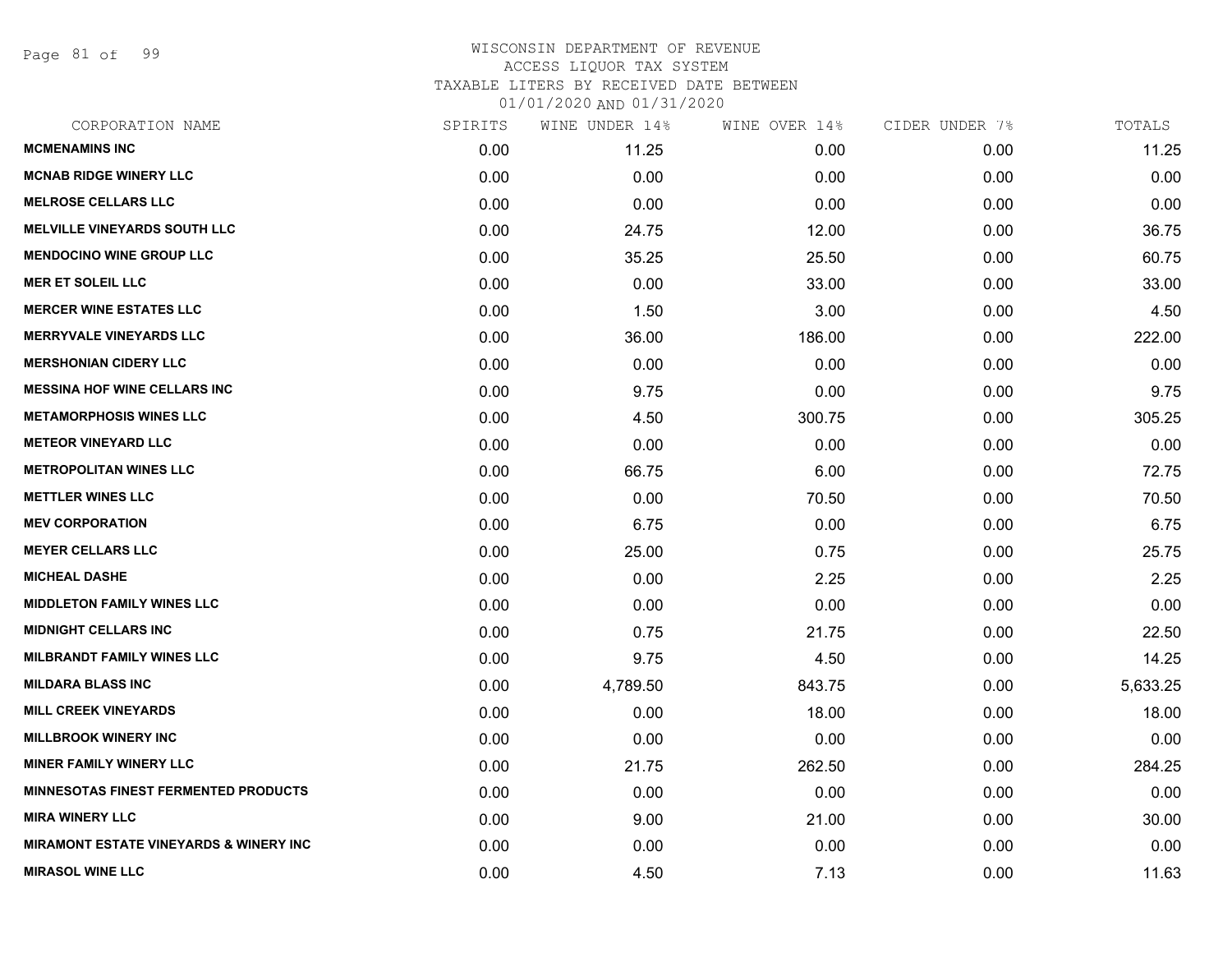Page 82 of 99

| CORPORATION NAME                      | SPIRITS | WINE UNDER 14% | WINE OVER 14% | CIDER UNDER 7% | TOTALS    |
|---------------------------------------|---------|----------------|---------------|----------------|-----------|
| <b>MOBCRAFT BEER INC</b>              | 0.00    | 0.00           | 0.00          | 0.00           | 0.00      |
| <b>MODERN DEVELOPMENT COMPANY</b>     | 0.00    | 0.00           | 4.50          | 0.00           | 4.50      |
| <b>MOLLY AIDA INC</b>                 | 0.00    | 0.00           | 0.00          | 0.00           | 0.00      |
| <b>MOLLYDOOKER INTERNATIONAL LLC</b>  | 0.00    | 0.00           | 0.00          | 0.00           | 0.00      |
| <b>MONTEREY WINE AND PRODUCE CORP</b> | 0.00    | 6.00           | 0.00          | 0.00           | 6.00      |
| <b>MONTICELLO CELLARS INC</b>         | 0.00    | 6.00           | 49.50         | 0.00           | 55.50     |
| <b>MOONDANCER LLC</b>                 | 0.00    | 0.00           | 0.00          | 0.00           | 0.00      |
| <b>MORCHELLA WINE CELLARS LLC</b>     | 0.00    | 18.00          | 9.00          | 0.00           | 27.00     |
| <b>MORGAN WINERY INC</b>              | 0.00    | 0.00           | 0.00          | 0.00           | 0.00      |
| <b>MOSHIN VINEYARDS INC</b>           | 0.00    | 38.25          | 15.00         | 0.00           | 53.25     |
| <b>MULLIGAN &amp; MULLIGAN</b>        | 0.00    | 22.50          | 0.00          | 0.00           | 22.50     |
| <b>MUNCH &amp; FOX</b>                | 0.00    | 0.00           | 54.00         | 0.00           | 54.00     |
| <b>MUNSON BRIDGE WINERY INC</b>       | 0.00    | 0.00           | 0.00          | 0.00           | 0.00      |
| <b>MUSCARDINI CELLARS, LLC</b>        | 0.00    | 9.75           | 41.25         | 0.00           | 51.00     |
| <b>MUSETTA WINERY, LLC</b>            | 0.00    | 0.00           | 0.00          | 0.00           | 0.00      |
| <b>NCWGINC</b>                        | 0.00    | 6.75           | 6.25          | 0.00           | 13.00     |
| <b>NABOR WINES LLC</b>                | 0.00    | 0.00           | 0.00          | 0.00           | 0.00      |
| <b>NAKED WINES LLC</b>                | 0.00    | 0.00           | 0.00          | 0.00           | 0.00      |
| <b>NAKED WINES LLC</b>                | 0.00    | 147.72         | 23.25         | 0.00           | 170.97    |
| <b>NAKEDWINES.COM INC</b>             | 0.00    | 29,805.78      | 26,713.25     | 0.00           | 56,519.03 |
| <b>NAPA WINE CELLAR, INC.</b>         | 0.00    | 973.50         | 0.00          | 0.00           | 973.50    |
| NAPA WINERY GROUP, LLC                | 0.00    | 51.75          | 11.25         | 0.00           | 63.00     |
| <b>NAVARRE CELLARS LTD</b>            | 0.00    | 0.00           | 4.50          | 0.00           | 4.50      |
| NAVARRO VINEYARDS, LLC                | 0.00    | 583.48         | 88.50         | 0.00           | 671.98    |
| <b>NEFF CELLARS LLC</b>               | 0.00    | 45.00          | 0.00          | 0.00           | 45.00     |
| <b>NEVADA WINE CELLARS INC</b>        | 0.00    | 4.80           | 0.00          | 0.00           | 4.80      |
| <b>NEW VAVIN INC</b>                  | 0.00    | 8.25           | 77.25         | 0.00           | 85.50     |
| <b>NEWBERG MAIL ROOM INC</b>          | 0.00    | 456.00         | 52.50         | 0.00           | 508.50    |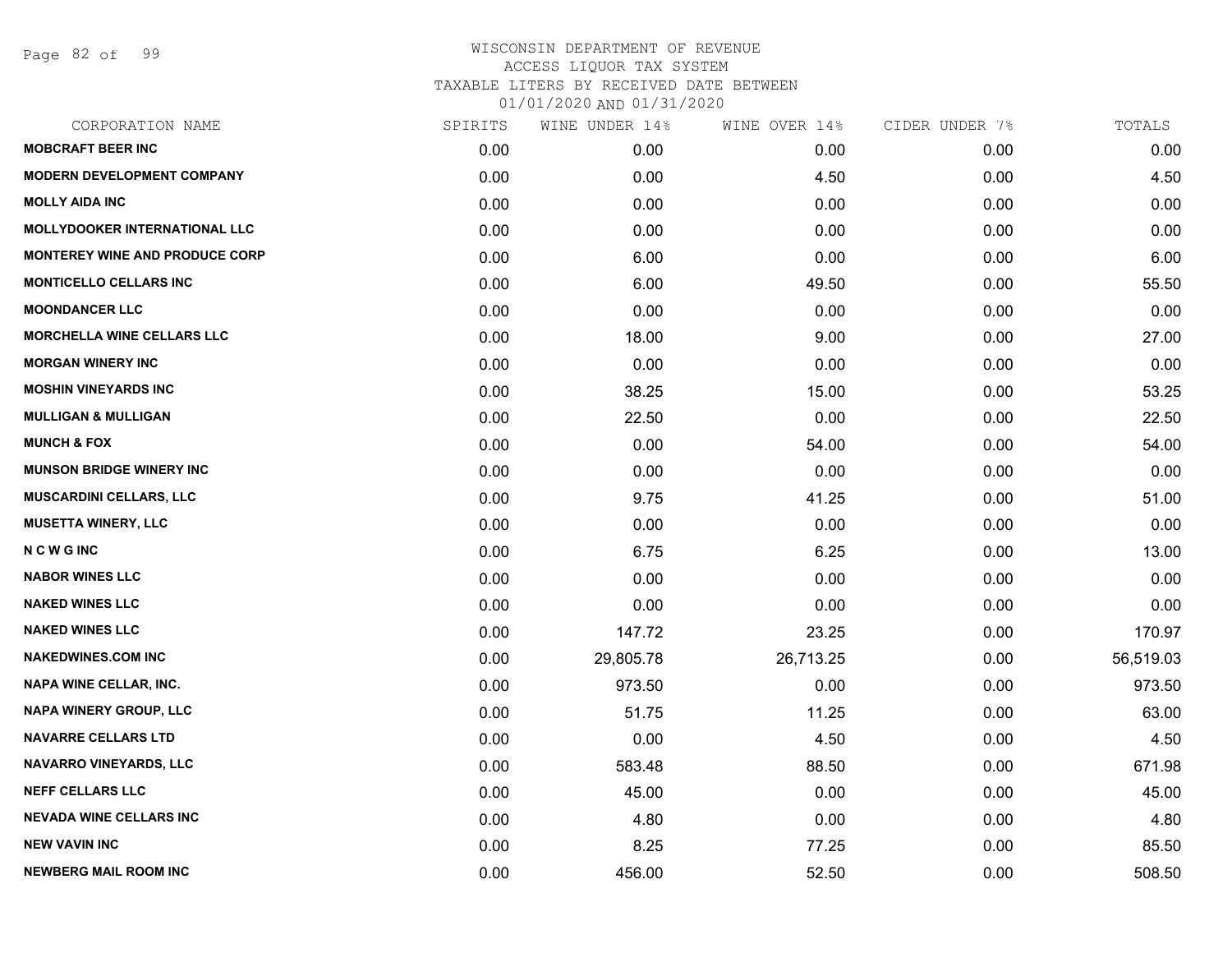Page 83 of 99

### WISCONSIN DEPARTMENT OF REVENUE ACCESS LIQUOR TAX SYSTEM

TAXABLE LITERS BY RECEIVED DATE BETWEEN

| CORPORATION NAME                    | SPIRITS | WINE UNDER 14% | WINE OVER 14% | CIDER UNDER 7% | TOTALS   |
|-------------------------------------|---------|----------------|---------------|----------------|----------|
| <b>NEWTON VINEYARD LLC</b>          | 0.00    | 49.50          | 12.75         | 0.00           | 62.25    |
| <b>NICALI, LLC</b>                  | 0.00    | 1,560.00       | 0.00          | 0.00           | 1,560.00 |
| <b>NICHOLSON RANCH LLC</b>          | 0.00    | 0.00           | 58.50         | 0.00           | 58.50    |
| NIEBAUM-COPPOLA ESTATE WINERY LP    | 0.00    | 21.75          | 319.50        | 0.00           | 341.25   |
| <b>NINER WINE ESTATES LLC</b>       | 0.00    | 3.75           | 26.25         | 0.00           | 30.00    |
| <b>NOAH DORRANCE</b>                | 0.00    | 0.00           | 0.00          | 0.00           | 0.00     |
| <b>NORMAN LEE WILLIAMS</b>          | 0.00    | 0.00           | 2.25          | 0.00           | 2.25     |
| <b>NORTHLEAF WINERY, LLC</b>        | 0.00    | 0.00           | 0.00          | 0.00           | 0.00     |
| NOTRE VUE ESTATE WINE GROUP, INC.   | 0.00    | 0.00           | 4.50          | 0.00           | 4.50     |
| <b>NOVA WINES, INC.</b>             | 0.00    | 6.00           | 9.75          | 0.00           | 15.75    |
| <b>NV AWG LTD</b>                   | 0.00    | 0.00           | 145.00        | 0.00           | 145.00   |
| <b>NW WINE COMPANY LLC</b>          | 0.00    | 75.38          | 8.25          | 0.00           | 83.63    |
| OAK RIDGE WINERY LLC                | 0.00    | 42.00          | 0.75          | 0.00           | 42.75    |
| <b>OAKVILLE HILLS CELLARS INC</b>   | 0.00    | 0.00           | 38.25         | 0.00           | 38.25    |
| <b>OAKVILLE RANCH WINERY INC</b>    | 0.00    | 0.00           | 4.50          | 0.00           | 4.50     |
| <b>OAT HILL CORPORATION</b>         | 0.00    | 0.75           | 21.75         | 0.00           | 22.50    |
| OBLOQUY, INC.                       | 0.00    | 0.00           | 0.00          | 0.00           | 0.00     |
| <b>OBRIEN FAMILY VINEYARD LLC</b>   | 0.00    | 3.75           | 301.50        | 0.00           | 305.25   |
| <b>ODILON FORD WINERY INC</b>       | 0.00    | 0.00           | 0.00          | 0.00           | 0.00     |
| <b>OGB PARTNERS LLC</b>             | 0.00    | 9.75           | 25.88         | 0.00           | 35.63    |
| <b>OGILVIE MERWIN VENTURES, LLC</b> | 0.00    | 0.00           | 0.00          | 0.00           | 0.00     |
| OLD VINE WINE PARTNERS LLC          | 0.00    | 0.00           | 0.00          | 0.00           | 0.00     |
| OLIVER WINE COMPANY INC             | 0.00    | 240.05         | 7.50          | 0.00           | 247.55   |
| ON Q WINES, LLC                     | 0.00    | 0.00           | 0.00          | 0.00           | 0.00     |
| O'NEILL BEVERAGES CO LLC            | 0.00    | 9.50           | 27.00         | 0.00           | 36.50    |
| <b>OPAL WEST WINES, LLC</b>         | 0.00    | 0.00           | 9.00          | 0.00           | 9.00     |
| <b>OPOLO WINES LP</b>               | 0.00    | 96.75          | 162.75        | 0.00           | 259.50   |
| <b>OPUS ONE WINERY LLC</b>          | 0.00    | 0.00           | 45.00         | 0.00           | 45.00    |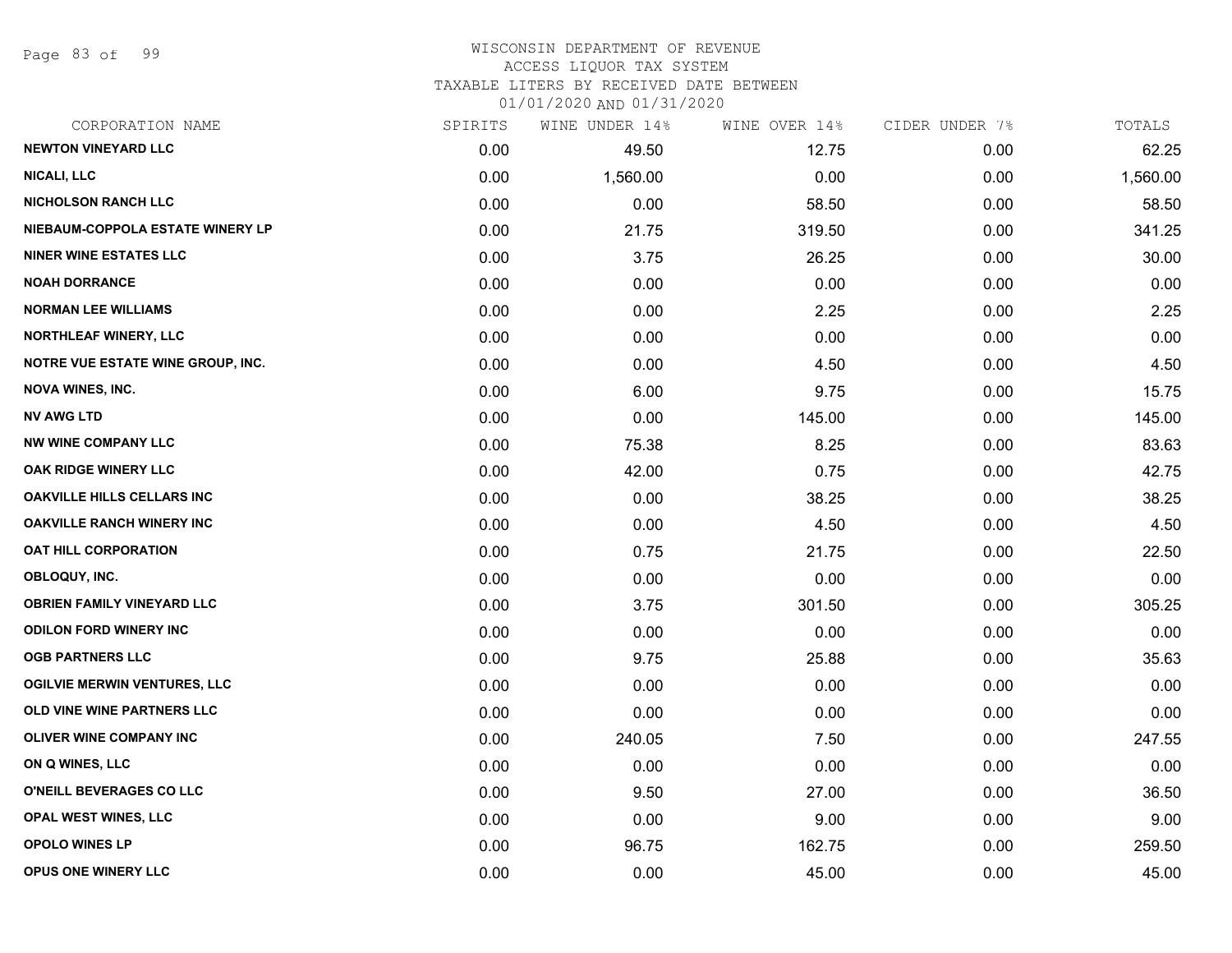Page 84 of 99

### WISCONSIN DEPARTMENT OF REVENUE ACCESS LIQUOR TAX SYSTEM TAXABLE LITERS BY RECEIVED DATE BETWEEN

| CORPORATION NAME                    | SPIRITS | WINE UNDER 14% | WINE OVER 14% | CIDER UNDER 7% | TOTALS |
|-------------------------------------|---------|----------------|---------------|----------------|--------|
| <b>ORCA PROPERTIES LLC</b>          | 0.00    | 9.00           | 0.00          | 0.00           | 9.00   |
| <b>ORFILA VINEYARDS INC</b>         | 0.00    | 76.50          | 27.38         | 0.00           | 103.88 |
| <b>ORGANIC ELIXIR WINERY INC</b>    | 0.00    | 0.00           | 0.00          | 0.00           | 0.00   |
| <b>O'SHAUGHNESSY DEL OSO LLC</b>    | 0.00    | 0.00           | 212.25        | 0.00           | 212.25 |
| OUT FROM LAND INVESTOR GROUP LLC    | 0.00    | 0.00           | 0.00          | 0.00           | 0.00   |
| <b>OWEN ROE LLC</b>                 | 0.00    | 8.25           | 48.00         | 0.00           | 56.25  |
| <b>PAHLMEYER LLC</b>                | 0.00    | 2.25           | 45.00         | 0.00           | 47.25  |
| <b>PAIX SUR TERRE, LLC</b>          | 0.00    | 0.00           | 0.00          | 0.00           | 0.00   |
| PALI WINE COMPANY LP                | 0.00    | 15.00          | 10.50         | 0.00           | 25.50  |
| PALM BAY HOLDINGS LLC               | 0.00    | 9.00           | 9.00          | 0.00           | 18.00  |
| PALOMA VINEYARD LLC                 | 0.00    | 0.00           | 59.25         | 0.00           | 59.25  |
| PAOLETTI ESTATES WINERY, INC        | 0.00    | 1.50           | 24.00         | 0.00           | 25.50  |
| <b>PARADISE RIDGE WINERY</b>        | 0.00    | 41.25          | 1.50          | 0.00           | 42.75  |
| PARAGON VINEYARD CO INC             | 0.00    | 0.00           | 6.00          | 0.00           | 6.00   |
| PARALLEL 44 VINEYARD & WINERY, INC. | 0.00    | 0.00           | 0.00          | 0.00           | 0.00   |
| <b>PARKER STATION INC</b>           | 0.00    | 18.75          | 174.75        | 0.00           | 193.50 |
| <b>PARMESON FAMILY LLC</b>          | 0.00    | 0.00           | 0.00          | 0.00           | 0.00   |
| PARSONAGE CELLARS INC               | 0.00    | 0.00           | 21.00         | 0.00           | 21.00  |
| PASSAGGIO WINES LLC                 | 0.00    | 25.50          | 0.00          | 0.00           | 25.50  |
| <b>PATEL WINERY LLC</b>             | 0.00    | 0.00           | 0.00          | 0.00           | 0.00   |
| <b>PATRICIA A HOOVER</b>            | 0.00    | 8.25           | 6.75          | 0.00           | 15.00  |
| PATRICIA GREEN CELLARS LLC          | 0.00    | 206.75         | 26.25         | 0.00           | 233.00 |
| <b>PATRICK ARNDT</b>                | 0.00    | 0.00           | 0.00          | 0.00           | 0.00   |
| <b>PAUL D ASPER</b>                 | 0.00    | 0.00           | 0.00          | 0.00           | 0.00   |
| <b>PAUL G BLOMMEL</b>               | 0.00    | 0.00           | 0.00          | 0.00           | 0.00   |
| PAUL HOBBS WINERY LP                | 0.00    | 0.00           | 41.25         | 0.00           | 41.25  |
| <b>PAUL J FRANZEN</b>               | 0.00    | 0.00           | 0.00          | 0.00           | 0.00   |
| <b>PAVI WINES LLC</b>               | 0.00    | 0.00           | 0.00          | 0.00           | 0.00   |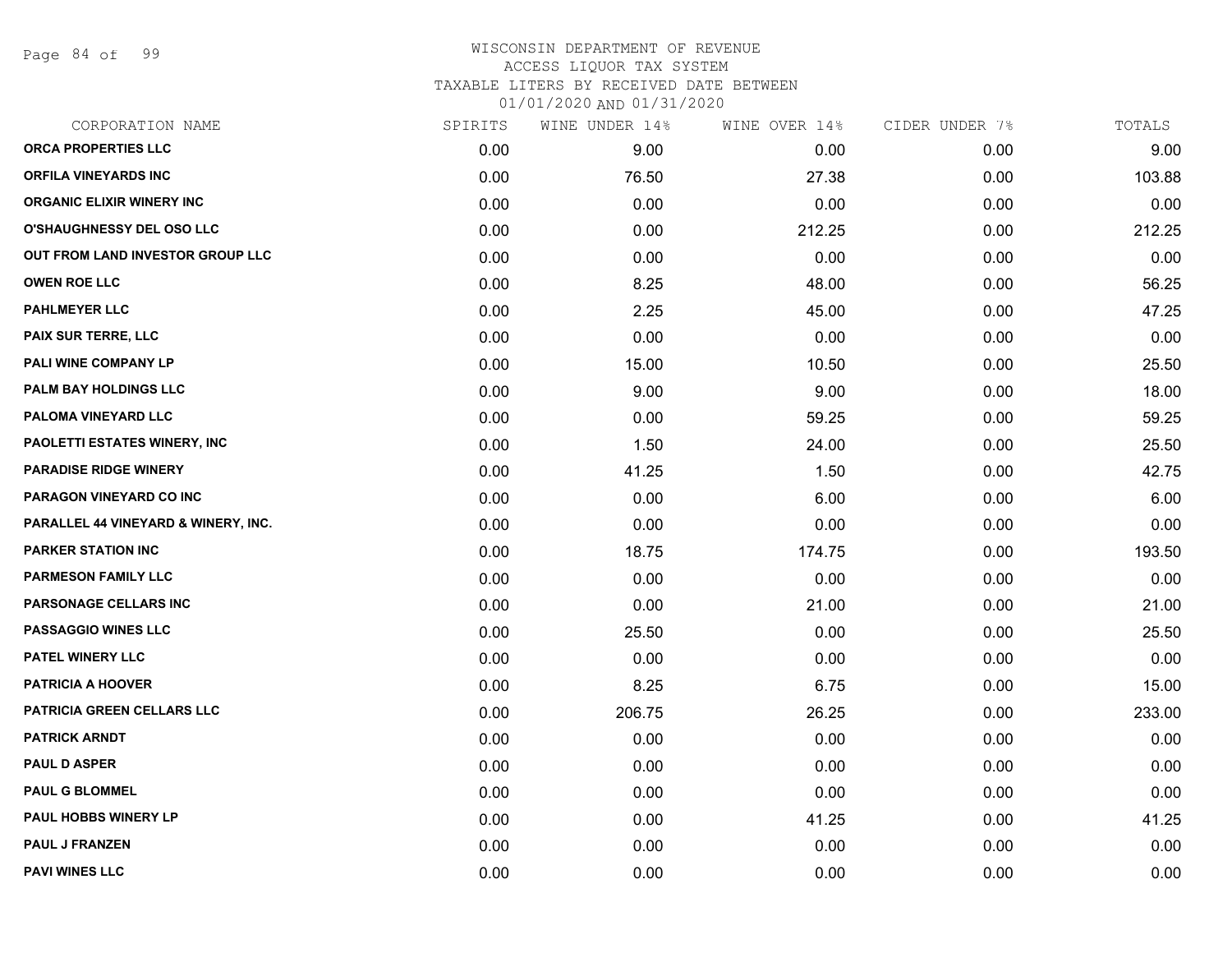Page 85 of 99

| CORPORATION NAME                     | SPIRITS | WINE UNDER 14% | WINE OVER 14% | CIDER UNDER 7% | TOTALS   |
|--------------------------------------|---------|----------------|---------------|----------------|----------|
| PCJ, INC.                            | 0.00    | 0.00           | 0.00          | 0.00           | 0.00     |
| PEACHY CANYON WINERY                 | 0.00    | 0.00           | 0.00          | 0.00           | 0.00     |
| PEAR VALLEY VINEYARD, INC.           | 0.00    | 34.50          | 57.00         | 0.00           | 91.50    |
| PEAY VINEYARDS LLC                   | 0.00    | 13.50          | 0.00          | 0.00           | 13.50    |
| PEJU FAMILY OPERATING PARTNERSHIP LP | 0.00    | 136.50         | 412.88        | 0.00           | 549.38   |
| PELLEGRINI RANCHES INC               | 0.00    | 5.25           | 52.50         | 0.00           | 57.75    |
| <b>PENROSE HILL, LIMITED</b>         | 0.00    | 5,058.00       | 1,959.00      | 0.00           | 7,017.00 |
| PEPPER BRIDGE WINERY LLC             | 0.00    | 0.00           | 0.00          | 0.00           | 0.00     |
| PERNOD RICARD KENWOOD HOLDING LLC    | 0.00    | 105.00         | 76.50         | 0.00           | 181.50   |
| <b>PERVINO INC</b>                   | 0.00    | 48.75          | 0.00          | 0.00           | 48.75    |
| PETER FRANUS WINE COMPANY INC        | 0.00    | 0.00           | 58.50         | 0.00           | 58.50    |
| PETER MICHAEL WINERY                 | 0.00    | 0.00           | 379.50        | 0.00           | 379.50   |
| PETERSON WINERY LLC                  | 0.00    | 0.00           | 0.00          | 0.00           | 0.00     |
| PETROGLYPH WINERY LLC                | 0.00    | 21.00          | 10.50         | 0.00           | 31.50    |
| PETRONI VINEYARDS LLC                | 0.00    | 0.00           | 23.25         | 0.00           | 23.25    |
| PHASE 2 CELLARS LLC                  | 0.00    | 7.50           | 20.25         | 0.00           | 27.75    |
| PHILIP TOGNI VINEYARD LP             | 0.00    | 0.00           | 0.00          | 0.00           | 0.00     |
| <b>PHILLIPS FARMS LLC</b>            | 0.00    | 21.75          | 189.00        | 0.00           | 210.75   |
| <b>PIEPERTK LLC</b>                  | 0.00    | 0.00           | 0.00          | 0.00           | 0.00     |
| <b>PINA CELLARS LP</b>               | 0.00    | 0.00           | 0.00          | 0.00           | 0.00     |
| PINE RIDGE WINERY LLC                | 0.00    | 252.00         | 1,380.00      | 0.00           | 1,632.00 |
| PINK SANDS, INC.                     | 0.00    | 0.00           | 0.00          | 0.00           | 0.00     |
| <b>PJK WINERY LLC</b>                | 0.00    | 21.00          | 69.75         | 0.00           | 90.75    |
| PLYMOUTH ROCKS WINE, LLC             | 0.00    | 6.00           | 0.00          | 0.00           | 6.00     |
| PONZI VINEYARDS, LLC                 | 0.00    | 52.14          | 11.25         | 0.00           | 63.39    |
| POPE VALLEY WINERY LLC               | 0.00    | 4.50           | 4.50          | 0.00           | 9.00     |
| PORTER FAMILY VINEYARDS LLC          | 0.00    | 0.00           | 160.50        | 0.00           | 160.50   |
| <b>POTT WINE</b>                     | 0.00    | 0.00           | 24.00         | 0.00           | 24.00    |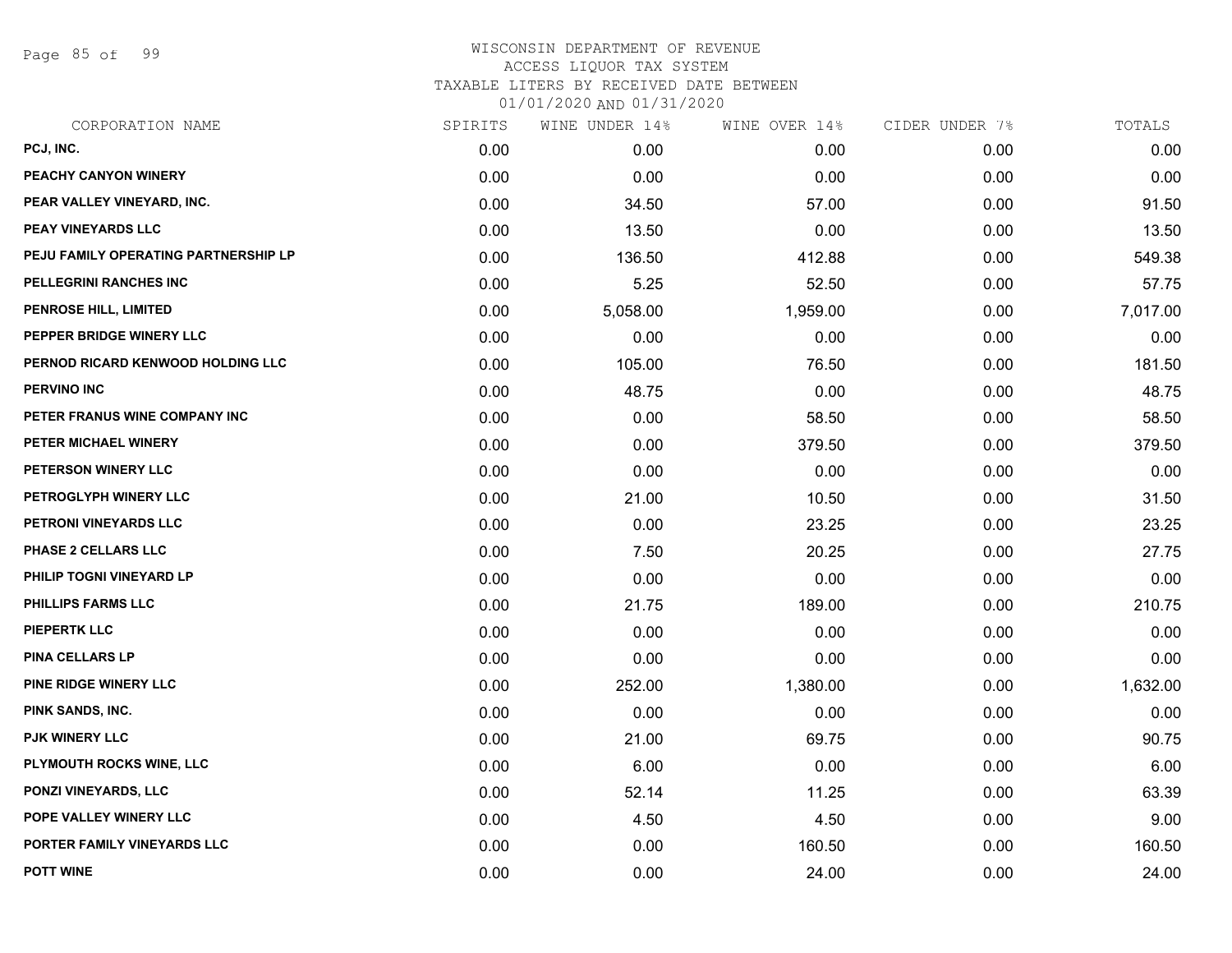Page 86 of 99

## WISCONSIN DEPARTMENT OF REVENUE ACCESS LIQUOR TAX SYSTEM TAXABLE LITERS BY RECEIVED DATE BETWEEN

| CORPORATION NAME                         | SPIRITS | WINE UNDER 14% | WINE OVER 14% | CIDER UNDER 7% | TOTALS   |
|------------------------------------------|---------|----------------|---------------|----------------|----------|
| PRAGER WINERY & PORT WORKS, INC.         | 0.00    | 0.00           | 61.92         | 0.00           | 61.92    |
| <b>PRAIRIE BERRY LLC</b>                 | 0.00    | 1,360.50       | 0.00          | 0.00           | 1,360.50 |
| <b>PRAIRIE HAWK WINERY INC</b>           | 0.00    | 0.00           | 0.00          | 0.00           | 0.00     |
| PRECEPT BRANDS LLC                       | 0.00    | 224.25         | 96.87         | 3.00           | 324.12   |
| PREMIUM VINTNERS LLC                     | 0.00    | 0.00           | 0.00          | 0.00           | 0.00     |
| PRESQU'ILE WINERY                        | 0.00    | 13.50          | 0.00          | 0.00           | 13.50    |
| PRIDE MOUNTAIN VINEYARDS LLC             | 0.00    | 6.00           | 764.00        | 0.00           | 770.00   |
| <b>PRINCE MICHEL LLC</b>                 | 0.00    | 0.00           | 0.00          | 0.00           | 0.00     |
| <b>PROMONTORY LLC</b>                    | 0.00    | 0.00           | 56.25         | 0.00           | 56.25    |
| <b>PWG LLC</b>                           | 0.00    | 0.00           | 56.17         | 0.00           | 56.17    |
| <b>QUADY SOUTH WINERY LLC</b>            | 0.00    | 38.62          | 16.12         | 0.00           | 54.74    |
| QUILCEDA CREEK VINTNERS INC              | 0.00    | 0.00           | 12.00         | 0.00           | 12.00    |
| <b>QUIXOTE WINERY, LLC</b>               | 0.00    | 0.00           | 6.75          | 0.00           | 6.75     |
| <b>RH KEENAN CO</b>                      | 0.00    | 0.00           | 0.00          | 0.00           | 0.00     |
| <b>RADIO-COTEAU WINE CELLARS LLC</b>     | 0.00    | 6.75           | 0.00          | 0.00           | 6.75     |
| <b>RAMAZZOTTI WINES LLC</b>              | 0.00    | 0.00           | 18.00         | 0.00           | 18.00    |
| <b>RAMEY WINE CELLARS INC</b>            | 0.00    | 0.00           | 67.50         | 0.00           | 67.50    |
| <b>RAPTOR RIDGE WINERY LLC</b>           | 0.00    | 20.25          | 10.50         | 0.00           | 30.75    |
| <b>RASA VINEYARDS, LLC</b>               | 0.00    | 0.00           | 18.00         | 0.00           | 18.00    |
| <b>RASMUSSEN FAMILY WINES, LLC</b>       | 0.00    | 0.00           | 0.00          | 0.00           | 0.00     |
| <b>RAYMOND SIGNORELLO</b>                | 0.00    | 0.00           | 4.50          | 0.00           | 4.50     |
| <b>RAYMOND VINEYARD &amp; CELLAR INC</b> | 0.00    | 93.75          | 176.25        | 0.00           | 270.00   |
| <b>RB WINE ASSOCIATES LLC</b>            | 0.00    | 18.75          | 0.50          | 0.00           | 19.25    |
| <b>RBZ VINEYARDS LLC</b>                 | 0.00    | 0.00           | 0.00          | 0.00           | 0.00     |
| <b>RED CAR WINE COMPANY LLC</b>          | 0.00    | 60.00          | 1.50          | 0.00           | 61.50    |
| <b>RED MARE WINES LLC</b>                | 0.00    | 0.00           | 4.50          | 0.00           | 4.50     |
| <b>RED OAK VINEYARD INC</b>              | 0.00    | 0.00           | 0.00          | 0.00           | 0.00     |
| <b>REGENERATIVE GIFT, LLC</b>            | 0.00    | 0.00           | 0.00          | 0.00           | 0.00     |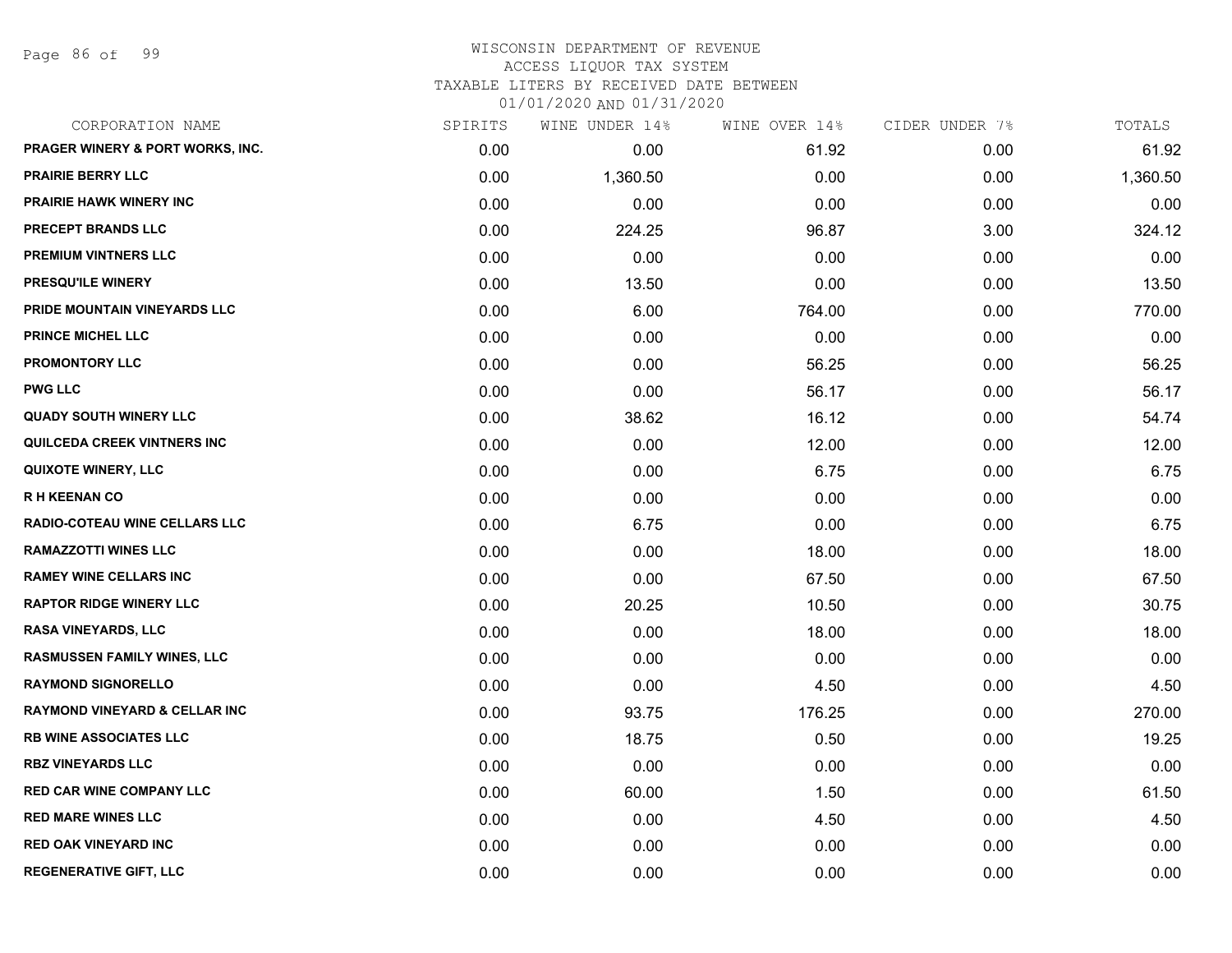Page 87 of 99

### WISCONSIN DEPARTMENT OF REVENUE ACCESS LIQUOR TAX SYSTEM

TAXABLE LITERS BY RECEIVED DATE BETWEEN

| CORPORATION NAME                      | SPIRITS | WINE UNDER 14% | WINE OVER 14% | CIDER UNDER 7% | TOTALS   |
|---------------------------------------|---------|----------------|---------------|----------------|----------|
| <b>REGUSCI WINERY INC</b>             | 0.00    | 26.25          | 85.50         | 0.00           | 111.75   |
| <b>REVANA FAMILY PARTNERS LP</b>      | 0.00    | 9.00           | 36.00         | 0.00           | 45.00    |
| <b>REVANA FAMILY PARTNERS LP</b>      | 0.00    | 26.25          | 20.25         | 0.00           | 46.50    |
| <b>REVELRY VINTNERS LLC</b>           | 0.00    | 1.50           | 0.75          | 0.00           | 2.25     |
| <b>REYNOLDS CREATIVE PRODUCTS INC</b> | 0.00    | 11.25          | 82.50         | 0.00           | 93.75    |
| <b>RH WINERY LLC</b>                  | 0.00    | 0.00           | 0.00          | 0.00           | 0.00     |
| <b>RHYS VINEYARDS LLC</b>             | 0.00    | 99.75          | 0.00          | 0.00           | 99.75    |
| <b>RICHARD E LIBBY</b>                | 0.00    | 5,273.25       | 1,671.75      | 0.00           | 6,945.00 |
| <b>RICHARD FORTUNE</b>                | 0.00    | 0.00           | 0.00          | 0.00           | 0.00     |
| <b>RIDGE VINEYARDS INC</b>            | 0.00    | 66.00          | 355.13        | 0.00           | 421.13   |
| <b>RIGHT SIDE LLC</b>                 | 0.00    | 117.00         | 171.75        | 0.00           | 288.75   |
| <b>RIO LOBO LLC</b>                   | 0.00    | 0.00           | 0.00          | 0.00           | 0.00     |
| RIVER BEND VINEYARD & WINERY LLC      | 0.00    | 0.00           | 0.00          | 0.00           | 0.00     |
| RIVER VALLEY VINEYARD INC             | 0.00    | 98.25          | 0.00          | 0.00           | 98.25    |
| <b>RIVERBENCH LLC</b>                 | 0.00    | 12.00          | 4.50          | 0.00           | 16.50    |
| <b>ROBERT CRAIG WINERY LP</b>         | 0.00    | 105.00         | 0.00          | 0.00           | 105.00   |
| <b>ROBERT DUNNING</b>                 | 0.00    | 0.00           | 0.00          | 0.00           | 0.00     |
| ROBERT FOLEY LLC                      | 0.00    | 14.25          | 23.25         | 0.00           | 37.50    |
| <b>ROBERT J BRAKESMAN</b>             | 0.00    | 0.00           | 29.25         | 0.00           | 29.25    |
| <b>ROBERT MUELLER CELLARS</b>         | 0.00    | 2.25           | 90.75         | 0.00           | 93.00    |
| ROBERT YOUNG ESTATE WINERY LLC        | 0.00    | 6.00           | 147.75        | 0.00           | 153.75   |
| <b>ROBIN PFEIFFER</b>                 | 0.00    | 0.00           | 0.00          | 0.00           | 0.00     |
| <b>ROBLAR LLC</b>                     | 0.00    | 21.75          | 90.00         | 0.00           | 111.75   |
| ROCCA FAMILY VINEYARDS INC            | 0.00    | 0.00           | 0.00          | 0.00           | 0.00     |
| <b>ROCHE WINERY LLC</b>               | 0.00    | 4.13           | 51.75         | 0.00           | 55.88    |
| <b>ROCK N WOOL WINERY LLC</b>         | 0.00    | 0.00           | 0.00          | 0.00           | 0.00     |
| ROCK WALL WINE COMPANY INC            | 0.00    | 9.00           | 13.50         | 0.00           | 22.50    |
| <b>ROEDERER ESTATE INC</b>            | 0.00    | 18.00          | 0.00          | 0.00           | 18.00    |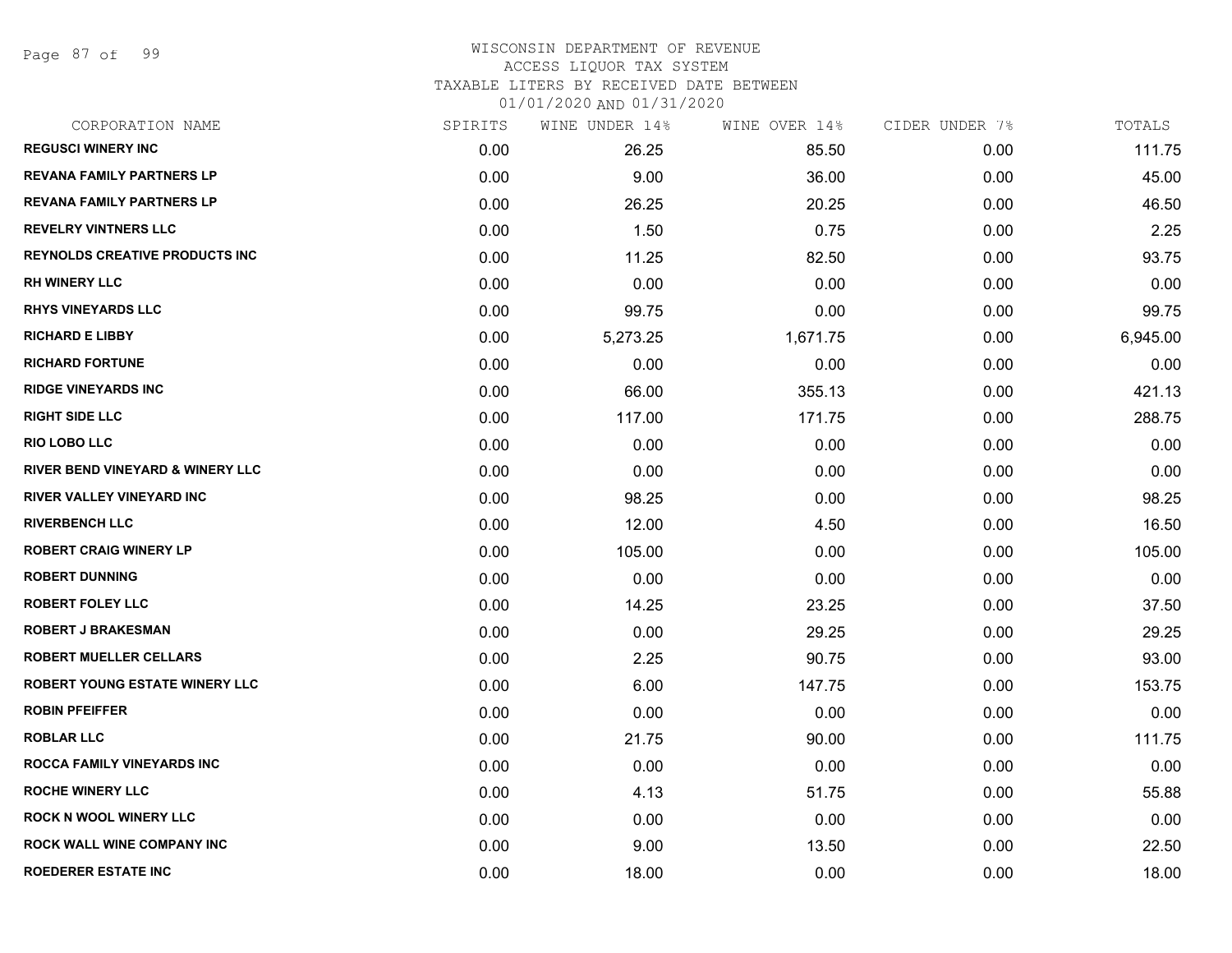Page 88 of 99

| CORPORATION NAME                       | SPIRITS | WINE UNDER 14% | WINE OVER 14% | CIDER UNDER 7% | TOTALS   |
|----------------------------------------|---------|----------------|---------------|----------------|----------|
| <b>ROGER PENG</b>                      | 0.00    | 0.00           | 0.00          | 0.00           | 0.00     |
| <b>ROMBAUER VINEYARDS INC</b>          | 0.00    | 1.50           | 1,242.03      | 0.00           | 1,243.53 |
| <b>RONALD L FENOLIO</b>                | 0.00    | 0.00           | 0.00          | 0.00           | 0.00     |
| <b>RONALD T RUBIN</b>                  | 0.00    | 0.00           | 0.00          | 0.00           | 0.00     |
| <b>ROUND HILL CELLARS</b>              | 0.00    | 17.25          | 45.00         | 0.00           | 62.25    |
| <b>ROUND POND ESTATE LLC</b>           | 0.00    | 6.75           | 180.76        | 0.00           | 187.51   |
| <b>ROWLEY ESTATES LLC</b>              | 0.00    | 8.25           | 0.00          | 0.00           | 8.25     |
| <b>RRJ REAL PROPERTIES LLC</b>         | 0.00    | 0.00           | 0.00          | 0.00           | 0.00     |
| <b>RUDD WINES INC</b>                  | 0.00    | 0.00           | 54.38         | 0.00           | 54.38    |
| <b>RUDIUS WINES, LLC</b>               | 0.00    | 600.00         | 0.00          | 0.00           | 600.00   |
| <b>RUSHFORD MEADERY AND WINERY LLC</b> | 0.00    | 0.00           | 0.00          | 0.00           | 0.00     |
| <b>RUSSIAN RIVER WINES, LLC</b>        | 0.00    | 0.00           | 0.00          | 0.00           | 0.00     |
| <b>RUTHERFORD HILL WINERY LLC</b>      | 0.00    | 176.25         | 446.25        | 0.00           | 622.50   |
| <b>RYAN K ZAHLER</b>                   | 0.00    | 0.00           | 0.00          | 0.00           | 0.00     |
| <b>RYAN PRELLWITZ</b>                  | 0.00    | 0.00           | 0.00          | 0.00           | 0.00     |
| <b>SLJ GROUP INC</b>                   | 0.00    | 0.00           | 0.00          | 0.00           | 0.00     |
| <b>SAARLOOS ESTATE VINEYARDS LLC</b>   | 0.00    | 0.00           | 0.00          | 0.00           | 0.00     |
| <b>SAINTSBURY LLC</b>                  | 0.00    | 36.75          | 23.25         | 0.00           | 60.00    |
| <b>SAMUEL P BAXTER</b>                 | 0.00    | 0.00           | 115.50        | 0.00           | 115.50   |
| <b>SANDHI VINTNERS LLC</b>             | 0.00    | 0.00           | 0.00          | 0.00           | 0.00     |
| <b>SANDPOINT WINES</b>                 | 0.00    | 0.00           | 0.00          | 0.00           | 0.00     |
| <b>SANFORD WINERY COMPANY LP</b>       | 0.00    | 129.75         | 13.50         | 0.00           | 143.25   |
| <b>SANS LIEGE INC</b>                  | 0.00    | 0.00           | 0.00          | 0.00           | 0.00     |
| <b>SARAH J SHADONIX</b>                | 0.00    | 1,196.25       | 489.25        | 0.00           | 1,685.50 |
| <b>SAUCELITO CANYON LP</b>             | 0.00    | 30.00          | 0.00          | 0.00           | 30.00    |
| SAVANNAH CHANELLE VINEYARDS INC        | 0.00    | 0.00           | 0.00          | 0.00           | 0.00     |
| <b>SAVIAH ROSE WINERY LLC</b>          | 0.00    | 25.50          | 69.00         | 0.00           | 94.50    |
| <b>SAXUM VINEYARDS INC</b>             | 0.00    | 0.00           | 195.75        | 0.00           | 195.75   |
|                                        |         |                |               |                |          |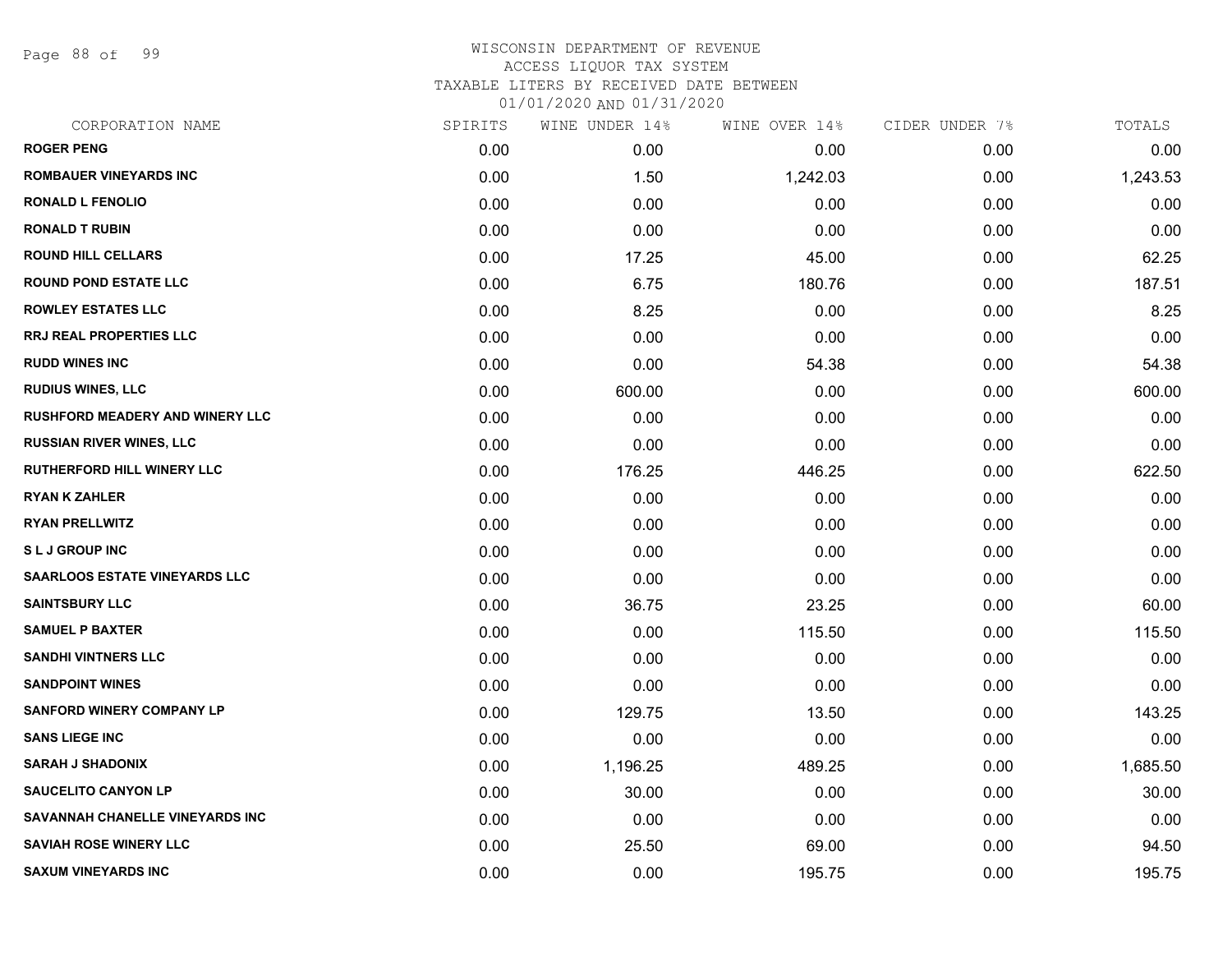### WISCONSIN DEPARTMENT OF REVENUE ACCESS LIQUOR TAX SYSTEM TAXABLE LITERS BY RECEIVED DATE BETWEEN

| CORPORATION NAME                              | SPIRITS | WINE UNDER 14% | WINE OVER 14% | CIDER UNDER 7% | TOTALS   |
|-----------------------------------------------|---------|----------------|---------------|----------------|----------|
| <b>SBRAGIA FAMILY VINEYARDS LLC</b>           | 0.00    | 0.00           | 45.75         | 0.00           | 45.75    |
| <b>SCHEID VINEYARDS CALIFORNIA INC</b>        | 0.00    | 76.50          | 14.25         | 0.00           | 90.75    |
| <b>SCHLOSSADLER INC</b>                       | 0.00    | 45.00          | 20.25         | 0.00           | 65.25    |
| <b>SCHRADER CELLARS LLC</b>                   | 0.00    | 0.00           | 189.75        | 0.00           | 189.75   |
| <b>SCHRAMSBERG VINEYARDS CO INC</b>           | 0.00    | 868.88         | 249.75        | 0.00           | 1,118.63 |
| <b>SCHUG WINERY LLC</b>                       | 0.00    | 112.50         | 35.25         | 0.00           | 147.75   |
| <b>SCHWEIGER VINEYARDS INC</b>                | 0.00    | 92.25          | 72.07         | 0.00           | 164.32   |
| <b>SCREAMING EAGLE LLC</b>                    | 0.00    | 37.50          | 42.75         | 0.00           | 80.25    |
| <b>SEA SMOKE INC</b>                          | 0.00    | 14.25          | 588.75        | 0.00           | 603.00   |
| <b>SEAVER VINEYARDS LLC</b>                   | 0.00    | 0.00           | 0.00          | 0.00           | 0.00     |
| <b>SEAVEY VINEYARD LP</b>                     | 0.00    | 3.00           | 18.75         | 0.00           | 21.75    |
| <b>SEBASTOPOL VINEYARDS &amp; WINERY CORP</b> | 0.00    | 0.00           | 0.00          | 0.00           | 0.00     |
| <b>SELBY ENTERPRISES INC</b>                  | 0.00    | 0.00           | 34.50         | 0.00           | 34.50    |
| <b>SEQUOIA GROVE VINEYARDS LP</b>             | 0.00    | 0.75           | 281.25        | 0.00           | 282.00   |
| <b>SEVEN STONES WINERY LLC</b>                | 0.00    | 0.00           | 0.00          | 0.00           | 0.00     |
| <b>SFW, LLC</b>                               | 0.00    | 0.00           | 0.00          | 0.00           | 0.00     |
| <b>SFW, LLC</b>                               | 0.00    | 3.00           | 1.50          | 0.00           | 4.50     |
| <b>SHADY LADIES LLC</b>                       | 0.00    | 0.00           | 0.00          | 0.00           | 0.00     |
| <b>SHADYBROOK ESTATE LLC</b>                  | 0.00    | 0.00           | 17.25         | 0.00           | 17.25    |
| <b>SHAFER VINEYARDS INC</b>                   | 0.00    | 0.00           | 67.50         | 0.00           | 67.50    |
| <b>SHANNON RIDGE INC</b>                      | 0.00    | 16.50          | 12.00         | 0.00           | 28.50    |
| <b>SHARON L PINGEL</b>                        | 0.00    | 0.00           | 0.00          | 0.00           | 0.00     |
| SHELDRAKE POINT VINEYARD LLC                  | 0.00    | 18.75          | 6.00          | 0.00           | 24.75    |
| SHELTON-MACKENZIE WINE COMPANY                | 0.00    | 1.50           | 5.25          | 0.00           | 6.75     |
| <b>SHERRY HARDIE</b>                          | 0.00    | 0.00           | 0.00          | 0.00           | 0.00     |
| SHERWIN FAMILY VINEYARDS LLC                  | 0.00    | 74.25          | 187.50        | 0.00           | 261.75   |
| <b>SIERRA SUNRISE VINEYARDS</b>               | 0.00    | 11.25          | 25.50         | 0.00           | 36.75    |
| SILVER OAK WINE CELLARS LLC                   | 0.00    | 374.25         | 594.75        | 0.00           | 969.00   |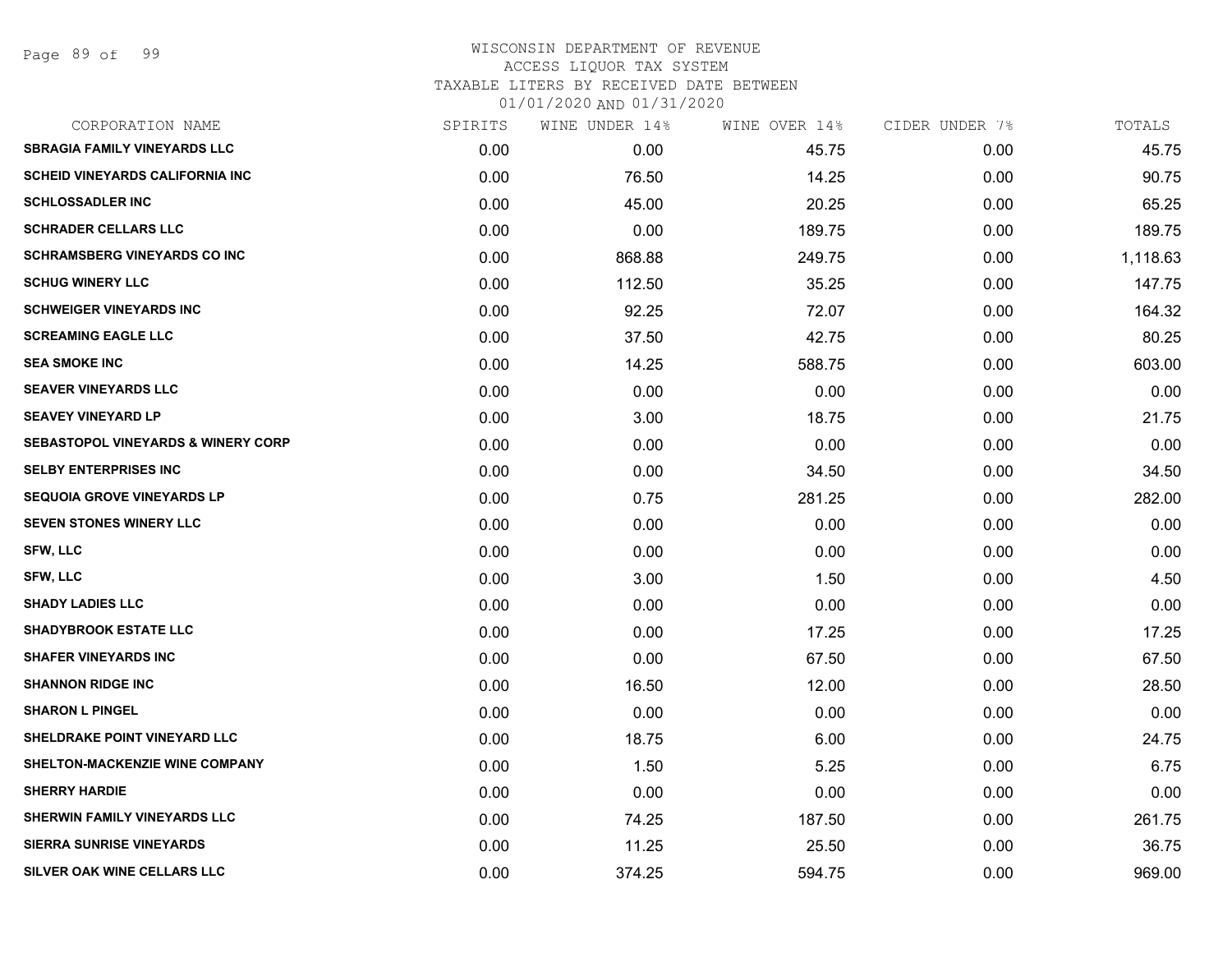| CORPORATION NAME                           | SPIRITS | WINE UNDER 14% | WINE OVER 14% | CIDER UNDER 7% | TOTALS |
|--------------------------------------------|---------|----------------|---------------|----------------|--------|
| <b>SILVER TRIDENT WINERY LLC</b>           | 0.00    | 0.00           | 15.00         | 0.00           | 15.00  |
| SINE QUA NON INC                           | 0.00    | 0.00           | 183.75        | 0.00           | 183.75 |
| SINNIPEE VALLEY VINEYARD LLC               | 0.00    | 0.00           | 0.00          | 0.00           | 0.00   |
| <b>SINSKEY VINEYARDS INC</b>               | 0.00    | 214.13         | 15.75         | 0.00           | 229.88 |
| <b>SIX SIGMA WINERY LLC</b>                | 0.00    | 14.25          | 0.00          | 0.00           | 14.25  |
| <b>SKYWALKER VINEYARDS, LLC</b>            | 0.00    | 11.25          | 3.75          | 0.00           | 15.00  |
| SLEIGHT OF HAND CELLARS, LLC               | 0.00    | 4.50           | 15.75         | 0.00           | 20.25  |
| <b>SMALL VINES WINES INC</b>               | 0.00    | 0.00           | 0.00          | 0.00           | 0.00   |
| SMITH ANDERSON ENTERPRISES INC             | 0.00    | 0.00           | 0.00          | 0.00           | 0.00   |
| <b>SOCIAL ENJOYMENTS LLC</b>               | 0.00    | 17.70          | 0.00          | 0.00           | 17.70  |
| <b>SOKOL BLOSSER LTD</b>                   | 0.00    | 129.75         | 29.25         | 0.00           | 159.00 |
| SOMERSTON WINE COMPANY, LLC                | 0.00    | 10.50          | 94.00         | 0.00           | 104.50 |
| <b>SONJA MAGDEVSKI</b>                     | 0.00    | 0.00           | 11.25         | 0.00           | 11.25  |
| SONOMA-CUTRER VINEYARDS INC                | 0.00    | 72.38          | 180.75        | 0.00           | 253.13 |
| <b>SOQUEL VINEYARDS</b>                    | 0.00    | 0.00           | 0.00          | 0.00           | 0.00   |
| SOUTH COAST WINERY INC                     | 0.00    | 17.25          | 85.50         | 0.00           | 102.75 |
| <b>SP GROSSNICKLE LLC</b>                  | 0.00    | 25.50          | 0.00          | 0.00           | 25.50  |
| SPANOS BERBERIAN WINERY LLC                | 0.00    | 4.50           | 136.50        | 0.00           | 141.00 |
| <b>SPARKLING OREGON LLC</b>                | 0.00    | 6.75           | 1.50          | 0.00           | 8.25   |
| SPIRITS OF NORWAY VINEYARD LLC             | 0.00    | 0.00           | 0.00          | 0.00           | 0.00   |
| <b>SPOTTSWOODE WINERY INC</b>              | 0.00    | 26.25          | 62.25         | 0.00           | 88.50  |
| <b>SPRECHER BREWING COMPANY, INC.</b>      | 0.00    | 0.00           | 0.00          | 0.00           | 0.00   |
| <b>SPRING MOUNTAIN VINEYARD INC</b>        | 0.00    | 45.00          | 114.00        | 0.00           | 159.00 |
| <b>SPURGEON VINEYARDS &amp; WINERY LLC</b> | 0.00    | 0.00           | 0.00          | 0.00           | 0.00   |
| <b>SQUIX LLC</b>                           | 0.00    | 120.75         | 1.50          | 0.00           | 122.25 |
| <b>ST HELENA ESTATE LLC</b>                | 0.00    | 0.00           | 9.00          | 0.00           | 9.00   |
| <b>ST JAMES WINERY INC</b>                 | 0.00    | 240.00         | 0.00          | 0.00           | 240.00 |
| ST JULIAN WINE COMPANY INC                 | 0.00    | 335.63         | 33.50         | 0.00           | 369.13 |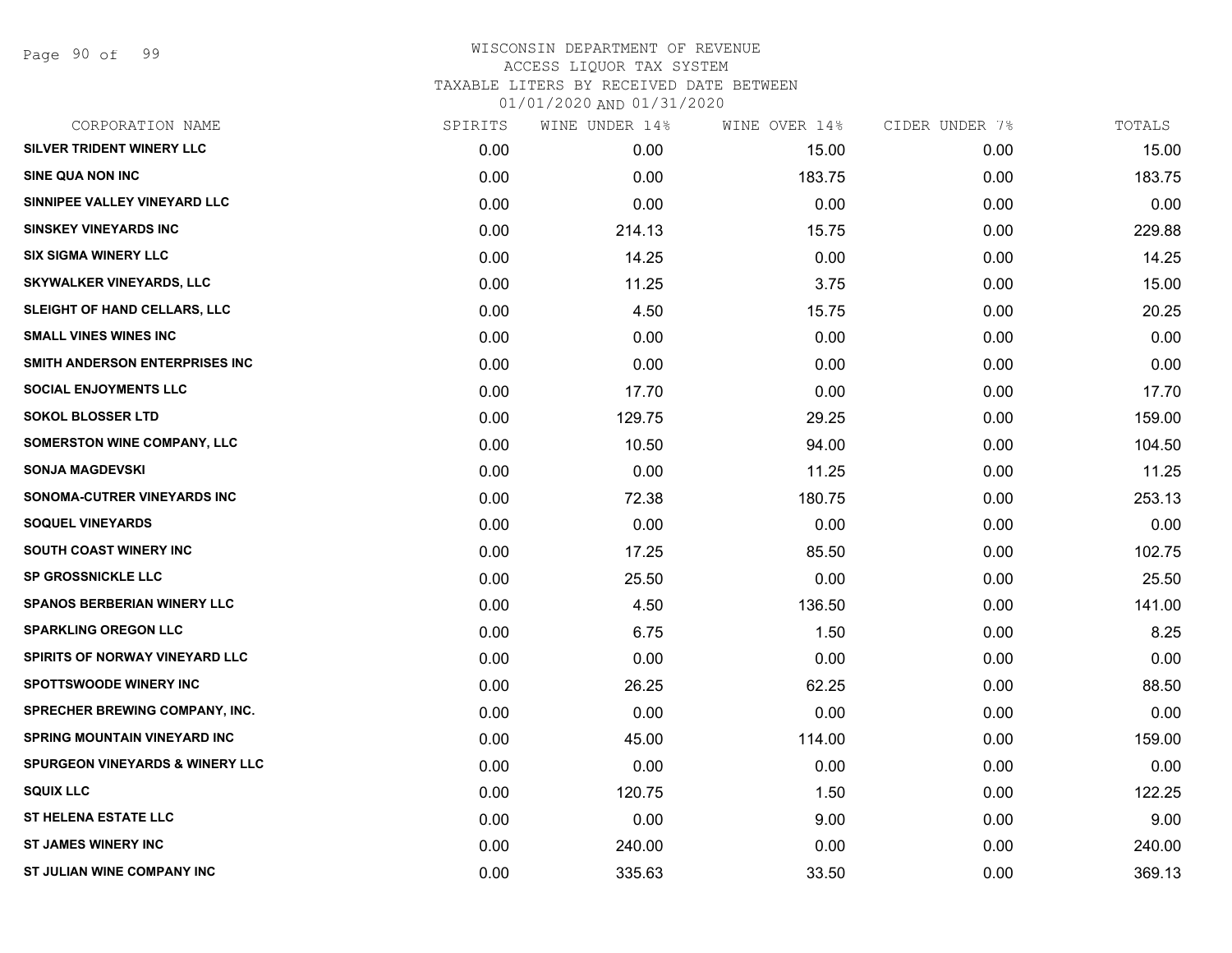Page 91 of 99

### WISCONSIN DEPARTMENT OF REVENUE ACCESS LIQUOR TAX SYSTEM TAXABLE LITERS BY RECEIVED DATE BETWEEN

| CORPORATION NAME                    | SPIRITS | WINE UNDER 14% | WINE OVER 14% | CIDER UNDER 7% | TOTALS   |
|-------------------------------------|---------|----------------|---------------|----------------|----------|
| <b>ST SUPERY INC</b>                | 0.00    | 69.75          | 206.25        | 0.00           | 276.00   |
| ST. FRANCIS WINERY & VINEYARD L.P.  | 0.00    | 16.50          | 527.75        | 0.00           | 544.25   |
| <b>STAGLIN FAMILY VINEYARD LLC</b>  | 0.00    | 0.00           | 69.00         | 0.00           | 69.00    |
| <b>STAG'S LEAP WINE CELLARS LLC</b> | 0.00    | 7.50           | 446.25        | 0.00           | 453.75   |
| <b>STANDING JOURNEY LLC</b>         | 0.00    | 161.25         | 188.25        | 0.00           | 349.50   |
| STE. MICHELLE WINE ESTATES LTD.     | 0.00    | 555.89         | 630.00        | 0.00           | 1,185.89 |
| <b>STEDUM PROPERTIES LLC</b>        | 0.00    | 0.00           | 0.00          | 0.00           | 0.00     |
| <b>STEFFENS FAMILY WINES LLC</b>    | 0.00    | 0.00           | 0.00          | 0.00           | 0.00     |
| <b>STEPHAN VINEYARD INC</b>         | 0.00    | 0.00           | 46.50         | 0.00           | 46.50    |
| <b>STEPHEN A MCPHERSON</b>          | 0.00    | 0.00           | 0.00          | 0.00           | 0.00     |
| <b>STEPHEN M KENNEDY</b>            | 0.00    | 0.00           | 0.00          | 0.00           | 0.00     |
| <b>STEPHEN M REUSTLE</b>            | 0.00    | 19.50          | 0.75          | 0.00           | 20.25    |
| <b>STEVE MANNEBACH</b>              | 0.00    | 0.00           | 0.00          | 0.00           | 0.00     |
| <b>STEVEN DEBAKER</b>               | 0.00    | 0.00           | 0.00          | 0.00           | 0.00     |
| STEVEN M & JUDITH A JACOBSON LLC    | 0.00    | 0.00           | 0.00          | 0.00           | 0.00     |
| <b>STEVEN N LEDSON</b>              | 0.00    | 159.75         | 624.38        | 0.00           | 784.13   |
| <b>STEVEN TONELLA</b>               | 0.00    | 0.00           | 0.00          | 0.00           | 0.00     |
| <b>STEWART CELLARS, LLC</b>         | 0.00    | 0.00           | 24.75         | 0.00           | 24.75    |
| <b>STOLLER VINEYARDS INC</b>        | 0.00    | 174.75         | 18.75         | 0.00           | 193.50   |
| <b>STOLPMAN VINEYARDS LLC</b>       | 0.00    | 18.75          | 54.75         | 0.00           | 73.50    |
| <b>STONE EDGE WINERY LLC</b>        | 0.00    | 27.75          | 87.75         | 0.00           | 115.50   |
| <b>STONE HILL WINE CO INC</b>       | 0.00    | 277.88         | 18.00         | 0.00           | 295.88   |
| STONE WOLF VINEYARDS, LLC           | 0.00    | 20.25          | 6.75          | 0.00           | 27.00    |
| <b>STONECUSHION INC</b>             | 0.00    | 0.75           | 572.25        | 0.00           | 573.00   |
| STONEHAUS WINERY, INC.              | 0.00    | 26.25          | 0.00          | 0.00           | 26.25    |
| <b>STONES THROW WINERY INC</b>      | 0.00    | 0.00           | 0.00          | 0.00           | 0.00     |
| <b>STONY HILL VINEYARD INC</b>      | 0.00    | 92.25          | 0.75          | 0.00           | 93.00    |
| STORYBOOK MOUNTAIN WINERY INC       | 0.00    | 0.00           | 85.50         | 0.00           | 85.50    |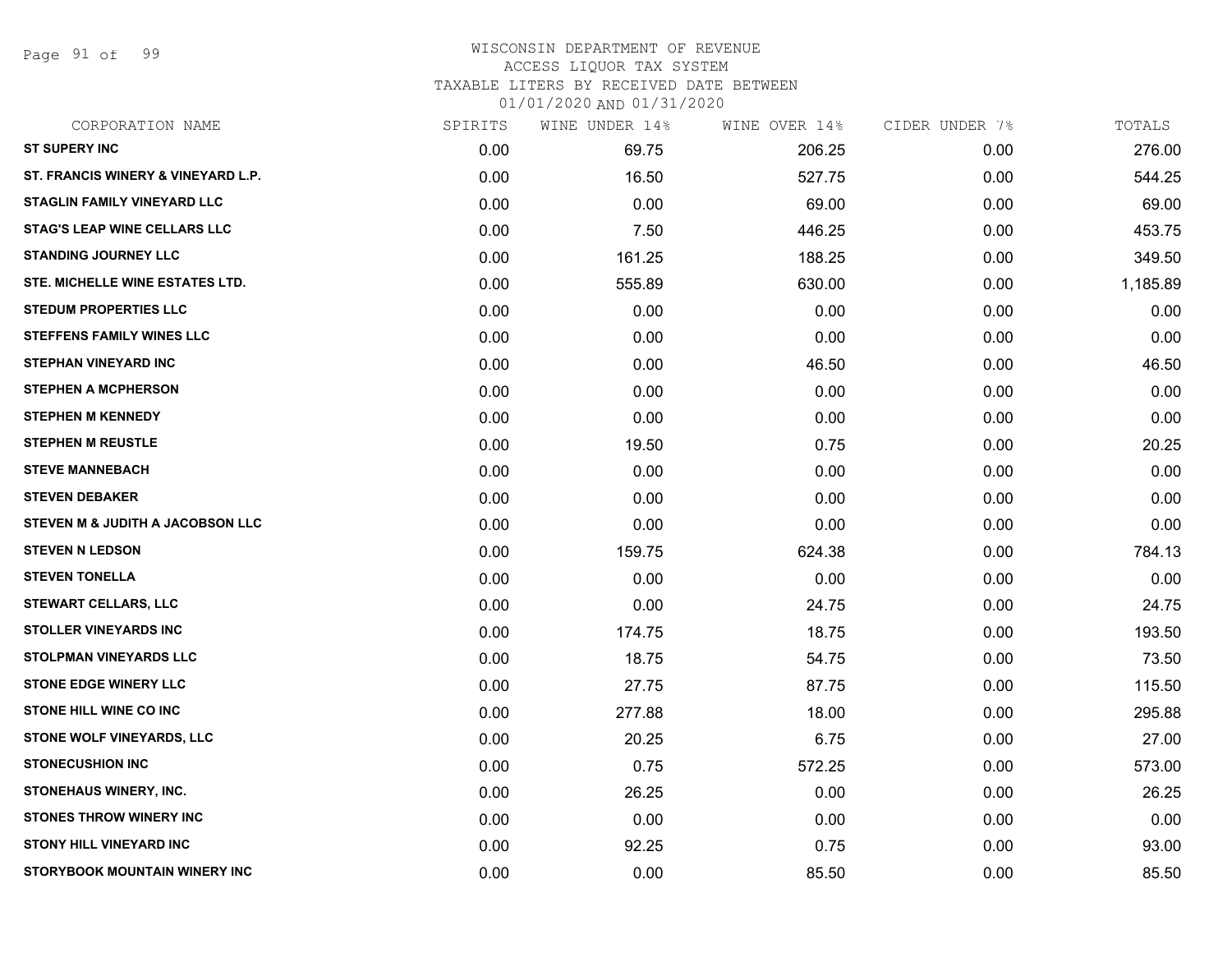Page 92 of 99

| CORPORATION NAME                           | SPIRITS | WINE UNDER 14% | WINE OVER 14% | CIDER UNDER 7% | TOTALS |
|--------------------------------------------|---------|----------------|---------------|----------------|--------|
| <b>STRALA VINEYARDS, LLC</b>               | 0.00    | 81.00          | 0.00          | 0.00           | 81.00  |
| <b>STRATEGY PARTNERS INTERNATIONAL</b>     | 0.00    | 0.00           | 0.00          | 0.00           | 0.00   |
| SULPHUR SPRINGS WINERY LLC                 | 0.00    | 3.00           | 119.25        | 0.00           | 122.25 |
| <b>SUMMERS WINERY LLC</b>                  | 0.00    | 0.00           | 18.00         | 0.00           | 18.00  |
| <b>SUMMERWOOD WINERY &amp; INN INC</b>     | 0.00    | 0.00           | 16.50         | 0.00           | 16.50  |
| <b>SUNSET HOLLOW RANCH</b>                 | 0.00    | 0.00           | 0.00          | 0.00           | 0.00   |
| <b>SUNSET POINT WINERY LLC</b>             | 0.00    | 0.00           | 0.00          | 0.00           | 0.00   |
| <b>SUNSTONE VINEYARDS &amp; WINERY INC</b> | 0.00    | 14.25          | 78.75         | 0.00           | 93.00  |
| <b>SUSAN M BOSWELL</b>                     | 0.00    | 0.00           | 12.00         | 0.00           | 12.00  |
| <b>SUTTER HOME WINERY INC</b>              | 0.00    | 191.18         | 265.88        | 0.00           | 457.06 |
| <b>SWEAZEY WINERY INVESTMENT LLC</b>       | 0.00    | 57.00          | 15.00         | 0.00           | 72.00  |
| <b>SWEET CHEEKS VINEYARDS INC</b>          | 0.00    | 57.75          | 9.00          | 0.00           | 66.75  |
| <b>TABLAS CREEK VINEYARD LP</b>            | 0.00    | 144.38         | 168.88        | 0.00           | 313.26 |
| <b>TAFT STREET INC</b>                     | 0.00    | 0.00           | 40.50         | 0.00           | 40.50  |
| <b>TAKARA SAKE USA INC</b>                 | 0.00    | 2.18           | 5.10          | 0.00           | 7.28   |
| <b>TALLEY VINEYARDS INC</b>                | 0.00    | 55.50          | 6.00          | 0.00           | 61.50  |
| <b>TAMBER BEY VINEYARDS LLC</b>            | 0.00    | 26.25          | 201.00        | 0.00           | 227.25 |
| <b>TANDEM WINES LLC</b>                    | 0.00    | 7.50           | 1.50          | 0.00           | 9.00   |
| <b>TARA BELLA WINERY LLC</b>               | 0.00    | 13.50          | 0.00          | 0.00           | 13.50  |
| <b>TEALE CREEK ASSOCIATES</b>              | 0.00    | 21.00          | 19.50         | 0.00           | 40.50  |
| TELAYA, LLC                                | 0.00    | 0.00           | 0.00          | 0.00           | 0.00   |
| <b>TENBA RIDGE WINERY LLC</b>              | 0.00    | 0.00           | 0.00          | 0.00           | 0.00   |
| <b>TERRA VINUM LLC</b>                     | 0.00    | 0.00           | 0.00          | 0.00           | 0.00   |
| <b>TERRAVANT WINE COMPANY LLC</b>          | 0.00    | 0.00           | 4.50          | 0.00           | 4.50   |
| <b>TESTAROSSA VINEYARDS LLC</b>            | 0.00    | 10.50          | 87.75         | 0.00           | 98.25  |
| <b>TEXAS FULFILLMENT SERVICES</b>          | 0.00    | 85.50          | 45.00         | 0.00           | 130.50 |
| <b>THATCH WINERY, LLC</b>                  | 0.00    | 0.00           | 0.00          | 0.00           | 0.00   |
| THE ALIXIR COMPANY                         | 0.00    | 0.00           | 0.00          | 0.00           | 0.00   |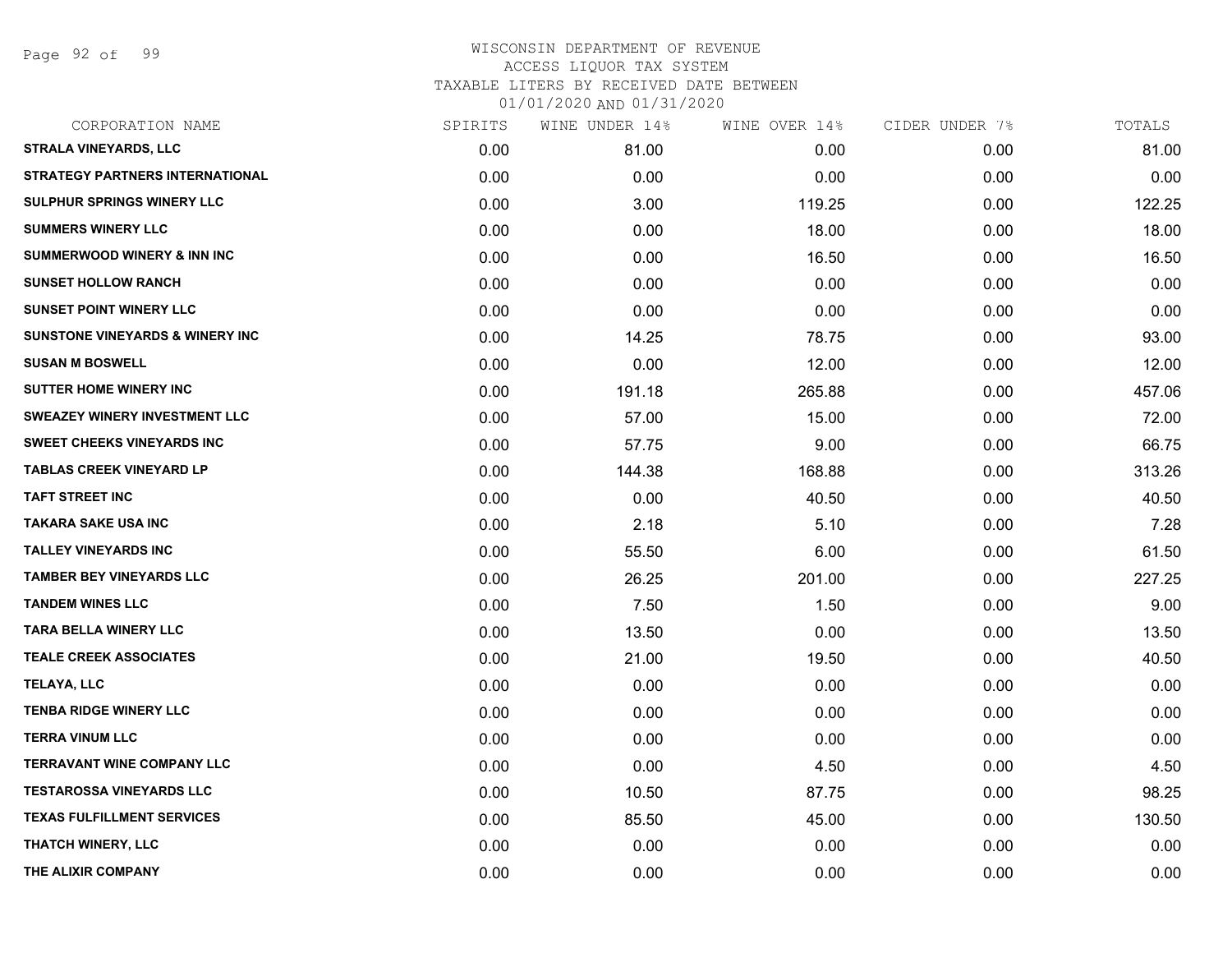Page 93 of 99

| CORPORATION NAME                          | SPIRITS | WINE UNDER 14% | WINE OVER 14% | CIDER UNDER 7% | TOTALS   |
|-------------------------------------------|---------|----------------|---------------|----------------|----------|
| THE BIALE ESTATE                          | 0.00    | 0.00           | 216.00        | 0.00           | 216.00   |
| THE BLEECHER FAMILY TRUST                 | 0.00    | 0.00           | 0.00          | 0.00           | 0.00     |
| THE BRANDER VINEYARD                      | 0.00    | 20.25          | 0.00          | 0.00           | 20.25    |
| THE CELLAR LLC                            | 0.00    | 0.00           | 0.00          | 0.00           | 0.00     |
| THE GAINEY VINEYARD                       | 0.00    | 31.80          | 25.40         | 0.00           | 57.20    |
| THE HARDER GROUP INC                      | 0.00    | 0.00           | 83.25         | 0.00           | 83.25    |
| THE HESS COLLECTION WINERY                | 0.00    | 52.50          | 261.00        | 0.00           | 313.50   |
| THE HOGUE CELLARS LTD                     | 0.00    | 15.00          | 1.50          | 0.00           | 16.50    |
| THE INFINITE MONKEY THEOREM INC           | 0.00    | 0.00           | 0.00          | 0.00           | 0.00     |
| THE LITTORAI WINES                        | 0.00    | 114.00         | 0.00          | 0.00           | 114.00   |
| THE LOCK AGRICULTURAL VENTURES LLC        | 0.00    | 0.00           | 0.00          | 0.00           | 0.00     |
| THE MASCOT WINE, LLC                      | 0.00    | 0.00           | 35.25         | 0.00           | 35.25    |
| THE MEEKER VINEYARD                       | 0.00    | 0.00           | 0.00          | 0.00           | 0.00     |
| THE MORLET SELECTION INC                  | 0.00    | 6.75           | 78.00         | 0.00           | 84.75    |
| THE MORNE WINE COMPANY                    | 0.00    | 114.00         | 3.00          | 0.00           | 117.00   |
| THE OJAI VINEYARD INC                     | 0.00    | 0.00           | 0.00          | 0.00           | 0.00     |
| THE RED STITCH WINE GROUP, LLC            | 0.00    | 0.00           | 0.00          | 0.00           | 0.00     |
| THE RUM TREE, INC.                        | 0.00    | 0.00           | 0.00          | 0.00           | 0.00     |
| THE SHORES OF FAIRHAVEN INC               | 0.00    | 30.00          | 1.50          | 0.00           | 31.50    |
| THE SILVERADO VINEYARDS                   | 0.00    | 6.75           | 254.75        | 0.00           | 261.50   |
| THE VINEYARD LLC                          | 0.00    | 11.25          | 0.00          | 0.00           | 11.25    |
| THE WILLIAMSBURG WINERY LTD               | 0.00    | 16.50          | 2.25          | 0.00           | 18.75    |
| THE WINE GROUP INC                        | 0.00    | 158.25         | 1,415.25      | 0.00           | 1,573.50 |
| THE WINE VINEYARD LLC                     | 0.00    | 0.00           | 0.00          | 0.00           | 0.00     |
| THE WOODLAND TRAIL BEVERAGE COMPANY, INC. | 0.00    | 0.00           | 0.00          | 0.00           | 0.00     |
| <b>THERESA HIGH</b>                       | 0.00    | 11.25          | 3.38          | 0.00           | 14.63    |
| THIRTY-ONE PRODUCTION LLC                 | 0.00    | 0.00           | 0.00          | 0.00           | 0.00     |
| THIS REALM LLC                            | 0.00    | 0.00           | 142.50        | 0.00           | 142.50   |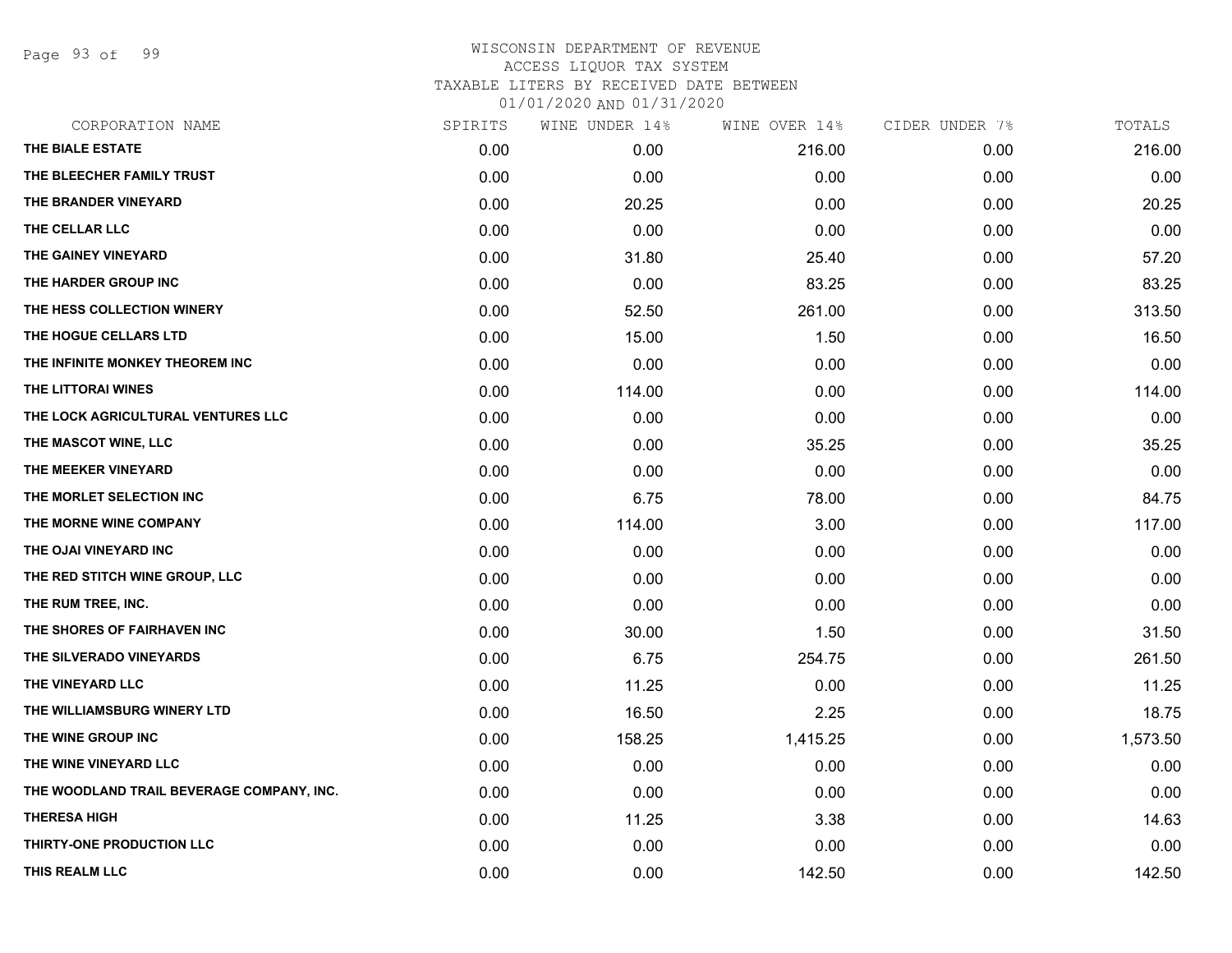Page 94 of 99

## WISCONSIN DEPARTMENT OF REVENUE ACCESS LIQUOR TAX SYSTEM TAXABLE LITERS BY RECEIVED DATE BETWEEN

| CORPORATION NAME                              | SPIRITS | WINE UNDER 14% | WINE OVER 14% | CIDER UNDER 7% | TOTALS   |
|-----------------------------------------------|---------|----------------|---------------|----------------|----------|
| <b>THOMAS C HOFFMAN</b>                       | 0.00    | 0.00           | 48.00         | 0.00           | 48.00    |
| <b>THOMAS FOGARTY WINERY LLC</b>              | 0.00    | 8.25           | 2.25          | 0.00           | 10.50    |
| THOMAS L BECKMEN & JUDITH F BECKMEN           | 0.00    | 0.00           | 0.00          | 0.00           | 0.00     |
| <b>THURMAN J RODGERS</b>                      | 0.00    | 4.50           | 0.00          | 0.00           | 4.50     |
| <b>THVS CORP</b>                              | 0.00    | 1.50           | 6.75          | 0.00           | 8.25     |
| TIM BLUE WINES LLC                            | 0.00    | 0.00           | 0.00          | 0.00           | 0.00     |
| <b>TIM SLATER</b>                             | 0.00    | 0.00           | 11.25         | 0.00           | 11.25    |
| <b>TIMOTHY D GUILD</b>                        | 0.00    | 0.00           | 0.00          | 0.00           | 0.00     |
| <b>TIMOTHY P MCDONALD</b>                     | 0.00    | 0.00           | 0.00          | 0.00           | 0.00     |
| TMR WINE COMPANY LLC                          | 0.00    | 0.00           | 60.00         | 0.00           | 60.00    |
| TOAD HOLLOW VINEYARDS INC                     | 0.00    | 0.00           | 0.00          | 0.00           | 0.00     |
| <b>TOBIN JAMES CELLARS</b>                    | 0.00    | 126.00         | 796.38        | 0.00           | 922.38   |
| <b>TODD KUEHL</b>                             | 0.00    | 0.00           | 0.00          | 0.00           | 0.00     |
| <b>TOLLIVER RANCH BRANDS LLC</b>              | 0.00    | 0.75           | 17.25         | 0.00           | 18.00    |
| <b>TOM MEADOWCROFT</b>                        | 0.00    | 9.00           | 33.75         | 0.00           | 42.75    |
| TOMMYS TOO HIGH WINES LLC                     | 0.00    | 0.00           | 0.00          | 0.00           | 0.00     |
| TOUR DE FORCE WINE COMPANY LLC                | 0.00    | 0.00           | 0.00          | 0.00           | 0.00     |
| <b>TRACY A SOMERVILLE</b>                     | 0.00    | 0.00           | 0.00          | 0.00           | 0.00     |
| <b>TREANA WINERY LLC</b>                      | 0.00    | 0.75           | 90.75         | 0.00           | 91.50    |
| <b>TREASURY WINE ESTATES AMERICAS COMPANY</b> | 0.00    | 2,232.50       | 920.21        | 0.00           | 3,152.71 |
| <b>TREFETHEN VINEYARDS WINERY INC</b>         | 0.00    | 188.63         | 389.25        | 0.00           | 577.88   |
| <b>TRENTADUE WINERY LLC</b>                   | 0.00    | 71.25          | 35.25         | 0.00           | 106.50   |
| <b>TRESPASS VINEYARDS INC.</b>                | 0.00    | 6.75           | 38.25         | 0.00           | 45.00    |
| TRINITAS CELLARS LLC                          | 0.00    | 0.00           | 0.00          | 0.00           | 0.00     |
| <b>TRIONE VINEYARDS LLC</b>                   | 0.00    | 9.00           | 69.00         | 0.00           | 78.00    |
| <b>TROY LANDWEHR</b>                          | 0.00    | 0.00           | 0.00          | 0.00           | 0.00     |
| <b>TSG LLC</b>                                | 0.00    | 3.00           | 1.50          | 0.00           | 4.50     |
| <b>TURKOVICH FAMILY WINES LLC</b>             | 0.00    | 2.25           | 13.50         | 0.00           | 15.75    |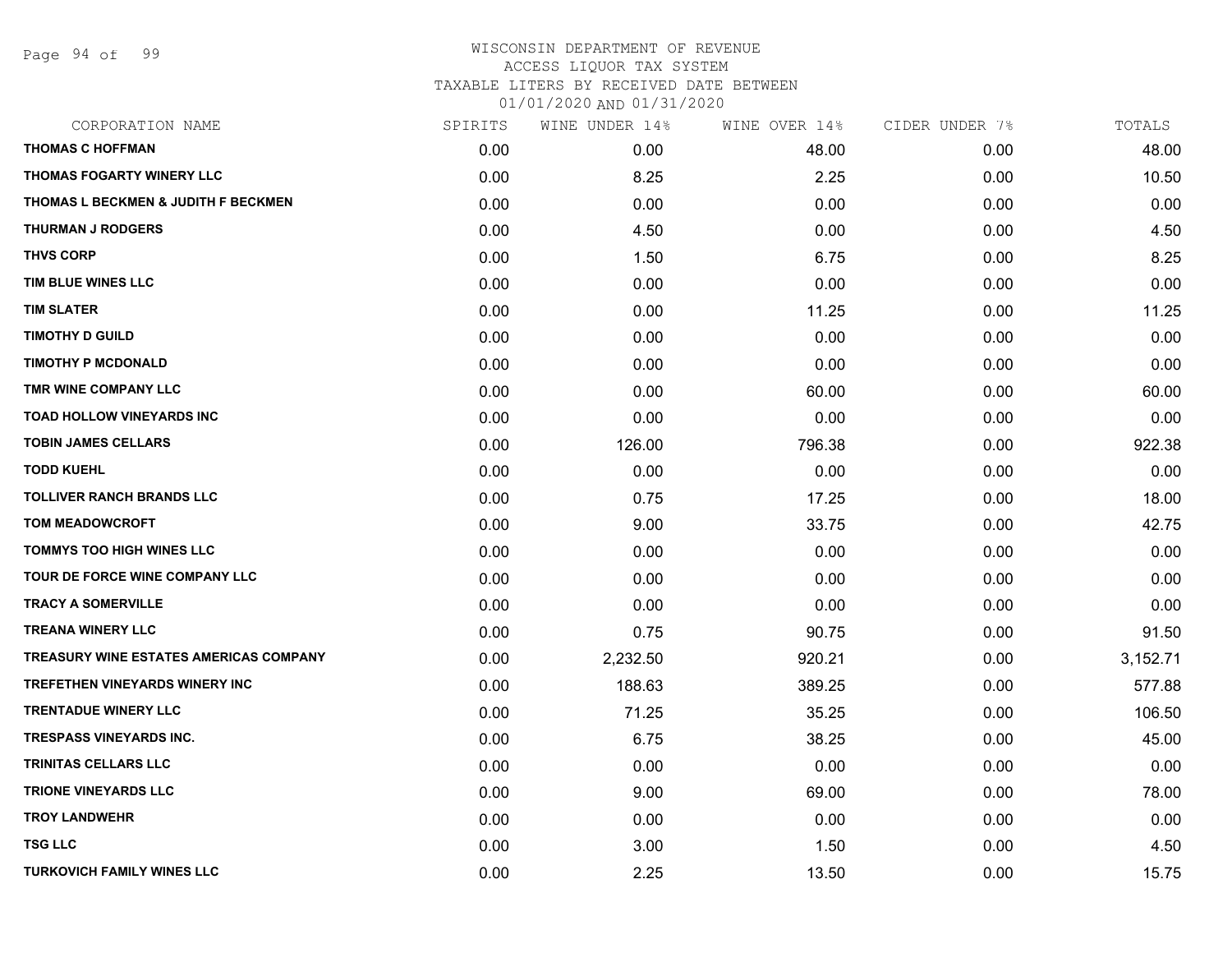Page 95 of 99

### WISCONSIN DEPARTMENT OF REVENUE ACCESS LIQUOR TAX SYSTEM TAXABLE LITERS BY RECEIVED DATE BETWEEN

| CORPORATION NAME                 | SPIRITS | WINE UNDER 14% | WINE OVER 14% | CIDER UNDER 7% | TOTALS   |
|----------------------------------|---------|----------------|---------------|----------------|----------|
| TURLEY WINE CELLARS INC          | 0.00    | 93.75          | 1,709.25      | 0.00           | 1,803.00 |
| <b>TURNBULL WINE CELLARS</b>     | 0.00    | 10.50          | 140.00        | 0.00           | 150.50   |
| <b>TUSK ESTATES LLC</b>          | 0.00    | 0.00           | 0.00          | 0.00           | 0.00     |
| <b>TWIN PEAKS WINERY INC</b>     | 0.00    | 8.25           | 129.00        | 0.00           | 137.25   |
| <b>TWIN RIDGE ESTATES LLC</b>    | 0.00    | 15.00          | 40.50         | 0.00           | 55.50    |
| <b>TWISTED OAK WINERY LLC</b>    | 0.00    | 0.00           | 0.00          | 0.00           | 0.00     |
| <b>TWO LADS LLC</b>              | 0.00    | 179.25         | 0.00          | 0.00           | 179.25   |
| <b>TY R CATON</b>                | 0.00    | 27.75          | 58.50         | 0.00           | 86.25    |
| <b>UNION WINE COMPANY</b>        | 0.00    | 0.00           | 0.00          | 0.00           | 0.00     |
| UNTI WINE CO LLC                 | 0.00    | 91.50          | 152.63        | 0.00           | 244.13   |
| <b>UPSTREAM CIDER LLC</b>        | 0.00    | 0.00           | 0.00          | 0.00           | 0.00     |
| URBAN CELLARS LLC                | 0.00    | 0.00           | 0.00          | 0.00           | 0.00     |
| V & C LLC                        | 0.00    | 7.50           | 96.00         | 0.00           | 103.50   |
| <b>V SATTUI WINERY INC</b>       | 0.00    | 368.63         | 937.17        | 0.00           | 1,305.80 |
| <b>V2 WINE GROUP LLC</b>         | 0.00    | 0.00           | 0.00          | 0.00           | 0.00     |
| <b>VALIANT VINEYARDS INC</b>     | 0.00    | 0.00           | 0.00          | 0.00           | 0.00     |
| VAN RUITEN FAMILY WINERY LLC     | 0.00    | 0.75           | 2.25          | 0.00           | 3.00     |
| VAN WYCHEN WINES INC.            | 0.00    | 0.00           | 0.00          | 0.00           | 0.00     |
| <b>VERMEIL WINE GROUP LLC</b>    | 0.00    | 0.00           | 2.25          | 0.00           | 2.25     |
| <b>VERNON VINEYARDS LTD</b>      | 0.00    | 0.00           | 0.00          | 0.00           | 0.00     |
| <b>VICINI ENTERPRISES LLC</b>    | 0.00    | 9.00           | 0.00          | 0.00           | 9.00     |
| <b>VICTOR ROBERTS</b>            | 0.00    | 0.00           | 0.00          | 0.00           | 0.00     |
| <b>VIGNETTE WINERY LLC</b>       | 0.00    | 48.75          | 14.25         | 0.00           | 63.00    |
| <b>VILLA AMOROSA INC</b>         | 0.00    | 454.50         | 807.50        | 0.00           | 1,262.00 |
| <b>VILLA ENCINAL PARTNERS LP</b> | 0.00    | 0.00           | 0.00          | 0.00           | 0.00     |
| <b>VILLA SAN JULIETTE INC</b>    | 0.00    | 1.50           | 4.50          | 0.00           | 6.00     |
| <b>VILLA TOSCANO INC</b>         | 0.00    | 0.00           | 18.00         | 0.00           | 18.00    |
| VIN DE ZO LLC                    | 0.00    | 5.25           | 3.75          | 0.00           | 9.00     |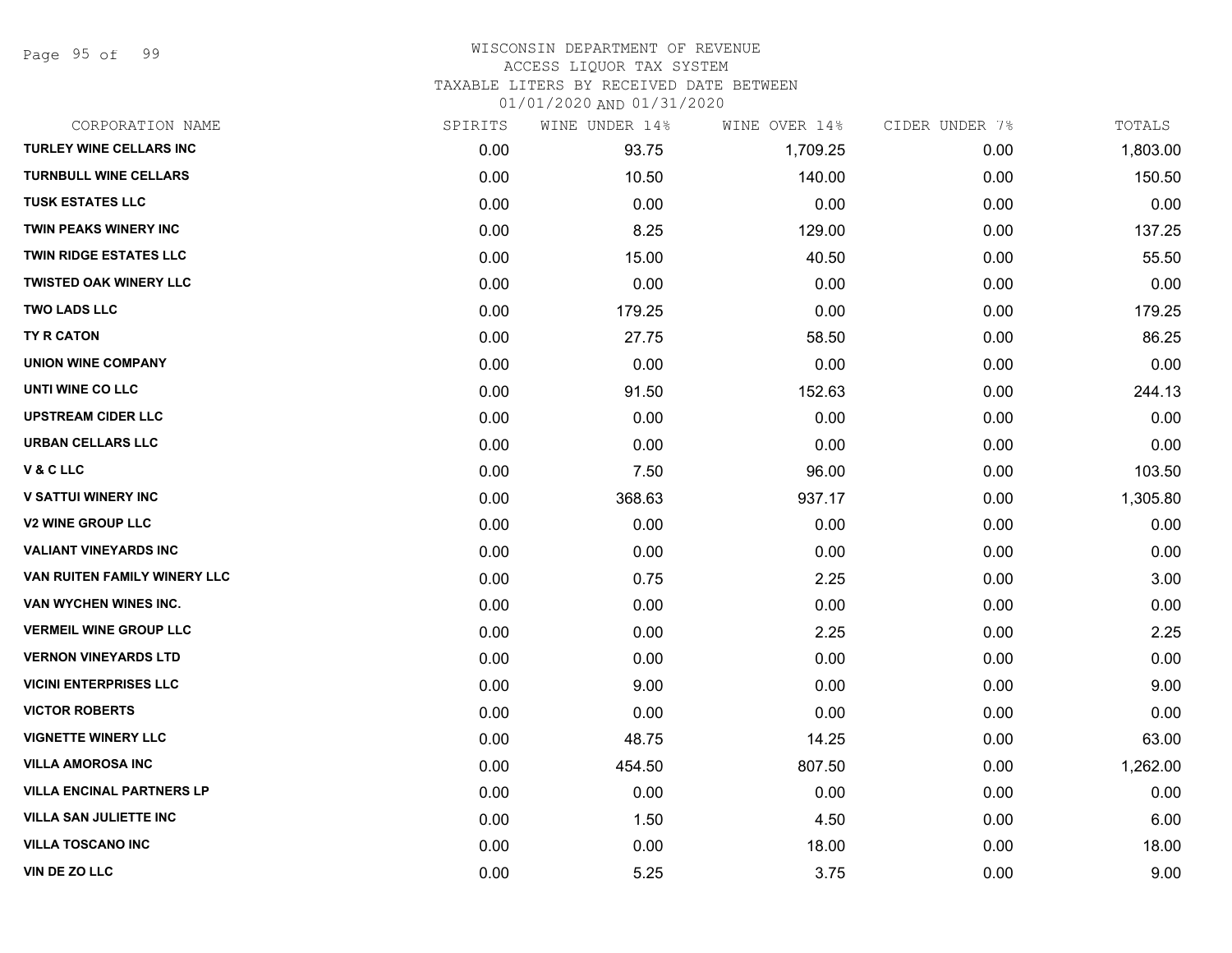Page 96 of 99

### WISCONSIN DEPARTMENT OF REVENUE ACCESS LIQUOR TAX SYSTEM

TAXABLE LITERS BY RECEIVED DATE BETWEEN

| CORPORATION NAME                     | SPIRITS | WINE UNDER 14% | WINE OVER 14% | CIDER UNDER 7% | TOTALS   |
|--------------------------------------|---------|----------------|---------------|----------------|----------|
| <b>VINA ROBLES INC</b>               | 0.00    | 18.00          | 15.75         | 0.00           | 33.75    |
| <b>VINCENT ARROYO WINERY INC</b>     | 0.00    | 588.40         | 0.00          | 0.00           | 588.40   |
| <b>VINE &amp; SUN LLC</b>            | 0.00    | 0.00           | 0.00          | 0.00           | 0.00     |
| <b>VINE CLIFF WINERY INC</b>         | 0.00    | 5.25           | 51.75         | 0.00           | 57.00    |
| <b>VINEBURG LLC</b>                  | 0.00    | 44.25          | 806.25        | 0.00           | 850.50   |
| <b>VINES TO CELLAR, INC.</b>         | 0.00    | 0.00           | 0.00          | 0.00           | 0.00     |
| <b>VINESSE LLC</b>                   | 0.00    | 0.00           | 0.00          | 0.00           | 0.00     |
| <b>VINEYARD 29 LLC</b>               | 0.00    | 3.00           | 26.25         | 0.00           | 29.25    |
| <b>VIN-GO, LLC</b>                   | 0.00    | 8,006.88       | 0.00          | 0.00           | 8,006.88 |
| <b>VINTAGE WINE ESTATES, INC.</b>    | 0.00    | 12.75          | 147.00        | 0.00           | 159.75   |
| <b>VINTAGE WINE ESTATES, INC.</b>    | 0.00    | 45.00          | 204.38        | 0.00           | 249.38   |
| <b>VINTAGE WINE ESTATES, INC.</b>    | 0.00    | 9.00           | 33.00         | 0.00           | 42.00    |
| <b>VINTAGE WINE ESTATES, INC.</b>    | 0.00    | 48.75          | 33.75         | 0.00           | 82.50    |
| <b>VINTAGE WINE ESTATES, INC.</b>    | 0.00    | 120.75         | 131.25        | 0.00           | 252.00   |
| <b>VINTAGE WINE ESTATES, INC.</b>    | 0.00    | 16.50          | 42.00         | 0.00           | 58.50    |
| <b>VINTAGE WINE ESTATES, INC.</b>    | 0.00    | 848.25         | 1,603.50      | 0.00           | 2,451.75 |
| <b>VINTAGE WINE ESTATES, INC.</b>    | 0.00    | 123.75         | 32.25         | 0.00           | 156.00   |
| <b>VINTAGE WINE ESTATES, INC.</b>    | 0.00    | 34.50          | 240.00        | 0.00           | 274.50   |
| <b>VINTAGE WINE ESTATES, INC.</b>    | 0.00    | 46.50          | 368.63        | 0.00           | 415.13   |
| <b>VINUM CELLARS INC</b>             | 0.00    | 81.00          | 58.50         | 0.00           | 139.50   |
| <b>VITE GALLERON ASSETS CORP</b>     | 0.00    | 0.00           | 6.00          | 0.00           | 6.00     |
| <b>VON KLAUS WINERY LLC</b>          | 0.00    | 0.00           | 0.00          | 0.00           | 0.00     |
| VON STIEHL WINERY LTD.               | 0.00    | 0.00           | 0.00          | 0.00           | 0.00     |
| W G BEST WEINKELLEREI INC            | 0.00    | 90.00          | 191.50        | 0.00           | 281.50   |
| <b>W J DEUTSCH &amp; SONS LTD</b>    | 0.00    | 0.00           | 0.00          | 0.00           | 0.00     |
| <b>WAGNER WINERY LLC</b>             | 0.00    | 10.50          | 0.00          | 0.00           | 10.50    |
| <b>WAITS-MAST FAMILY CELLARS LLC</b> | 0.00    | 0.00           | 0.00          | 0.00           | 0.00     |
| <b>WASHINGTON VINTNERS LLC</b>       | 0.00    | 0.00           | 0.00          | 0.00           | 0.00     |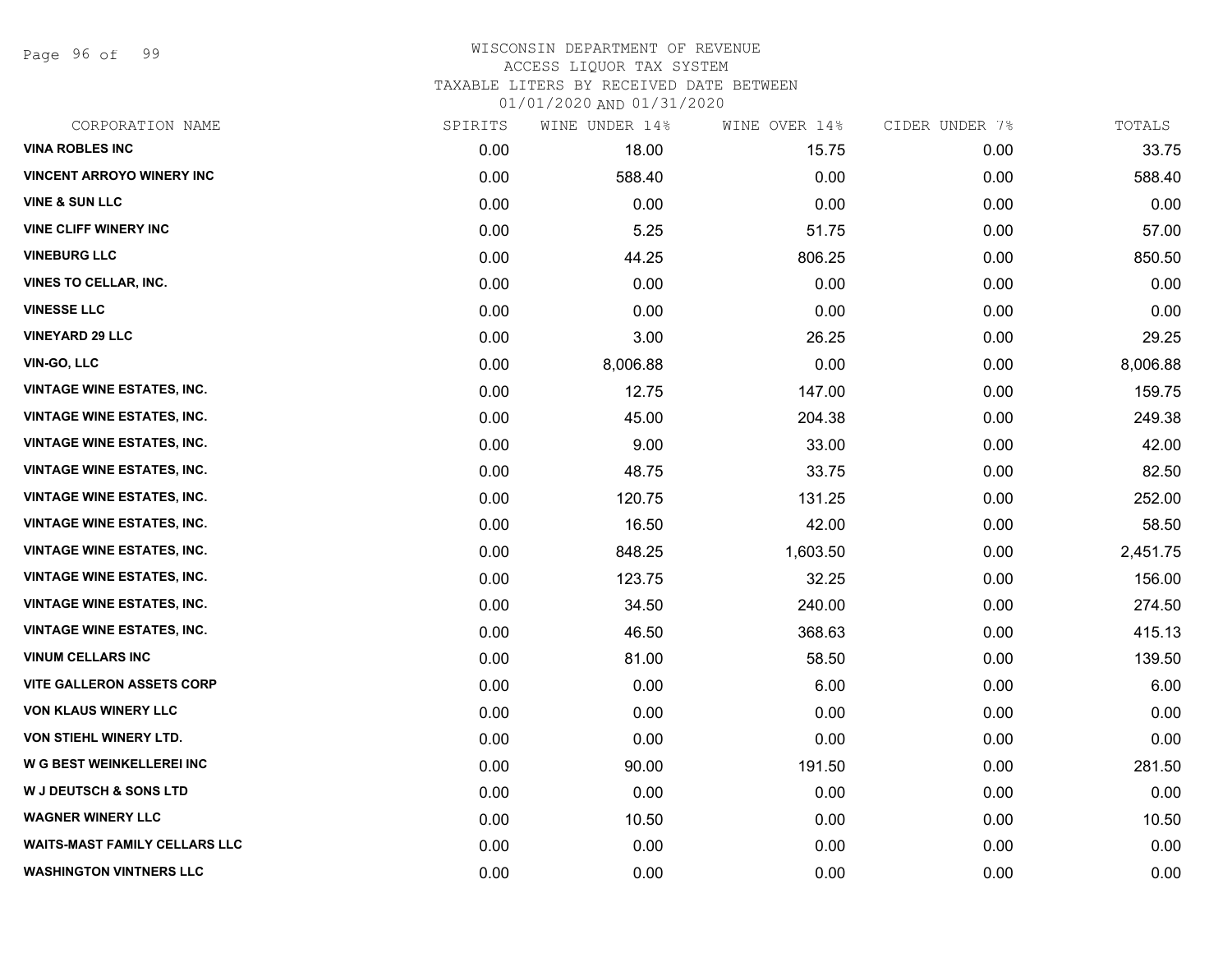Page 97 of 99

### WISCONSIN DEPARTMENT OF REVENUE ACCESS LIQUOR TAX SYSTEM TAXABLE LITERS BY RECEIVED DATE BETWEEN

| CORPORATION NAME                                   | SPIRITS | WINE UNDER 14% | WINE OVER 14% | CIDER UNDER 7% | TOTALS   |
|----------------------------------------------------|---------|----------------|---------------|----------------|----------|
| <b>WEIBEL INCORPORATED</b>                         | 0.00    | 22.50          | 1.50          | 0.00           | 24.00    |
| <b>WENTE BROS</b>                                  | 0.00    | 109.50         | 97.88         | 0.00           | 207.38   |
| <b>WEST COAST WINE PARTNERS LLC</b>                | 0.00    | 0.00           | 63.00         | 0.00           | 63.00    |
| <b>WEST PRAIRIE WINERY LLC</b>                     | 0.00    | 0.00           | 0.00          | 0.00           | 0.00     |
| <b>WESTFALL WINERY LLC</b>                         | 0.00    | 5.25           | 0.00          | 0.00           | 5.25     |
| <b>WESTPORT WINERY LLC</b>                         | 0.00    | 12.00          | 0.00          | 0.00           | 12.00    |
| <b>WHEELER WINERY INC</b>                          | 0.00    | 258.14         | 615.75        | 0.00           | 873.89   |
| <b>WHETSTONE WINE CELLARS LLC</b>                  | 0.00    | 0.75           | 16.50         | 0.00           | 17.25    |
| <b>WHISPERING BLUFFS VINEYARD &amp; WINERY LTD</b> | 0.00    | $-27.00$       | 0.00          | 0.00           | $-27.00$ |
| <b>WHITE BEAR SPIRITS LLC</b>                      | 0.00    | 0.00           | 0.00          | 0.00           | 0.00     |
| <b>WHITE OAK VINEYARDS &amp; WINERY LLC</b>        | 0.00    | 9.00           | 9.00          | 0.00           | 18.00    |
| <b>WHITE WINTER WINERY INC</b>                     | 0.00    | 0.00           | 0.00          | 0.00           | 0.00     |
| <b>WIENS CELLARS LLC</b>                           | 0.00    | 115.52         | 118.50        | 0.00           | 234.02   |
| <b>WILD EPITOME LLC</b>                            | 0.00    | 0.00           | 0.00          | 0.00           | 0.00     |
| <b>WILDEROTTER WINERY LLC</b>                      | 0.00    | 22.50          | 0.00          | 0.00           | 22.50    |
| <b>WILLAMETTE VALLEY VINEYARDS INC</b>             | 0.00    | 102.00         | 48.00         | 0.00           | 150.00   |
| <b>WILLIAM F BLUHM</b>                             | 0.00    | 0.00           | 0.00          | 0.00           | 0.00     |
| <b>WILLIAM MOSBY</b>                               | 0.00    | 4.50           | 0.00          | 0.00           | 4.50     |
| <b>WILLIAM PRICE III</b>                           | 0.00    | 96.75          | 0.00          | 0.00           | 96.75    |
| <b>WILLIAMS &amp; SELYEM LLC</b>                   | 0.00    | 411.75         | 326.68        | 0.00           | 738.43   |
| <b>WILRONA LLC</b>                                 | 0.00    | 16.14          | 0.00          | 0.00           | 16.14    |
| <b>WILSON CREEK WINERY &amp; VINEYARDS INC</b>     | 0.00    | 428.44         | 54.76         | 0.00           | 483.20   |
| <b>WINDERLEA WINE COMPANY LLC</b>                  | 0.00    | 39.75          | 10.50         | 0.00           | 50.25    |
| <b>WINDWARD VINEYARD LLC</b>                       | 0.00    | 0.75           | 9.75          | 0.00           | 10.50    |
| <b>WINE BY JOE LLC</b>                             | 0.00    | 20.25          | 27.00         | 0.00           | 47.25    |
| <b>WINE EXPEDITE</b>                               | 0.00    | 0.00           | 0.00          | 0.00           | 0.00     |
| WINE OF THE MONTH CLUB, INC.                       | 0.00    | 853.50         | 442.50        | 0.00           | 1,296.00 |
| <b>WINE ROAD VINTNERS LLC</b>                      | 0.00    | 90.75          | 122.75        | 0.00           | 213.50   |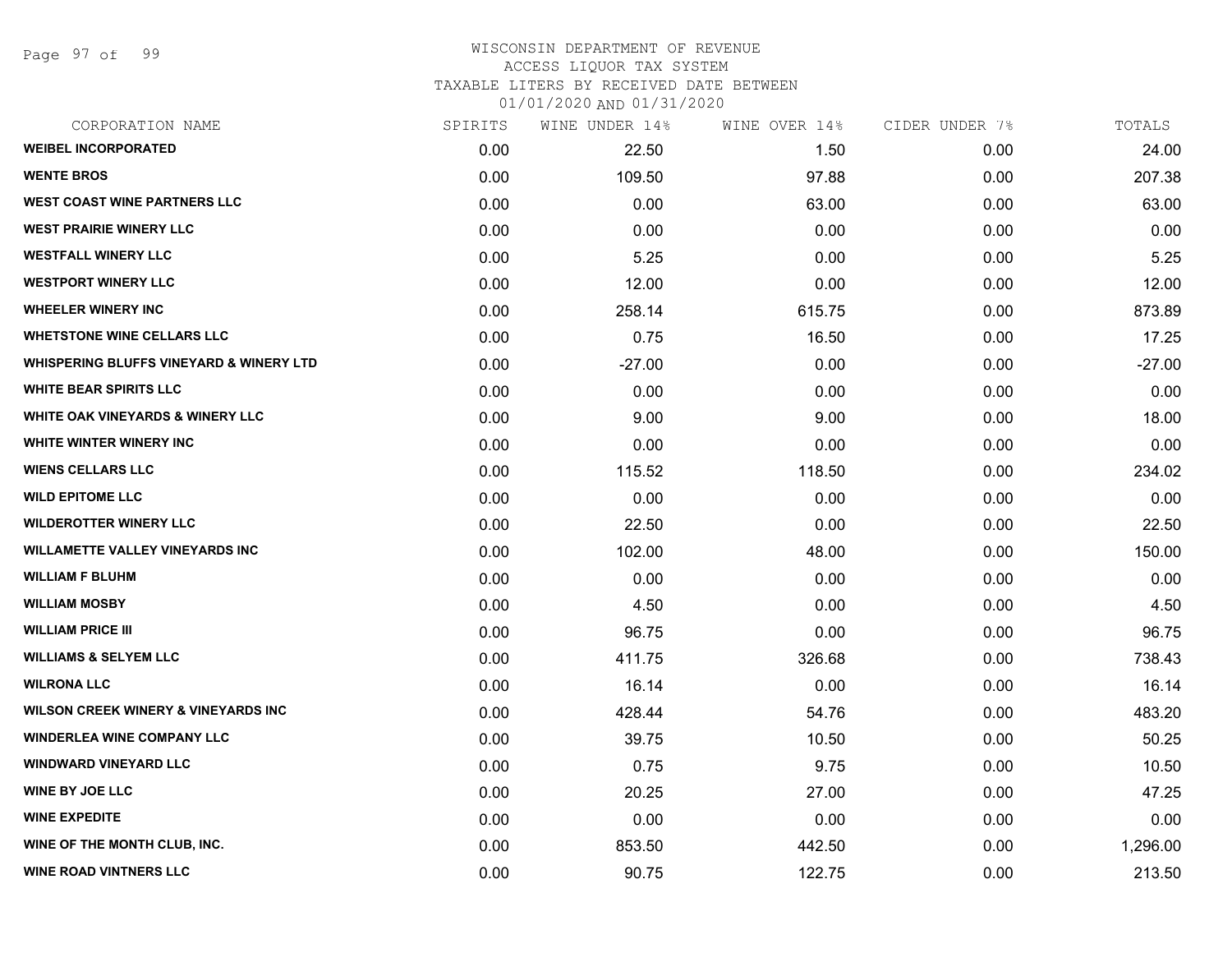Page 98 of 99

### WISCONSIN DEPARTMENT OF REVENUE ACCESS LIQUOR TAX SYSTEM TAXABLE LITERS BY RECEIVED DATE BETWEEN

| CORPORATION NAME                       | SPIRITS | WINE UNDER 14% | WINE OVER 14% | CIDER UNDER 7% | TOTALS     |
|----------------------------------------|---------|----------------|---------------|----------------|------------|
| <b>WINE SOCIETY LLC</b>                | 0.00    | 9.00           | 0.00          | 0.00           | 9.00       |
| <b>WINE.COM OF TEXAS LLC</b>           | 0.00    | 13,591.00      | 0.00          | 0.00           | 13,591.00  |
| <b>WINERY AT BLACK STAR FARMS LLC</b>  | 0.00    | 65.25          | 0.76          | 0.00           | 66.01      |
| <b>WINERY EXCHANGE, INC.</b>           | 0.00    | 14.25          | 67.13         | 0.00           | 81.38      |
| <b>WINERY FULFILLMENT SERVICES LLC</b> | 0.00    | 114.75         | 240.75        | 0.00           | 355.50     |
| <b>WINESITTER BREWHOUSE LLC</b>        | 0.00    | 0.00           | 0.00          | 0.00           | 0.00       |
| <b>WINNESHIEK WILDBERRY WINERY LLC</b> | 0.00    | 16.50          | 0.00          | 0.00           | 16.50      |
| <b>WINSIDE USA INC</b>                 | 0.00    | 0.00           | 55.50         | 0.00           | 55.50      |
| <b>WOLFF VINEYARD LLC</b>              | 0.00    | 0.75           | 0.75          | 0.00           | 1.50       |
| <b>WOLFFER ESTATE VINEYARDS INC</b>    | 0.00    | 0.00           | 0.00          | 0.00           | 0.00       |
| <b>WOLLERSHEIM WINERY, INC.</b>        | 0.00    | 0.00           | 0.00          | 0.00           | 0.00       |
| <b>WOLLERSHEIM WINERY, INC.</b>        | 0.00    | 0.00           | 0.00          | 0.00           | 0.00       |
| <b>WOODSON WINES LLC</b>               | 0.00    | 0.00           | 0.00          | 0.00           | 0.00       |
| <b>WOODWARD CANYON WINERY INC</b>      | 0.00    | 0.00           | 5.25          | 0.00           | 5.25       |
| <b>WORLD OF WINE, LTD</b>              | 0.00    | 0.00           | 0.00          | 0.00           | 0.00       |
| <b>WYLIE-YOUNG, LLC</b>                | 0.00    | 0.00           | 0.00          | 0.00           | 0.00       |
| <b>YIANNIS CHOUTRIS</b>                | 0.00    | 0.00           | 0.00          | 0.00           | 0.00       |
| YORKVILLE CELLARS INC                  | 0.00    | 270.75         | 0.00          | 0.00           | 270.75     |
| <b>ZD WINES LLC</b>                    | 0.00    | 122.94         | 15.00         | 0.00           | 137.94     |
| <b>ZERO LINK MARKETS INC</b>           | 0.00    | 1,930.29       | 510.05        | 45.69          | 2,486.03   |
| TOTAL LITERS FOR 1/31/2020             | 0.00    | 166,570.23     | 112,624.44    | 88.69          | 279,283.36 |